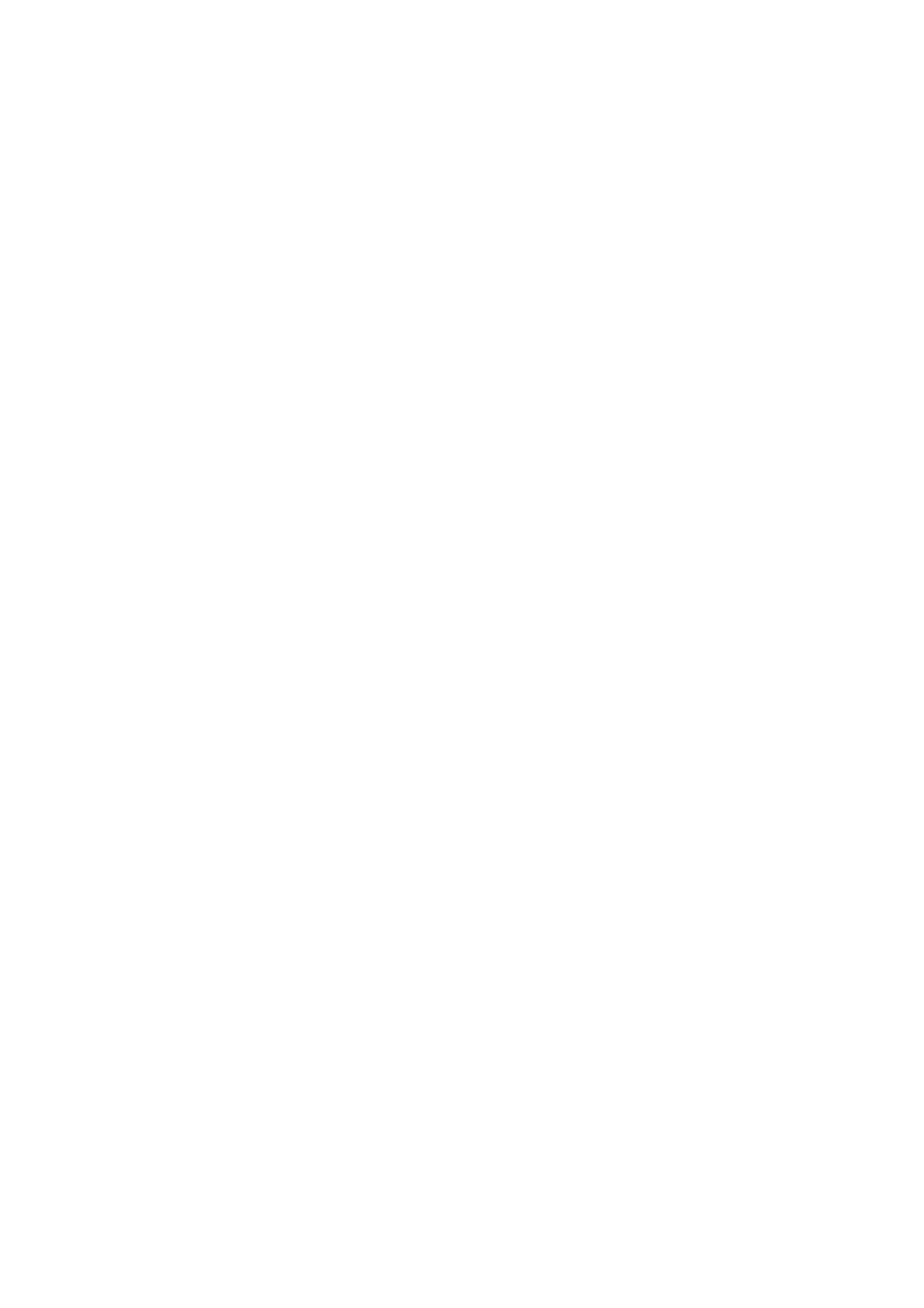# Preface

Rough sets over generalized transitive relations like proto-transitive ones have been initiated by the present author in the year 2012 [\[1\]](#page-86-0). Subsequently [\[2\]](#page-86-1), approximation of proto-transitive relations by other relations was investigated and the relation with rough approximations was developed towards constructing semantics that can handle fragments of structure. It was also proved that difference of approximations induced by some approximate relations need not induce rough structures. In this research we develop different semantics of proto transitive rough sets (PRAX) after characterizing the structure of rough objects and also develop a theory of dependence for general rough sets and use it to internalize the Nelson-algebra based approximate semantics developed earlier [\[2\]](#page-86-1). The theory of rough dependence initiated later [\[3\]](#page-86-2) by the present author is extended in the process. This monograph is reasonably self-contained and includes proofs and extensions of representation of objects that were not part of earlier papers.

# Keywords

Proto Transitive Relations, PRAX, PRAS, Generalized Transitivity, Rough Dependence, Rough Objects, Granulation, Algebraic Semantics, Approximate Relations, Approximate Semantics, Kleene Algebras, Axiomatic Theory of Granules, Geometry of Knowledge, Contamination Problem.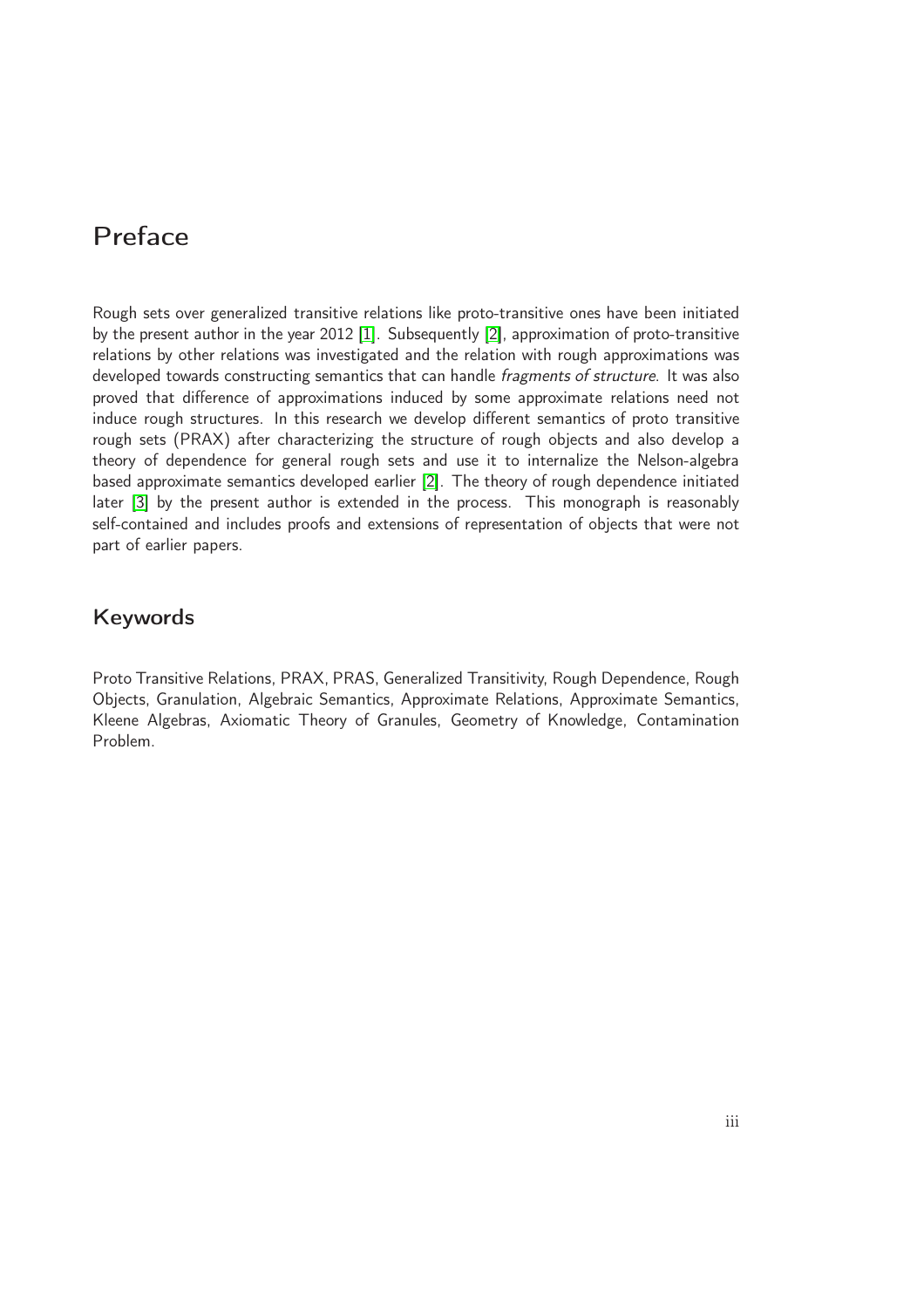# About the Author

A. Mani is an active researcher in algebra, logic, rough sets, vagueness, philosophy and foundations of Mathematics. She has published extensively on the subjects in a number of international peer-reviewed journals for more than a decade. Her current affiliations include the University of Calcutta in Kolkata and Division-R of STVROM. She is active in various academic groups like ISRS, IRSS, ASL and FOM. She is also a teacher, free software activist, feminist, consultant in statistical and soft computing and service provider.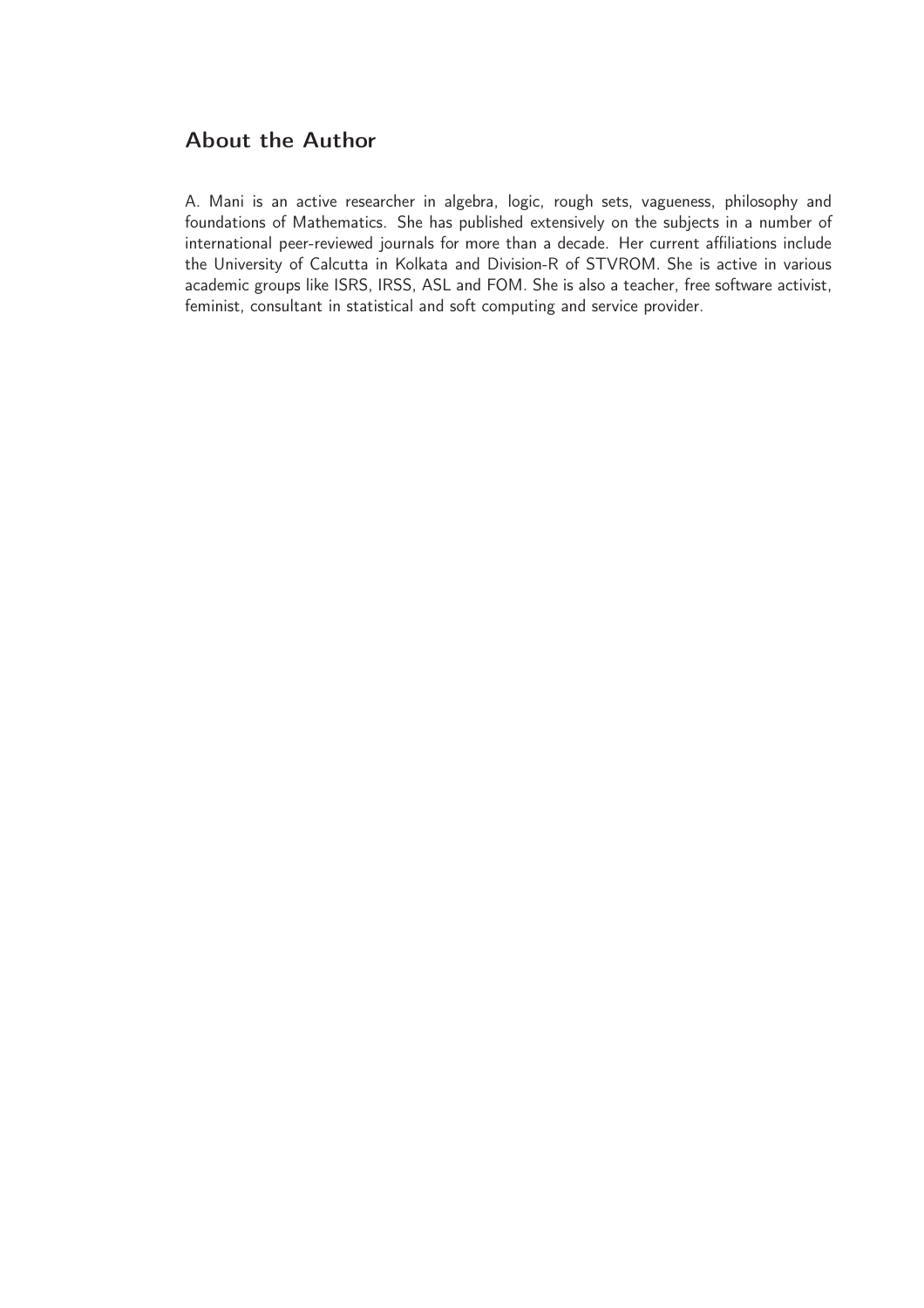# **Contents**

| 1              | Introduction<br>1.1<br><b>Basics</b>                                                                                           | $\mathbf{1}$<br>3          |
|----------------|--------------------------------------------------------------------------------------------------------------------------------|----------------------------|
|                | 1.2<br>Granules and Granular Computing Paradigms<br>1.3                                                                        | $\overline{5}$<br>$\,6\,$  |
| $\overline{2}$ | Approximations and Definite Elements in PRAX                                                                                   | 9                          |
| 3              | <b>Motivation and Examples</b><br>Abstract Example<br>3.1<br>3.2<br>3.3<br>Indeterminate Information System Perspective<br>3.4 | 17<br>17<br>18<br>19<br>19 |
| 4              | <b>Algebras of Rough Definite Elements</b>                                                                                     | 21                         |
| 5              | The Representation of Roughly Objects<br>5.1                                                                                   | 23<br>27                   |
| 6              | More on Representation of Rough Objects                                                                                        | 29                         |
| 7              | Atoms in the POSET of Rough Objects                                                                                            | 37                         |
| 8              | <b>Algebraic Semantics-1</b>                                                                                                   | 39                         |
| 9              | <b>Algebraic Semantics-2</b>                                                                                                   | 45                         |
|                | <b>10 Approximate Relations</b>                                                                                                | 51<br>53                   |
|                | 11 Transitive Completion and Approximate Semantics                                                                             | 57                         |
|                | 12 Rough Dependence                                                                                                            | 61<br>63                   |
|                | 13 Comparison with Dependence in Probabilistic Theories                                                                        | 67                         |
|                | 14 Dependency Semantics of PRAX                                                                                                | 69                         |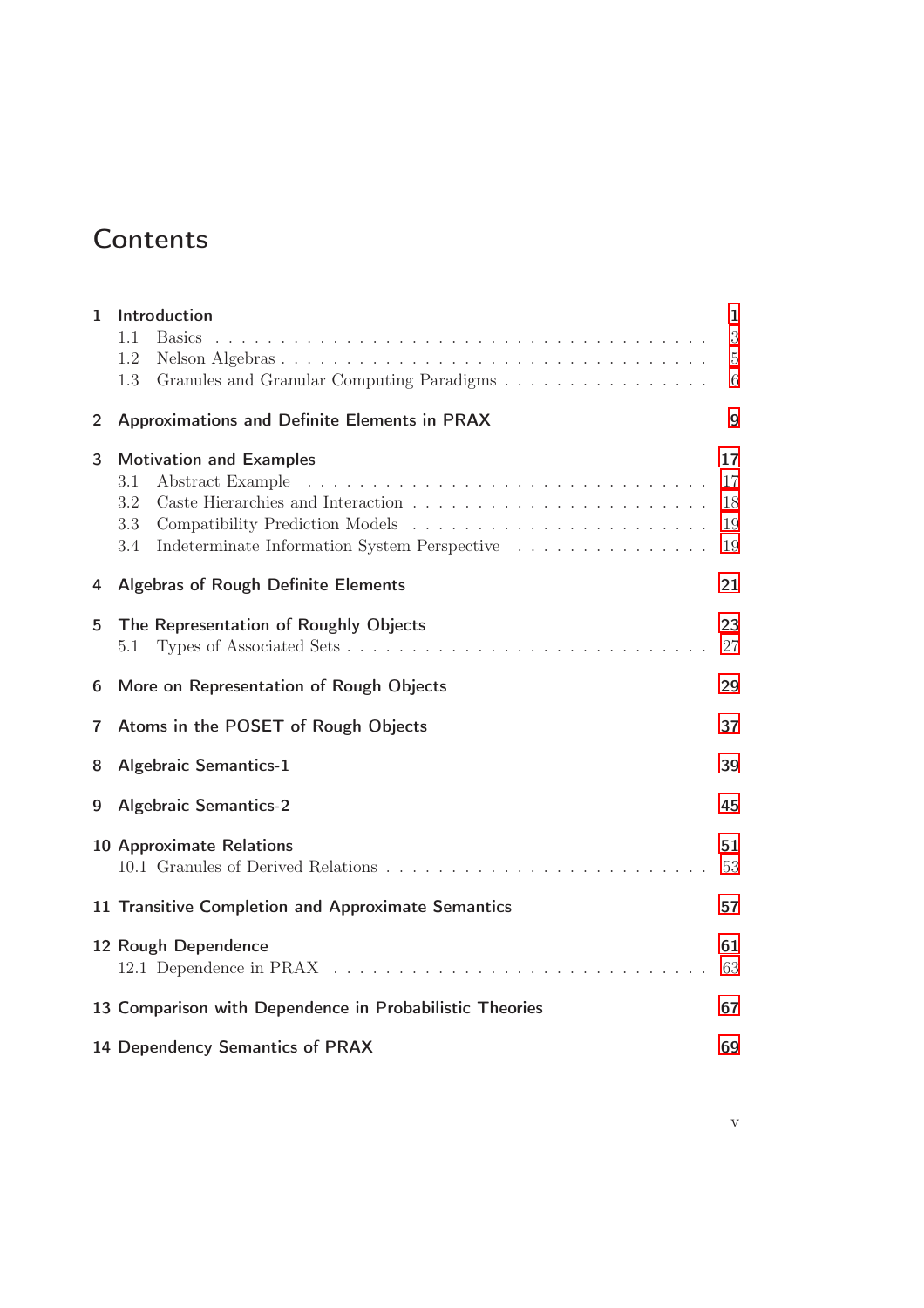### 15 Geometry of Granular Knowledge Interpretation [75](#page-80-0)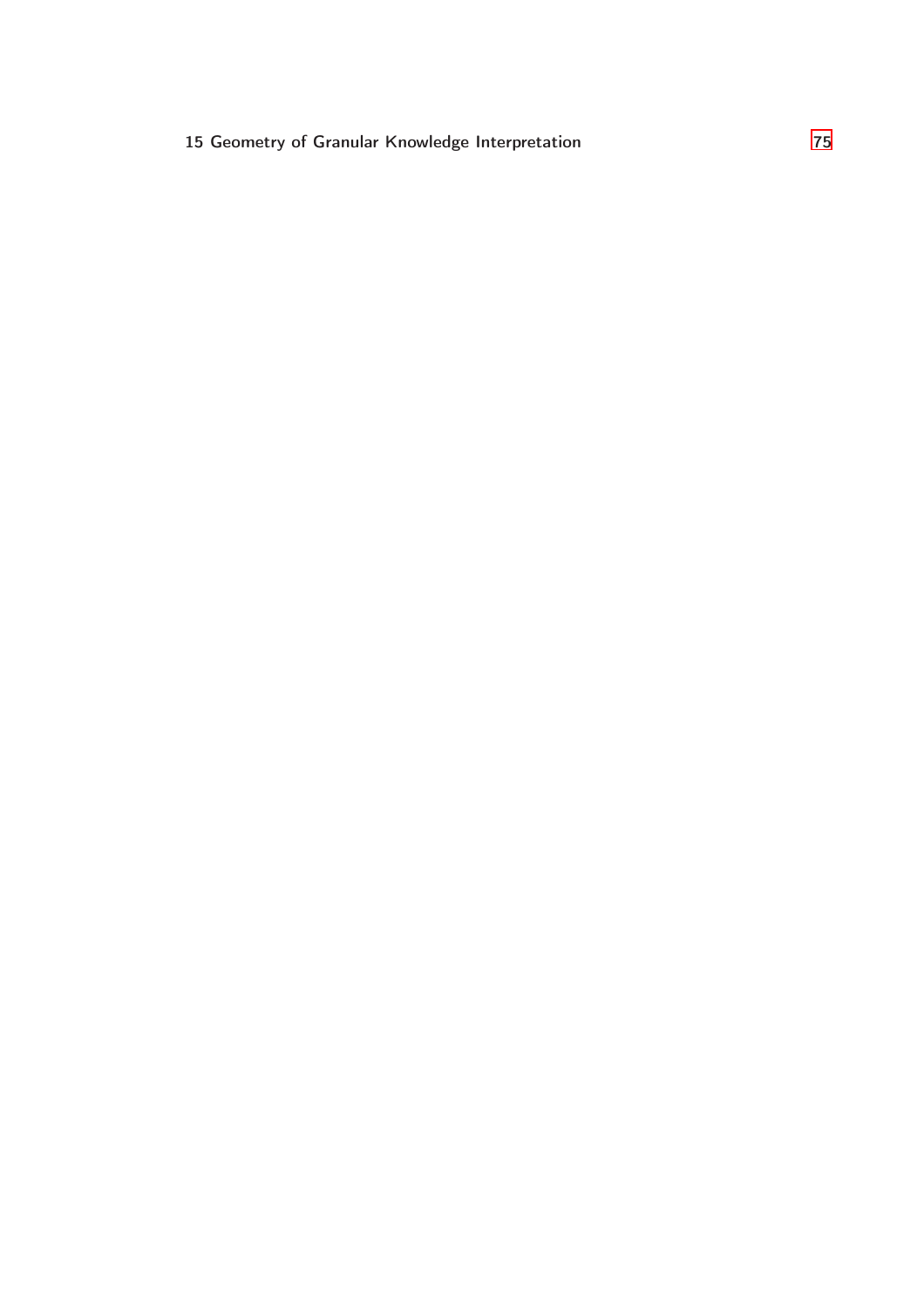# <span id="page-6-0"></span>1 Introduction

Proto-transitivity is one of the infinite number of possible generalizations of transitivity. These types of generalized relations happen often in application contexts. Failure to recognize them causes mathematical models to be inadequate or underspecified and tends to unduly complicate algorithms and approximate methods. From among the many possible alternatives that fall under generalized transitivity, we chose proto-transitivity because of application contexts, its simple set theoretic definition, connections with factor relations and consequent generative value among such relations. It has a special role in modelling knowledge as well.

Proto-transitive approximation spaces PRAX have been introduced by the present author in [\[1\]](#page-86-0) and the structure of definite objects has been characterized in it to a degree. It is relatively a harder structure from a semantic perspective as the representation of rough objects is involved [\[1\]](#page-86-0). Aspects of knowledge interpretation in PRAX contexts have been considered in [\[1\]](#page-86-0) and in [\[2\]](#page-86-1) the relation of approximations resulting from approximation of relations to the approximations from the original relation are studied in the context of PRAX. These are used for defining an approximate semantics for PRAX and their limitations are explored by the present author in the same paper. All of these are expanded upon in this monograph.

Rough objects as explained in [\[4,](#page-86-3)[5\]](#page-86-4) are collections of objects in a classical domain (Meta-C) that appear to be indistinguishable among themselves in another rough semantic domain (Meta-R). But their representation in most RSTs in purely order theoretic terms is not known. For PRAX, this is solved in [\[1\]](#page-86-0). Rough objects in a PRAX need not correspond to intervals of the form  $[a, b]$  with the definite object b covering (in the ordered set of definite objects) the definite object a.

If R is a relation on a set S, then R can be approximated by a wide variety of partial or quasi-order relations in both classical and rough set perspective [\[6\]](#page-86-5). Though the methods are essentially equivalent for binary relations, the latter method is more general. When the relation R satisfies proto-transitivity, then many new properties emerge. This aspect is developed further in the present monograph and most of [\[2\]](#page-86-1) is included.

When  $R$  is a quasi-order relation, then a semantics for the set of ordered pairs of lower and upper approximations  $\{(A^l, A^u); A \subseteq S\}$  has recently been developed in [\[7,](#page-86-6)8]. Though such a set of ordered pairs of lower and upper approximations are not rough objects in the PRAX context, we can use the approximations for an additional semantic approach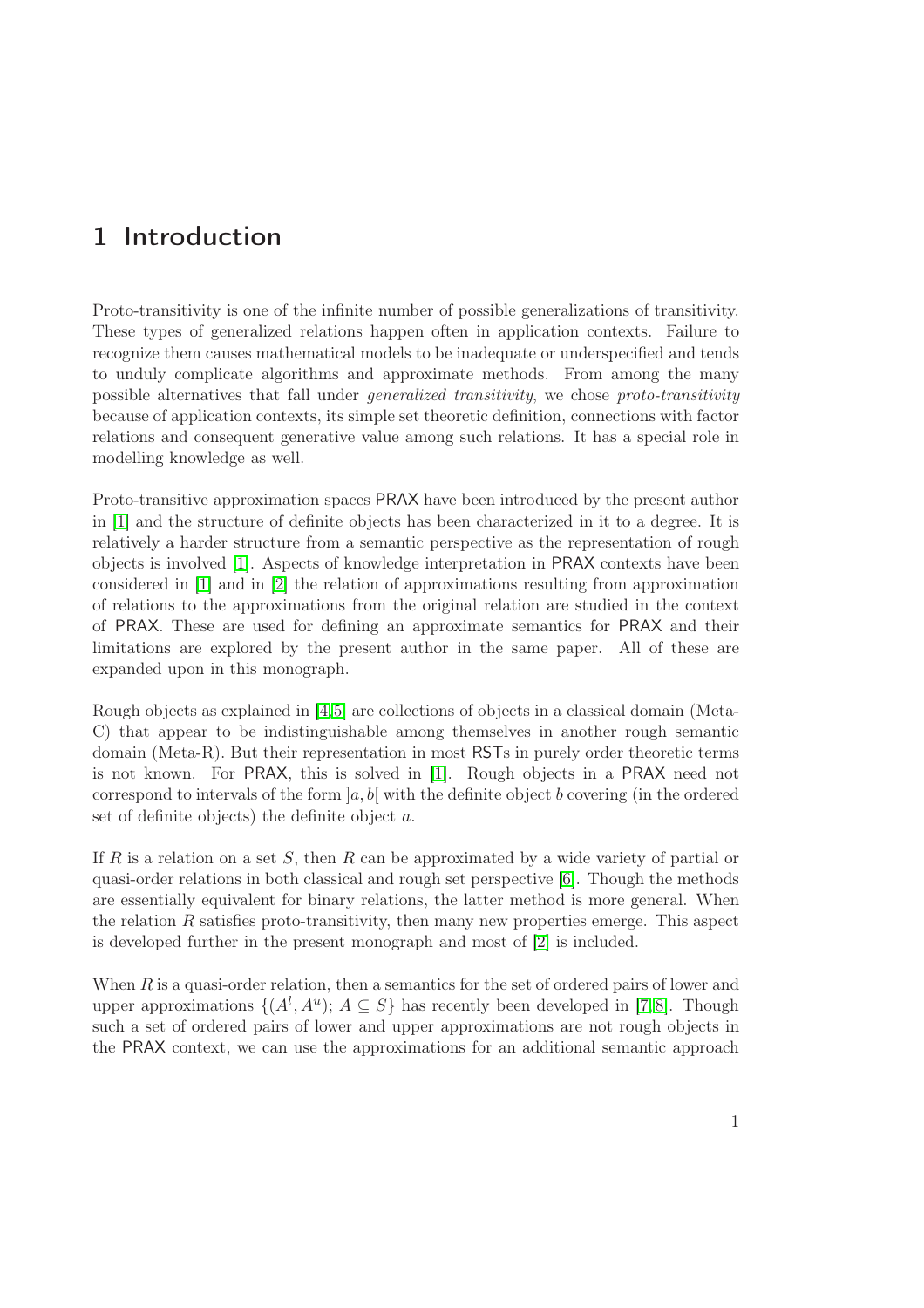to it. We prove that differences of consequent lower and upper approximations suggest partial structures for measuring structured deviation. The developed method should also be useful for studying correspondences between the different semantics [\[9,](#page-86-8) [10\]](#page-86-9). Because of this we devote some space to the nature of transformation of granules by the relational approximation process.

In this research monograph, we also investigate the nature of possible concepts of *rough* dependence first. Though the concept of independence is well studied in probability theory, the concept of dependence is rarely explored in any useful way. It has been shown to be very powerful in classical probability theory [\[11\]](#page-87-0) - the formalism is valid over probability spaces, but its axiomatic potential is left unexplored. Connections between rough sets and probability theory have been explored from rough measure and information entropy viewpoint in a number of papers [\[12](#page-87-1)[–16\]](#page-87-2). The nature of rough independence is also explored in [\[3\]](#page-86-2) by the present author and there is some overlap with the present work. Apart from problems relating to contamination, we show that the comparison by way of corresponding concepts of dependence fails in a very essential way.

Further, using the introduced concepts of rough dependence we internalize the approximate semantics instead of depending on correspondences. This allows for richer variants of the earlier semantics of rough objects.

This monograph is reasonably self-contained and is organized as follows: In the rest of this chapter we introduce the basics of proto-transitivity, recall relevant information of Nelson algebras, granules and granulations. In the following chapter, we define relevant approximations in PRAX and study their basic properties and those of definite elements. In the third chapter, we propose an abstract and three other extended examples justifying our study. In the following chapter, we describe the algebraic structures that can be associated with the semantic properties of definite objects in a PRAX. The representation of rough objects is done from an interesting perspective in the fifth chapter. In the sixth chapter, we define new derived operators in a PRAX and consider their connection with non monotonic reasoning. These are of relevance in representation again. In the following chapter, atoms in the partially ordered set of rough object are described. This is followed by an algebraic semantics that relies on multiple types of aggregation and commonality operations. In the ninth chapter, a partial semantics similar to the increasing Nelson algebraic semantics is formulated. This semantics is completed in three different ways in the fourteenth chapter after internalization of dependency. In the tenth and eleventh chapters approximate relations and approximate semantics are considered - the material in these chapters includes expansions of the results in [\[2\]](#page-86-1). In the following two chapters, we define concepts of rough dependence, compare them with those of probabilistic dependence and demonstrate their stark differences - the material in these chapters are expansions of [\[3\]](#page-86-2). The knowledge interpretation of PRAX is revisited in the fifteenth chapter.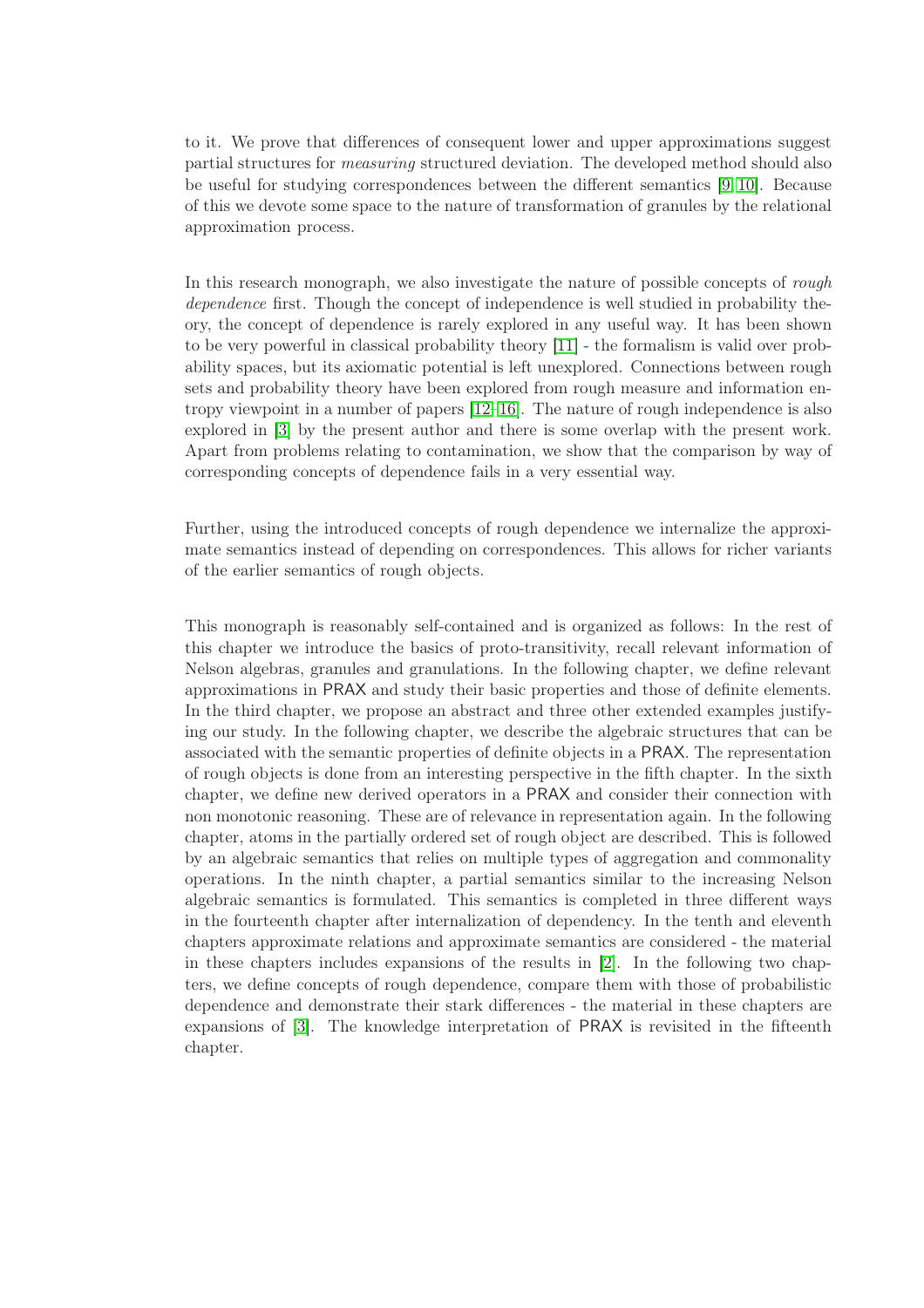# <span id="page-8-0"></span>1.1 Basic Concepts, Terminology

**Definition 1.1.** A binary relation R on a set S is said to be weakly-transitive, transitive or proto-transitive respectively on  $S$  if and only if  $S$  satisfies

- $\star$  If whenever Rxy, Ryz and  $x \neq y \neq z$  holds, then Rxz. (i.e.  $(R \circ R) \setminus \Delta_S \subseteq R$ (where  $\circ$  is relation composition), or
- $★$  whenever Rxy & Ryz holds then Rxz (i.e.  $(R \circ R) \subseteq R$ ), or
- $\star$  Whenever Rxy, Ryz, Ryx, Rzy and  $x \neq y \neq z$  holds, then Rxz follows, respectively. Proto-transitivity of R is equivalent to  $R \cap R^{-1} = \tau(R)$  being weakly transitive.

We will use the following simpler example to illustrate many of the concepts and situations in the monograph. For detailed motivations see Ch.[3](#page-22-0) on motivation and examples.

<span id="page-8-1"></span>Persistent Example 1.1. A simple real-life example of a proto-transitive, non transitive relation would be the relation P, defined by

 $\mathbb{P}xy$  if and only if x thinks that y thinks that color of object O is a maroon.

But we will use the following simple example from databases as a persistent one (especially in the chapters on approximation of relations) to illustrate a number of concepts. It has other attributes apart from the main one for illustrating more involved aspects.

Let  $I$  be survey data in table form with column names being for sex, gender, sexual orientations, other personal data and opinions on sexist contexts with each row corresponding to a person. We write

Rab if and only if person a agrees with  $b's$  opinions.

The predicate agrees with can be constructed empirically or from the data by a suitable heuristic. Often R is a proto-transitive, reflexive relation and this condition can be imposed to complete partial data as well (as a rationality condition). If a agrees with the opinions of b, then we will say that a is an ally of  $b - if b$  is also an ally of a, then they are comrades. Finding optimal subsets of allies can be an interesting problem in many contexts especially given the fact that responses may have some vagueness in them.

**Definition 1.2.** A binary relation R on a set S is said to be semi-transitive on S if and only if S satisfies

 $\star$  Whenever  $\tau(R)$ ab & Rbc holds then Rac follows and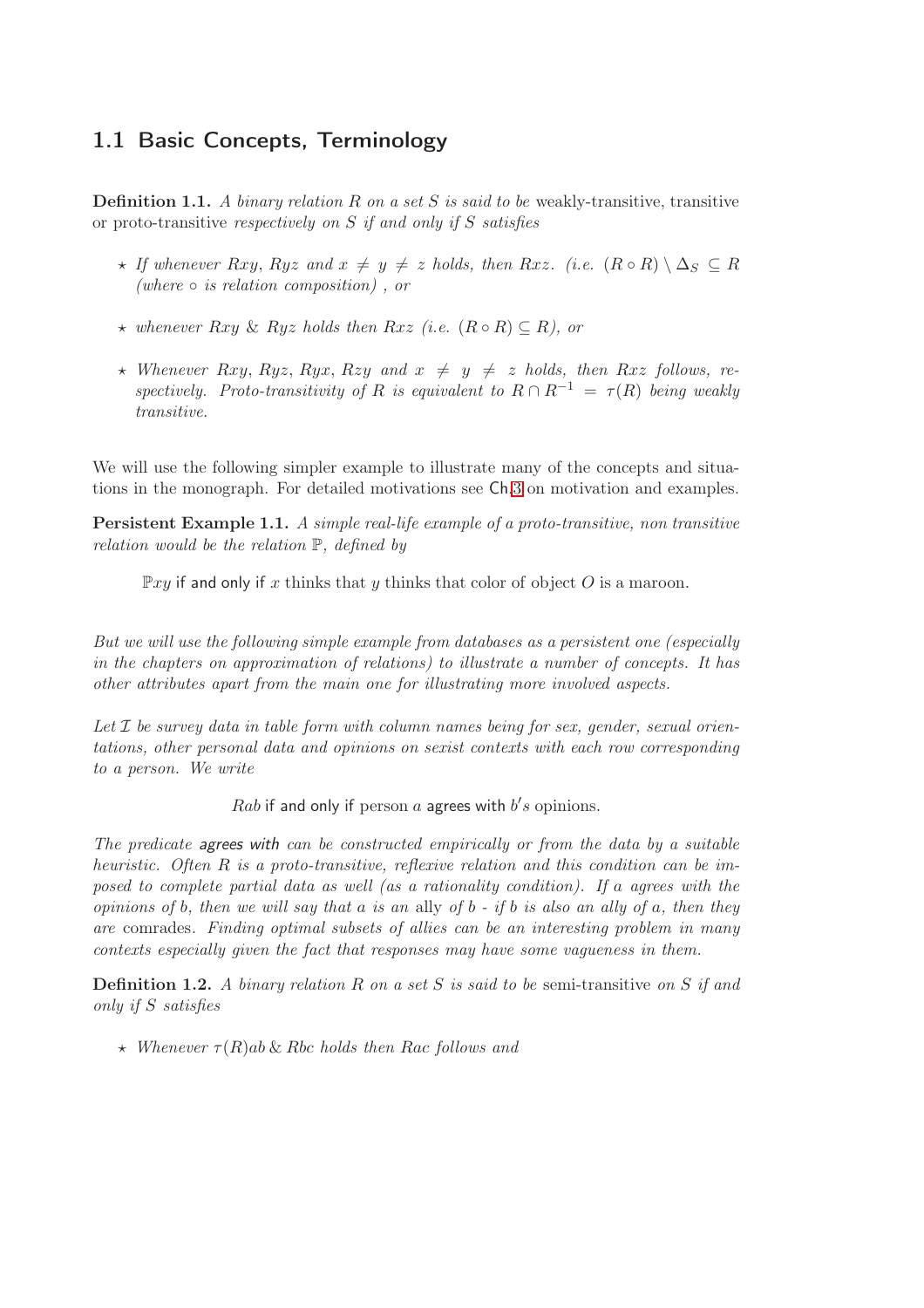$\star$  Whenever  $\tau(R)$ ab & Rca holds then Rcb follows.

Henceforth we will use  $Rxy$  for  $(x, y) \in R$  uniformly.  $Ref(S)$ ,  $Sym(S)$ ,  $Tol(S)$ ,  $r\tau(S)$ ,  $w\tau(S)$ ,  $p\tau(S)$ ,  $s\tau(S)$ ,  $EQ(S)$  will respectively denote the set of reflexive, symmetric, tolerance, transitive, weakly transitive, pseudo transitive, semi-transitive and equivalence relations on the set  $S$  respectively.

The following proposition has steep ontological commitments.

**Prop 1.1.** For a relation  $R$  on a set  $S$ , the following are satisfied:

- ★ R is weakly transitive if and only if  $(R \cap R^{-1}) \setminus \Delta_S \subseteq R$ .
- $\star$  R is transitive if and only if  $(R \cap R^{-1}) \subseteq R$ .

By a pseudo order, we will mean an antisymmetric, reflexive relation. A quasi-order is a reflexive, transitive relation, while a partial order a reflexive, antisymmetric and transitive relation.

Let  $\alpha \subset \rho$  be two binary relations on S, then  $\rho|\alpha$  will be the relation on  $S|\rho$  defined via  $(x, y) \in \rho | \alpha$  if and only if  $(\exists b \in x, c \in y)(b, c) \in \rho$ . The relation  $Q | \tau(Q)$  for a relation Q will be denoted by  $\sigma(Q)$ .

The following are known:

**Prop 1.2.** If Q is a quasi-order on S, then  $Q | \tau(Q)$  is a partial order on  $S | \tau(Q)$ .

**Prop 1.3.** If  $R \in Ref(S)$ , then  $R \in pf(S)$  if and only if  $\tau(R) \in EQ(S)$ .

Prop 1.4. In general,

$$
w\tau(S) \subseteq s\tau(S) \subseteq p\tau(S).
$$

**Prop 1.5.** If  $R \in p\tau(S) \cap \text{Re } f(S)$ , then the following are equivalent:

**A1**  $([a], [b]) \in R | \tau(R)$  if and only if  $(a, b) \in R$ .

 $A2 \; R$  is semi-transitive.

In [\[17\]](#page-87-3), it is proved that

**Theorem 1.1.** If  $R \in Ref(S)$ , then the following are equivalent:

**A3**  $R|\tau(R)$  is a pseudo order on  $S|\tau(R)$  and A1 holds.

A2 R is semi-transitive.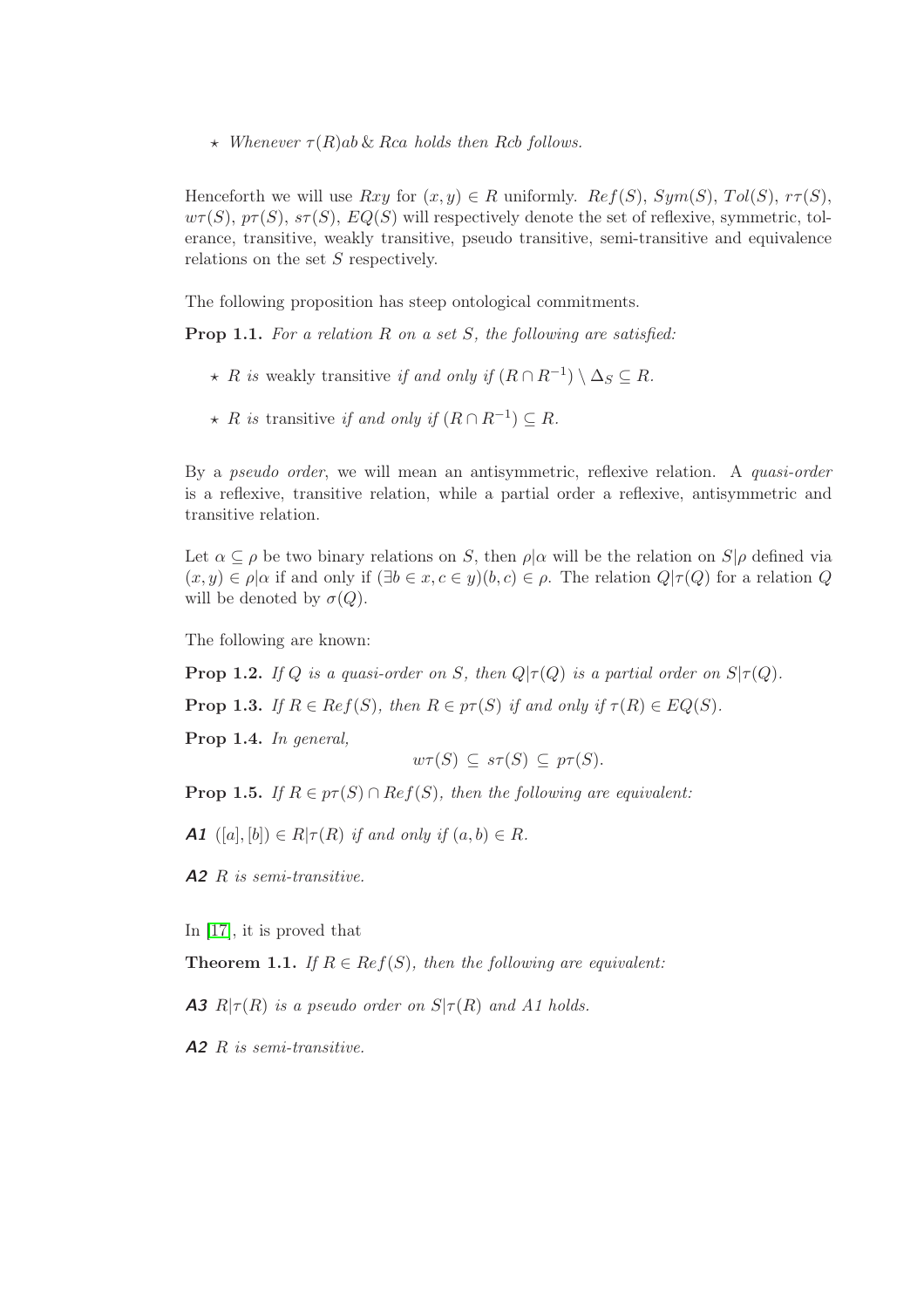Note that Weak transitivity of [\[17\]](#page-87-3) is proto-transitivity here. Ref(S),  $r\tau(S)$ ,  $w\tau(S)$ ,  $p\tau(S)$ ,  $EQ(S)$  will respectively denote the set of reflexive, transitive, weakly transitive, proto transitive, and equivalence relations on the set S respectively. Clearly,  $w\tau(S) \subseteq$  $p_{\mathcal{T}}(S)$ .

**Prop 1.6.**  $\forall R \in \text{Re } f(S) (R \in p\tau(S) \leftrightarrow \tau(R) \in EQ(S)).$ 

**Definition 1.3.** A Partial Algebra  $P$  is a tuple of the form

$$
\langle \underline{P}, f_1, f_2, \ldots, f_n, (r_1, \ldots, r_n) \rangle
$$

with  $\underline{P}$  being a set,  $f_i$ 's being partial function symbols of arity  $r_i$ . The interpretation of  $f_i$  on the set P should be denoted by  $f_i^P$  $\frac{dF}{dt}$ , but the superscript will be dropped in this monograph as the application contexts are simple enough. If predicate symbols enter into the signature, then  $P$  is termed a Partial Algebraic System. (see [\[18,](#page-87-4) [19\]](#page-87-5) for the basic theory)

In a partial algebra, for term functions  $p, q$ ,

$$
p \stackrel{\omega}{=} q
$$
 iff  $(\forall x \in dom(p) \cap dom(q))p(x) = q(x)$ .

The *weak strong equality* is defined via,

$$
p \stackrel{\omega^*}{=} q \text{ iff } (\forall x \in dom(p) = dom(q))p(x) = q(x).
$$

For two terms s, t,  $s \stackrel{\omega}{=} t$  shall mean, if both sides are defined then the two terms are equal (the quantification is implicit).  $s \stackrel{\omega^*}{=} t$  shall mean if either side is defined, then the other is and the two sides are equal (the quantification is implicit).

### <span id="page-10-0"></span>1.2 Nelson Algebras

By a De Morgan lattice  $\Delta ML$  we will mean an algebra of the form  $L = \langle L, \vee, \wedge, c, 0, 1 \rangle$ with  $\vee$ ,  $\wedge$  being distributive lattice operations and c satisfying

$$
\star x^{cc} = x \, ; \, (x \vee y)^c = x^c \wedge y^c \, ;
$$

$$
\star (x \le y \leftrightarrow y^c \le x^c) \, ; \, (x \wedge y)^c = x^c \vee y^c
$$

It is possible to define a partial unary operation  $\star$ , via  $x^* = \bigwedge \{x : x \leq x^c\}$  on any  $\Delta ML$ . If it is total, then the  $\Delta ML$  is said to be *complete*. In a complete  $\Delta ML$  L, we have

;

 $\star x^{\star} \nleq x^{c}$ ;  $x^{\star\star} = x$ ;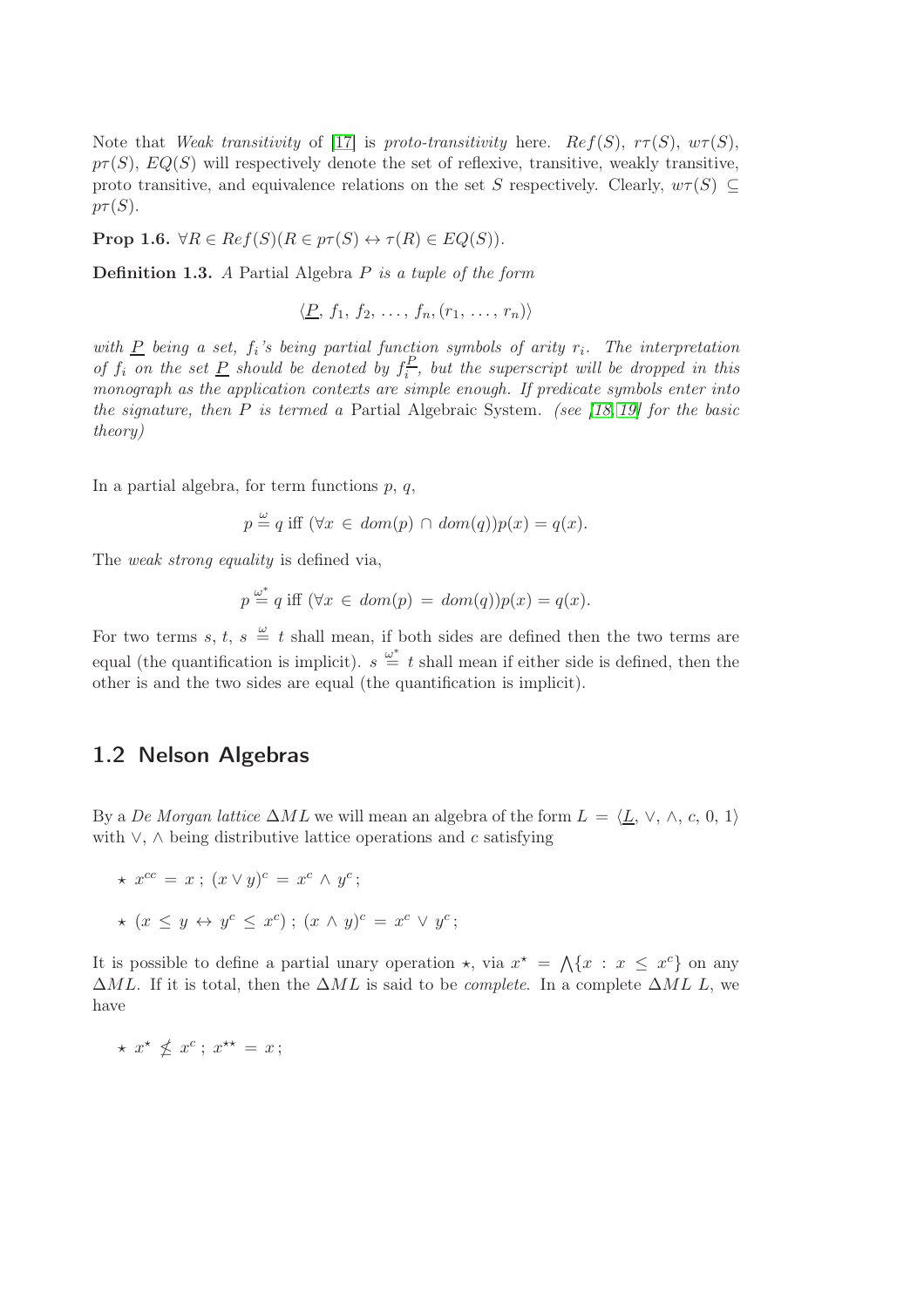$\star$   $(x \leq y \rightarrow y^* \leq x^*).$ \*  $x^c = \bigvee \{y : x^* \nleq y\}.$ 

A  $\Delta ML$  is said to be a Kleene algebra if it satisfies  $x \wedge x^c \leq y \vee y^c$ . If  $L^+ = \{x \vee x^c :$  $x \in L$  and  $L^- = \{x \wedge x^c : x \in L\}$ , then in a Kleene algebra we have

- $\star$   $(L^-)^c = L^+$  is a filter and  $(L^+)^c = L^-$  is an ideal.
- $\star$   $(\forall a, b \in L^-) a \leq b^c$ ;  $(\forall a, b \in L^+) a^c \leq b$ .
- $\star \, x \in L^-$  if and only if  $x \leq x^c$ .

A Heyting algebra K, is a relatively pseudo-complemented lattice, that is  $(\forall a, b) a \Rightarrow$  $b = \sqrt{x}$ ;  $a \wedge x \leq b$ }  $\in K$ .

A Quasi-Nelson algebra Q is a Kleene algebra that satisfies  $(\forall a, b) a \Rightarrow (a^c \vee b) \in Q$ .  $a \Rightarrow (a^c \vee b)$  is abbreviated by  $a \rightarrow b$  below. Such an algebra satisfies all of the sentences N1–N4:

 $x \to x = 1$  (N1)

$$
(x^{c} \vee y) \wedge (x \to y) = x^{c} \vee y \tag{N2}
$$

$$
x \wedge (x \to y) = x \wedge (x^c \vee y) \tag{N3}
$$

$$
x \to (y \land z) = (x \to y) \land (x \to z) \tag{N4}
$$

$$
(x \wedge y) \rightarrow z = x \rightarrow (y \rightarrow z). \tag{N5}
$$

A Nelson algebra is a quasi-Nelson algebra satisfying N5. A Nelson algebra can also be defined directly as an algebra of the form  $\langle A, \vee, \wedge, \rightarrow, c, 0, 1 \rangle$  with  $\langle A, \vee, \wedge, c, 0, 1 \rangle$  being a Kleene algebra with the binary operation  $\rightarrow$  satisfying N1–N5.

### <span id="page-11-0"></span>1.3 Granules and Granular Computing Paradigms

The idea of granular computing is as old as human evolution. Even in the available information on earliest human habitations and dwellings, it is possible to identify a primitive granular computing process (PGCP) at work. This can for example be seen from the stone houses, dating to 3500 BCE, used in what is present-day Scotland. The main features of this and other primitive versions of the paradigm may be seen to be

 $\star$  Problem requirements are not rigid.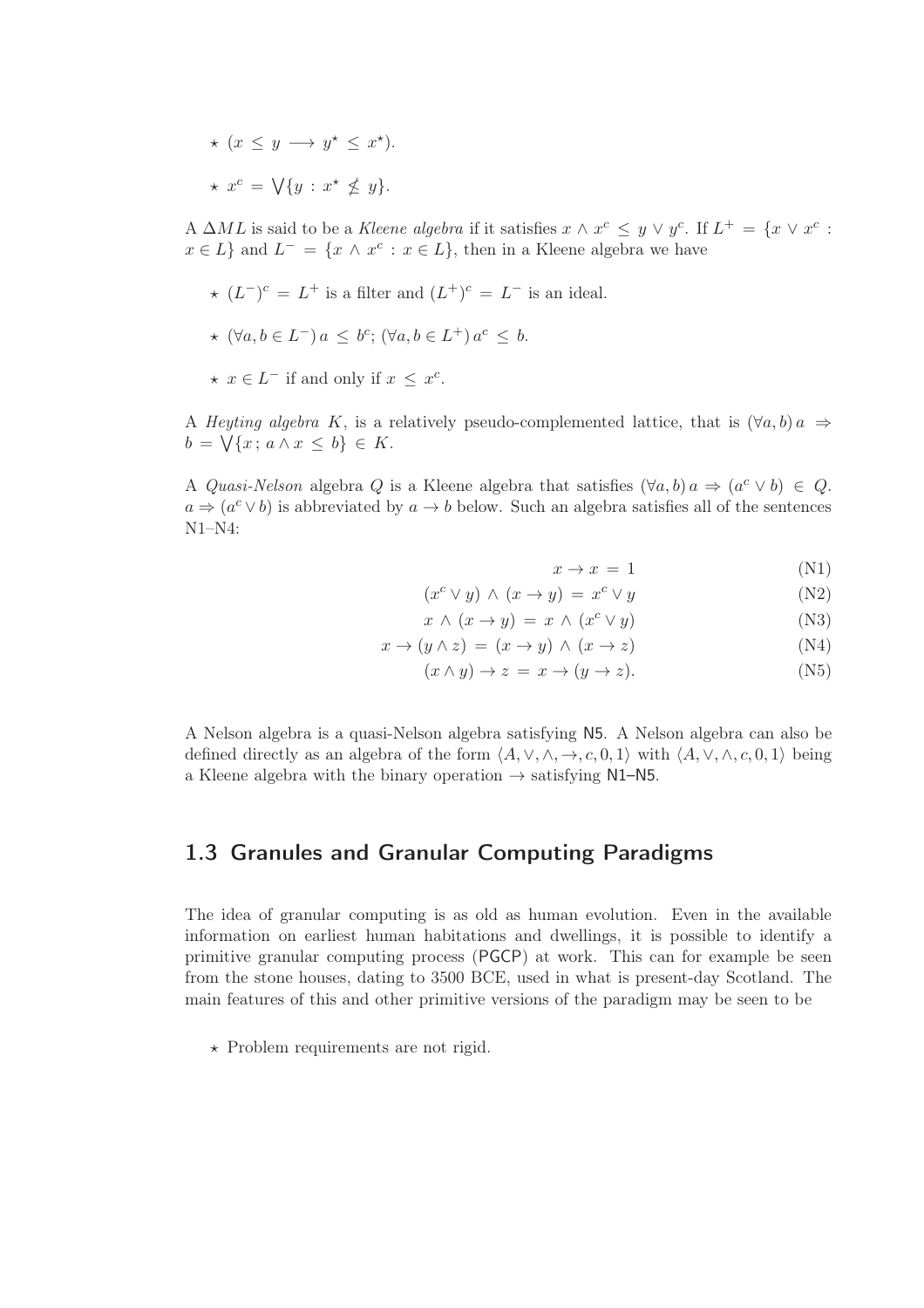- $\star$  Concept of granules may be vague.
- $\star$  Little effort on formalization right up to approximately the middle of the previous century.
- $\star$  Scope of abstraction is very limited.
- $\star$  Concept of granules may be concrete or abstract (relative all materialist viewpoints).

The precision based granular computing paradigm, traceable to Moore and Shannon's paper [\[20\]](#page-87-6), will be referred to as the classical granular computing paradigm CGCP is usually understood as the granular computing paradigm (The reader may note that the idea is vaguely present in [\[21\]](#page-87-7)). The distinct terminology would be useful to keep track of the differences with other paradigms. CGCP has since been adapted to fuzzy and rough set theories in different ways.

Granules may be assumed to subsume the concept of information granules – information at some level of precision. In granular approaches to both rough and fuzzy sets, we are usually concerned with such types of granules. Some of the fragments involved in applying CGCP may be:

- $\star$  Paradigm Fragment-1: Granules can exist at different levels of precision.
- $\star$  Paradigm Fragment-2: Among the many precision levels, choose a precision level at which the problem at hand is solved.
- ⋆ Paradigm Fragment-3: Granulations (granules at specific levels or processes) form a hierarchy (later development).
- $\star$  Paradigm Fragment-4: It is possible to easily switch between precision levels.
- $\star$  Paradigm Fragment-5: The problem under investigation may be represented by the hierarchy of multiple levels of granulations.

The different stages of development of granular computing paradigms are as in the following:

- $\star$  Classical Primitive Paradigm till middle of previous century.
- $\star$  CGCP: Since Shannon's information theory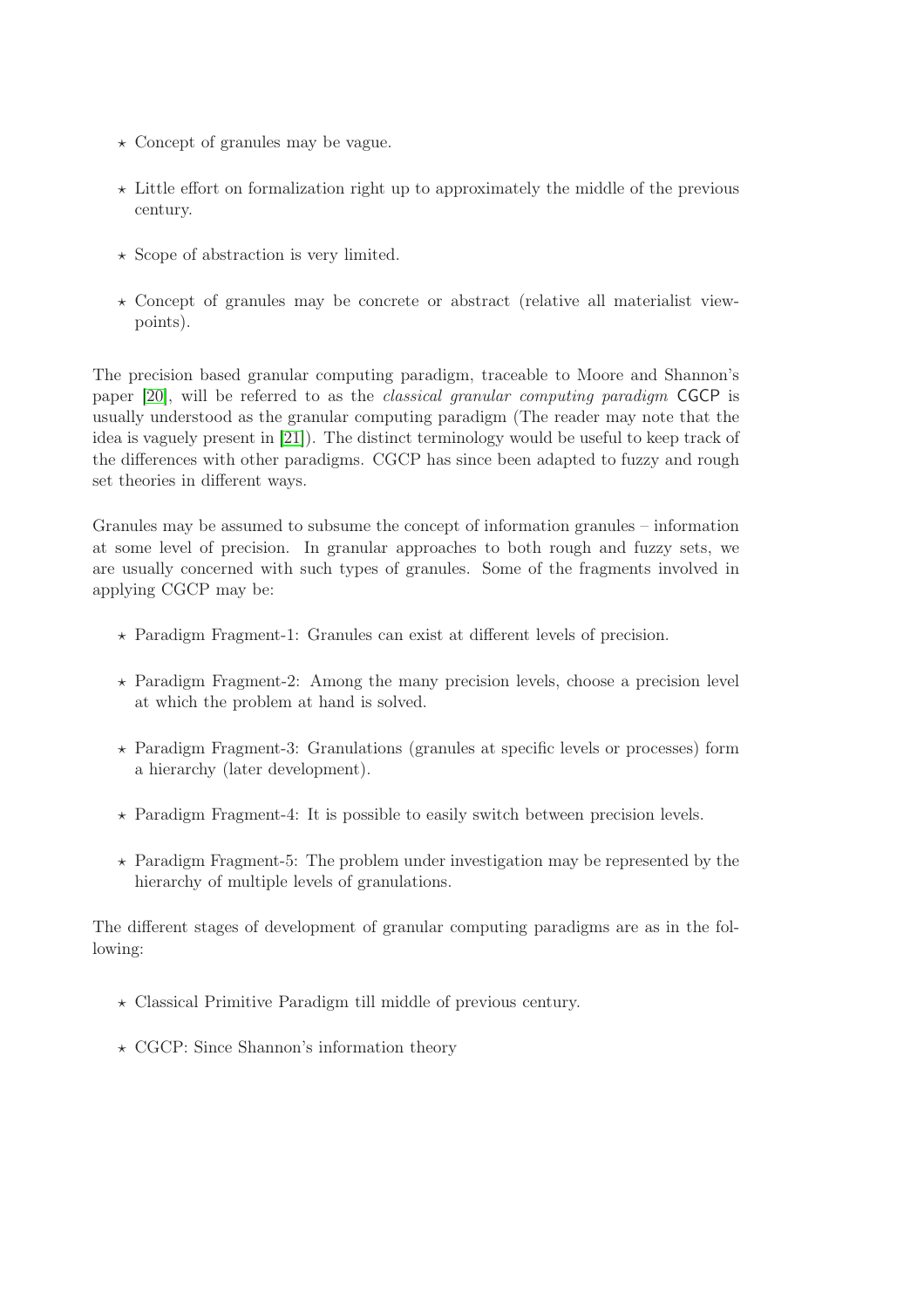- $\star$  CGCP in fuzzy set theory. It is natural for most real-valued types of fuzzy sets, but even in such domains unsatisfactory results are normal. Type-2 fuzzy sets have an advantage over type-1 fuzzy sets in handling data relating to emotion words, for example, but still far from satisfactory. For one thing linguistic hedges have little to do with numbers. A useful reference would be [\[22\]](#page-87-8).
- $\star$  For a long period (up to 2008 or so), the adaptation of CGCP for RST has been based solely on precision and related philosophical aspects. The adaptation is described for example in [\[23\]](#page-87-9). In the same paper the hierarchical structure of granulations is also stressed. This and many later papers on CGCP (like [\[24\]](#page-87-10)) in rough sets speak of structure of granulations.
- $\star$  Some Papers with explicit reference to multiple types of granules from a semantic viewpoint include [\[4,](#page-86-3) [25–](#page-87-11)[28\]](#page-88-0).
- $\star$  The axiomatic approach to granularity initiated in [\[4\]](#page-86-3) has been developed by the present author in the direction of contamination reduction in [\[5\]](#page-86-4). From the ordertheoretic/algebraic point of view, the deviation is in a very new direction relative the precision-based paradigm. The paradigm shift includes a new approach to measures.

There are other adaptations of CGCP to soft computing like [\[29\]](#page-88-1) that we will not consider.

Unless the underlying language is restricted, granulations can bear upon the theory with unlimited diversity. Thus for example in classical RST, we can take any of the following as granulations: collection of equivalence classes, complements of equivalence classes, other partitions on the universal set  $S$ , other partition in  $S$ , set of finite subsets of  $S$ and set of finite subsets of  $\mathcal S$  of cardinality greater than 2. This is also among the many motivations for the axiomatic approach.

A formal simplified version of the the axiomatic approach to granules is in [\[9\]](#page-86-8). The axiomatic theory is capable of handling most contexts and is intended to permit relaxation of set-theoretic axioms at a later stage. The axioms are considered in the framework of Rough Y-Systems (RYS) that maybe seen as a generalized form of abstract approximation spaces [\[30\]](#page-88-2) and approximation framework [\[31\]](#page-88-3). It includes relation-based RST, cover-based RST and more. These structures are provided with enough structure so that a classical semantic domain (Meta-C) and at least one rough semantic domain (called Meta-R) of roughly equivalent objects along with admissible operations and predicates are associable. But the exact way of association is not something absolute as there is no real end to recursive approximation processes of objects.

In the present monograph we will stick to successor, predecessor and related granules generated by elements and will avoid the precision based paradigm.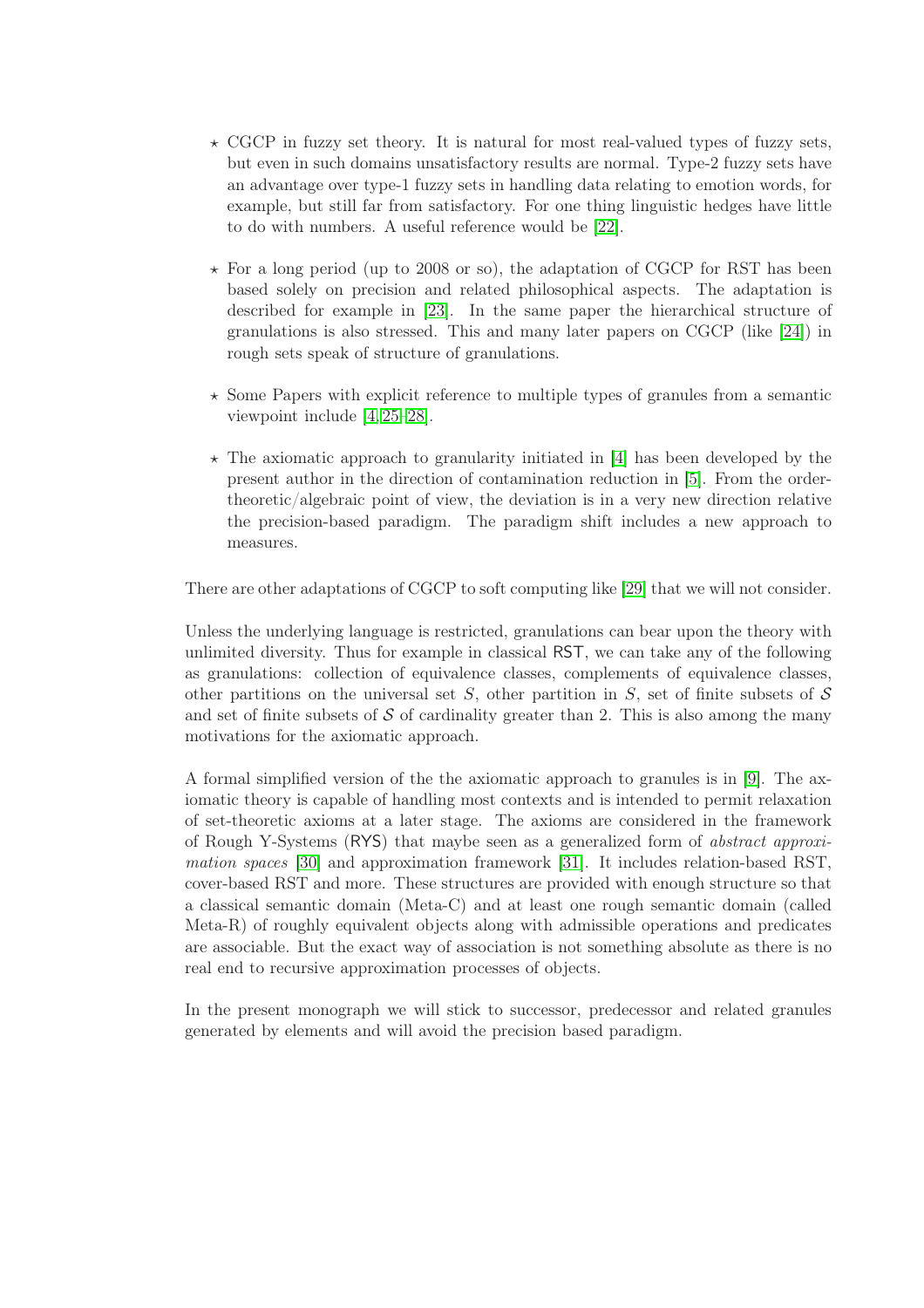# <span id="page-14-0"></span>2 Approximations and Definite Elements in PRAX

**Definition 2.1.** By a Proto Approximation Space  $S$  (PRAS for short), we will mean a pair of the form  $\langle S, R \rangle$  with S being a set and R being a proto-transitive relation on it. If R is also reflexive, then it will be called a Reflexive Proto Approximation Space (PRAX) for short).  $S$  may be infinite.

If S is a PRAX or a PRAS, then we will respectively denote *successor neighborhoods*, inverted successor or predecessor neighborhoods and symmetrized successor neighborhoods generated by an element  $x \in S$  as follows:

$$
[x] = \{y; Ryx\}.
$$

$$
[x]_i = \{y; Rxy\}.
$$

$$
[x]_o = \{y; Ryx \& Rxy\}.
$$

Taking these as granules, the associated granulations will be denoted by  $\mathcal{G} = \{[x] :$  $x \in S$ ,  $\mathcal{G}_i$  and  $\mathcal{G}_o$  respectively. In all that follows S will be a PRAX unless indicated otherwise.

**Definition 2.2.** Definable approximations on S include  $(A \subseteq S)$ :

$$
A^{u} = \bigcup_{[x] \cap A \neq \emptyset} [x].
$$
 (Upper Proto)  
\n
$$
A^{l} = \bigcup_{[x] \subseteq A} [x].
$$
 (Lower Proto)  
\n
$$
A^{u_{o}} = \bigcup_{[x]_{o} \cap A \neq \emptyset} [x]_{o}.
$$
 (Symmetrized Upper Proto)  
\n
$$
A^{l_{o}} = \bigcup_{[x]_{o} \subseteq A} [x]_{o}.
$$
 (Symmetrized Lower Proto)  
\n
$$
A^{u+} = \{x : [x] \cap A \neq \emptyset\}.
$$
 (Point-wise Upper)  
\n
$$
A^{l+} = \{x : [x] \subseteq A\}.
$$
 (Point-wise Lower)

**Persistent Example 2.1.** In the context of our example [1.1,](#page-8-1)  $[x]$  is the set of allies x, while  $[x]_o$  is the set of comrades of x.  $A^l$  is the union of the set of all allies of at least one of of the members of  $A$  if they are all in  $A$ .  $A<sup>u</sup>$  is the union of the set of all allies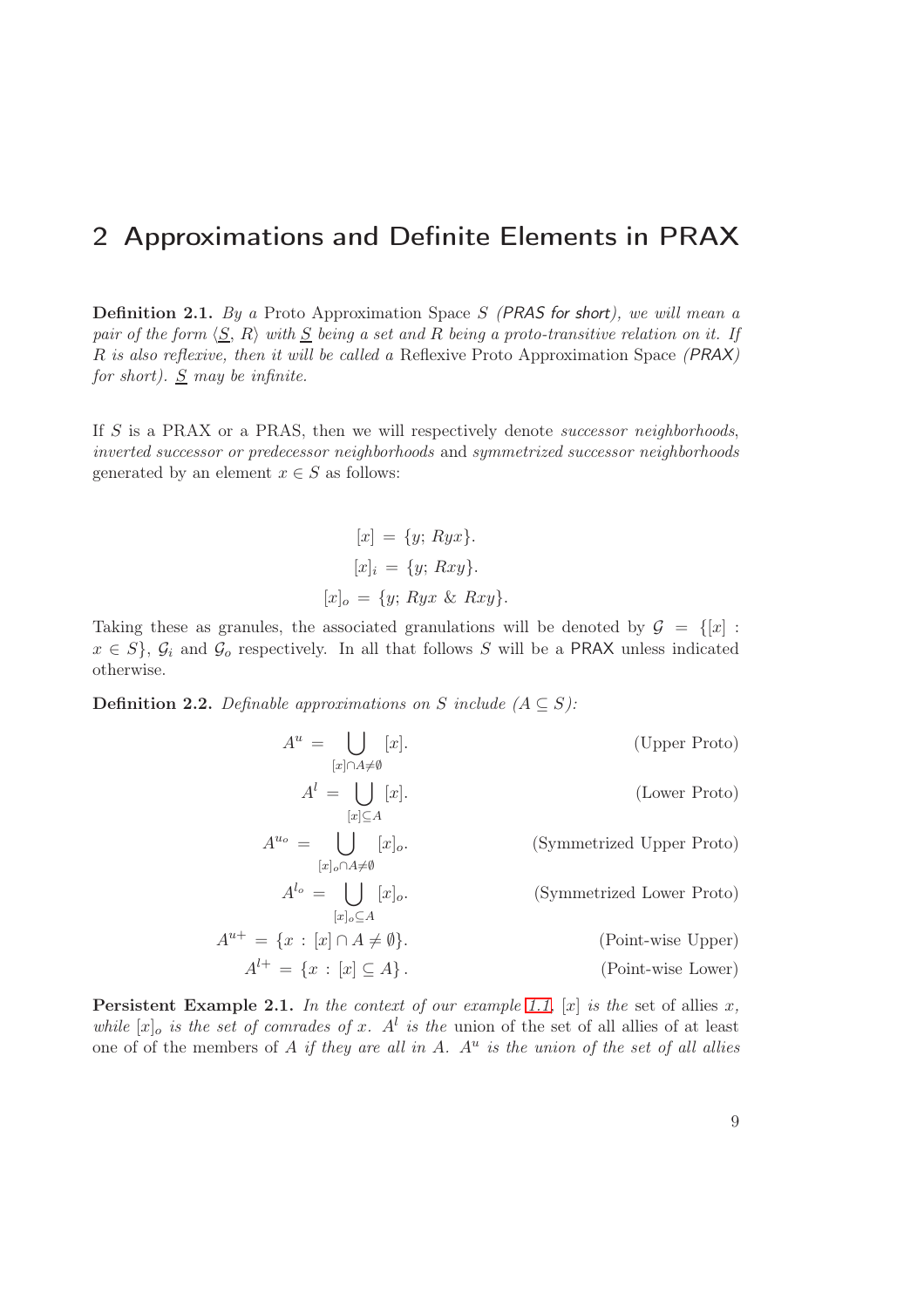of persons having at least one ally in A.  $A^{l+}$  is the set of all those persons in A all of whose allies are within A.  $A^{u_+}$  is the set of all those persons having allies in A.

**Definition 2.3.** If  $A \subseteq S$  is an arbitrary subset of a PRAX or a PRAS S, then

$$
A^{ux} = \bigcup_{[x]_o \cap A \neq \emptyset} [x]. \tag{2.1}
$$

$$
A^{lx} = \bigcup_{[x]_o \subseteq A} [x]. \tag{2.2}
$$

$$
A^{u*} = \bigcup \{ [x] : [x] \cap A \neq \emptyset \& (\exists y)([x], [y]) \in \sigma(R), (x, y) \in R, x \neq y, [y] \subseteq A \}. \tag{2.3}
$$

$$
A^{l*} = \bigcup \{ [x] : [x] \subseteq A \& (\exists y)(([x], [y]) \in \sigma(R), x \neq y, [y] \subseteq A) \}. \tag{2.4}
$$

The following inverted approximations are also of relevance as they provide Galois connections in case of point-wise approximations (see [\[32\]](#page-88-4)) under particular assumptions. Our main approximations of interest will be  $l, u, l_o, u_o$ .

Definition 2.4. In the context of the above definition, the following will be referred to as inverted approximations:

$$
A^{ui} = \bigcup_{[x]_i \cap A \neq \emptyset} [x]_i
$$

$$
A^{li} = \bigcup_{[x]_i \subseteq A} [x]_i
$$

$$
A^{\triangle} = \{x : [x]_i \cap A \neq \emptyset\}
$$

$$
A^{\triangledown} = \{x : [x]_i \subseteq A\}
$$

**Prop 2.1.** In a PRAX S and for a subset  $A \subseteq S$ , all of the following hold:

- $\star$   $(\forall x)$   $[x]_o \subseteq [x]$
- $\star$  It is possible that  $A^{l} \neq A^{l+}$  and in general,  $A^{l} \parallel A^{lo}$ .

Proof. The proof of the first two parts are easy. For the third, we chase the argument up to a trivial counter example (see the following chapter).

$$
\bigcup_{[x]\subseteq A} [x] \subseteq \bigcup_{[x]_o\subseteq A} [x] \supseteq \bigcup_{[x]_o\subseteq A} [x]_o
$$

$$
\bigcup_{[x]_o\subseteq A} [x]_o \supseteq \bigcup_{[x]\subseteq A} [x]_o \subseteq \bigcup_{[x]\subseteq A} [x].
$$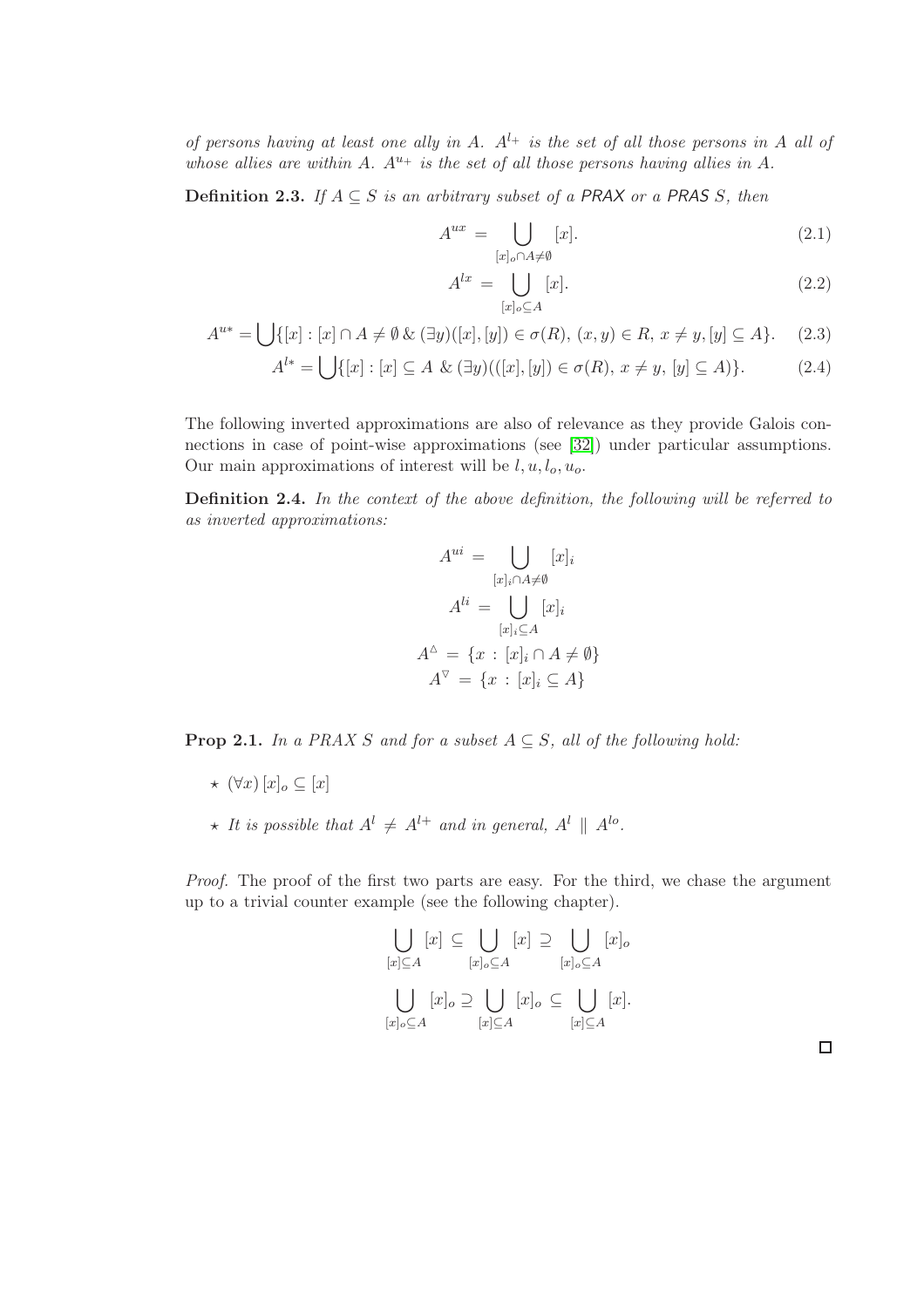**Prop 2.2.** For any subset  $A$  of  $S$ ,

$$
A^{u_o} \, \subseteq \, A^u.
$$

*Proof.* Since  $[x]_o \cap A \neq \emptyset$ , therefore

$$
A^{u_o} = \bigcup_{[x]_o \cap A \neq \emptyset} [x]_o \subseteq \bigcup_{[x] \cap A \neq \emptyset} [x]_o \subseteq A^{u_o} = \bigcup_{[x] \cap A \neq \emptyset} [x] = A^u.
$$

**Definition 2.5.** If X is an approximation operator, then by a X-definite element, we will mean a subset A satisfying  $A^X = A$ . The set of all X-definite elements will be denoted by  $\delta_X(S)$ , while the set of X and Y-definite elements (Y being another approximation operator) will be denoted by  $\delta_{XY}(S)$ . In particular, we will speak of lower proto-definite, upper proto definite and proto-definite elements (those that are both lower and upper proto-definite).

Theorem 2.1. In a PRAX S, the following hold:

- $\star$   $\delta_u(S) \subseteq \delta_{u_o}(S)$ , but  $\delta_{l_o}(S) = \delta_{u_o}(S)$  and  $\delta_u(S)$  is a complete sublattice of  $\wp(S)$ with respect to inclusion.
- $\star$   $\delta_l(S) \parallel \delta_{l_o}(S)$  in general. ( $\parallel$  means is not comparable.)
- $\star$  It is possible that  $\delta_u \nsubseteq \delta_{u_o}$ .
- *Proof.*  $\star$  As R is reflexive, if A, B are upper proto definite, then  $A \cup B$  and  $A \cap B$ are both upper proto definite. So  $\delta_u(S)$  is a complete sublattice of  $\varphi(S)$ .
	- $\star$  If  $A \in \delta_u$ , then  $(\forall x \in A)[x] \subseteq A$  and  $(\forall x \in A^c)[x] \cap A = \emptyset$ .
	- $\star$  So  $(\forall x \in A^c)[x]_o \cap A = \emptyset$ . But as  $A \subseteq A^{u_o}$  is necessary, we must have  $A \in \delta_{u_o}$ .

 $\Box$ 

 $\Box$ 

 $A^{u+}$ ,  $A^{l+}$  have relatively been more commonly used in the literature and have also been the only kind of approximation studied in [\[32\]](#page-88-4) for example (the inverse relation is also considered from the same perspective).

**Definition 2.6.** A subset  $B \subseteq A^{l+}$  will be said to be skeleton of A if and only if

$$
\bigcup_{x \in B} [x] = A^l,
$$

 $\Box$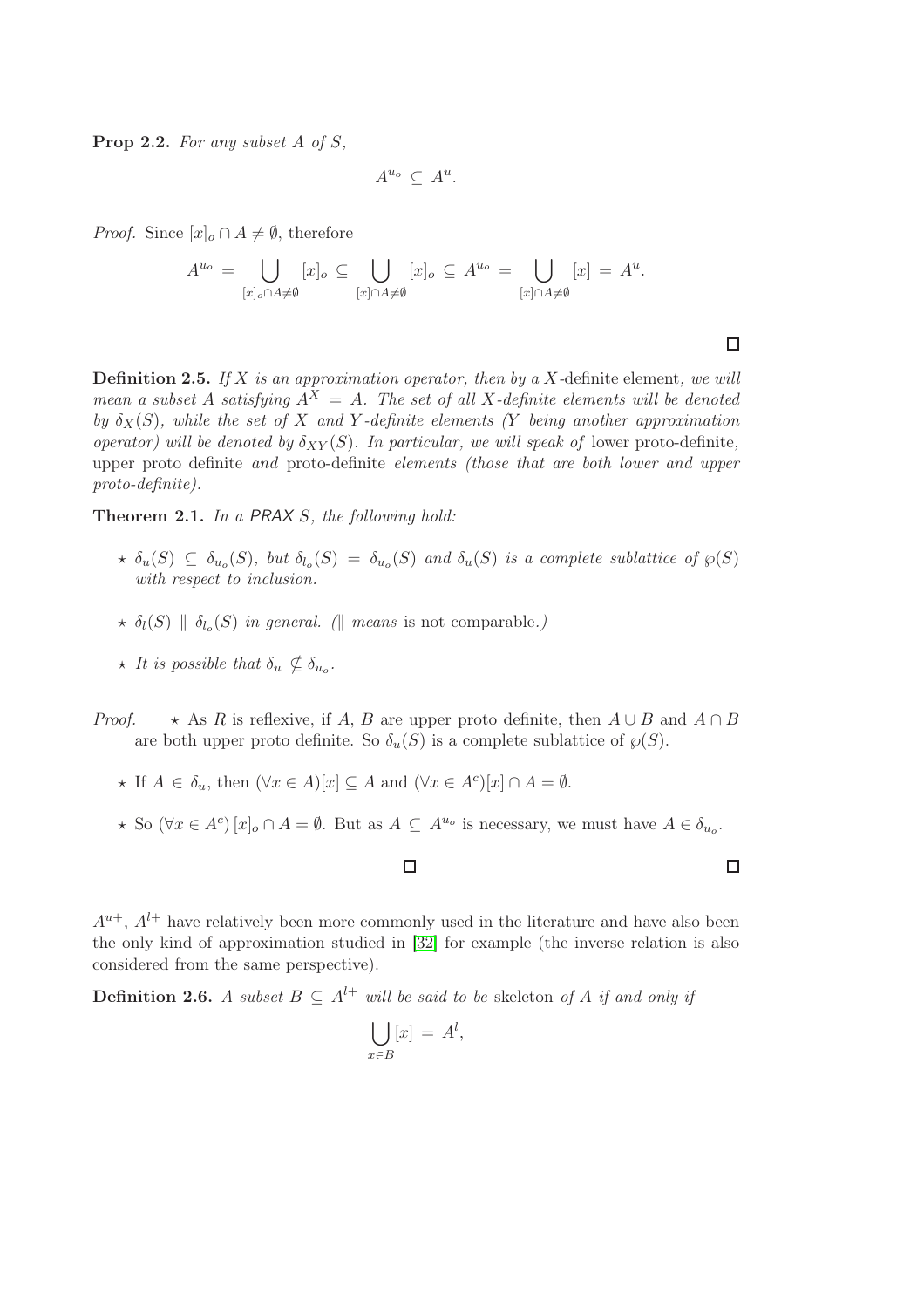and the set skeletons of A will be denoted by  $sk(A)$ .

The skeleton of a set A is important because it relates all three classes of approximations.

Theorem 2.2. In the context of the above definition, we have

- $\star$  sk(A) is partially ordered by inclusion with greatest element  $A^{l+}$ .
- $\star$  sk(A) has a set of minimal elements sk<sub>m</sub>(S).
- $\star$  sk(A) = sk(A<sup>l</sup>)
- $\star$  sk(A) = sk(B)  $\leftrightarrow$  A<sup>l</sup> = B<sup>l</sup> & A<sup>l+</sup> = B<sup>l+</sup>.
- $\star$  If  $B \in \mathbf{sk}(A)$ , then  $A^l \subseteq B^u$ .
- $\star$  If  $\cap$ sk $(A) = B$ , then  $A^{l_o} \cap \bigcup_{x \in B} [x] = \emptyset$ .

Proof. Much of the proof is implicit in other results proved earlier in this chapter.

- ★ If  $x \in A^l \setminus A^{l+}$ , then  $[x] \nsubseteq A^l$  and many subsets B of  $A^{l+}$  are in  $sk(A)$ . If  $B \subset K \subset A^{l+}$  and  $B \in sk(A)$ , then  $K \in sk(A)$ . Further we have a minimal elements in the inclusion order (even if A is infinite) by the induced properties of inclusion in  $\wp(S)$ .
- $\star$  has been proved above.
- $\star$  More generally, if we have  $A^l \subseteq B \subseteq A$ , then  $B^l = A^l$ . So  $\mathbf{sk}(A) = \mathbf{sk}(A^l)$ .
- $\star$  Follows from definition.
- $\star$  If  $B \in \mathbf{sk}(A)$ , then  $A^l = B^l \subseteq B^u$ .

### $\Box$

 $\Box$ 

Theorem 2.3. All of the following hold in PRAX:

- $\star$  (∀A)  $A^{cl+} = A^{u+c}$ ,  $A^{cu+} = A^{l+c}$  that is  $l+$  and  $u+$  are mutually dual
- ⋆ u+ (l+ resp.) is a monotone ∨- (complete ∧- resp.) morphism.
- $\star \partial(A) = \partial(A^c)$ , where  $\partial$  stands for the boundary operator.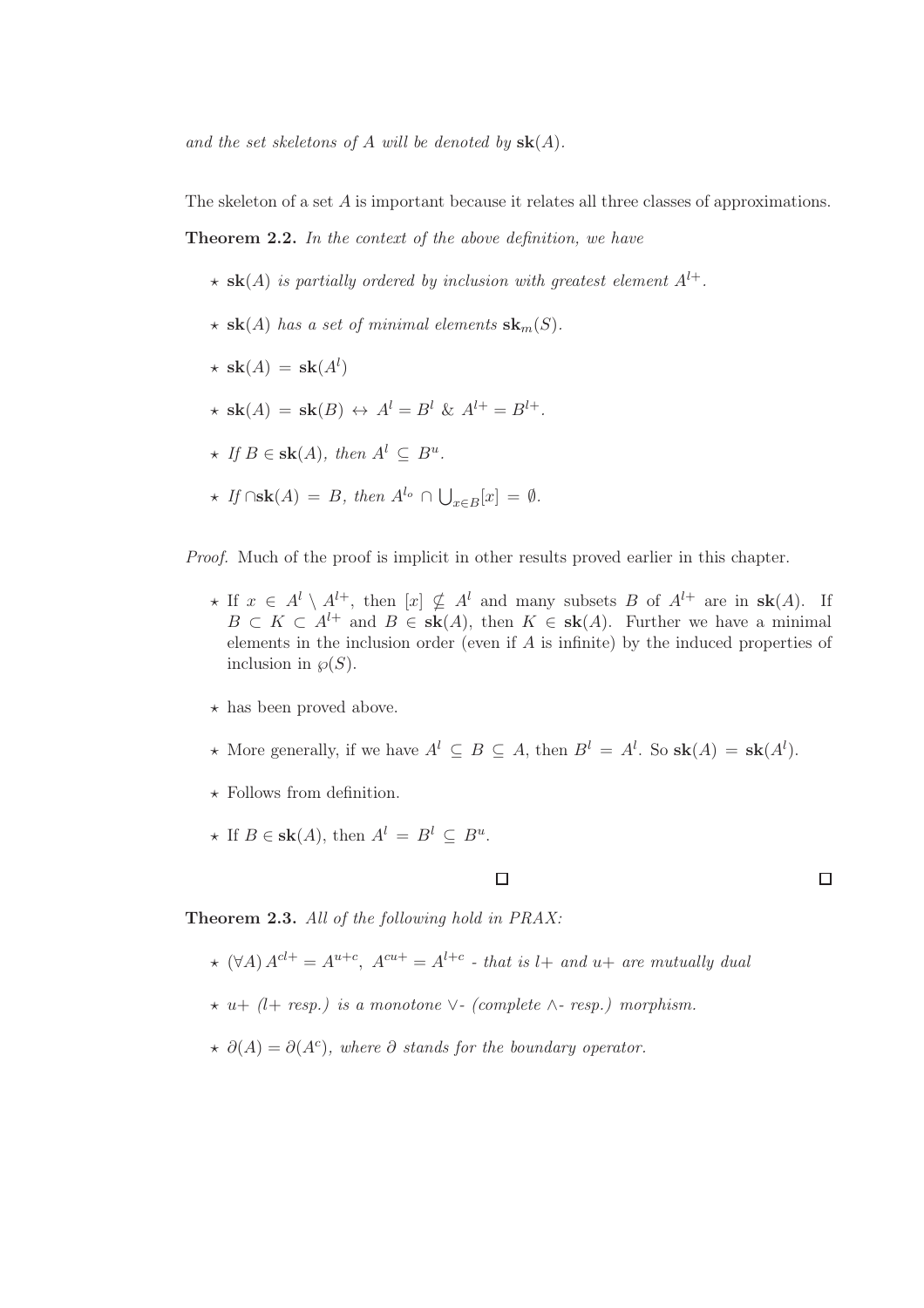- $\star$   $\Im(u+)$  (the image of u+) is an interior system while  $\Im(l+)$  is a closure system.
- $\star$   $\Im(u+)$  and  $\Im(l+)$  are dually isomorphic lattices.

**Theorem 2.4.** In a PRAX,  $(\forall A \in \wp(S)) A^{l+} \subseteq A^l$ ,  $A^{u+} \subseteq A^u$  and all of the following hold.

$$
(\forall A \in \wp(S)) A^{ll} = A^l \& A^u \subseteq A^{uu}.
$$
 (Bi)

$$
(\forall A, B \in \wp(S)) A^l \cup B^l \subseteq (A \cup B)^l. \tag{1-Cup}
$$

- $(\forall A, B \in \wp(S)) (A \cap B)^l \subseteq A^l \cap B^l$  $(l$ -Cap $)$
- $(\forall A, B \in \wp(S)) (A \cup B)^u = A^u \cup B^u$  $(u$ -Cup $)$
- $(\forall A, B \in \wp(S)) (A \cap B)^u \subseteq A^u \cap B^u$  $(u-Cap)$ 
	- $(\forall A \in \wp(S)) A^{lc} \subseteq A^{cu}$ . (Dual)

*Proof.* **l-Cup** For any  $A, B \in \wp S$ ,  $x \in (A \cup B)^l$ 

- $\Leftrightarrow$   $(\exists y \in (A \cup B)) x \in [y] \subseteq A \cup B$ .
- $\Leftrightarrow$   $(\exists y \in A) x \in [y] \subseteq A \cup B$  or  $(\exists y \in B) x \in [y] \subseteq A \cup B$ .
- $\Leftrightarrow (\exists y \in A) x \in [y] \subseteq A$  or  $(\exists y \in A) x \in [y] \subseteq B$  or  $(\exists y \in B) x \in [y] \subseteq A$  or  $(\exists y \in B) x \in [y] \subseteq B$  - this is implied by  $x \in A^l \cup B^l$ .

**l-Cap** For any  $A, B \in \wp S, x \in (A \cap B)^l$ 

- $\Leftrightarrow x \in A \cap B$
- $\Leftrightarrow$   $(\exists y \in A \cap B) x \in [y] \subseteq A \cap B$  and  $x \in A$ ,  $x \in B$
- $\Leftrightarrow (\exists y \in A) x \in [y] \subseteq A$  and  $(\exists y \in B) x \in [y] \subseteq B$  Clearly this statement implies  $x \in A^l$  &  $x \in B^l$ , but the converse is not true in general.

u-Cup  $x \in (A \cup B)^u$ 

- $\Leftrightarrow x \in \bigcup_{[y]\cap(A\cup B)\neq\emptyset}[y]$
- $\Leftrightarrow$   $x \in \bigcup_{([y]\cap A)\cup([y]\cap B)\neq\emptyset}$
- $\Leftrightarrow x \in \bigcup_{[y]\cap A\neq\emptyset}[y] \text{ or } x \in \bigcup_{[y]\cap B\neq\emptyset}[y]$

 $\Leftrightarrow x \in A^u \cup B^u.$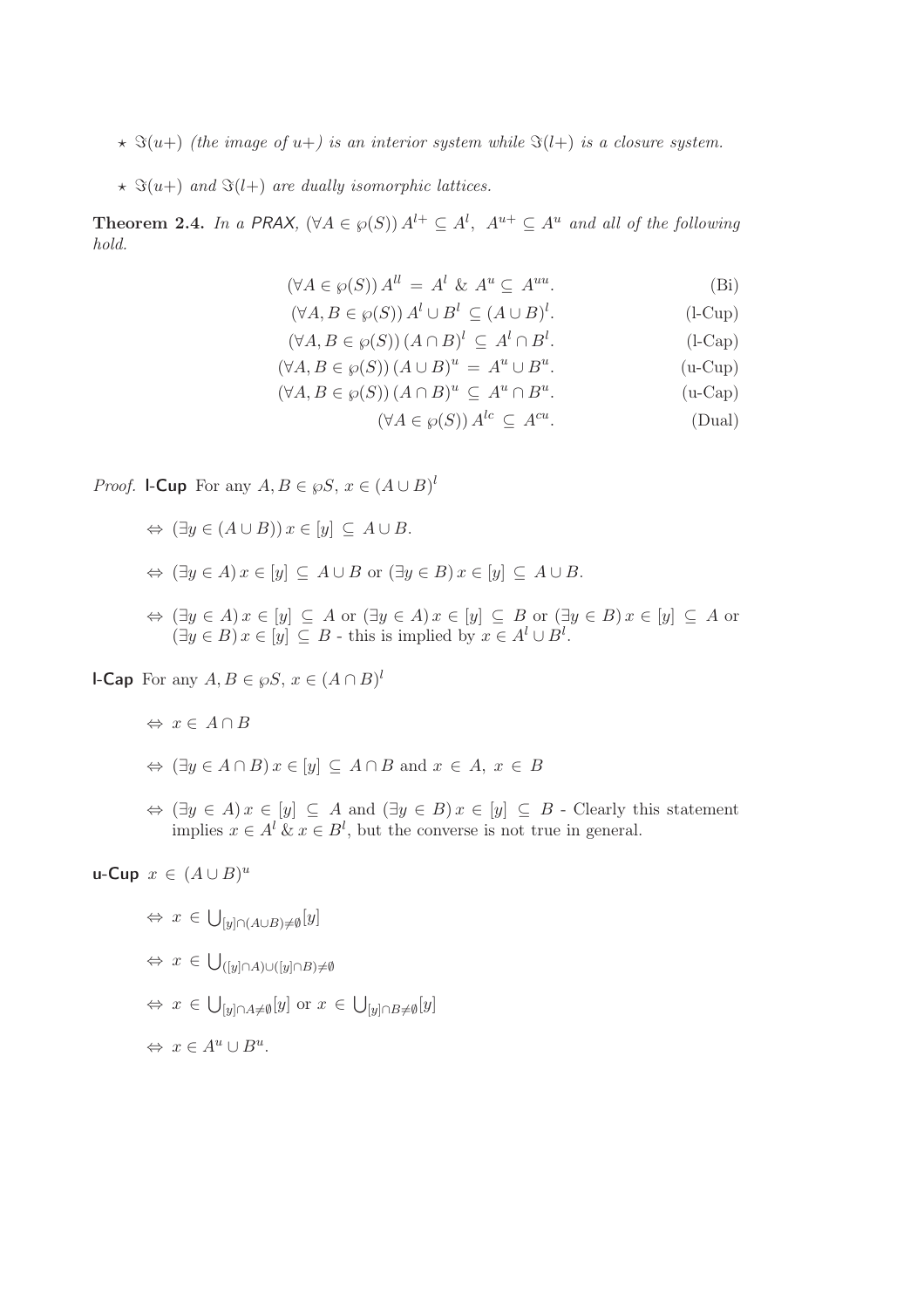**u-Cap** By monotonicity,  $(A \cap B) \subseteq A^u$  and  $(A \cap B) \subseteq B^u$ , so  $(A \cap B)^u \subseteq A^u \cap B^u$ .

**Dual** If  $z \in A^{lc}$ , then  $z \in [x]^c$  for all  $[x] \subseteq A$  and either,  $z \in A \setminus A^l$  or  $z \in A^c$ . If  $z \in A^c$ then  $z \in A^{cu}$ . If  $z \in A \backslash A^{l}$  and  $z \neq A^{cu \backslash A^{c}}$  then  $[z] \cap A^{c} = \emptyset$ . But this contradicts  $z \notin A^{cu} \setminus A^c$ . So  $(\forall A \in \wp(S)) A^{lc} \subseteq A^{cu}$ .

 $\Box$ 

 $\Box$ 

 $\Box$ 

Theorem 2.5. In a PRAX S, all of the following hold:

- $(\forall A, B \in \wp(S)) (A \cap B)^{l+} = A^{l+} \cap B$  $(2.5)$
- $(\forall A, B \in \wp(S)) A^{l+} \cup B^{l+} \subseteq (A \cup B)$  $(2.6)$

$$
(\forall A \in \wp(S)) (A^{l+})^c = (A^c)^{u+} \& A^{l+} \subseteq A^{l_o}.
$$
 (2.7)

Proof. 1. 
$$
x \in (A \cap B)^{l+}
$$
  
\n $\Leftrightarrow [x] \subseteq A \cap B$   
\n $\Leftrightarrow [x] \subseteq A$  and  $[x] \subseteq B$   
\n $\Leftrightarrow x \in xA^{l+}$  and  $x \in B^{l+}$ .  
\n2.  $x \in A^{l+} \cup B^{l+}$   
\n $\Leftrightarrow [x] \subseteq A^{l+}$  or  $[x] \subseteq B^{l+}$   
\n $\Leftrightarrow [x] \subseteq A$  or  $[x] \subseteq B$   
\n $\Rightarrow [x] \subseteq A \cup B \Leftrightarrow x \in (A \cup B)^{l+}$ .  
\n3.  $z \in A^{l+c}$   
\n $\Leftrightarrow z \notin A^{l+}$   
\n $\Leftrightarrow [z] \nsubseteq A$   
\n $\Leftrightarrow z \cap A^c \neq \emptyset$ 

#### $\Box$

**Theorem 2.6.** If  $u+$ ,  $l+$  are treated as self maps on the power-set  $\wp(S)$ , S being a PRAX or a PRAS then all of the following hold: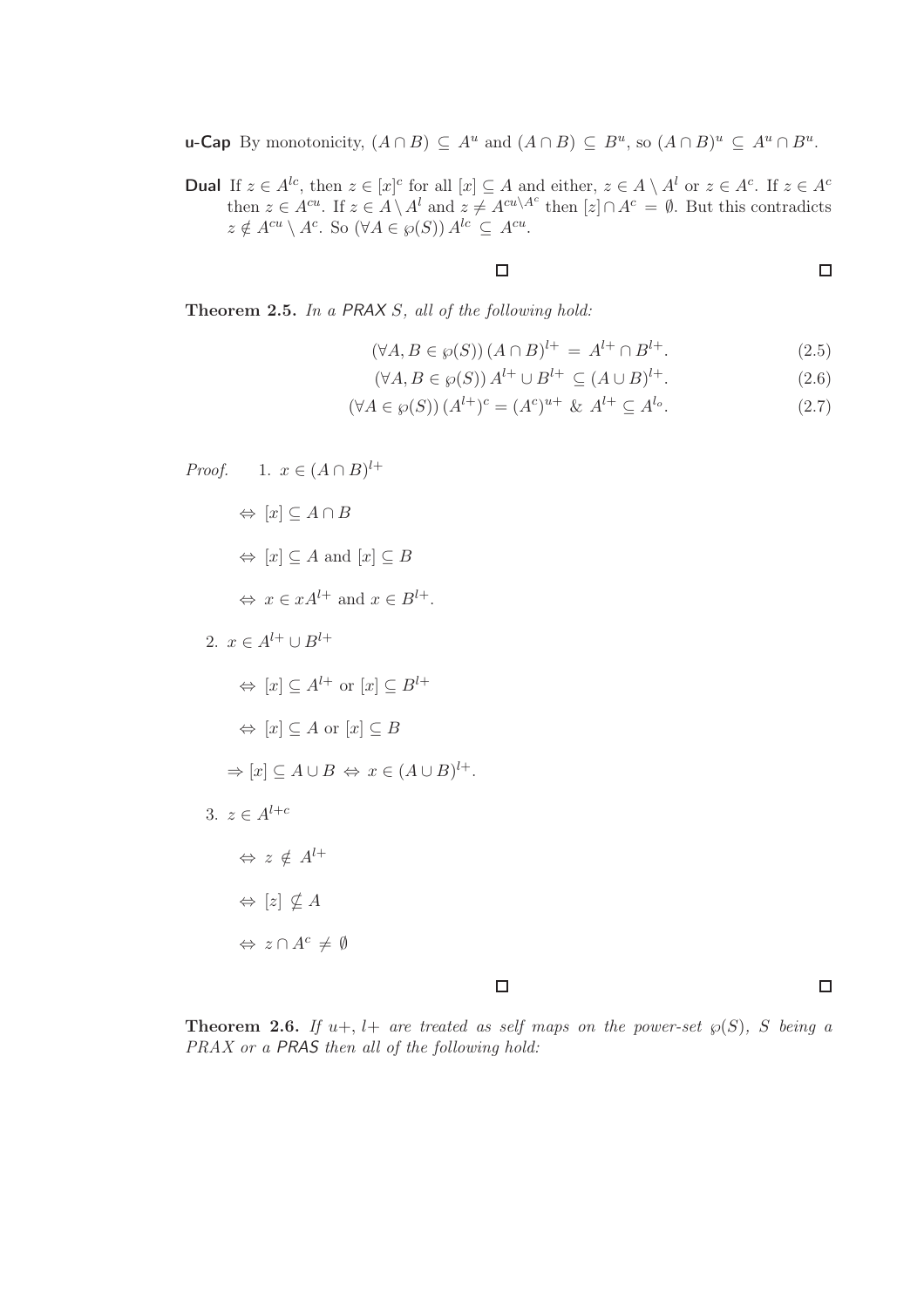- $\star$   $(\forall x) x^{cl+} = x^{u+c}, x^{cu+} = x^{l+c}$  that is  $l+$  and  $u+$  are mutually dual
- $\star$  l+, u+ are monotone.
- $\star$  l+ is a complete ∧-morphism, while u+ is a  $\vee$ -morphism.
- $\star \partial(x) = \partial(x^c)$ , where partial stands for the boundary operator.
- $\star$   $\Im(u+)$  is an interior system while  $\Im(l+)$  is a closure system.
- $\star$   $\Im(u+)$  and  $\Im(l+)$  are dually isomorphic lattices.

#### Theorem 2.7.

In a PRAX 
$$
S
$$
,  $(\forall A \subseteq S) A^{l+} \subseteq A^l$ ,  $A^{u+} \subseteq A^u$ .

*Proof.*  $\star$  If  $x \in A^{l+}$ , then  $[x] \subseteq A$  and so  $[x] \subseteq A^l$ ,  $x \in A^l$ .

- ★ If  $x \in A^l$ , then  $(\exists y \in A)[y] \subseteq A$ ,  $Rxy$ . But it is possible that  $[x] \nsubseteq A$ , therefore it is possible that  $x \notin A^{l+}$  and  $A^l \nsubseteq A^{l+}$ .
- $\star$  If  $x \in A^{u+}$ , then  $[x] \cap A \neq \emptyset$ , so  $x \in A^u$ .
- $\star$  So  $A^{u+} \subseteq A^u$ .
- ★ Note that  $x \in A^u$ , if and only if  $(\exists z \in S)$   $x \in [z]$ ,  $[z] \cap A \neq \emptyset$ , but this does not imply  $x \in A^{u+}.$

$$
\Box \qquad \qquad \Box
$$

Theorem 2.8. In a PRAX S, all of the following hold:

$$
(\forall A \in \wp(S)) A^{l+} \subseteq A^{l_o}.
$$
\n
$$
(2.8)
$$

$$
(\forall A \in \wp(S)) A^{u_o} \subseteq A^{u+}.
$$
\n
$$
(2.9)
$$

$$
(\forall A \in \wp(S)) A^{lc} \subseteq A^{cu}.
$$
\n
$$
(2.10)
$$

*Proof.* 1.  $\star$  If  $x \in A^{l+}$ , then  $[x] \subseteq A$ .

- $\star$  But as  $[x]_o \subseteq [x]$ ,  $A^{l+} \subseteq A^{l_o}$ .
- 2. This follows easily from definitions.
- 3.  $\star$  If  $z \in A^{lc}$ , then  $z \in [x]^{c}$  for all  $[x] \subseteq A$  and either,  $z \in A \setminus A^{l}$  or  $z \in A^{c}$ .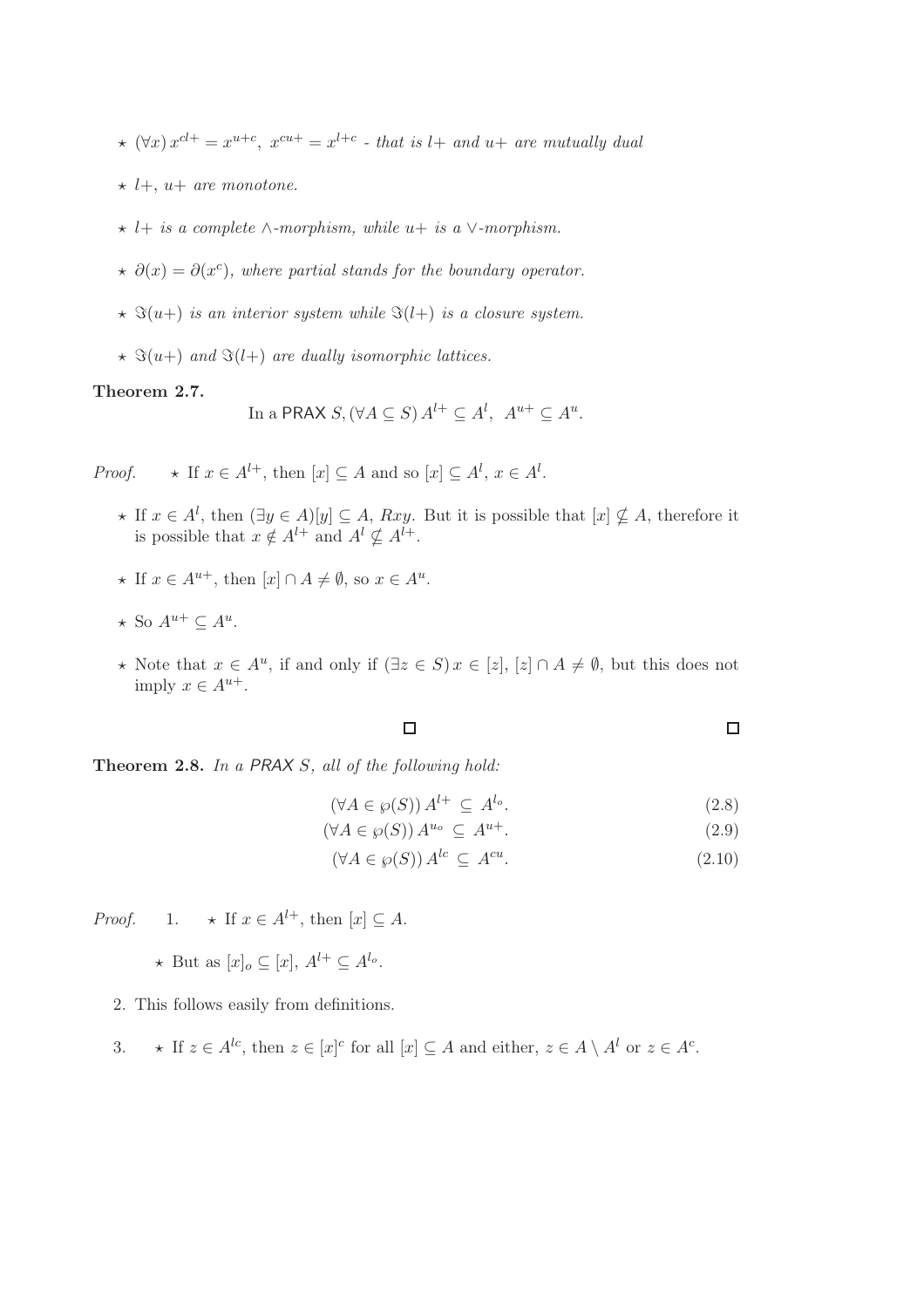- $\star$  If  $z \in A^c$  then  $z \in A^{cu}$ .
- ★ If  $z \in A \setminus A^l$  and  $z \neq A^{cu \setminus A^c}$  then  $[z] \cap A^c = \emptyset$ .
- ★ But this contradicts  $z \notin A^{cu} \setminus A^c$ .
- $\star$  So  $(\forall A \in \wp(S)) A^{lc} \subseteq A^{cu}.$

#### $\Box$

 $\Box$ 

From the above, we have the following relation between approximations in general  $(A^{u_+} \longrightarrow A^u$  should be read as  $A^{u_+}$  is included in  $A^u$ ):



Figure 2.1: Relationship Between Approximations

If a relation  $R$  is purely reflexive and not proto-transitive on a set  $S$ , then the relation  $\tau(R) = R \cap R^{-1}$  will not be an equivalence and for a  $A \subset S$ , it is possible that  $A^{u_0 l} \subseteq A$ or  $A^{u_0l} \parallel A$  or  $A \subseteq A^{u_0l}$ .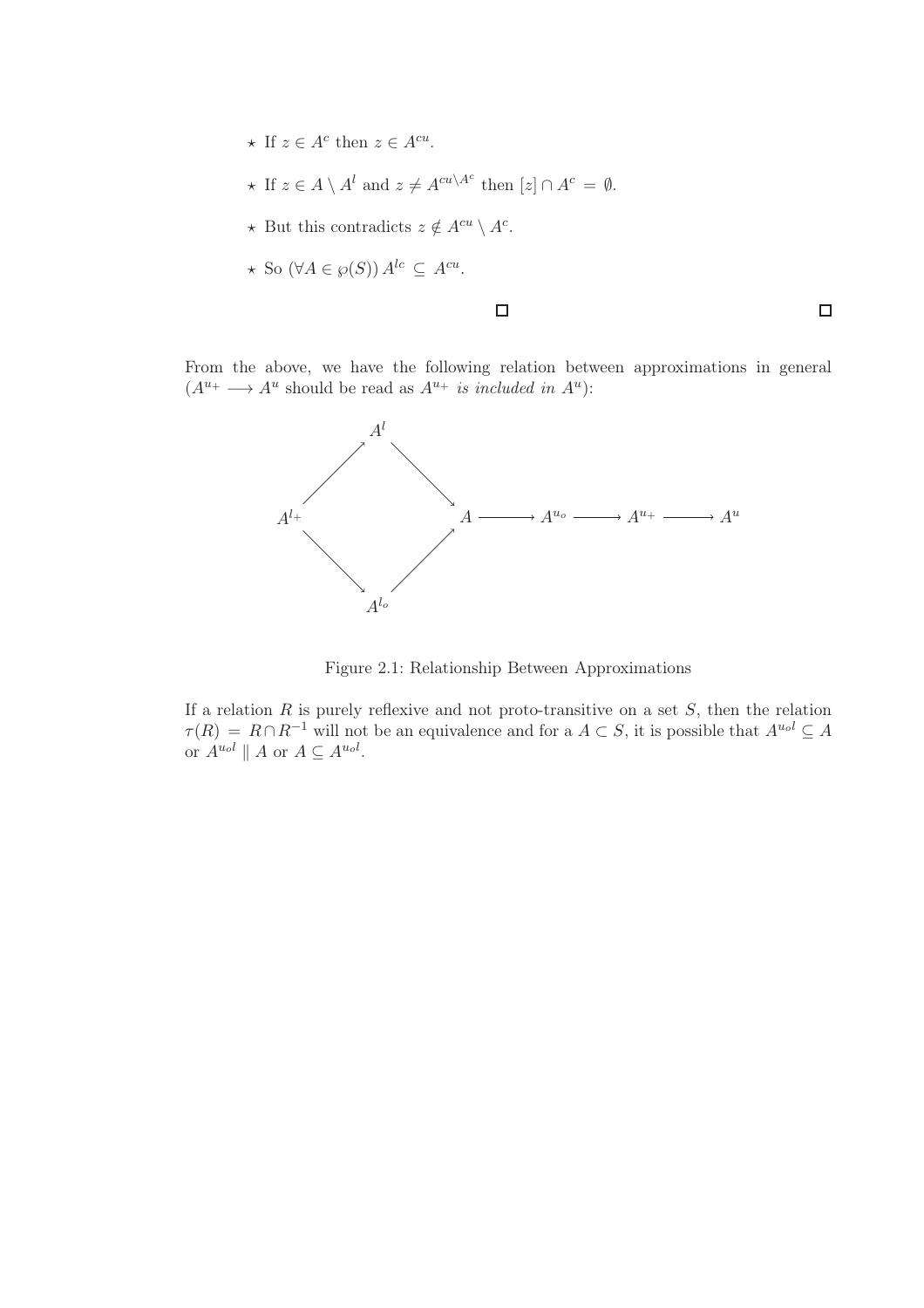# <span id="page-22-0"></span>3 Motivation and Examples

Generalized transitive relations occur frequently in general information systems, but are often not recognized as such and there is hope for improved semantics and KI relative the situation for purely reflexive relation based RST. Not all of the definable approximations have been investigated in even closely related structures of general RST. Contaminationfree semantics [\[5\]](#page-86-4) for the contexts are also not known. Finally these relate to RYS and variants. A proper characterization of roughly equal (requal) objects is also motivated by [\[5\]](#page-86-4).

### <span id="page-22-1"></span>3.1 Abstract Example

Let  $\S = \{a, b, c, e, f, g, h, l, n\}$  and let R be a binary relation on it defined via

$$
R = \{(a, a), (l, l), (n, n), (n, h), (h, n), (l, n), (g, c), (c, g) (g, l), (b, g), (g, b), (h, g), (a, b), (b, c), (h, a), (a, c)\}.
$$

Then  $\langle S, R \rangle$  is a PRAS.

If P is the reflexive closure of R (that is  $P = R \cup \Delta_S$ ), then  $\langle S, P \rangle$  is a PRAX. The successor neighborhoods associated with different elements of  $S$  are as follows ( $E$  is a variable taking values in  $S$ :

Table 3.1: Successor Neighborhoods

| [E]     |         |  | $\left[\{a,h\}\right] \left[\{b,c,g\}\right] \left[\{b,c,g\}\right] \left[\{b,c,g,h\}\right] \left[\{e\}\right] \left[\{f\}\right] \left[\{h,n\}\right] \left[\{l,g\}\right] \left[\{n,l,g,h\}\right]$ |  |  |            |
|---------|---------|--|--------------------------------------------------------------------------------------------------------------------------------------------------------------------------------------------------------|--|--|------------|
| $[E]_o$ | $\{a\}$ |  | $\left[\begin{array}{c c} \{b,c,g\} & \{b,c,g\} \end{array}\right] = \left\{b,c,g\right\} = \left[\begin{array}{c c} \{e\} & \{f\} \end{array}\right] = \left\{h,n\right\}$                            |  |  | $\{n, h\}$ |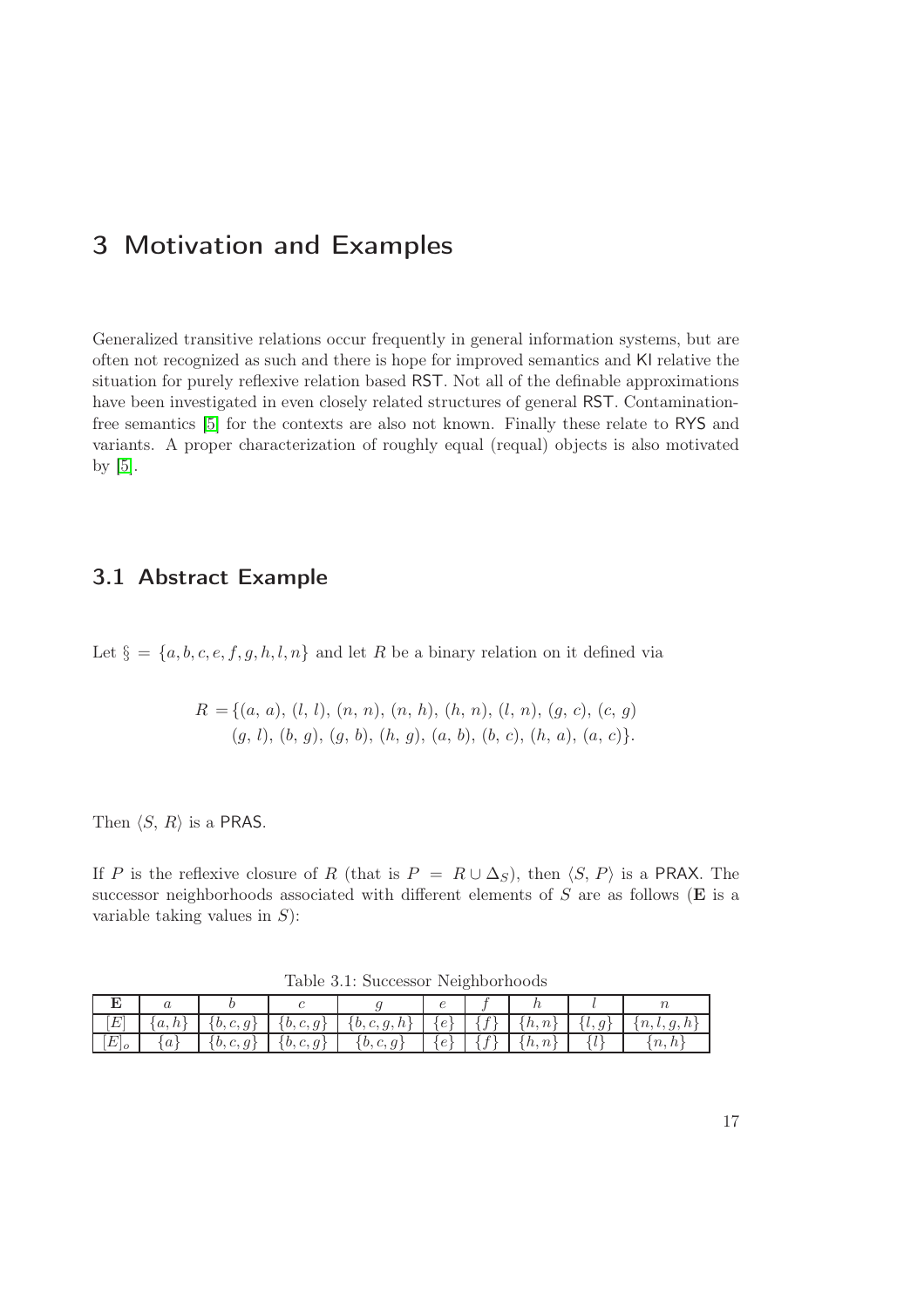If 
$$
A = \{a, h, f\}
$$
,  
\nthen  $A^l = \{a, h, f\}$ ,  
\n $A^{l_o} = \{a, f\}$  and  $A^{l_o} \subset A^l$ .  
\nIf  $F = \{l\}$ ,  
\nthen  $F^l = \emptyset$ ,  $F^{l_o} = F$   
\nand  $F^l \subset F^{l_o}$ .

Now let  $Z = N \cup S \cup X$ , where N is the set of naturals, X is the set of elements of the infinite sequences  $\{x_i\}$ ,  $\{y_j\}$ . Let Q be a relation on Z such that

$$
Q \cap S^2 = P,\tag{3.1}
$$

 $Q \cap N^2$  is some equivalence, (3.2)

$$
(\forall i \in N)(i, x_{3i+1}), (x_{2i}, i), (x_i, x_{i+1}), (y_i, y_{i+1}) \in Q.
$$
\n
$$
(3.3)
$$

Q is then a proto-transitive relation. For any  $i \in N$ , let  $P_i = \{y_k : k \neq 2j \& k <$  $i\} \cup \{x_{2i} : 2i \leq i\}$  - this will be used in later chapters. The extension of the example to involve nets and densely ordered subsets is standard.

### <span id="page-23-0"></span>3.2 Caste Hierarchies and Interaction

The caste system and religion are among the deep-seated evils of Indian society that often cut across socio-economic classes and level of education. For the formulation of strategies aimed at large groups of people towards the elimination of such evils it would be fruitful to study interaction of people belonging to different castes and religions on different social fronts.

Most of these castes would have multiple subcaste hierarchies in addition. Social interactions are necessarily constrained by their type and untouchability perception. If  $x, y$  are two castes, then with respect to a possible social interaction  $\alpha$ , people belonging to x will either regard people belonging to  $y$  as untouchable or otherwise. As the universality is so total, it is possible to write  $\mathbb{U}_{\alpha}$  to mean that y is untouchable for x for the interaction  $\alpha$ . Usually this is a asymmetric relation and y would be perceived as a *lower caste* by members of  $x$  and many others.

Other predicates will of course be involved in deciding on the possibility of the social interaction, but if  $\mathbb{U}_{\alpha}$ xy then the interaction is forbidden relative x. If  $\alpha$  is "context" of possible marriage", then the complementary relation  $(\mathbb{C}_{\alpha}$  say) is a reflexive prototransitive relation. For various other modes of interaction similar relations may be found.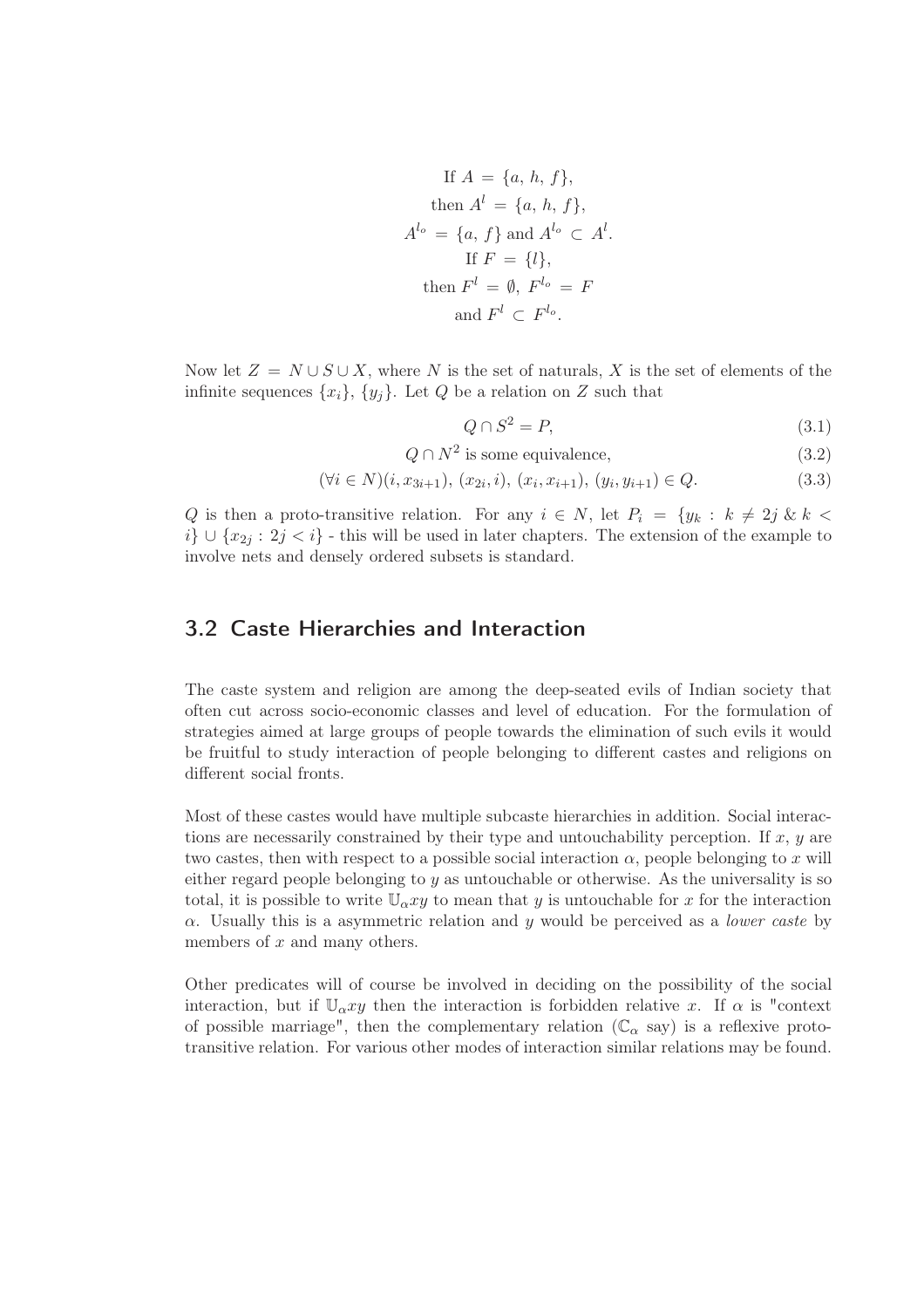In devising remedial educational programmes targeted at mixed groups, it would be important to understand approximate perceptions of the group and the semantics of PRAX would be very relevant.

### <span id="page-24-0"></span>3.3 Compatibility Prediction Models

When we want to predict compatibility among individuals or objects, then the following model can be used. Specific examples include situations involving data from dating sites like OK-Cupid.

Let one woman be defined by a sequence of sets of features  $a_1, \ldots, a_n$  at different temporal instants and another woman by  $b_1, \ldots, b_n$ . Let  $\omega(a_i, b_i)$  be the set of features that are desired by  $a_i$ , but missing in  $b_i$ . Let  $\rho$  be an equivalence relation on a subset K of S – the set of all features, that determines the classical rough approximations  $l_{\rho}, u_{\rho}$  on  $\wp(K).$ 

Let  $(a, b) \in R$  if and only if  $(\omega(a_n, b_n)^{l_p})$  is small (for example, that can mean being an atom of  $\mathcal{O}(K)$ ). The predicate R is intended to convey may like to be related. In dating sites, this is understood in terms of profile matches: if a woman's profile matches another woman's and conversely and similarly with another woman's, then the other two woman are assumed to be mutually compatible.

**Prop 3.1.** R is a proto-transitive relation and  $\langle S, R \rangle$  is a PRAS.

Proof. Obviously R need not be reflexive or symmetric in general.

 $\Box$ If  $(a, b)$ ,  $(b, c)$ ,  $(b, a)$ ,  $(c, b) \in R$ , then  $(a, c)$ ,  $(c, a) \in R$  is a reasonable rule.

<span id="page-24-1"></span>So we have a concrete example of a PRAS that is suggestive of many more practical contexts.

### 3.4 Indeterminate Information System Perspective

It is easy to derive PRAX from population census, medical, gender studies and other databases and these correspond to information systems. We make the connection clearer through this example.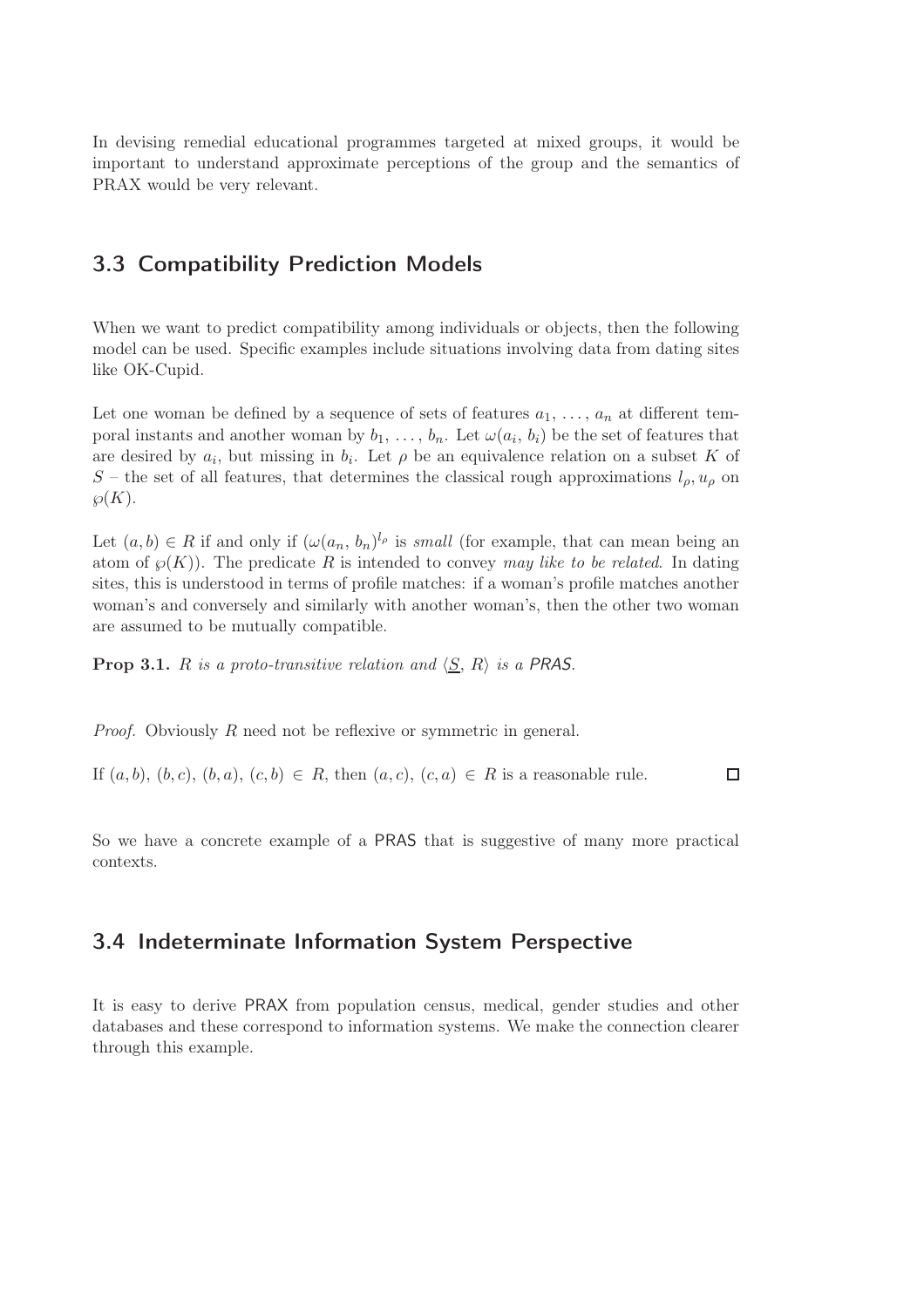If our problem is to classify a specific population  $O$ , for a purpose based on scientific data on sex, gender continuum, sexual orientation and other factors, then our data base would be an indeterminate information system of the form

$$
\mathcal{I} = \langle O, At, \{V_a : a \in At\}, \{\varphi_a : a \in At\} \rangle,
$$

where  $At$  is a set of attributes,  $V_a$  a set of possible values corresponding to the attribute a and  $\varphi_a: O \mapsto \varphi(V_a)$  the valuation function. Sex is determined by many attributes corresponding to hormones, brain structure, karyotypes, brain configuration, anatomy, clinical sex etc. We can associate free/bound values of over six hormones, the values of which vary widely over populations. Suppose we are interested in a subset of attributes for which the inclusion/ordering of values (corresponding to any one of the attributes in the subset) of an object in another is relevant. We may, for example, be interested in patterns in sexual compatibility/relationships corresponding to such inclusions. This relation is proto-transitive. Formally for a  $B \subseteq At$ , if we let  $(x, y) \in \rho_B$  if and only if  $(\exists a \in B)\varphi_a x \subseteq \varphi_a y$ , then  $\rho_B$  is often proto-transitive via another predicate on B.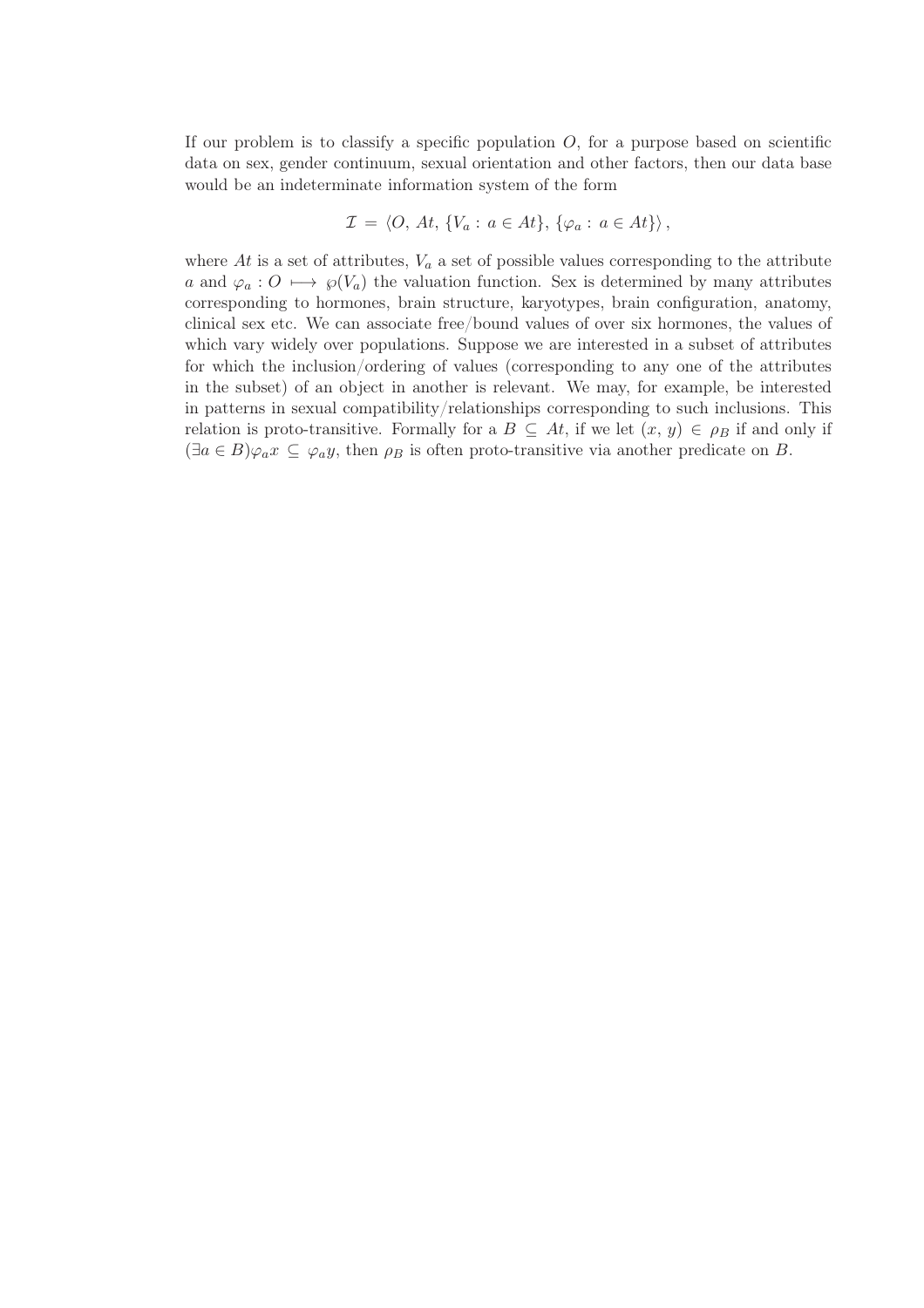# <span id="page-26-0"></span>4 Algebras of Rough Definite Elements

In this chapter we prove key results on the fine structure of definite elements.

**Theorem 4.1.** On the set of proto definite elements  $\delta_{lu}(S)$  of a PRAX S, we can define the following:

$$
x \wedge y \stackrel{\Delta}{=} x \cap y. \tag{4.1}
$$

$$
x \lor y \stackrel{\Delta}{=} x \cup y. \tag{4.2}
$$

$$
0 \stackrel{\Delta}{=} \emptyset. \tag{4.3}
$$

$$
1 \stackrel{\Delta}{=} S. \tag{4.4}
$$

$$
x^c \stackrel{\Delta}{=} S \setminus x. \tag{4.5}
$$

*Proof.* We need to show that the operations are well defined. Suppose  $x, y$  are protodefinite elements, then

1.

$$
(x \cap y)^u \subseteq x^u \cap y^u = x \cap y.
$$

$$
(x \cap y)^l = (x^u \cap y^u)^l = (x \cap y)^{ul} = (x \cap y)^u = x \cap y.
$$

Since  $a^{ul} = a^u$  for any a.

2.

$$
(x \cup y)^u = x \cup y = x^l \cup y^l \subseteq (x \cup y)^l.
$$

3.  $0 \stackrel{\Delta}{=} \emptyset$  is obviously well defined.

- 4. Obvious.
- 5. Suppose  $A \in \delta_{lu}(S)$ , then  $(\forall z \in A^c) [z] \cap A = \emptyset$  is essential, else [z] would be in  $A^u$ . This means  $[z] \subseteq A^c$  and so  $A^c = A^{cl}$ . If there exists a  $a \in A$  such that  $[a] \cap A^c \neq \emptyset$ , then  $[a] \subseteq A^u = A$ . So  $A^c \in \delta_{lu}(S)$ .

 $\Box$ 

 $\Box$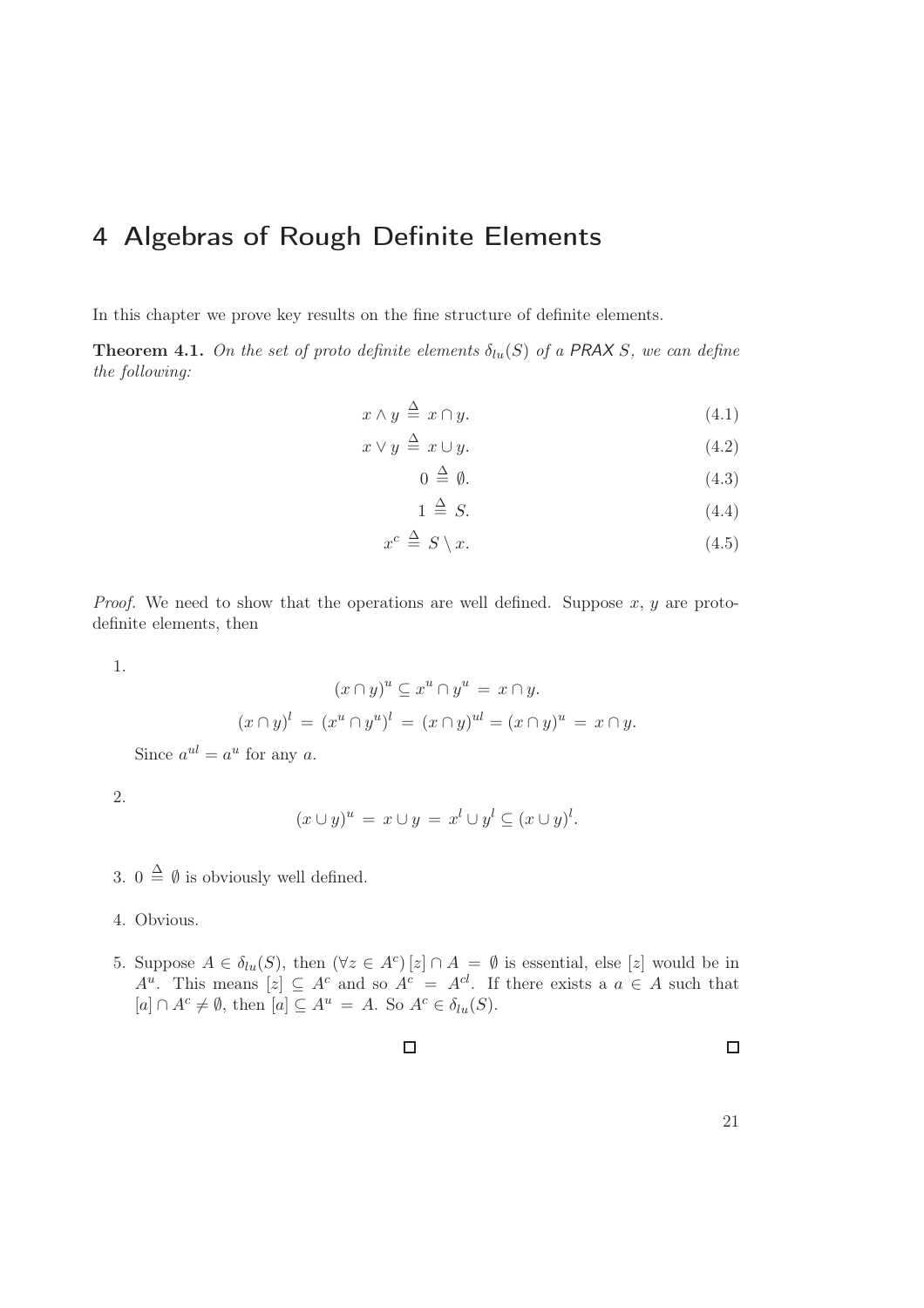**Theorem 4.2.** The algebra  $\delta_{proto}(S) = \langle \delta_{lu}(S), \vee, \wedge, c, 0, 1 \rangle$  is a Boolean lattice.

*Proof.* Follows from the previous theorem. The lattice order can be defined via,  $x \leq y$  if and only if  $x \cup y = y$  and  $x \cap y = x$ .

 $\Box$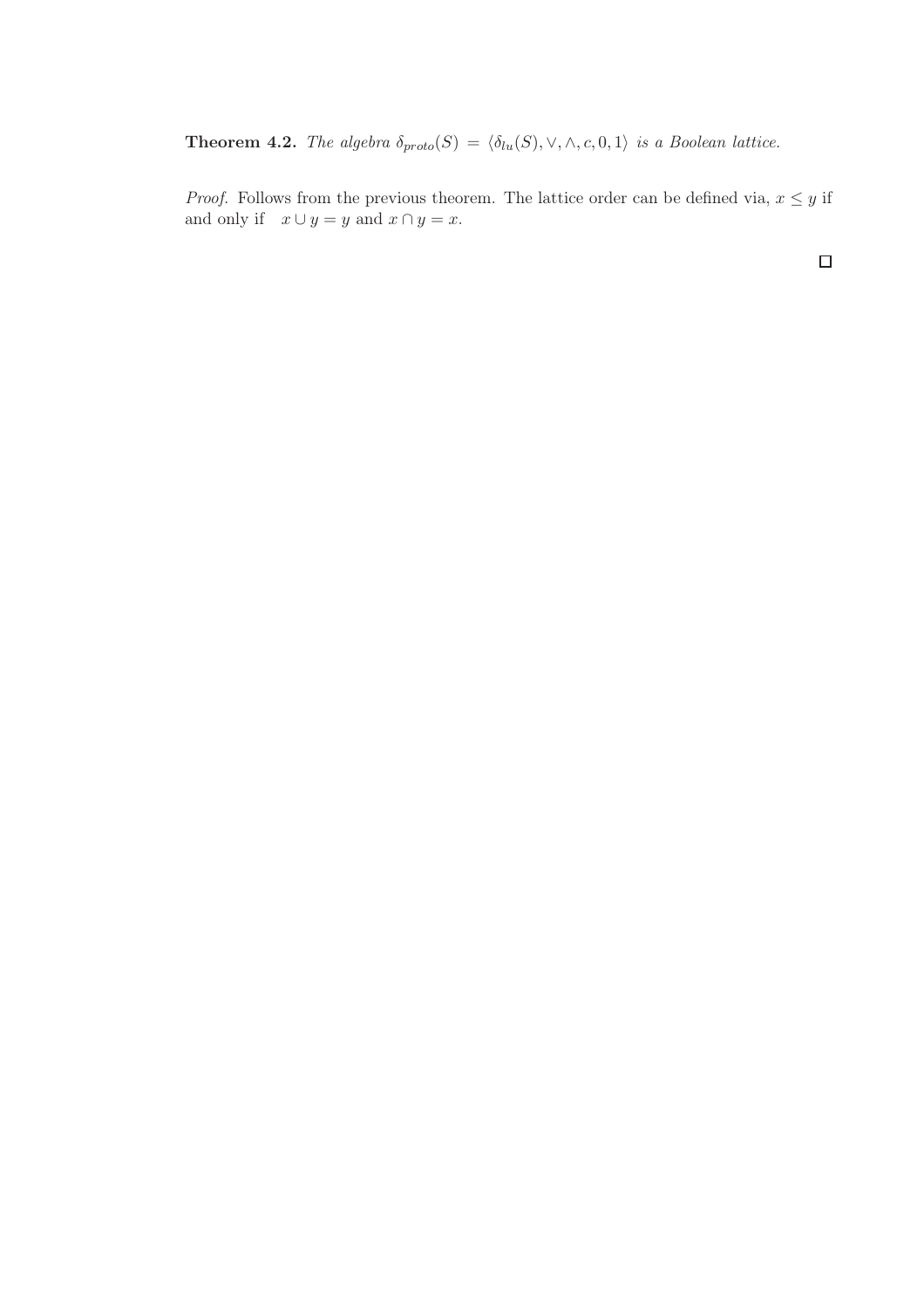# <span id="page-28-0"></span>5 The Representation of Roughly Objects

The representation of roughly equal elements in terms of definite elements are well known in case of classical rough set theory. In case of more general spaces including tolerance spaces [\[5\]](#page-86-4), most authors have been concerned with describing the interaction of rough approximations of different types and not of the interaction of roughly equal objects. Higher order approaches, developed by the present author as in [\[4\]](#page-86-3) for bitten approximation spaces, permit constructs over sets of roughly equal objects. In the light of the contamination problem  $\left[4, 5\right]$ , it would be an improvement to describe without higher order constructs. In this chapter a new method of representing roughly equal elements based on expanding concepts of definite elements is developed.

**Definition 5.1.** On  $\wp(S)$ , we can define the following relations:

| $A \preceq B$ if and only if $A^l \subseteq B^l$ & $A^u \subseteq B^u$ . | (Rough Inclusion) |
|--------------------------------------------------------------------------|-------------------|
| $A \approx B$ if and only if $A \preceq B$ & $B \preceq A$ .             | (Rough Equality)  |

**Prop 5.1.** The relation  $\preceq$  defined on  $\wp(S)$  is a bounded partial order and  $\approx$  is an equivalence. The quotient  $\varphi(S)| \approx$  will be said to be the set of roughly equivalent objects.

**Definition 5.2.** A subset A of  $\wp(S)$  will be said to a set of roughly equal elements if and only if

$$
(\forall x, y \in A) x^l = y^l \& x^u = y^u.
$$

It will be said to be full if no other subset properly including A has the property.

Relative the situation for a general RYS, we have

Theorem 5.1 (Meta-Theorem). In a PRAX S, full set of roughly equal elements is necessarily a union of intervals in  $\mathcal{O}(S)$ .

**Definition 5.3.** A non-empty set of non singleton subsets  $\alpha = \{x : x \subseteq \wp(S)\}\$  will be said to be a upper broom if and only if all of the following hold:

$$
(\forall x, y \in \alpha) x^u = y^u.
$$

$$
(\forall x, y \in \alpha) x \parallel y.
$$

If  $\alpha \subset \beta$ , then  $\beta$  fails to satisfy at least one of the above two conditions.

The set of upper brooms of S will be denoted by  $\mathfrak{h}(S)$ .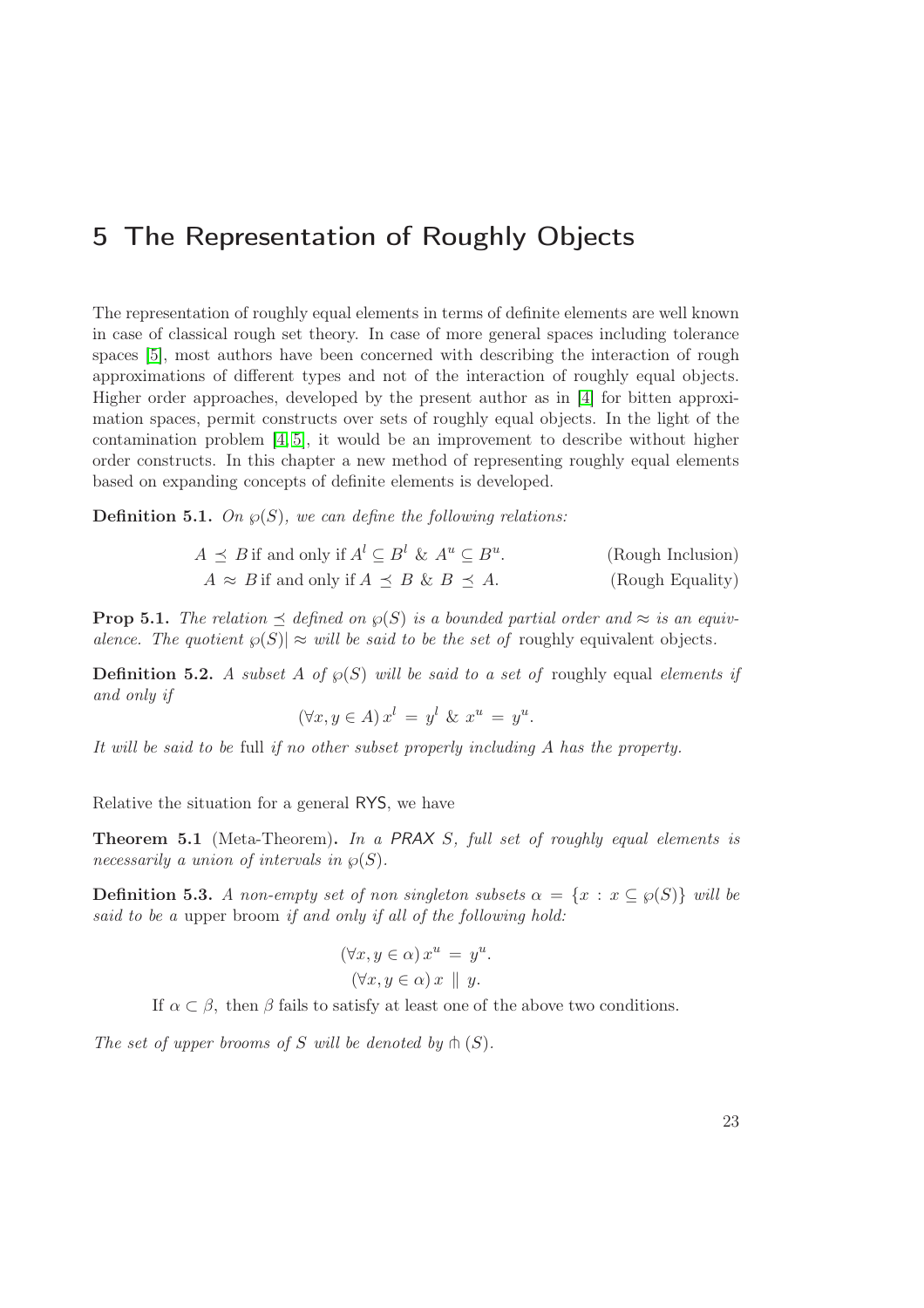**Definition 5.4.** A non-empty set of non singleton subsets  $\alpha = \{x : x \subseteq \wp(S)\}\$  will be said to be a lower broom if and only if all of the following hold:

$$
(\forall x, y \in \alpha) x^l = y^l \neq x. \tag{5.1}
$$

$$
(\forall x, y \in \alpha) x \parallel y. \tag{5.2}
$$

If 
$$
\beta \subset \alpha \& \text{Card}(\beta) \geq 2
$$
, then  $\beta$  fails to satisfy condition (1) or (2). (5.3)

The set of lower brooms of S will be denoted by  $\psi(S)$ .

**Prop 5.2.** If  $x \in \delta_{lu}(S)$  then  $\{x\} \notin \mathbb{A}$   $(S)$  and  $\{x\} \notin \psi(S)$ .

In the next definition, the concept of union of intervals in a partially ordered set is modified in a way for use with specific types of objects.

**Definition 5.5.** By a bruinval, we will mean a subset of  $\varphi(S)$  of one of the following forms:

- $\star$  Bruinval-0: Intervals of the form  $(x, y)$ ,  $[x, y)$ ,  $[x, x]$ ,  $(x, y]$  for  $x, y \in \wp(S)$ .
- $\star$  Open Bruinvals: Sets of the form  $[x, \alpha] = \{z : x \leq z \leq b \& b \in \alpha\}, \ (x, \alpha] =$  $\{z : x < z \leq b \ \& \ b \in \alpha\}$  and  $(x, \alpha) = \{z : x < z < b, b \in \alpha\}$  for  $\alpha \in \wp(\wp(S)).$
- $\star$  Closed Bruinvals: Sets of the form  $[x, \alpha] = \{z : x \leq z \leq b \& b \in \alpha\}$  for  $\alpha \in \mathcal{O}(\mathcal{O}(S)).$
- $\star$  Closed Set Bruinvals: Sets of the form  $[\alpha, \beta] = \{z : x \le z \le y \& x \in \alpha \& y \in \beta\}$ for  $\alpha, \beta \in \wp(\wp(S))$
- $\star$  Open Set Bruinvals: Sets of the form  $(\alpha, \beta) = \{z : x < z < y, x \in \alpha \& y \in \beta\}$ for  $\alpha, \beta \in \mathcal{P}(\mathcal{P}(S))$ .
- $\star$  Semi-Closed Set Bruinvals: Sets of the form  $[[\alpha, \beta]]$  defined as follows:  $\alpha = \alpha_1 \cup \alpha_2$ ,  $\beta = \beta_1 \cup \beta_2$  and  $[[\alpha, \beta]] = (\alpha_1, \beta_1) \cup [\alpha_2, \beta_2] \cup (\alpha_1, \beta_2] \cup [\alpha_2, \beta_1)$  for  $\alpha, \beta \in \wp(\wp(S)).$

In the example of the second chapter, the representation of the rough object  $(P_i^l, P_i^u)$ requires set bruinvals.

**Prop 5.3.** If S is a PRAX, then a set of the form  $[x, y]$  with  $x, y \in \delta_{lu}(S)$  will be a set of roughly equal subsets of S if and only if  $x = y$ .

**Prop 5.4.** A bruinval-0 of the form  $(x, y)$  is a full set of roughly equal elements if

 $\star x, y \in \delta_{lu}(S),$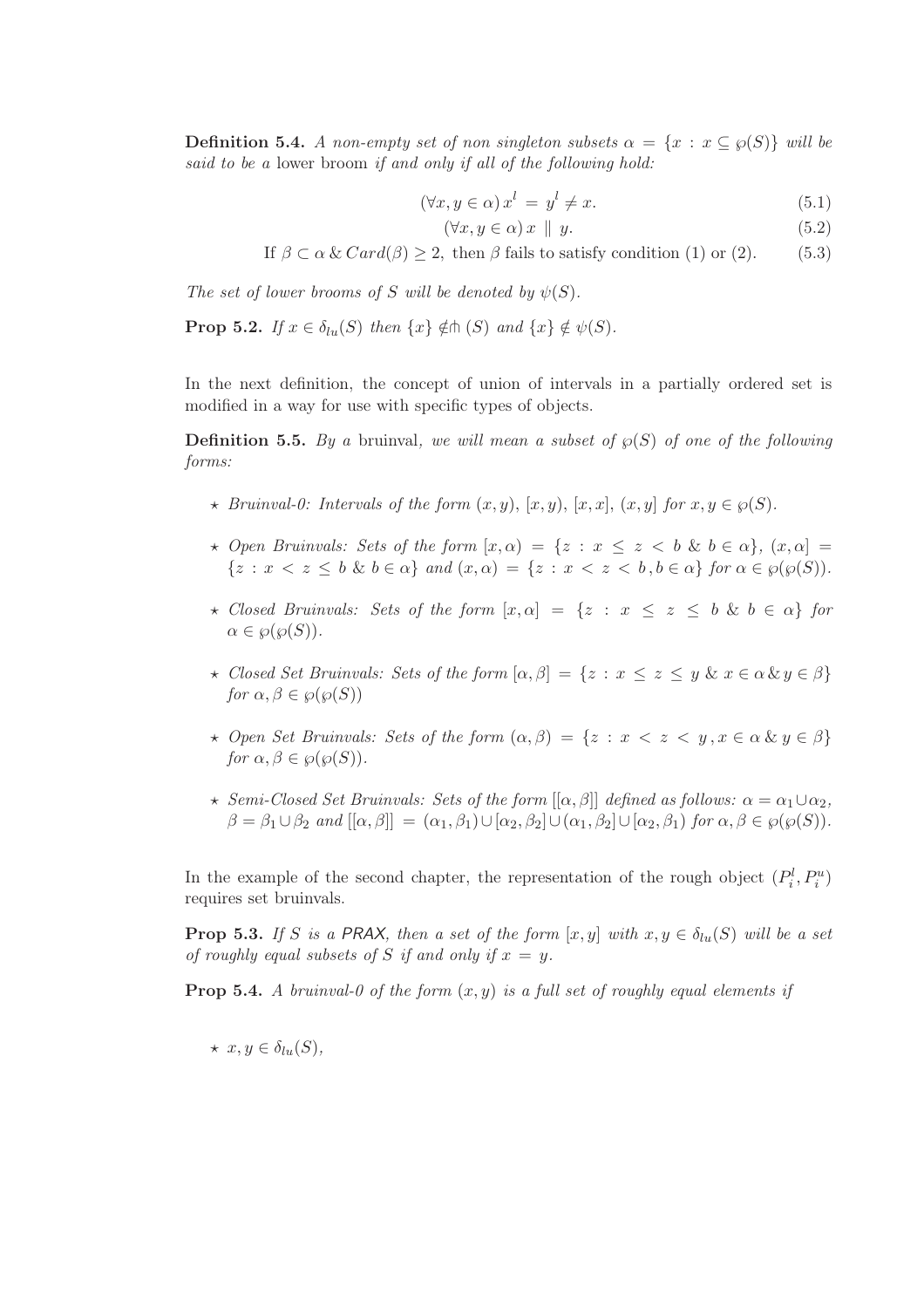$\star$  x is covered by y in the order on  $\delta_{lu}(S)$ .

**Prop 5.5.** If  $x, y \in \delta_{lu}(S)$  then sets of the form  $[x, y)$ ,  $(x, y]$  cannot be a non-empty set of roughly equal elements, while those of the form  $[x, y]$  can be if and only if  $x = y$ .

**Prop 5.6.** A bruinval-0 of the form  $[x, y)$  is a full set of roughly equal elements if

- $\star x^{l}, y^{u} \in \delta_{lu}(S), x^{l} = y^{l}$  and  $x^{u} = y^{u},$
- $\star$  x<sup>l</sup> is covered by y<sup>u</sup> in  $\delta_{lu}(S)$  and
- $\star\,x\setminus (x^l)\,$  and  $y^u\setminus y$  are singletons

**Remark 5.1.** In the above proposition the condition  $x^l, y^u \in \delta_{lu}(S)$ , is not necessary.

**Theorem 5.2.** If a bruinval-0 of the form  $[x, y]$  satisfies

$$
x^{l} = y^{l} = x \& x^{u} = y^{u}.
$$

$$
Card(y^{u} \setminus y) = 1.
$$

then  $[x, y]$  is a full set of roughly equal objects.

*Proof.* Under the conditions, if  $[x, y]$  is not a full set of roughly equal objects, then there must exist at least one set h such that  $h^l = x$  and  $h^u = y^u$  and  $h \notin [x, y]$ . But this contradicts the order constraint  $x^l \leq hy^u$ . Note that  $y^u \notin [x, y]$  under the conditions.  $\Box$  $\Box$ 

**Theorem 5.3.** If a bruinval-0 of the form  $(x, y)$  satisfies

$$
x^{l} = y^{l} = x \& (\forall z \in (x, y]) z^{u} = y^{u},
$$
  
Card $(y^{u} \setminus y) = 1.$ 

then  $(x, y]$  is a full set of roughly equal objects, that does not intersect the full set  $[x, x^u]$ .

*Proof.* By monotonicity it follows that  $(x, y]$  is a full set of roughly equal objects. then there must exist at least one set h such that  $h^l = x$  and  $h^u = y^u$  and  $h \notin [x, y]$ . But this contradicts the order constraint  $x^l \leq hy^u$ . Note that  $y^u \notin [x, y]$  under the conditions.  $\Box$  $\Box$ 

**Theorem 5.4.** A bruinval-0 of the form  $(x^l, x^u)$  is not always a set of roughly equal elements, but will be so when  $x^{uu} = x^u$ . In the latter situation it will be full if  $[x^l, x^u)$  is not full.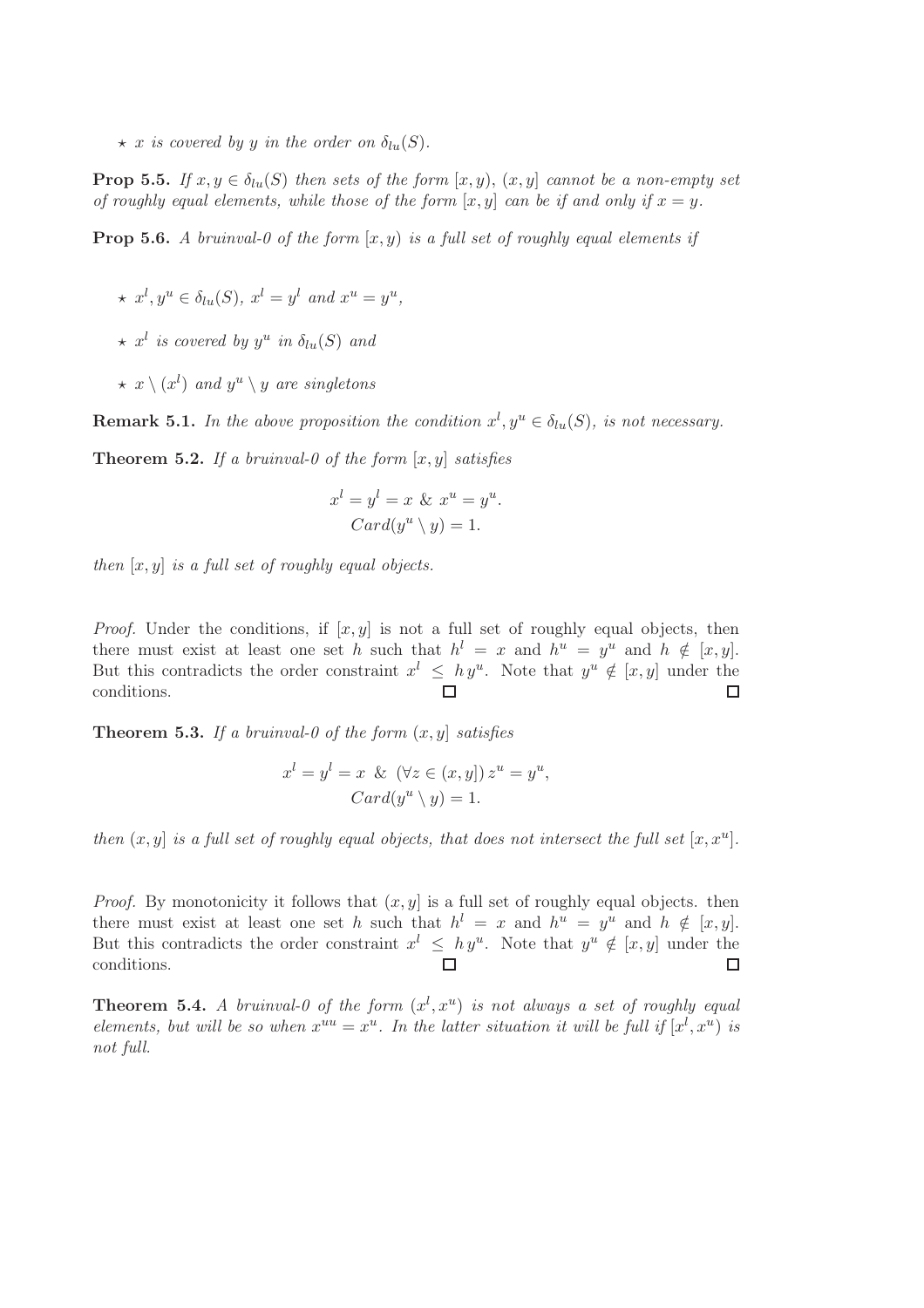The above theorems essentially show that the description of rough objects depends on too many types of sets and the order as well. Most of the considerations extend to other types of bruinvals as is shown below and remain amenable.

**Theorem 5.5.** An open bruinval of the form  $(x, \alpha)$  is a full set of roughly equal elements if and only if

$$
\alpha \in \mathsf{m}(S).
$$
  

$$
(\forall y \in \alpha) x^{l} = y^{l}, x^{u} = y^{u}
$$
  

$$
(\forall z)(x^{l} \subseteq z \subseteq x \longrightarrow z^{u} \subseteq x^{u}).
$$

*Proof.* It is clear that for any  $y \in \alpha$ ,  $(x, y)$  is a convex interval and all elements in it have same upper and lower approximations. The third condition ensures that  $[z, \alpha)$  is not a full set for any  $z \in [x^l, x)$ .  $\Box$  $\Box$ 

**Definition 5.6.** An element  $x \in \wp(S)$  will be said to be a weak upper critical element relative  $z \subset x$  if and only if  $(\forall y \in \wp(S))$   $(z = y^l \& x \subset y \longrightarrow x^u \subset y^u)$ .

An element  $x \in \wp(S)$  will be said to be an upper critical element relative  $z \subset x$  if and only if  $(\forall v, y \in \varphi(S)) (z = y^l = v^l \& v \subset x \subset y \longrightarrow v^u = x^u \subset y^u)$ . Note that the inclusion is strict.

An element a will be said to be bi-critical relative b if and only if  $(\forall x, y \in \wp(S))(a \subset$  $x \subseteq y \subset b \longrightarrow x^u = y^u \& x^l = y^l \& x^u \subset b^u \& a^l \subset x^l$ .

If x is an upper critical point relative z, then  $(z, x)$  or  $(z, x)$  is a set of roughly equivalent elements.

**Definition 5.7.** An element  $x \in \mathcal{G}(S)$  will be said to be an weak lower critical element relative  $z \supset x$  if and only if  $(\forall y \in \wp(S))$   $(z = y^u \& y \subset x \longrightarrow y^l \subset x^l)$ .

An element  $x \in \mathcal{O}(S)$  will be said to be an lower critical element relative  $z \supset x$  if and only if  $(\forall y, v \in \wp(S)) (z = y^u = v^u \& y \subset x \subset v \longrightarrow y^l \subset x^l = v^l).$ 

An element  $x \in \wp(S)$  will be said to be an lower critical element if and only if  $(\forall y \in$  $\varphi(S)$ )  $(y \subset x \longrightarrow y^l \subset x^l)$  An element that is both lower and upper critical will be said to be critical. The set of upper critical, lower critical and critical elements respectively will be denoted by  $UC(S)$ ,  $LC(S)$  and  $CR(S)$ .

**Prop 5.7.** In a PRAX, every upper definite subset is also upper critical, but the converse need not hold.

The most important thing about the different lower and upper critical points is that they help in determining full sets of roughly equal elements by determining the boundaries of intervals in bruinvals of different types.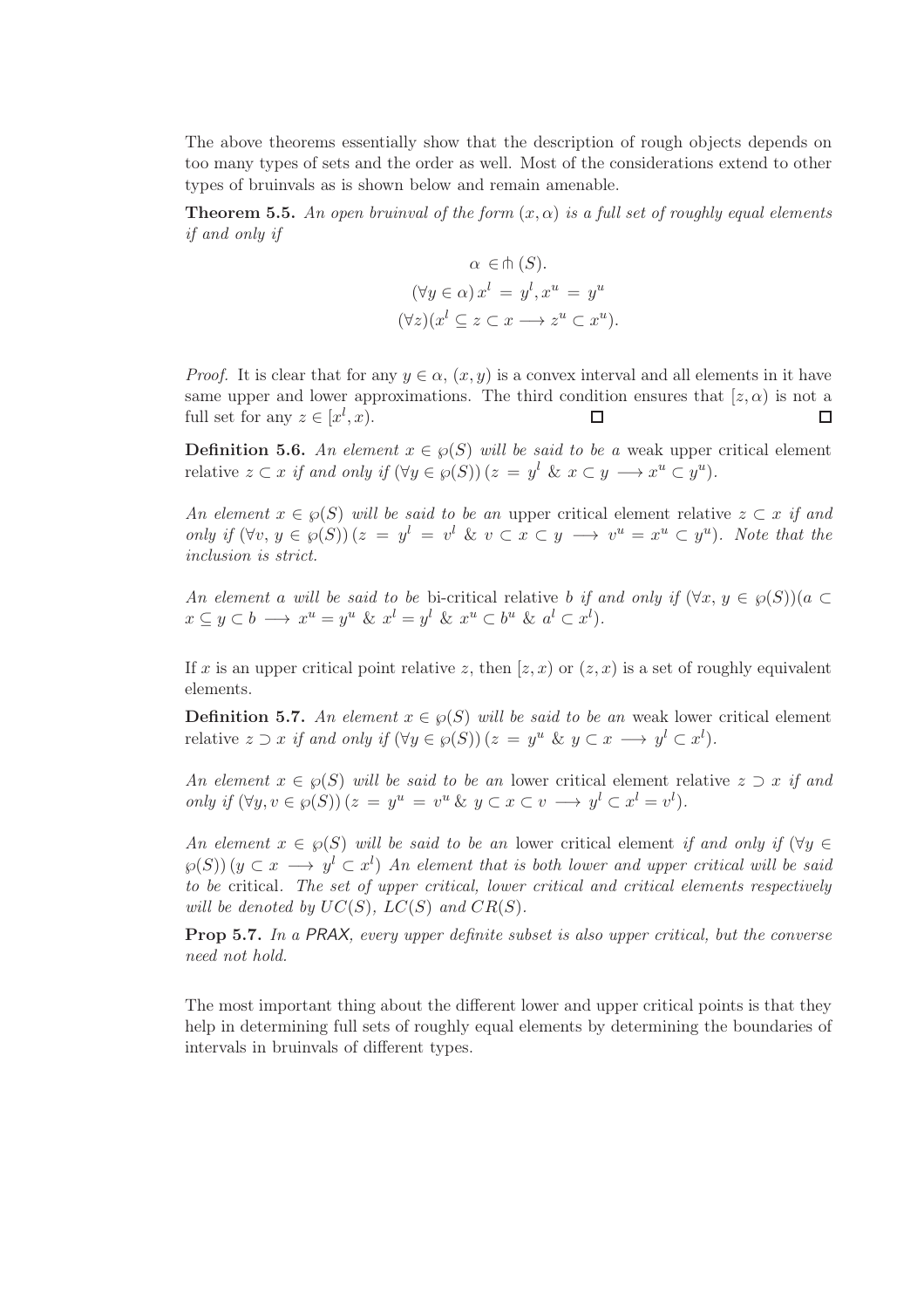### <span id="page-32-0"></span>5.1 Types of Associated Sets

Because of reflexivity it might appear that lower approximations in PRAX and classical RST are too similar at least in the perspective of lower definite objects. It is necessary to classify subsets of a PRAX S, to see the differences relative the behavior of lower approximations in classical RST. We will make use of this in some of the semantics as well.

**Definition 5.8.** For each element  $x \in \wp(S)$  we can associate the following sets:

$$
F_0(x) = \{y : (\exists a \in x^c) \, Rya \& y \in x\}
$$
 (Forward Looking)  
\n
$$
F_1(x) = \{y : (\exists a \in x^c) \, Rya \& Rzy \& z \in x\}
$$
 (1-Forward Looking)  
\n
$$
\pi_0(x) = \{y : y \in x \& (\exists a \in x^c) \, Ray\}
$$
 (Progressive)  
\n
$$
St(x) = \{y : [y] \subseteq x \& \neg(y \in F_0(x))\}
$$
 (Stable)  
\n
$$
Sym(x) = \{y : y \in x \& (\forall z \in x)(Ryz \leftrightarrow Rzy)\}
$$
 (Relsym)

Forward looking set associated with a set x includes those elements not in x whose successor neighborhoods intersect  $x$ . Elements of the set may be said to be relatively forward looking. Progressive set of x includes those elements of x whose successor neighborhoods are not included in x. It is obvious that progressive elements are all elements of  $x \setminus x^l$ . Stable elements are those that are strongly within  $x$  and are not directly reachable in any sense from outside.  $Sym(x)$  includes those elements in x which are symmetrically related to all other elements within  $x$ .

Even though all these are important we cannot easily represent them in the rough domain. Their approximations have the following properties:

Prop 5.8. In the above context, we have

$$
(\pi_0(x))^l = \emptyset \& (\pi_0(x))^u \subseteq x^u \setminus x^l
$$

$$
(F_0(x))^u \subseteq x^u
$$

$$
St(x)^l \subseteq x^l \& F_0(x) = \emptyset \longrightarrow St(x) = x^{l+}
$$

$$
Sym(x)^u \subseteq x^u \& (Sym(x))^l \subseteq x^l.
$$

Proof. Proof is fairly direct.

 $\Box$ 

 $\Box$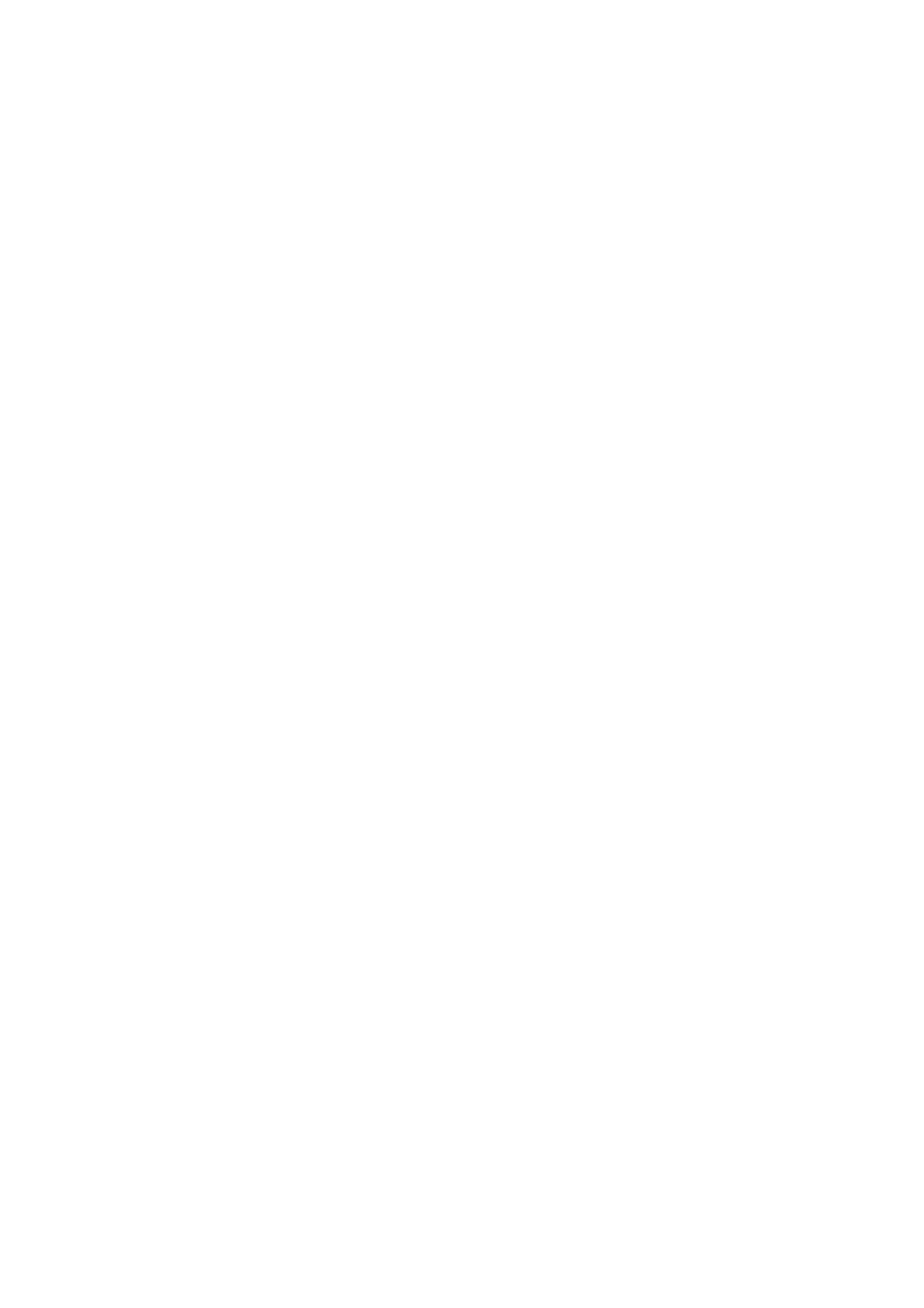# <span id="page-34-0"></span>6 More on Representation of Rough Objects

We have already shown in the previous chapter that the representation of rough objects by definite objects is not possible in a PRAX. So it is important to look at possibilities based on other types of derived approximations. We do this and solve the problem right up to representation theorems for the derived operators in this chapter.

Definition 6.1. If  $x \in \wp(S)$ , then

- $\star$  Let  $\Pi_{\heartsuit}^o(x) = \{y \mid x \subseteq y \& x^l = y^l \& y^u \subseteq x^{uu}\}.$
- $\star$  Form the set of maximal elements  $\Pi_{\heartsuit}(x)$  of  $\Pi_{\heartsuit}^o(x)$  with respect to the inclusion order.
- $\star$  Select a unique element  $\chi(\Pi_{\heartsuit}(x))$  through a fixed choice function  $\chi$ .
- $\star$  Form  $(\chi(\Pi_{\heartsuit}(x)))^u$ .
- $\star x^{\heartsuit\chi} = (\chi(\Pi_{\heartsuit}(x)))^u$  will be said to be the almost upper approximation of x relative  $\chi$ .
- $\star \; x^{\heartsuit} \chi$  will be abbreviated by  $x^{\heartsuit}$  when we work with fixed  $\chi$ .

The choice function will be said to be regular if and only if  $(\forall x, y)$   $(x \subseteq y \& x^l = y^l \rightarrow y^l)$  $\chi(\Pi_{\mathcal{D}}(x)) = \chi(\Pi_{\mathcal{D}}(y))$ . We will assume regularity unless specified otherwise in what follows.

Definition 6.2. If  $x \in \wp(S)$ , then

- $\star$  Let  $\Pi_{\diamondsuit}^o(x) = \{y \colon x \subseteq y \& x^l = y^l\}.$
- $\star$  Form the set of maximal elements  $\Pi_{\diamondsuit}(x)$  of  $\Pi^o_{\diamondsuit}(x)$  with respect to the inclusion order.
- $\star$  Select a unique element  $\chi(\Pi_{\diamond}(x))$  through a fixed choice function  $\chi$ .
- $\star x^{\diamondsuit_{\chi}} = \chi(\Pi_{\diamondsuit}(x))$  will be said to be the lower limiter of x relative  $\chi$ .
- $\star x^{\diamondsuit \chi}$  will be abbreviated by  $x^{\diamondsuit}$  when we work with fixed  $\chi$ .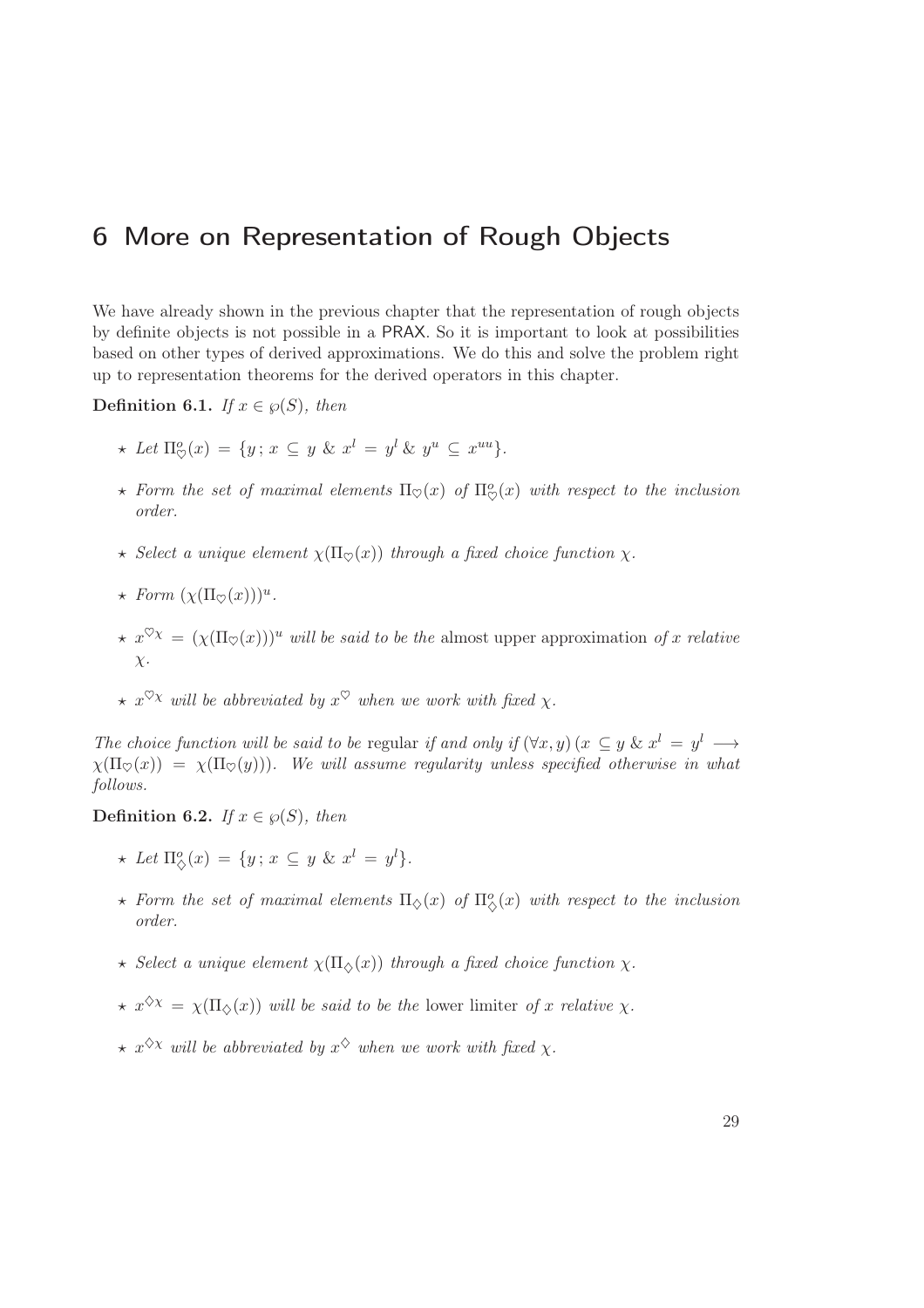Definition 6.3. If  $x \in \wp(S)$ , then

- $\star$  Let  $\Pi_{\flat}^o(x) = \{y \, ; \, y \subseteq x \, \& \, x^u = y^u\}.$
- $\star$  Form the set of maximal elements  $\Pi_{\flat}(x)$  of  $\Pi_{\flat}^{o}(x)$  with respect to the inclusion order.
- $\star$  Select a unique element  $\xi(\Pi_{\flat}(x))$  through a fixed choice function  $\xi$ .
- $\star x^{\flat\xi} = \xi(\Pi_{\flat}(x))$  will be said to be the upper limiter of x relative  $\chi$ .
- $\star x^{\flat\xi}$  will be abbreviated by  $x^{\flat}$  when we work with fixed  $\xi$ .

Prop 6.1. In the context of the above definition, the almost upper approximation satisfies all of the following:

| (Inclusion)                 | $(\forall x) x \subseteq x^{\vee}$                                                                                     |
|-----------------------------|------------------------------------------------------------------------------------------------------------------------|
| (Non-Idempotence)           | $(\forall x) x^{\heartsuit} \subseteq x^{\heartsuit\heartsuit}$                                                        |
| (Cautious Monotony)         | $(\forall x \, y) \, (x \subseteq y \subseteq x^{\heartsuit} \longrightarrow x^{\heartsuit} \subseteq y^{\heartsuit})$ |
| (Supra Pseudo Classicality) | $(\forall x) x^u \subseteq x^{\vee}$                                                                                   |
| (Top.)                      | $S^{\heartsuit} = S$                                                                                                   |

- *Proof.*  $\star$  Inclusion: Follows from the construction. If we have one element granules or successor neighborhoods included in  $x$ , then these must be in the lower approximation. If a granule y is not included in x, but intersects it in f, then it is possible to include f in each of  $\Pi_{\heartsuit}(x)$ . So inclusion follows.
	- $\star$  Non-Idempotence: The reverse inclusion does not happen as  $x^u \subseteq x^{uu}$ .
	- $\star$  Cautious monotony: It is clear that monotony can fail in general because of the choice aspect, but if we have  $x \subseteq y \subseteq x^{\heartsuit}$ , then  $x^l \subseteq y^l$  and  $y^{\heartsuit}$  has to be equal to  $x^{\heartsuit}$  or include more granules because of regularity of the choice function.
	- $\star$  Supra Pseudo Classicality: We use the adjective *pseudo* because u is not a classical consequence operator. In the construction of  $x^{\heartsuit}$ , we select from super-sets of  $x^l$  that can generate maximal upper approximations and take the upper approximation of the selected. So that includes  $x^u$  in general.

#### $\Box$

 $\Box$ 

We have used the names of conditions in relation to the standard terminology used in non-monotonic reasoning. The upper approximation operator  $u$  is similar to classical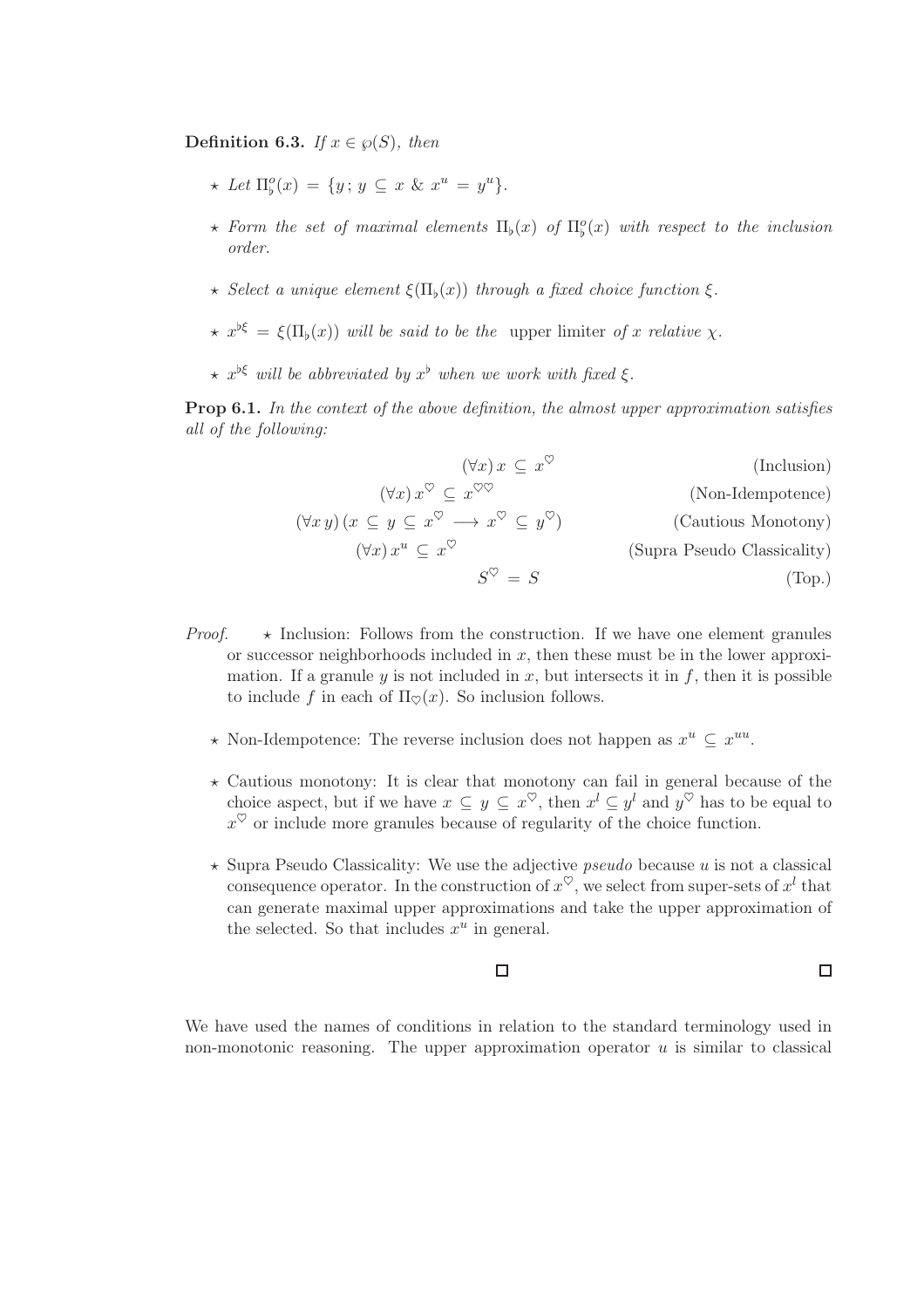consequence operator, but lacks idempotence. So the fourth property has been termed as supra pseudo classicality as opposed to supra classicality. This means we are in a more general domain of reasoning relative the domains of [\[33\]](#page-88-0).

Theorem 6.1. In the context of [6.1,](#page-35-0) we have the following additional properties:

$$
(\forall x) x^{\heartsuit} \subseteq x^{u\heartsuit}
$$
 (Sub Left Absorption)  
\n
$$
\Box(\forall x, y) (x^{u} = y^{u} \nrightarrow x^{\heartsuit} = y^{\heartsuit})
$$
 (No Left Logical Equivalence)  
\n
$$
\Box(\forall x, y) (x^{\heartsuit} = y^{\heartsuit} \nrightarrow x^{l} = y^{l})
$$
 (No Jump Equivalence)  
\n
$$
\Box(\forall x, y) (x^{\heartsuit} = y^{\heartsuit} \nrightarrow x^{l} = y^{l})
$$
 (No Jump Equivalence)  
\n
$$
\Box(\forall x, y, z) (x \subseteq y^{\heartsuit} \& z \subseteq x^{u} \nrightarrow z \subseteq y^{\heartsuit})
$$
 (No Wekening)  
\n
$$
(\forall x, y) (x \subseteq y \subseteq x^{u} \nrightarrow x^{\heartsuit} = y^{\heartsuit})
$$
 (No subclassical cumulative)  
\n
$$
(\forall x, y) x^{\heartsuit} \cap y^{\heartsuit} \subseteq (x^{u} \cap y^{u})^{\heartsuit}
$$
 (Distributivity)  
\n
$$
(\forall x, y, z) (x \cup z)^{\heartsuit} \cap (y \cup z)^{\heartsuit} \subseteq (z \cup (x^{u} \cap y^{u}))^{\heartsuit}
$$
 (Weak Distributivity)  
\n
$$
(\forall x, y, z) (x \cup y)^{\heartsuit} \cap (x \cup z)^{\heartsuit} \subseteq (x \cup (y \oplus z))^{\heartsuit}
$$
 (Disjunction in Antecedent)  
\n
$$
(\forall x, y) (x \cup y)^{\heartsuit} \cap (x \cup y^{c})^{\heartsuit} \subseteq x^{\heartsuit}
$$
 (Proof by Cases)  
\nIf  $y \subseteq (x \cup z)^{\heartsuit}$ , then  $x \implies y \subseteq z^{\heartsuit}$  (Conditionalization.)

- *Proof.* Sub Left Absorption For any x,  $x^{\heartsuit}$  is the upper approximation of a maximal subset y containing x such that  $x^l = y^l$  and  $x^{u\heartsuit}$  is the upper approximation of a maximal subset z containing  $x^u$  such that  $x^{ul} = x^u = z^l$ . Since,  $x^l \subseteq x^{ul}$  and  $x \subseteq x^u$ , so  $x^{\heartsuit} \subseteq x^{u\heartsuit}$  follows.
- Sub Right Absorption Follows from the properties of  $u$ .
- No Left Logical Equivalence Two subsets  $x, y$  can have unequal lower approximations and equal upper approximations and so the implication does not hold in general.  $\Box$  should be treated as an abbreviation for in general.
- No Jump Equivalence The reason is similar to that of the previous negative result.
- **No weakening** In general if  $x \subseteq y^{\heartsuit}$  &  $z \subseteq x^u$ , then it is possible that  $x^u \subseteq y^{\heartsuit}$  or  $y^{\heartsuit} \subseteq x^u$ . So we cannot be sure about  $z \subseteq y^{\heartsuit}$ .
- No Subclassical Cumulativity If  $x \subseteq y \subseteq x^u$ , then  $x^l \subseteq y^l$  in general and so elements of  $\Pi_{\heartsuit}(x)$  may be included in  $\Pi_{\heartsuit}(y)$ , the two may be unequal and we may not be able to use a uniform choice function on them. So we need not have  $x^{\heartsuit} = y^{\heartsuit}$ .
- Distributivity If  $z \in x^{\heartsuit} \cap y^{\heartsuit}$ , then  $z \in (\chi(\Pi_{\heartsuit}(x)))^u$  and  $z \in (\chi(\Pi_{\heartsuit}(y)))^u$ . So if  $z \in x^l$ and  $z \in y^l$ , then  $z \in (x^u \cap y^u)^\heartsuit$ . Since in general,  $(a \cap b)^u \subseteq a^u \cap b^u$  and  $(a^u \cap b^u)^l = (a^u \cap b^u)$ , we have the required inclusion.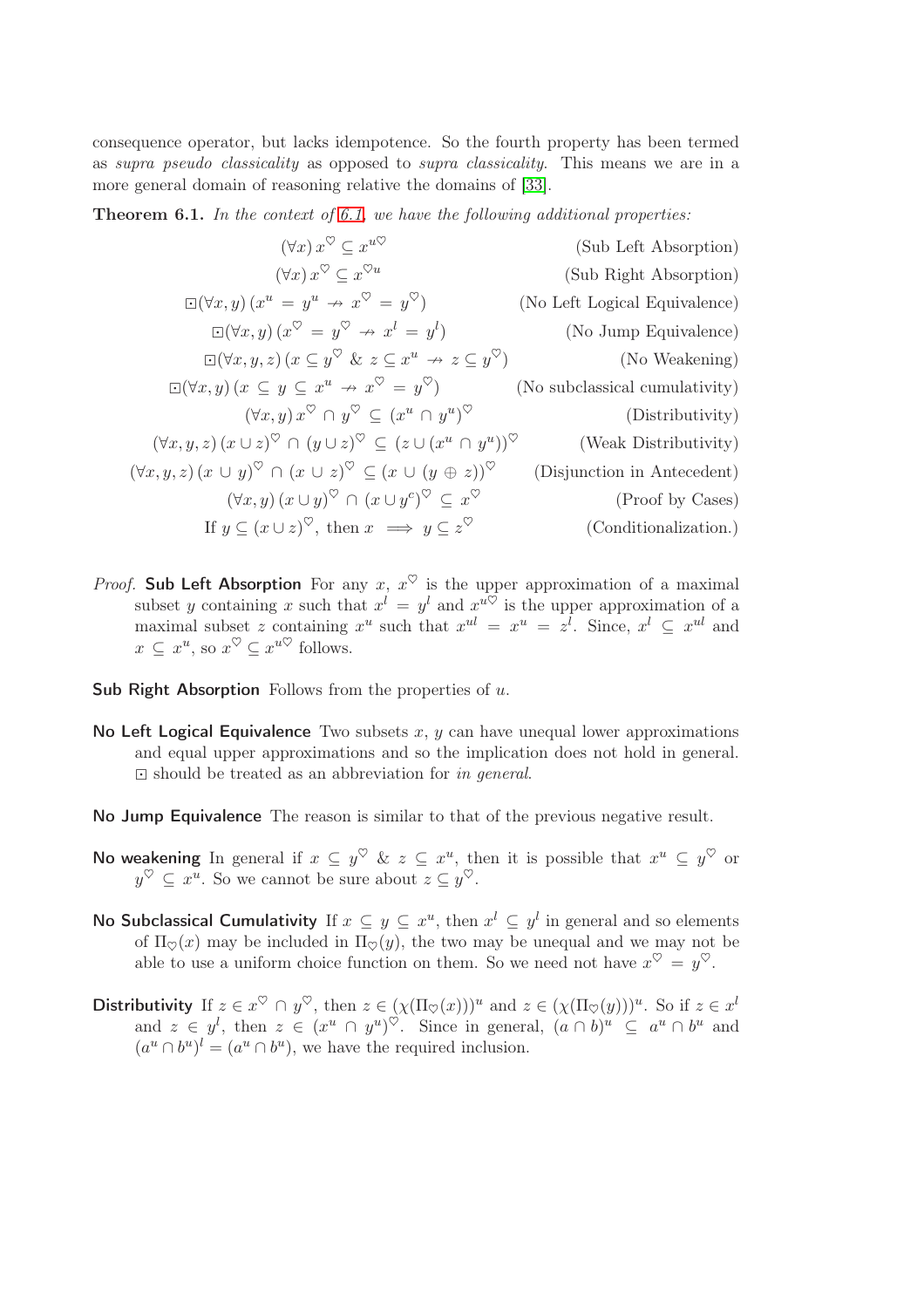$$
(\forall x, y, z) (x \cup z)^{\heartsuit} \cap (y \cup z)^{\heartsuit} \subseteq (z \cup (x^u \cap y^u))^{\heartsuit}
$$
 (Weak Distributivity)  
\n
$$
(\forall x, y, z) (x \cup y)^{\heartsuit} \cap (x \cup z)^{\heartsuit} \subseteq (x \cup (y \oplus z))^{\heartsuit}
$$
 (Disjunction in Antecedent)  
\n
$$
(\forall x, y) (x \cup y)^{\heartsuit} \cap (x \cup y^c)^{\heartsuit} \subseteq x^{\heartsuit}
$$
 (Proof by Cases)  
\nIf  $y \subseteq (x \cup z)^{\heartsuit}$ , then  $x \implies y \subseteq z^{\heartsuit}$  (Conditionalization.)

Prop 6.2.

$$
(\forall x, y)(x^{\diamondsuit} = y^{\diamondsuit} \longrightarrow x^l = y^l)
$$
  

$$
(\forall x, y)(x^{\flat} = y^{\flat} \longrightarrow x^u = y^u.)
$$

## Discussion:

In non monotonic reasoning, if C is any consequence operator :  $\wp(S) \longmapsto \wp(S)$ , then the following named properties of crucial importance in semantics (in whatever sense, [\[33,](#page-88-0) [34\]](#page-88-1)):

$$
A \subseteq B \subseteq C(A) \longrightarrow C(B) \subseteq C(A) \tag{Cut}
$$

$$
A \subseteq B \subseteq C(A) \longrightarrow C(B) = C(A) \tag{Cumulativity}
$$

$$
x \subseteq y \subseteq x^u \longrightarrow x^{\heartsuit} = y^{\heartsuit}
$$
 (subclassical subcumularity)

Prop 6.3. In the context of the above definition, the lower limiter satisfies all of the following:

| (Inclusion)                                          | $(\forall x) x \subseteq x^{\diamondsuit}$                                                                                             |
|------------------------------------------------------|----------------------------------------------------------------------------------------------------------------------------------------|
| (Idempotence)                                        | $(\forall x) x^{\diamondsuit\diamondsuit} = x^{\diamondsuit}$                                                                          |
| (Cumulativity)                                       | $(\forall x \, y) \, (x \subseteq y \subseteq x^{\diamondsuit} \longrightarrow x^{\diamondsuit} = y^{\diamondsuit})$                   |
| (Upper Inclusion)                                    | $(\forall x) x^u \subseteq x^{\diamondsuit}$                                                                                           |
| (Top)                                                | $S^{\diamondsuit} = S$                                                                                                                 |
| $(\bigcap_{i=1}^{n} 1_{i} + 1_{i} + \dots + 1_{n} )$ | $(\forall \dots)$ ( $\in \mathbb{C}$ $\Rightarrow$ $\langle \rangle$ $\Rightarrow$ $\langle \rangle$ $\Rightarrow$ $\langle \rangle$ ) |

$$
(\forall x \, y) \, (x \subseteq y \subseteq x^{\diamondsuit} \longrightarrow x^{\diamondsuit} = y^{\diamondsuit}) \tag{Cumulativity}
$$

The above proposition means that the upper limiter corresponds to ways of reasoning in a stable way in the sense that the aggregation of conclusions does not affect inferential power or cut-like amplification.

We prove a limited concrete representation theorem for operators like  $\heartsuit$  in special cases and  $\diamondsuit$ . The representation theorem is valid for similar operators in non-monotonic reasoning. The representation theorem permits us to identify cover based formulations of PRAX.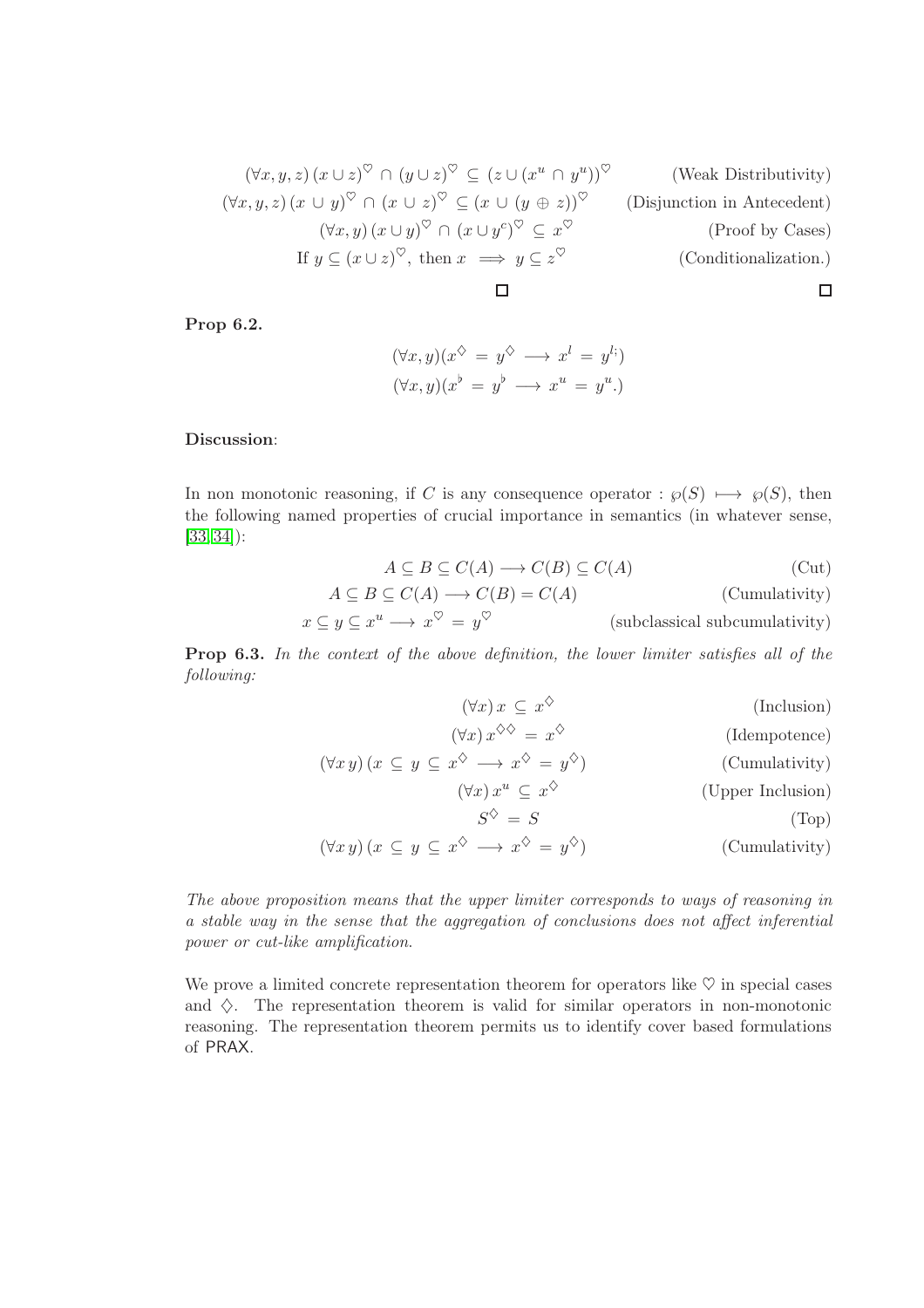**Definition 6.4.** A collection of sets  $S$  will be said to be a closure system of a type as per the following conditions:

| $(\forall \mathcal{H} \subseteq \mathcal{S}) \cap \mathcal{H} \in \mathcal{S}.$                                 | (Closure System)    |
|-----------------------------------------------------------------------------------------------------------------|---------------------|
| $(\forall \mathcal{H} \subseteq \mathcal{S})$ $(\cap \mathcal{H})^u \in \mathcal{S}$ .                          | (U-Closure System)  |
| $(\forall \mathcal{H} \subseteq \mathcal{S}) (\cap \mathcal{H})^l \in \mathcal{S}.$                             | (L-Closure System)  |
| $(\forall \mathcal{H} \subseteq \mathcal{S})$ $(\cap \mathcal{H})^l$ , $(\cap \mathcal{H})^u \in \mathcal{S}$ . | (LU-Closure System) |
| $(\exists 0, \top \in \mathcal{S})(\forall X \in \mathcal{S})\ 0 \subseteq X \subseteq \top$ .                  | (Bounded)           |

**Prop 6.4.** In a PRAX S, the set  $\mathcal{U}(S) = \{x^u : x \in \wp(S)\}\$ is not a bounded U-closure system.

Prop 6.5.

$$
(\forall x) x^{\heartsuit u} \subseteq x^{u\heartsuit}.
$$

*Proof.* Because  $x^l \subseteq x^u$ , an evaluation of possible granules involved in the construction of  $x^{\heartsuit u}$  and  $x^{u\heartsuit}$  proves the result.

**Theorem 6.2.** In a PRAX S, the set  $\heartsuit(S) = \{x^{\heartsuit}; x \in \wp(S)\}\$ is a bounded LU-closure system if the choice operation is regular.

- *Proof.*  $\star x^{\heartsuit}$  is the upper approximation of a specific y containing x that is maximal subject to  $x^l = y^l$ .
	- $\star x^{\heartsuit u}$  is the upper approximation of the upper approximation of a specific y containing x that is maximal subject to  $x^l = y^l$  and its upper approximation.
	- $\star$  Clearly,

 $(\chi(\Pi_{\heartsuit}(x)) \cap \chi(\Pi_{\heartsuit}(y)))^u \subseteq (\chi(\Pi_{\heartsuit}(x)))^u \cap (\chi(\Pi_{\heartsuit}(y)))^u.$ 

- $\star$  The expression on the right of the inclusion is obviously a union of granules in the PRAX.
- $\star$  From a constructive bottom-up perspective, let  $p_1, p_2, \ldots, p_s$  be a collection of subsets of  $x \setminus x^l$  such that

$$
\bigcup p_i \subseteq x \setminus x^l
$$

$$
(\exists z) p_i^u = [z]
$$

$$
\bigcup_{i \neq j} (p_i \cap p_j)
$$
 is minimal on all such collections.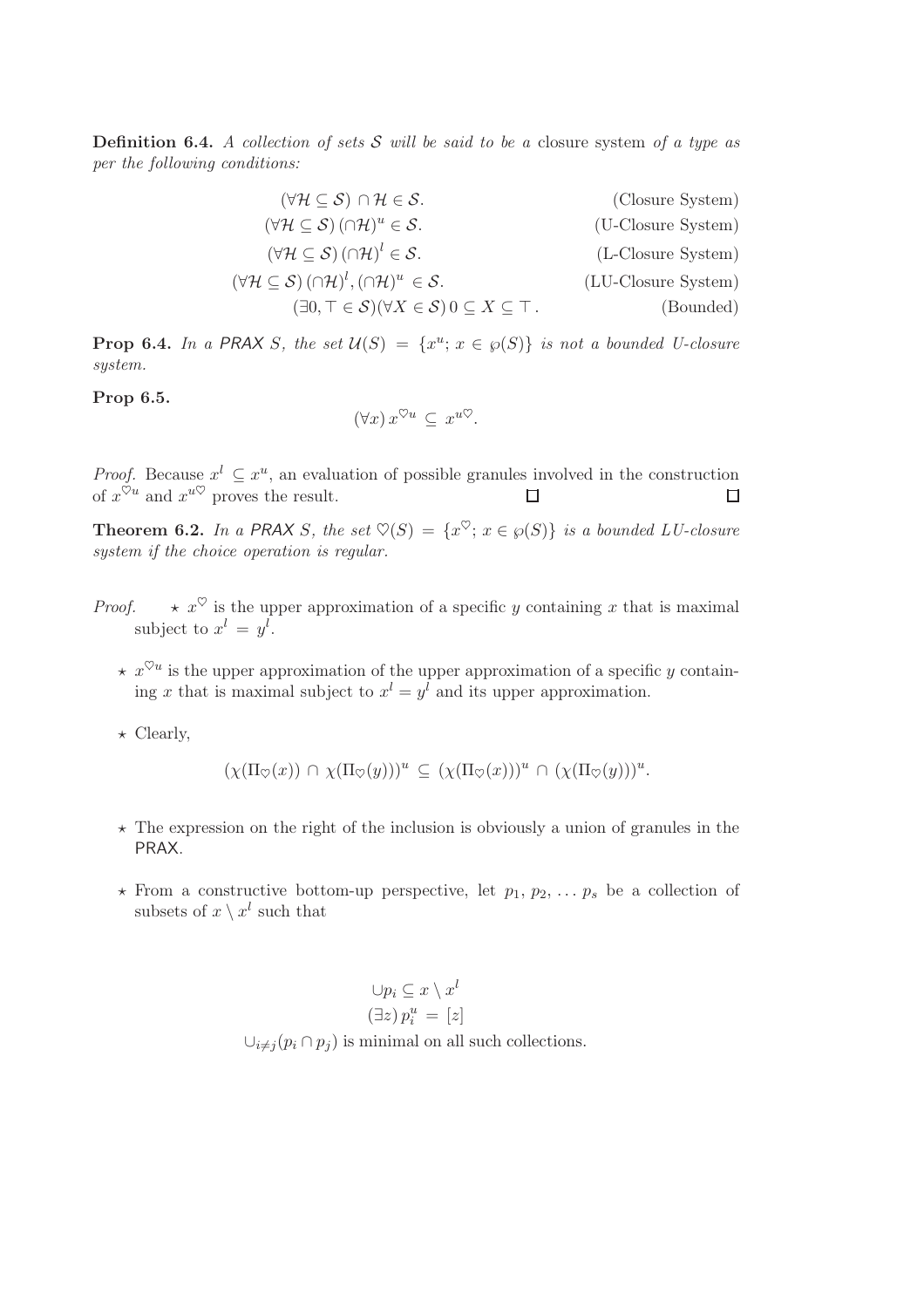- $\star$  Now we add subsets  $k(p_i)$  of  $x^{uu} \setminus x^c$  to x to form the required maximal subset.
- $\star$  For the lower approximation part, we simple use the preservation of l by cap.

## $\Box$

**Prop 6.6.** For each  $x \in \wp(S)$  let  $x^{\gamma} = (x^{\heartsuit})^u$ , then we have the following properties:

$$
(\forall x) x \subseteq x^{\curlyvee}.
$$

$$
(\forall x) x^{\curlyvee \curlyvee} = x^{\curlyvee}.
$$

*Proof.*  $x^{\heartsuit u \heartsuit u} = x^{\heartsuit u}$ . Because if we could add a part of a class that retains the equality of lower approximations, then that should be adjoinable in the construction of  $x^{\heartsuit}$  as well. □  $\Box$ 

The following limited representation theorem can be useful for connections with covers.

**Definition 6.5.** Let X be a set and C :  $\wp(X)$  →  $\wp(X)$  a map satisfying all the following conditions:

$$
(\forall A \in \wp(S)) A \subseteq C(A)
$$
 (Inclusion)  

$$
(\forall A \in \wp(S)) C(C(A)) = C(A)
$$
 (Idenpotence)  

$$
(\forall A, B \in \wp(S)) (A \subseteq B \subseteq C(A) \longrightarrow C(A) \subseteq C(B))
$$
 (Cautious Monotomy,

then C will said to be a cautious closure operator  $(CCO)$  on X.

<span id="page-39-0"></span>**Definition 6.6.** Let  $H = \langle \underline{H}, \preceq \rangle$ , be a partially ordered set over a set  $\underline{H}$ . A subset K of the set of order ideals  $\mathcal{F}(H)$  of H will be said to be relevant for a subset  $B \subseteq H$  (in symbols  $\rho(\mathcal{K}, H)$ ) if and only if the following hold:

$$
(\exists G \in \mathcal{K})(\forall P \in \mathcal{K}) P \subseteq G.
$$
  
\n
$$
(\forall P \in \mathcal{K}) P \subseteq B.
$$
  
\nFor any  $\mathcal{L} \subseteq \mathcal{F}(H)$ , if  $\mathcal{K} \subseteq \mathcal{L}$ , then  
\n
$$
(\exists \top \in \mathcal{L})(\forall Y \in \mathcal{L}) Y \subseteq \top \neq H \& \cap \mathcal{L} = \cap \mathcal{K}.
$$

Definition 6.7. In the context of Def.[6.6,](#page-39-0) a map  $j: \wp(L) \longmapsto \wp(L)$  defined as below will be said to be safe

$$
j(Z) = \begin{cases} \cap \mathcal{K}, \text{ if all relevant collections for } Z \text{ have same intersection.} \\ \cap \{\alpha : Z \subseteq \alpha \in \mathcal{F}(H)\}, \text{ else.} \end{cases}
$$

**Prop 6.7.** A safe map  $j$  is a cautious closure operator.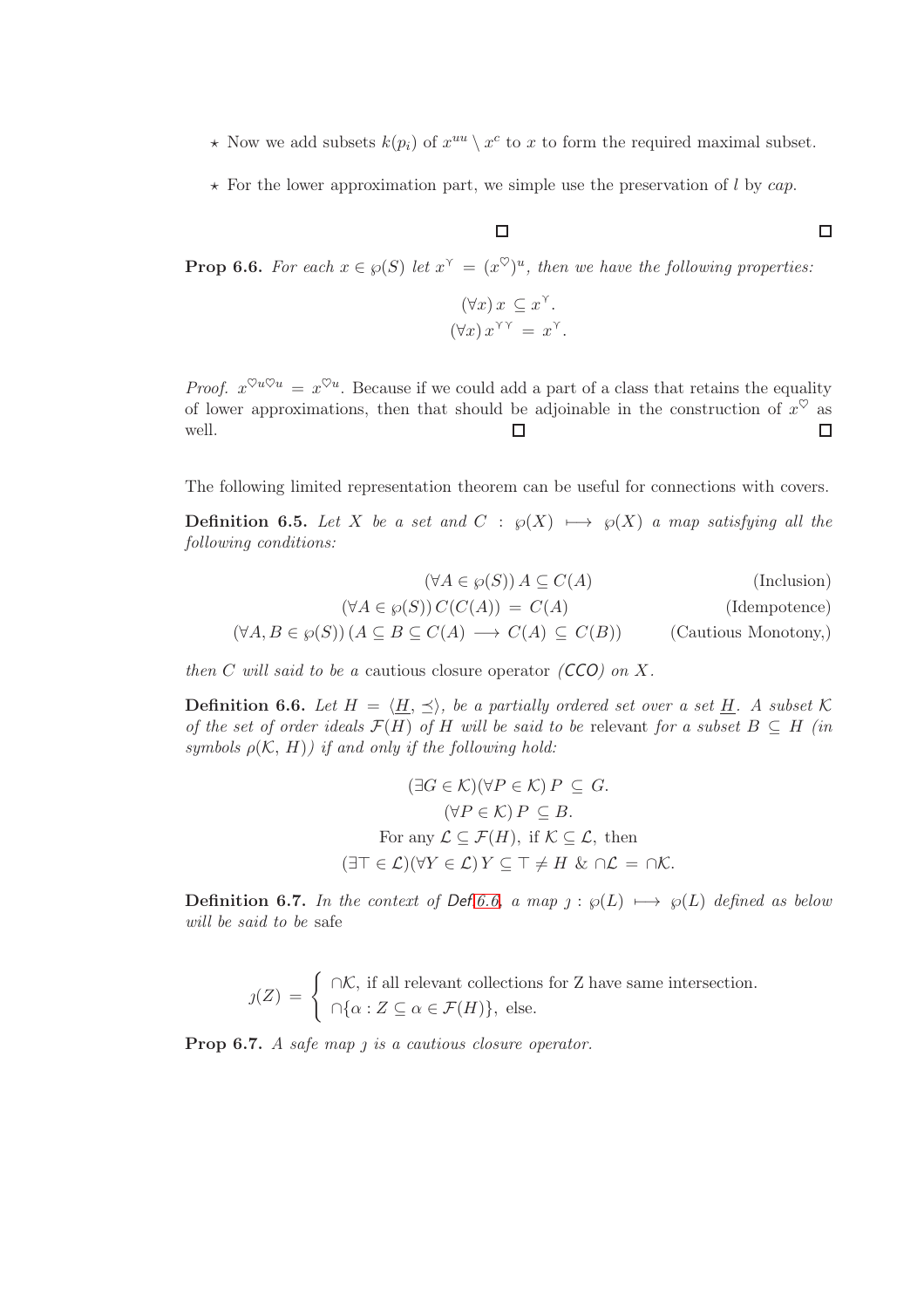Proof. The verification of idempotence and inclusion is direct.

- ★ For  $A, B \in \wp(L)$ , if we have  $A \subseteq B \subseteq j(A)$ ,
- ★ then either  $A \subseteq B \subseteq j(B) \subseteq j(A)$  or  $A \subseteq B \subseteq j(A) \subseteq j(B)$  must be true.
- $\star$  If the former inclusions hold, then it is necessary that  $j(A) = j(B)$ .
- $\star$  If  $\jmath(B)$  is defined as the the intersection of order ideals and  $\jmath(A)$  as that of relevant subcollections, then it is necessary that  $j(A) \subseteq j(B)$ . So cautious monotony holds. It can also be checked that monotonicity fails in this kind of situation.

 $\Box$ 

 $\Box$ 

Theorem 6.3. On every Boolean ordered unary algebra of the form

$$
\mathcal{H} = \langle \wp(H), \subseteq, C \rangle
$$

there exists a partial order  $\leq$  on K such that  $\langle \varphi(K), \subseteq, \jmath \rangle$  is isomorphic to H.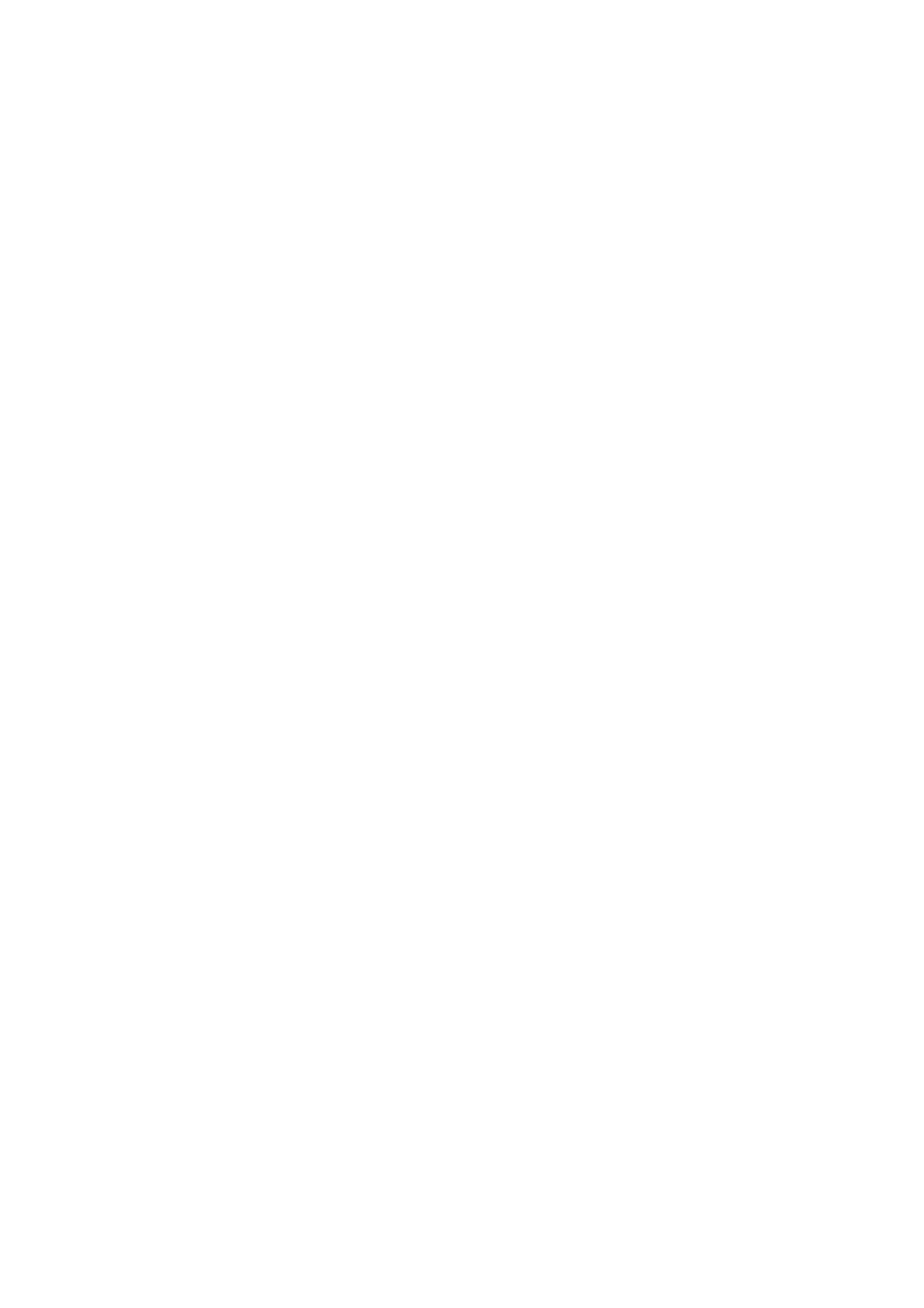# 7 Atoms in the POSET of Rough Objects

**Definition 7.1.** For any two elements  $x, y \in \wp(S) \approx \wp(S)$ , let

 $x \leq y$  if and only if  $(\forall a \in x)(\forall b \in y)a^l \subseteq b^l$  &  $a^u \subseteq b^u$ .

 $|\wp(S)| \approx$  will be denoted by H in what follows.

**Prop 7.1.** The relation  $\leq$  defined on H is a bounded and directed partial order. The least element will be denoted by  $0$   $(0 = {\emptyset})$  and the greatest by  $1$   $(1 = {\{S\}})$ .

**Definition 7.2.** For any  $a, b \in H$ , let  $UB(a, b) = \{x : a \le x \& b \le x\}$  and  $LB(a, b) =$  ${x : x \le a \& x \le b}$ . By a s-ideal (strong ideal) of H, we will mean a subset K that satisfies all of

$$
(\forall x \in H)(\forall a \in K)(x \le a \longrightarrow x \in K),
$$
  

$$
(\forall a, b \in K) \cup B(a, b) \cap K \neq \emptyset.
$$

An atom of  $H$  is any element that covers 0. The set of atoms of  $H$  will be denoted by  $At(H)$ .

Theorem 7.1. Atoms of H will be of one of the following types:

- **Type-0** Elements of the form  $(\emptyset, [x])$ , that intersect no other set of roughly equivalent sets.
- **Type-1** Bruinvals of the form  $(\emptyset, \alpha)$ , that do not contain full sets of roughly equivalent sets.
- **Type-2** Bruinvals of the form  $(\alpha, \beta)$ , that do not contain full sets of roughly equivalent sets and are such that  $(\forall x) x^l = \emptyset$ .

*Proof.* It is obvious that a bruinval of the form  $(\alpha, \beta)$  can be an atom only if  $\alpha$  is the  $\emptyset$ . If not, then each element x of the bruinval  $($ emptyset, α) will satisfy  $x<sup>l</sup> = ∅ ⊂ x<sup>u</sup>$ , thereby contradicting the assumption that  $(\alpha, \beta)$  is an atom.

If  $[x]$  intersects no other successor neighborhood, then

 $(\forall y \in (\emptyset, [x]))y^l = \emptyset \& x^u = [x]$ 

37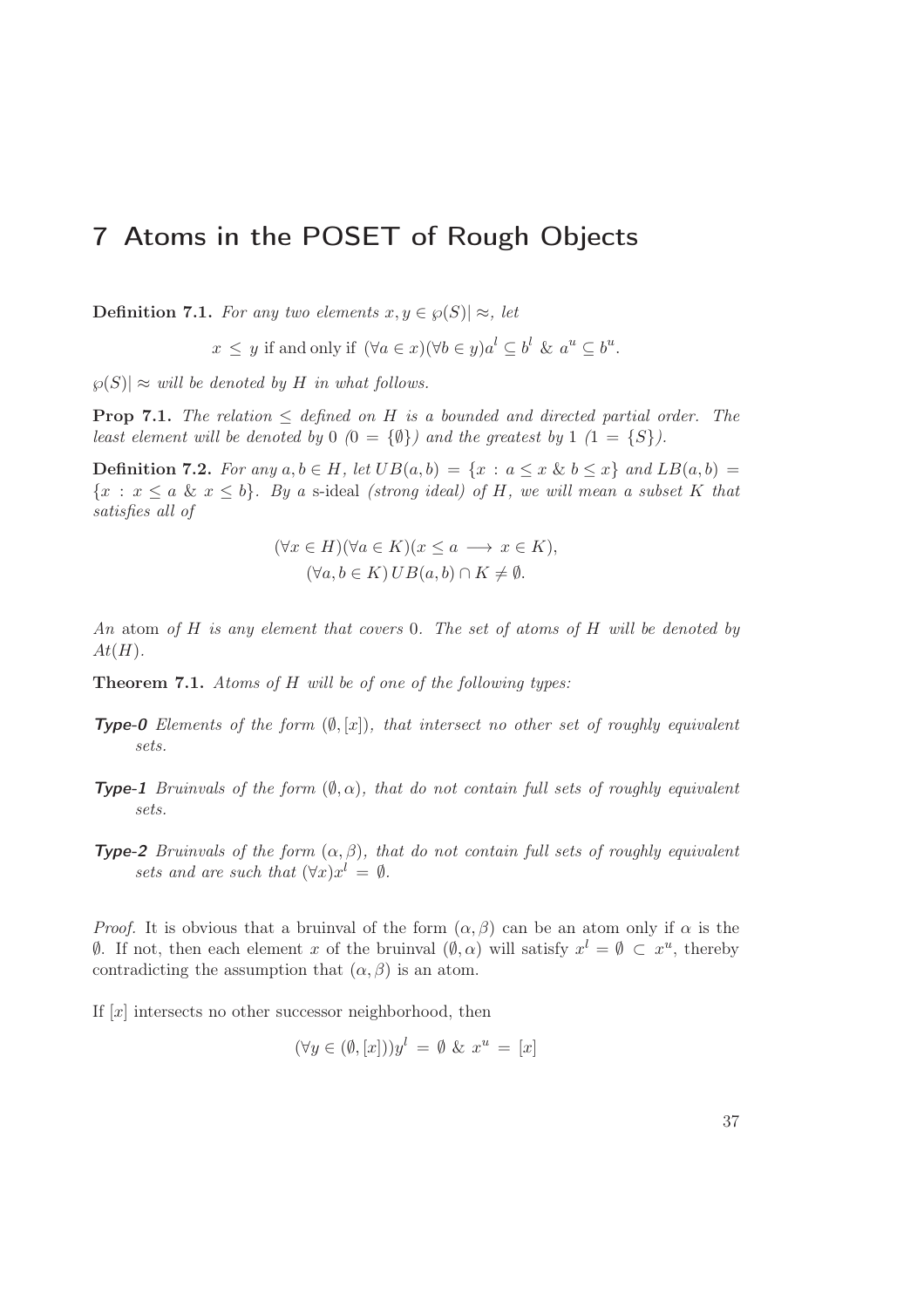and it will be a minimal set of roughly equal elements containing 0.

The other part can be verified based on the representation of possible sets of roughly equivalent elements.  $\Box$  $\Box$ 

Theorem 7.2. The partially ordered set H is atomic.

*Proof.* We need to prove that any element  $x$  greater than  $0$  is either an atom or there exists an atom a such that  $a \leq x$ , that is

$$
(\forall x)(\exists a \in At(H))(0 < x \longrightarrow a \le x).
$$

Suppose the bruinval  $(\alpha, \beta)$  represents a non-atom, then it is necessary that

$$
(\forall x \in \alpha) x^l \neq \emptyset \& x^u \subseteq S.
$$

Suppose the neighborhoods included in  $x^u$  are  $\{[y] : y \in B \subseteq S\}$ . If all combinations of bruinvals of the form  $(\emptyset, \gamma)$  formed from these neighborhoods are not atoms, then it is necessary that the upper approximation of every singleton subset of a set in  $\gamma$  properly contains another non-trivial upper approximation. This is impossible.

So  $H$  is atomic.

 $\Box$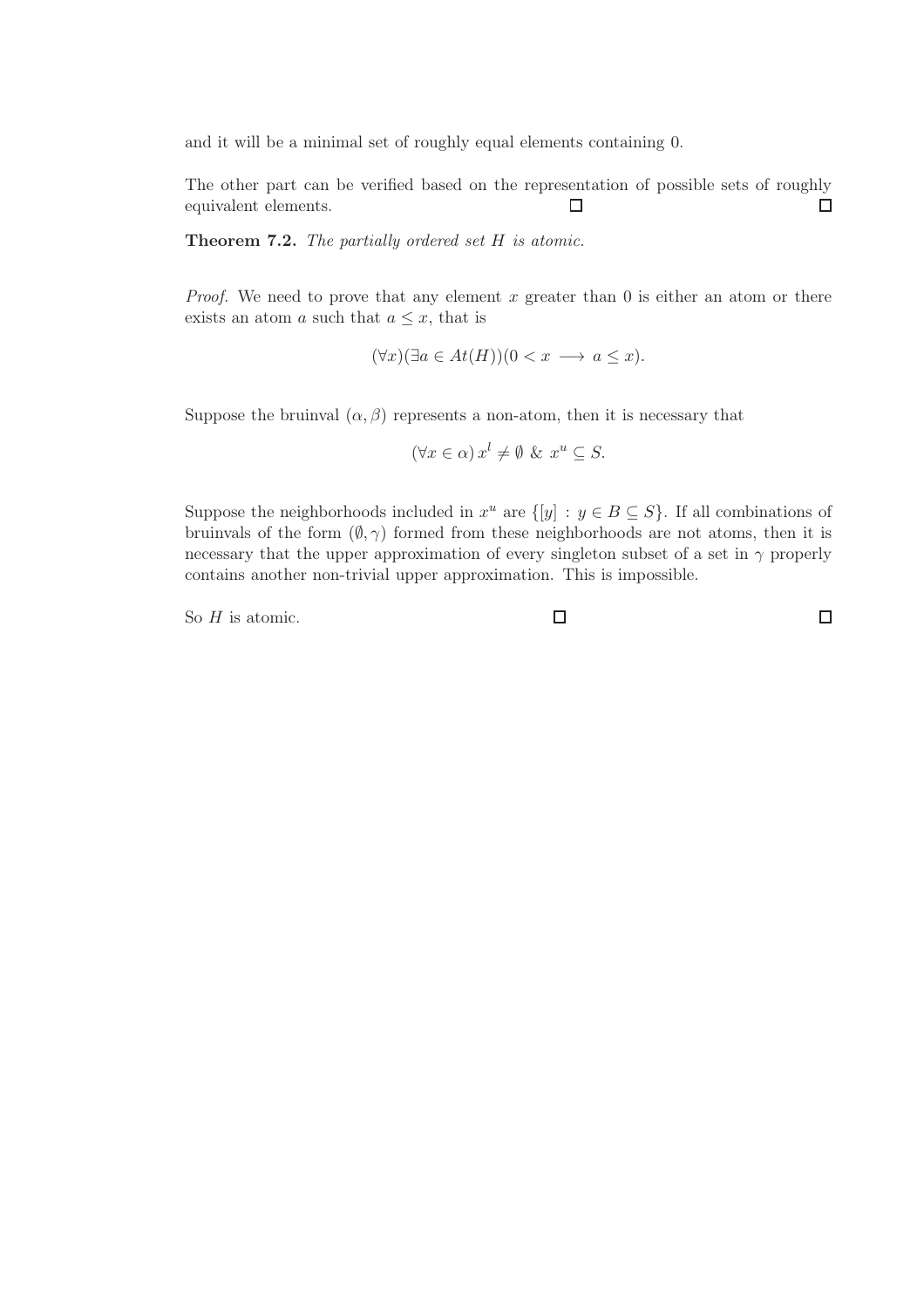# 8 Algebraic Semantics-1

An algebraic semantics is a complete description of reasoning about rough objects involved in the context of PRAX or PRAS or any particular instances thereof. In the present author's view the objects of interest should be roughly equal elements in some sense and the semantics should avoid objects of other kinds (from other semantic domains) thereby contaminating the semantics. But in any perspective, semantics relative any semantic domain is of interest. When it comes to the question of defining sensible operations over rough objects, given the ontological constraints, there is scope for much variation.

If  $A, B \in \mathcal{P}(S)$  and  $A \approx B$  then  $A^u \approx B^u$  and  $A^l \approx B^l$ , but  $\neg(A \approx A^u)$  in general. We have already seen that  $\leq$  is a partial order relation on  $\wp(S)| \approx$ . In this chapter we will be working mostly on  $\wp(S)| \approx$  and will use lower case Greek alphabets for elements in it.

**Theorem 8.1.** The following operations can be defined on  $\varphi(S)| \approx (A, B \in \varphi(S))$  and  $[A], [B]$  are corresponding classes):

$$
L[A] \stackrel{\Delta}{=} [A^l] \tag{8.1}
$$

$$
[A] \odot [B] \triangleq [\bigcup_{X \in [A], Y \in [B]} (X \cap Y)] \tag{8.2}
$$

$$
[A] \oplus [B] \stackrel{\Delta}{=} \left[ \bigcup_{X \in [A], Y \in [B]} (X \cup Y) \right] \tag{8.3}
$$

$$
U[A] \stackrel{\Delta}{=} [A^u] \tag{8.4}
$$

$$
[A] \cdot [B] \stackrel{\Delta}{=} \lambda(LB([A],[B])) \tag{8.5}
$$

$$
[A] \circledast [B] \stackrel{\Delta}{=} \lambda (UB([A],[B])) \tag{8.6}
$$

$$
[A] + [B] \stackrel{\Delta}{=} \{X : X^l = (A^l \cap B^l)^l \& X^u = A^u \cup B^u\}
$$
\n(8.7)

$$
[A] \times [B] \stackrel{\Delta}{=} \{ X : X^l = A^l \cup B^l \& X^u = A^l \cup B^l \cup (A^u \cap B^u) \tag{8.8}
$$

$$
[A] \otimes [B] \stackrel{\Delta}{=} \{ X : X^l = A^l \cup B^l \& X^u = A^u \cup B^u \}. \tag{8.9}
$$

*Proof.* If  $A \approx B$  then  $A^u \approx B^u$  and  $A^l \approx B^l$ , but  $\neg(A \approx A^u)$  in general.

1. If 
$$
B \in [A]
$$
, then  $B^l = A^l$ ,  $B^u = A^u$  and  $L[A] = L[B] = [A^l]$ .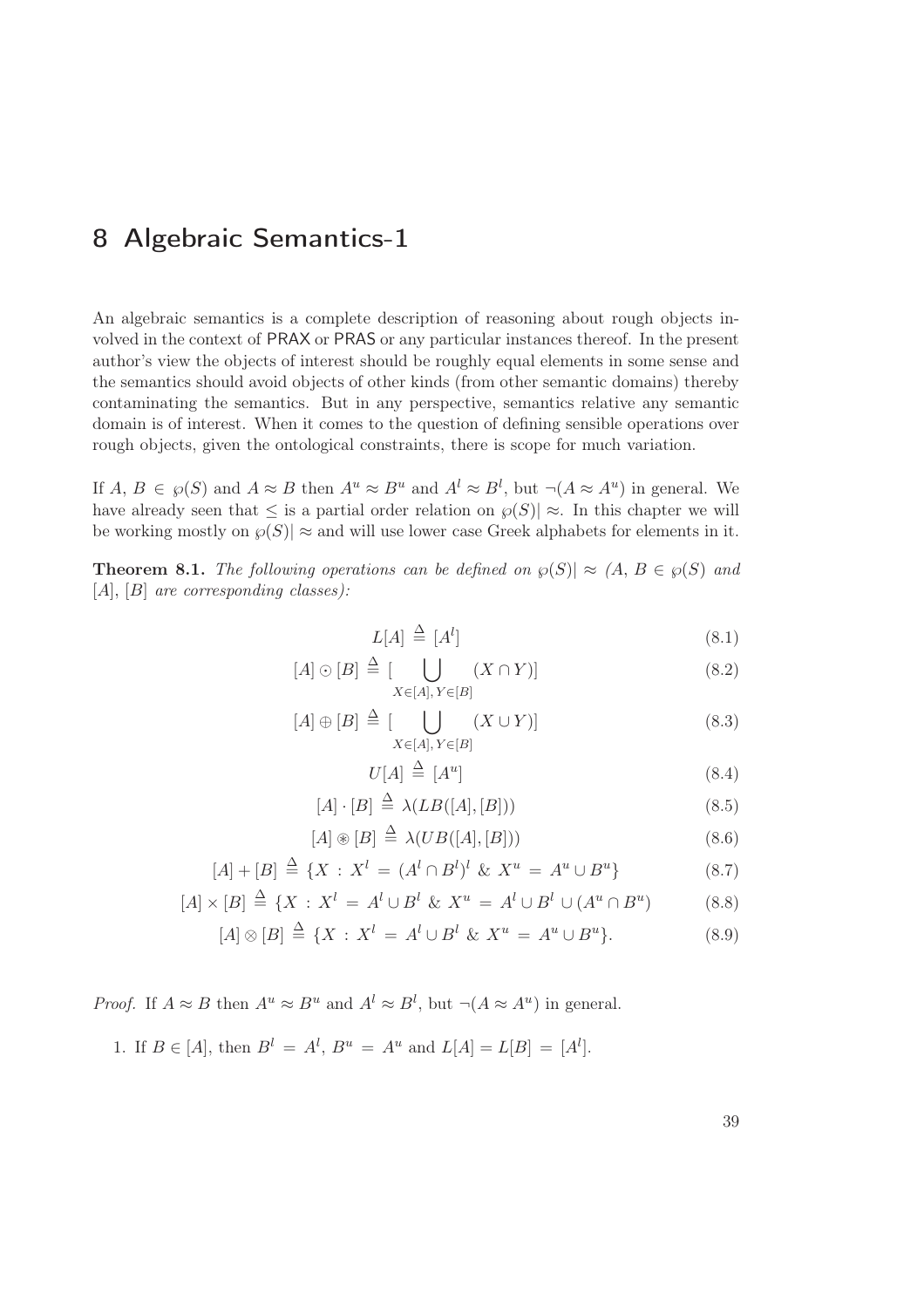- 2.  $[A] \odot [B] \triangleq [\bigcup_{X \in [A], Y \in [B]} (X \cap Y)]$  is obviously well defined as sets of the form  $[A]$ are elements of partitions
- 3. Similar to the above.
- 4. If  $B \in [A]$ , then  $B^u = A^u$  and so  $[B^u] = [A^u]$ .
- 5.  $[A] \cdot [B] \stackrel{\Delta}{=} \lambda(LB([A],[B])).$
- 6.  $[A] \circledast [B] \stackrel{\Delta}{=} \lambda(UB([A],[B])).$
- 7.  $[A] + [B] \triangleq \{ X : X^l = A^l \cap B^l \& X^u = A^u \cup B^u \}.$  As the definitions is in terms of  $A^l$ ,  $B^l$ ,  $A^u$ ,  $B^u$ , so there is no issue.
- 8. Similar to above.
- 9. Similar to above.

 $\Box$ 

 $+, \times$  and  $\otimes$  will be referred to as *pragmatic* aggregation, commonality and commonality operations as they are less ontologically committed to the classical domain and more dependent on the main rough domain of interest.  $+$  and the other pragmatic operations cannot be compared by the ≤ relation and so do not confirm to intuitive understanding of the concepts of aggregation and commonality.

The following theorems summarize the essential properties of the defined operations:

## Theorem 8.2.

$$
LL(\alpha) = L(\alpha). \tag{L1}
$$

$$
(\alpha \le \beta \longrightarrow L(\alpha) \le L(\beta)). \tag{L2}
$$

$$
(L(\alpha) = [\alpha] \longrightarrow \alpha = {\alphal}). \tag{L3}
$$

$$
(U(\alpha) \cap UU(\alpha) \neq \emptyset \longrightarrow U(\alpha) = UU(\alpha)). \tag{U1}
$$

$$
(UU(\alpha) = \emptyset \to U(\alpha) = \emptyset). \tag{U2}
$$

$$
(\alpha \le \beta \longrightarrow U(\alpha) \le U(\beta). \tag{U3}
$$

$$
(U(\alpha) = \alpha \longrightarrow \alpha = \alpha^l = \alpha^u). \tag{U4}
$$

$$
UL(\alpha) \le U(\alpha). \tag{U5}
$$

 $LU(\alpha) = U(\alpha).$  (U6)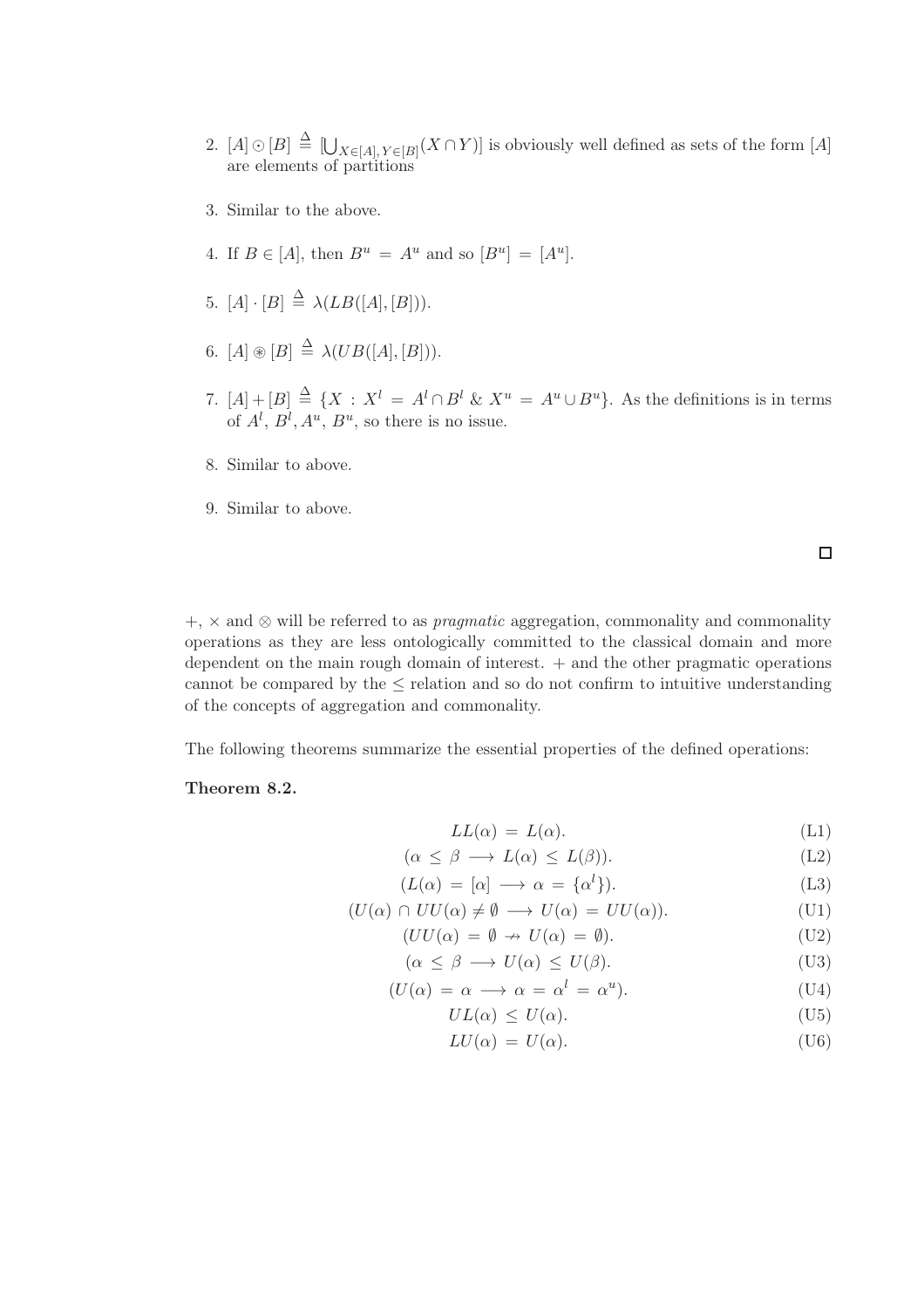*Proof.* Let  $\alpha \in \wp(S) \geq$ , then we can associate a pair of lower and upper approximations denoted by  $\alpha_l$  and  $\alpha_u$  respectively. By  $\alpha^u$  and  $\alpha^l$  we mean the global operations respectively on the set  $\alpha$  (seen as an element of  $\wp(S)$ ). These take singleton values and so we do not really need the approximations  $\alpha_l$  and  $\alpha_u$  and shall use the former.

Proof of L1:

$$
\alpha \in \wp(S) \mid \approx, \text{ so } \alpha = \{X \, ; \, \alpha_l = X^l \, \& \, \alpha_u = X^u, \& X \in \wp(S)\}.
$$
\n
$$
\alpha^l = \{X^l \, ; \, X \in \alpha\} = \{\alpha_l\}
$$
\n
$$
\text{So } [\alpha^l] = \{Y \, ; \, Y^l = \alpha^l \, \& \, Y^u = \alpha^{lu}\}.
$$
\n
$$
(L(\alpha))^l = \{Y^l \, ; \, Y^l = \alpha^l \, \& \, Y^u = \alpha^{lu}\} = \{\alpha^l\}.
$$
\nThis yields 
$$
LL(\alpha) = L(\alpha).
$$
\n
$$
(L1)
$$

Proof of U1:

$$
\alpha^{u} = \{X^{u}; \alpha^{l} = X^{l} \& \alpha^{u} = X^{u}\} = \{\alpha^{u}\}.
$$
  
\n
$$
U(\alpha) = [\alpha^{u}] = \{Y; Y^{l} = \alpha^{u} \& Y^{u} = \alpha^{uu}\}.
$$
  
\nSo  $U(\alpha)^{u} = \{\alpha^{uu}\}.$   
\n
$$
UU(\alpha) = [U(\alpha)^{u}] = [\alpha^{uu}] = \{Y; Y^{l} = \alpha^{uu} \& Y^{u} = \alpha^{uuu}\}.
$$
  
\nSince  $\alpha \subseteq \alpha^{u} \subseteq \alpha^{uu} \subseteq \alpha^{uuu},$   
\ntherefore  $(U(\alpha) \cap UU(\alpha) \neq \emptyset \longrightarrow U(\alpha) = UU(\alpha).$  (U1)

The other parts can be proved from the above considerations.

Theorem 8.3. In the context of the above theorem, the following hold:

$$
\alpha \odot \beta = \beta \odot \alpha) \tag{CO1}
$$

$$
\alpha \leq \alpha \odot \alpha \tag{CO2}
$$

 $\Box$ 

$$
\alpha \le \alpha \odot \top
$$
 (CO3)  

$$
\alpha \odot \alpha = \alpha \odot (\alpha \odot \alpha) = \alpha \odot \top
$$
 (CO4)

$$
\alpha \oplus \beta = \beta \oplus \alpha \tag{AO1}
$$

$$
\alpha < \alpha \oplus \beta \tag{AO2}
$$

- $\alpha \leq \alpha \oplus \perp$  (AO3)
- $(\alpha \oplus \alpha) \oplus \alpha = \alpha \oplus \alpha$  (AO4)
- In general,  $\alpha \oplus (\alpha \odot \beta) \neq \alpha$ . (AC)
- *Proof.* CO1 The definition of  $\odot$  does not depend on the order in which we take the arguments as set theoretic intersection and union are commutative. To be precise  $\bigcup_{X\in [A], Y\in [B]} (X\cap Y) = \bigcup_{X\in [A], Y\in [B]} (Y\cap X).$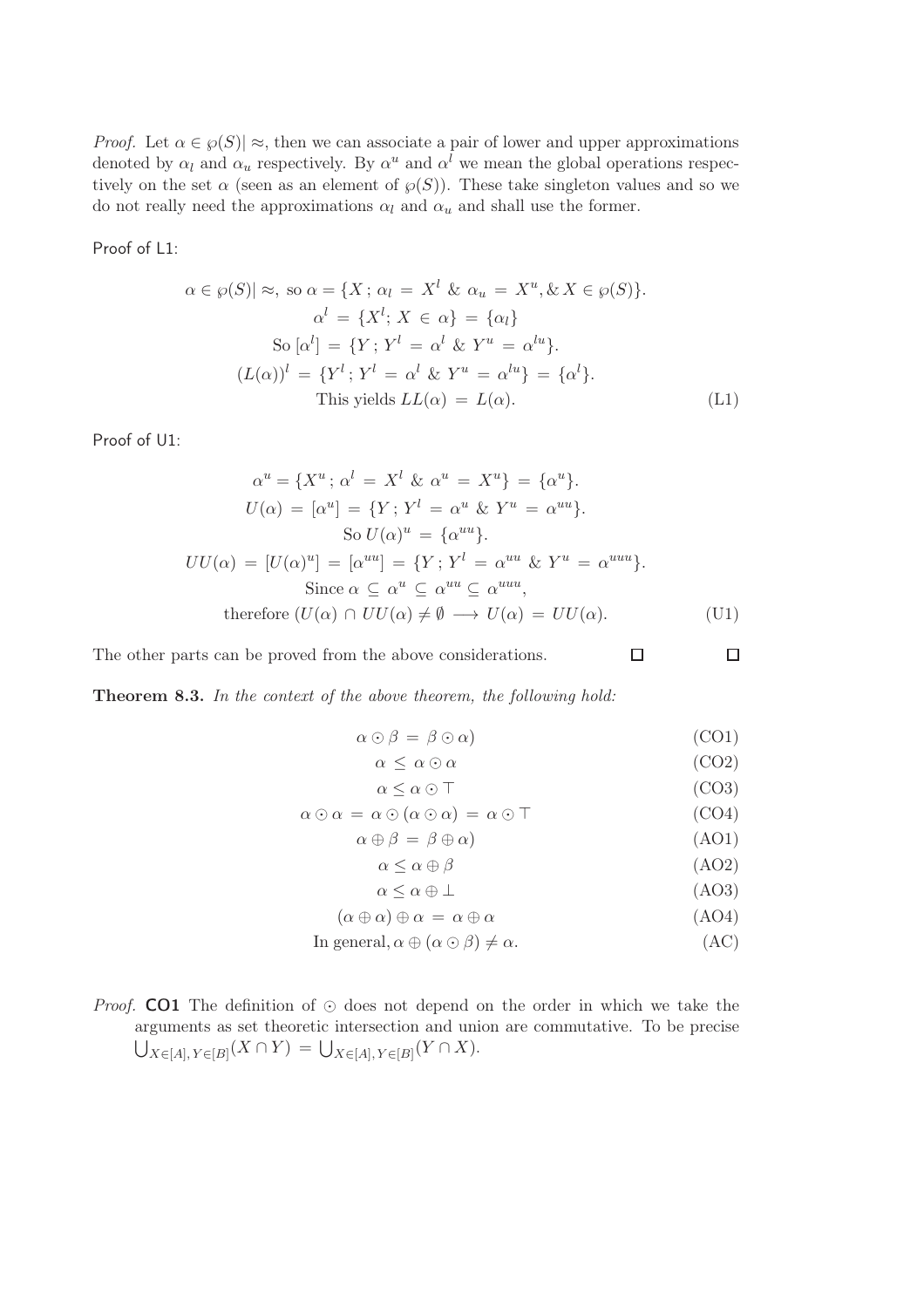- **CO2**  $\bigcup_{X \in [A], Y \in [A]} (X \cap Y) = \bigcup_{X \in [A]} X$ . But because  $X^l \cup Y^l \subseteq (X \cup Y)^l$  in general, so we do not have equality.
- CO3 Follows from the last inequality.
- **CO4** In  $[\alpha \odot (\alpha \odot \alpha)]$ , we cannot introduce any new elements that are not in  $[\alpha \odot \alpha]$ as the inequality in [CO2] is due to the lower approximation and we have already included all possible subsets
- **AO1** The definition of  $\oplus$  does not depend on the order in which we take the arguments as set theoretic union is commutative.
- **AO2** Even when  $\beta = \alpha$ , we can have the inequality for reasons mentioned earlier.



The above result means that ⊙ is an imperfect commonality relation. It is a proper commonality among a certain subset of elements of H.

**Theorem 8.4.** In the context of the above theorem, the following properties of  $+$ ,  $\times$ ,  $\otimes$ are provable:

$$
\alpha + \alpha = \alpha, \tag{+I}
$$

$$
\alpha + \beta = \beta + \alpha, \tag{+C}
$$

$$
\alpha \times \alpha = \alpha, \tag{cl}
$$

$$
\alpha \times \beta = \beta \times \alpha, \qquad (cC)
$$

$$
\alpha \le \beta \longrightarrow \alpha + \gamma \le \beta + \gamma \qquad (+Is)
$$

$$
\alpha \le \beta \implies \alpha + \gamma \le \beta + \gamma, \tag{+18}
$$
\n
$$
\alpha < \beta \implies \alpha \times \gamma < \beta \times \gamma \tag{61}
$$

$$
\alpha \le \beta \implies \alpha \times \gamma \le \beta \times \gamma, \tag{CIS}
$$
\n
$$
\alpha \le \beta \implies \alpha \le \alpha \times \beta \le \beta. \tag{Hn}
$$

$$
x \leq \rho \qquad \text{(1 in)}
$$

$$
\alpha + \beta \le \alpha \oplus \beta,\tag{R1}
$$

$$
\alpha \times \beta \leq (\alpha \times \beta) \oplus \alpha. \tag{Mix1}
$$

 $\Box$ 

 $\Box$ 

Proof. Most of the proof is in Sec[.9,](#page-50-0) so we do not repeat them here.

Definition 8.1. By a Concrete Pre-PRAX Algebraic System (CPPRAXA), we will mean a system of the form

$$
\mathfrak{H} = \langle H, \leq, L, U, \oplus, \odot, +, \times, \otimes, \perp, \top \rangle,
$$

with all of the operations being as defined in this chapter.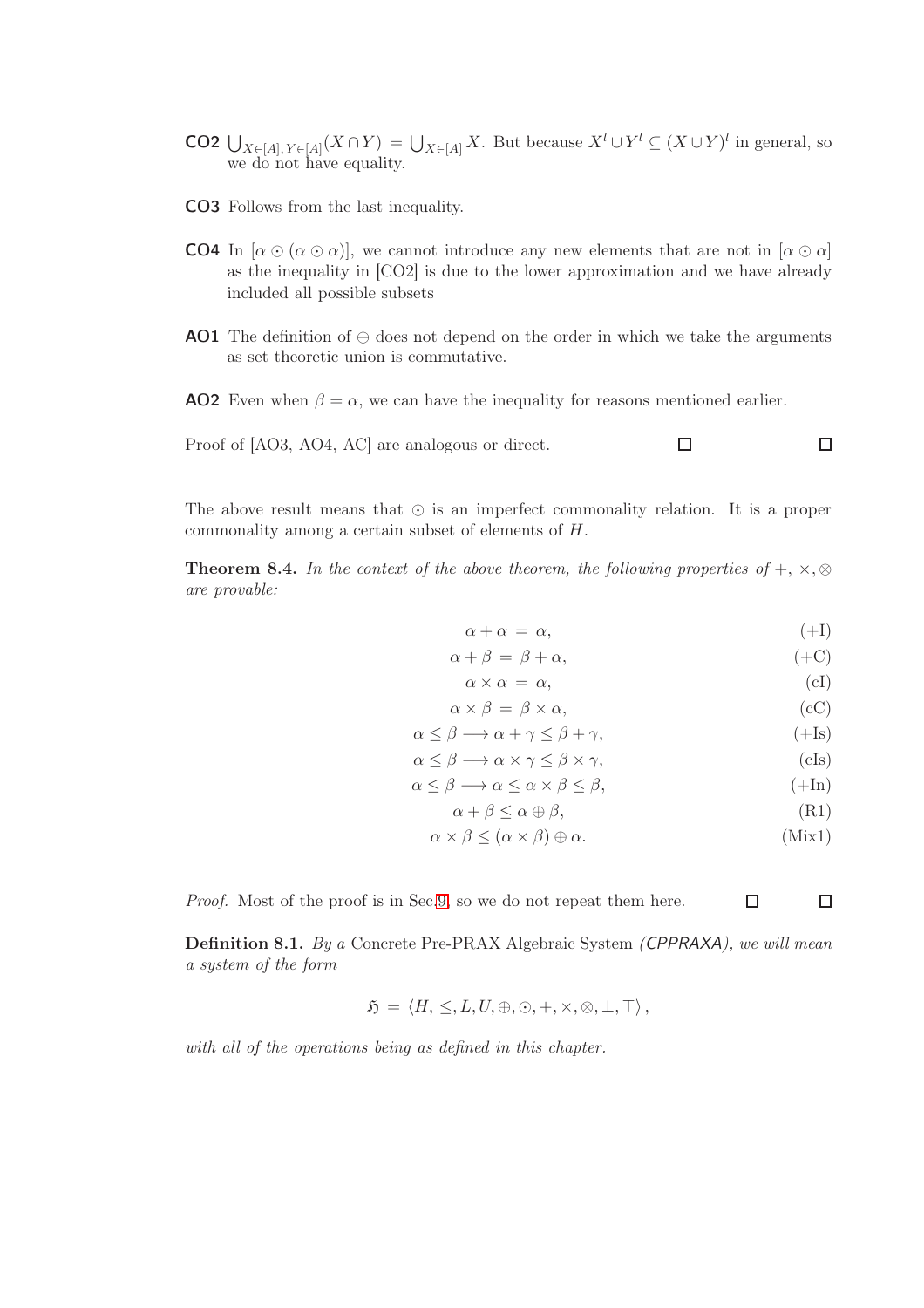Apparently we need to involve the algebraic properties of the rough objects of  $l_o$ ,  $u_o$  to arrive at a representation theorem. Further we can improve the operations defined to some extent by the related operations of the following chapter. Results concerning this will appear separately. Definable filters in general have reasonable properties.

**Definition 8.2.** Let K be an arbitrary subset of a CPPRAXA  $\mathfrak{H}$ . Consider the following statements:

$$
(\forall x \in K)(\forall y \in \mathfrak{H})(x \le y \Rightarrow y \in K). \tag{F1}
$$

$$
(\forall x, y \in K) \, x \oplus y, Lx \in K. \tag{F2}
$$

$$
(\forall a, b \in \mathfrak{H})(1 \neq a \oplus b \in K \Rightarrow a \in K \text{ or } b \in K).
$$
 (F3)

$$
(\forall a, b \in \mathfrak{H})(1 \neq UB(a, b) \in K \Rightarrow a \in K \text{ or } b \in K).
$$
 (F4)

$$
(\forall a, b \in K) LB(a, b) \cap K \neq \emptyset.
$$
 (F5)

- $\star$  If K satisfies **F1** then it will be said to be an order filter. The set of such filters on  $\mathfrak H$  will be denoted by  $\mathfrak O_F(\mathfrak H)$ .
- $\star$  If K satisfies F1, F2 then it will be said to be a filter. The set of such filters on  $\mathfrak H$  will be denoted by  $\mathcal F(\mathfrak H)$ .
- $\star$  If K satisfies F1, F2, F3 then it will be said to be a prime filter. The set of such filters on  $\mathfrak H$  will be denoted by  $\mathcal{F}_P(\mathfrak H)$ .
- $\star$  If K satisfies F1, F4 then it will be said to be a prime order filter. The set of such filters on  $\mathfrak H$  will be denoted by  $\mathfrak{O}_{PF}(\mathfrak H)$ .
- $\star$  If K satisfies F1, F5 then it will be said to be an strong order filter. The set of such filters on  $\mathfrak{H}$  will be denoted by  $\mathfrak{O}_{SF}(\mathfrak{H})$ .

Dual concepts of ideals of different kinds can be defined.

Prop 8.1. Filters of different kinds have the following properties:

- $\star$  Every set of filters of a kind is ordered by inclusion.
- $\star$  Every filter of a kind is contained in a maximal filter of the same kind.
- $\star$   $\mathfrak{O}_{SF}(\mathfrak{H})$  is an algebraic lattice, with its compact elements being the finitely generated strong order filters in it.

**Definition 8.3.** For  $F, P \in \mathcal{F}(\mathfrak{H})$ , we can define the following operations:

$$
F \wedge P \stackrel{\Delta}{=} F \cap P
$$
  

$$
F \vee P \stackrel{\Delta}{=} \langle F \cup P \rangle,
$$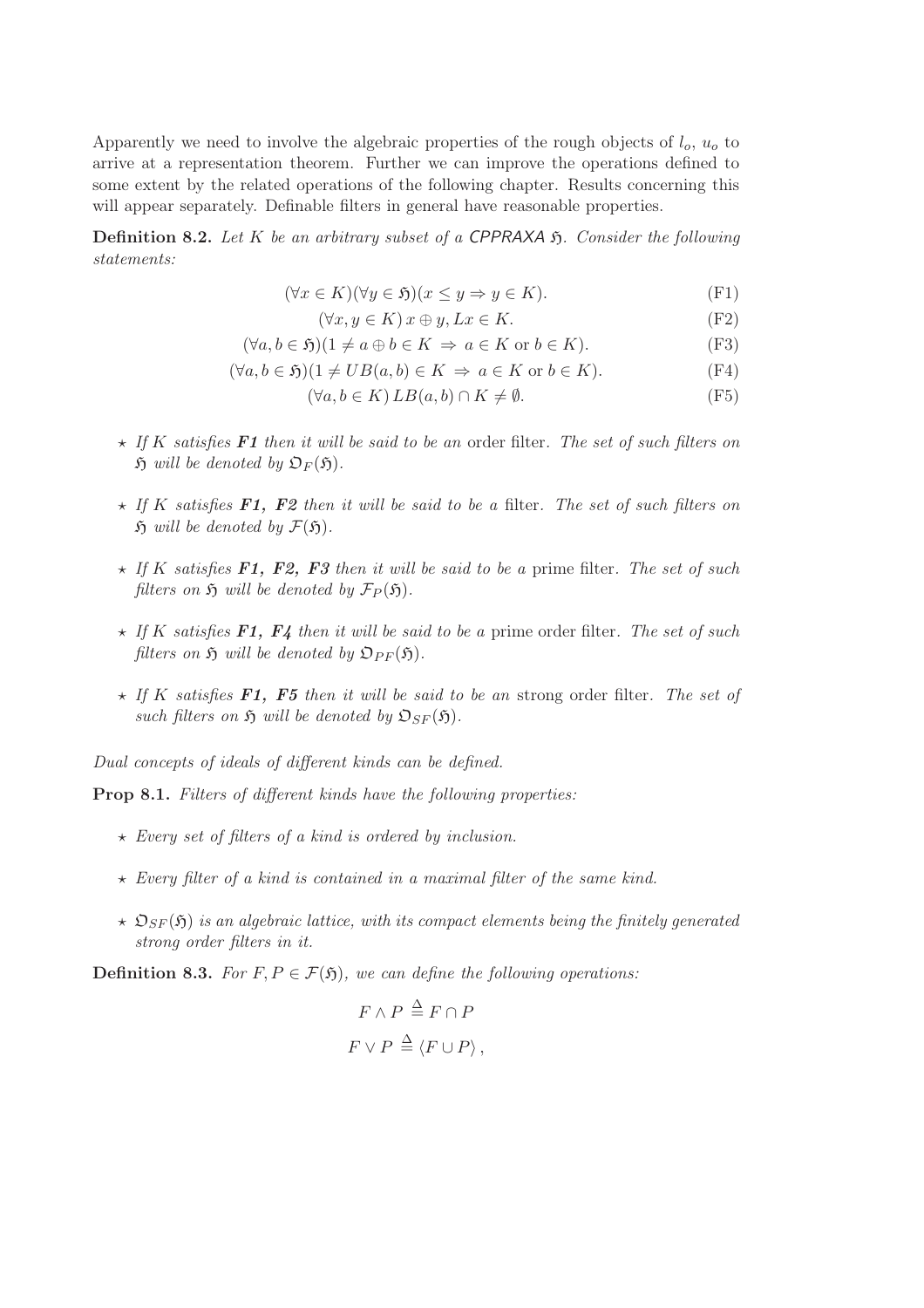where  $\langle F \cup P \rangle$  denotes the smallest filter containing  $F \cup P$ .

**Theorem 8.5.**  $\langle \mathcal{F}(\mathfrak{H}), \vee, \wedge, \bot, \top \rangle$  is an atomistic bounded lattice.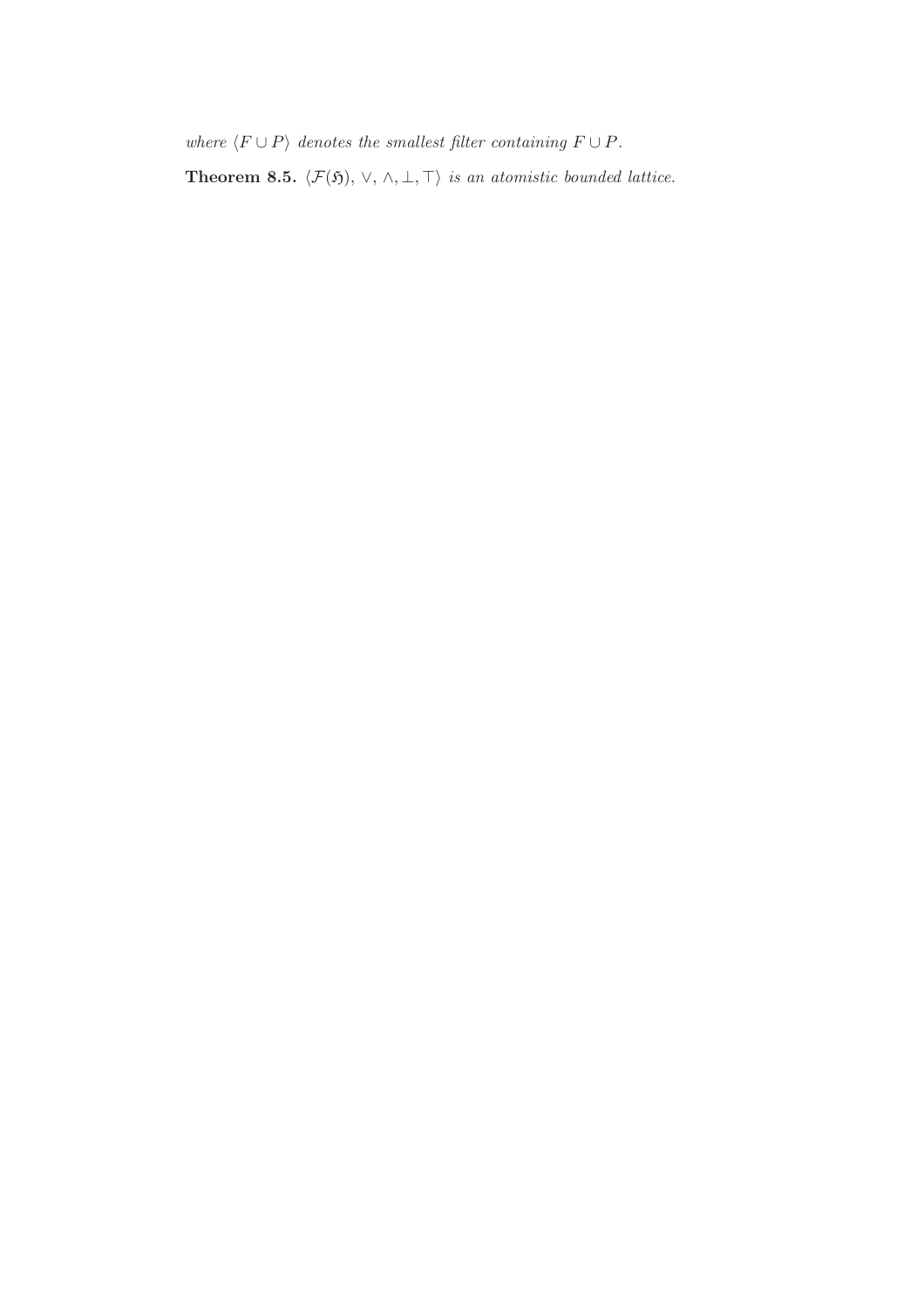# <span id="page-50-0"></span>9 Algebraic Semantics-2

We have seen that ordered pairs of the form  $(A^l, A^u)$  do correspond to rough objects by definition. If we choose to ignore the representation and finer aspects of possible reasonable aggregation and commonality operations, then we still obtain an interesting order structure based fragment of semantic processes that is very useful in the approximation based semantics that we consider in subsequent chapters.

Definition 9.1. In a PRAX S, let

$$
\mathcal{R}(S) = \{ (A^l, A^u) \, ; \, A \in \wp(S) \}.
$$

Then we can define all of the following operations on  $\mathcal{R}(S)$ :

$$
(A^{l}, A^{u}) \vee (B^{l}, B^{u}) \stackrel{\Delta}{=} (A^{l} \cup B^{l}, A^{u} \cup B^{u}).
$$
 (Aggregation)  
If  $(A^{l} \cap B^{l}, (A^{u} \cap B^{u})) \in \mathcal{R}(S)$  then  

$$
(A^{l}, A^{u}) \wedge (B^{l}, B^{u}) \stackrel{\Delta}{=} (A^{l} \cap B^{l}, (A^{u} \cap B^{u})).
$$
 (Commonality)  
If  $(A^{uc}, A^{lc}) \in \mathcal{R}(S)$  then  
 $\sim (A^{l}, A^{u}) \stackrel{\Delta}{=} (A^{uc}, A^{lc}).$  (Weak Complementation)  
 $\perp \stackrel{\Delta}{=} (\emptyset, \emptyset). \top \stackrel{\Delta}{=} (S, S).$  (Bottom, Top)  
 $(A^{l}, A^{u}) \overline{\wedge} (B^{l}, B^{u}) \stackrel{\Delta}{=} ((A^{l} \cap B^{l})^{l}, (A^{u} \cap B^{u})^{l}).$  (Proper Commonality)

Definition 9.2. In the context of the above definition, a partial algebra of the form  $\Re(S) = \langle \mathcal{R}(S), \vee, \wedge, c, \perp, \perp \rangle$  will be termed a proto-vague algebra and  $\Re_f (S) =$  $\langle \mathcal{R}(S), \vee, \wedge, \overline{\wedge}. c, \perp, \top \rangle$  will be termed a full proto-vague algebra.

More generally, if L, U are arbitrary rough lower and upper approximation operators over the PRAX, and if we replace each occurrence of  $l$  by  $L$  and  $u$  by  $U$  in the above definition then we will term the resulting algebra of the above form a LU-proto-vague partial algebra. Thus we will speak of  $l_0u_0$ -proto-vaque algebras and such.

**Theorem 9.1.** A full proto-vague partial algebra  $\Re_f(S)$  satisfies all of the following:

- 1.  $\vee, \overline{\wedge}$  are total operations.
- 2. ∨ is a semi-lattice operation satisfying idempotency, commutativity and associativity.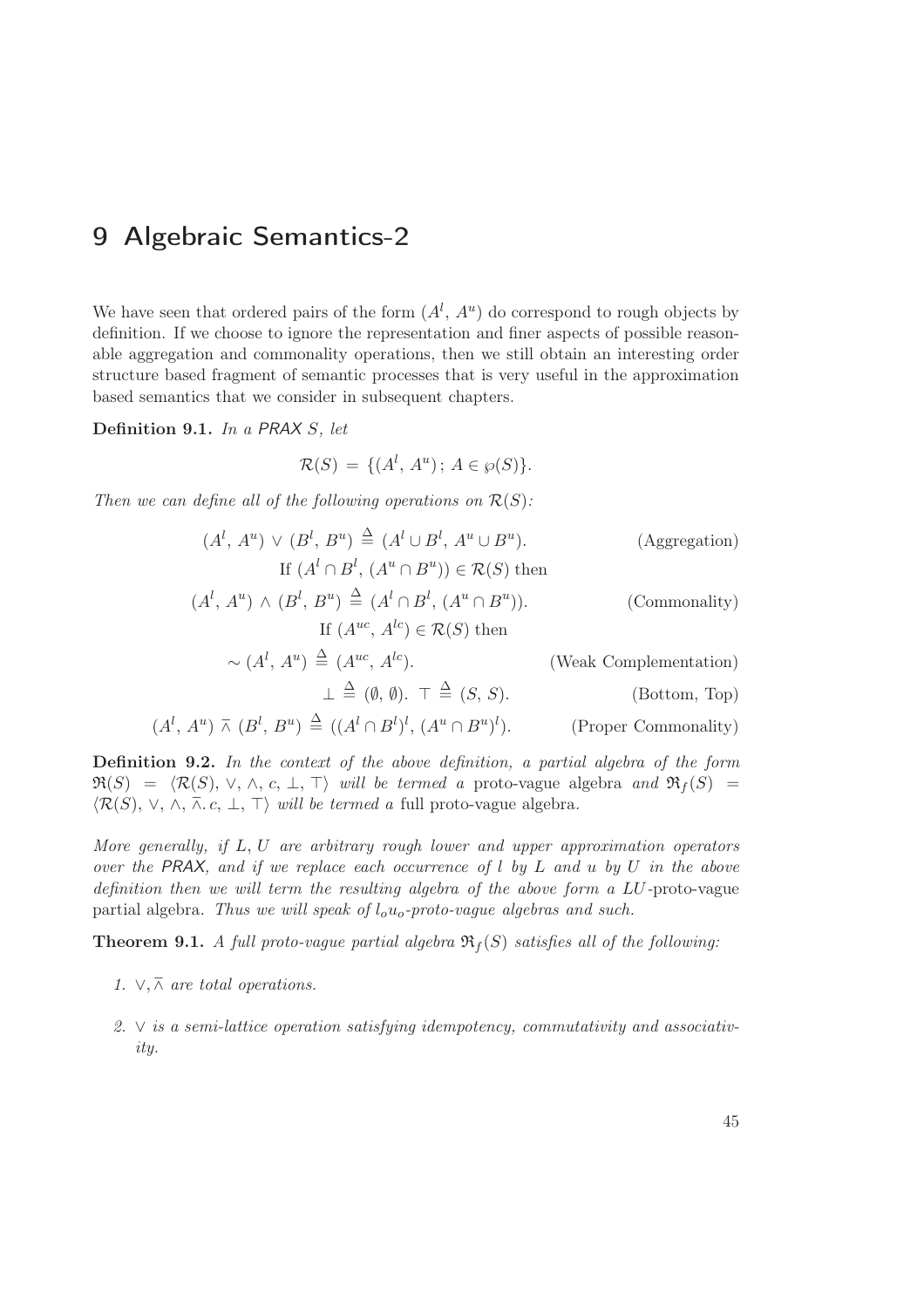- 3. ∧ is a weak semi-lattice operation satisfying idempotency, weak strong commutativity and weak associativity. With  $\vee$  it forms a weak distributive lattice.
- 4. ∼ is a weak strong idempotent partial operation;  $\sim \sim \alpha \stackrel{\omega^*}{=} \sim \alpha$ .
- 5. ~  $(\alpha \vee \beta) \stackrel{\omega}{=} \sim \alpha \wedge \sim \beta$  (Weak De Morgan condition) holds.
- 6.  $\bar{\wedge}$  is an idempotent, commutative and associative operation that forms a lattice with ∨.
- 7.  $\alpha \bar{\wedge} \bot = \alpha \wedge \bot = \bot$ .  $\alpha \vee \bot = \alpha$ ;  $\alpha \bar{\wedge} \top = \alpha \wedge \top = \alpha$ .  $\alpha \vee \top = \top$ .
- $8. \sim (\alpha \wedge \beta) = (\sim \alpha \vee \sim \beta) \longrightarrow \sim (\alpha \wedge \beta) = (\sim \alpha \vee \sim \beta).$
- 9.  $\alpha \vee (\beta \overline{\wedge} \gamma) \subseteq (\alpha \vee \beta) \overline{\wedge} (\alpha \vee \gamma)$ , but distributivity fails.

*Proof.* Let  $\alpha = (X^l, X^u)$ ,  $\beta = (Y^l, Y^u)$  and  $\gamma = (Z^l, Z^u)$  for some X, Y, Z  $\in \mathcal{P}(S)$ , then

- 1.  $\alpha \vee \beta = (X^l \cup Y^l, X^u \cup Y^u)$  belongs to  $\Re(S)$  because the components are unions of successor neighborhoods and  $X^l \cup Y^l \subseteq X^u \cup Y^u$ . The proof for  $\wedge$  is similar.
- 2.  $\alpha \vee (\beta \vee \gamma) = (X^l, X^u) \vee ((Y^l, Y^u) \vee (Z^l, Z^u)) = (X^l, X^u) \vee (Y^l \cup Z^l, Y^u \cup Z^u) =$  $(X^l \cup Y^l \cup Z^l, X^u \cup Y^u \cup Z^u) = (\alpha \vee \beta) \vee \gamma.$
- 3. We prove weak absorptivity and weak distributivity alone.

 $(X^l \cap (X^l \cup Y^l)) = X^l$  and  $(X^u \cap (X^u \cup Y^u)) = X^l$  hold in all situations. If  $(X^l \cup (X^l \cap Y^l))$  is defined then it is equal to  $X^l$  and if  $(X^u \cup (X^u \cup Y^u))$  is defined, then it is equal to  $X^u$ . So

$$
\alpha \vee (\alpha \wedge \beta) \stackrel{\omega}{=} \alpha = \alpha \wedge (\alpha \vee \beta).
$$

For distributivity  $(\alpha \vee (\beta \wedge \gamma) \stackrel{\omega}{=} (\alpha \vee \beta) \wedge (\alpha \vee \gamma)$  and  $\alpha \wedge (\beta \vee \gamma) \stackrel{\omega}{=} (\alpha \wedge \beta) \vee$  $(\alpha \wedge \gamma)$  again it is a matter of definability working in coherence with set-theoretic distributivity.

4. If  $\sim \alpha$  is defined then  $\sim \alpha = (X^{uc}, X^{lc})$  and

$$
\sim \sim \alpha = \sim (X^{uc}, X^{lc}) = (X^{lcc}, X^{ucc}) = (X^l, X^u),
$$

by definition. If  $\sim \alpha$  is defined, then  $\sim \alpha$  is necessarily defined. So

$$
\sim\sim\sim\alpha\stackrel{\omega^*}{=}\sim\alpha.
$$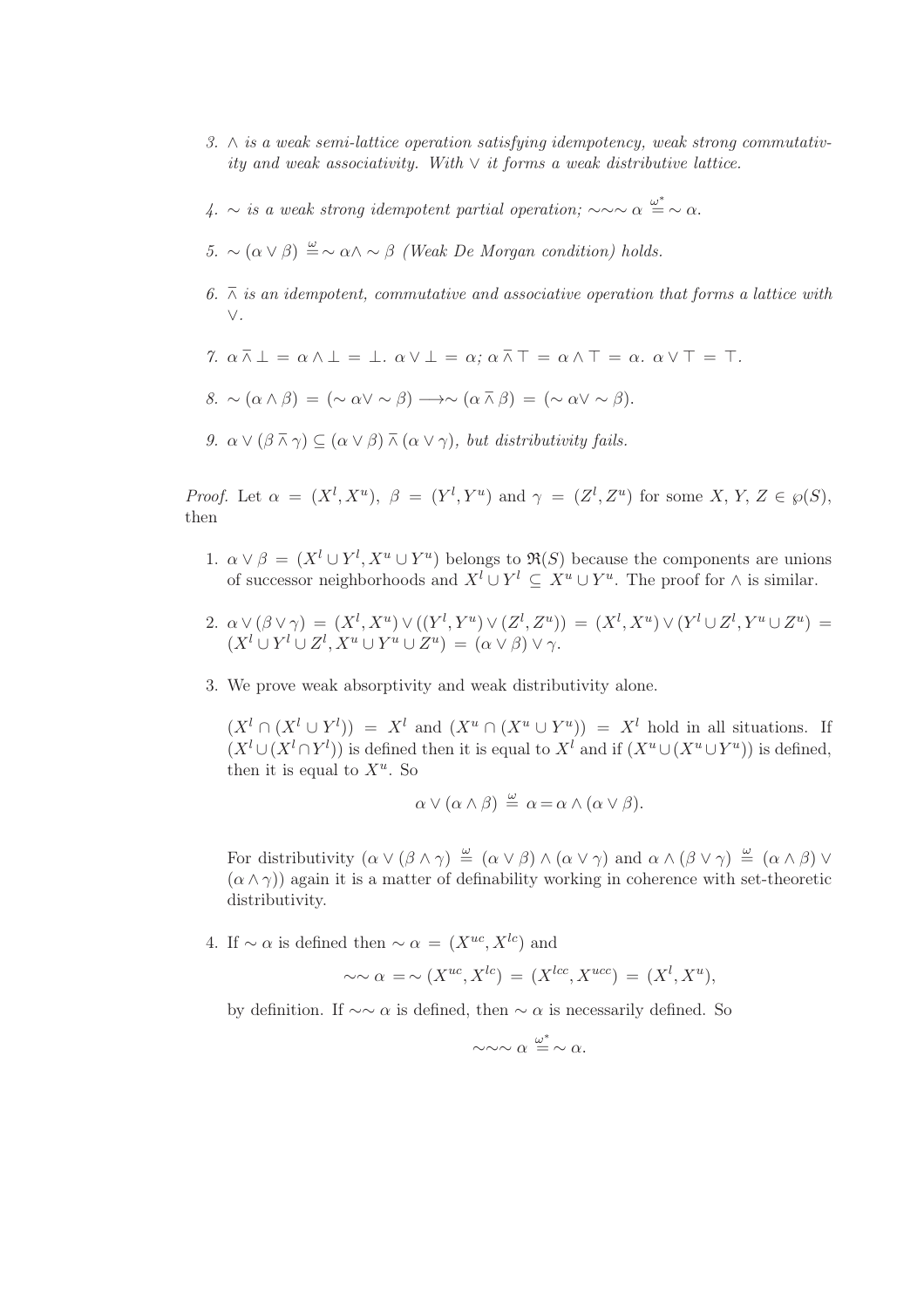- 5. If  $\sim (\alpha \vee \beta)$  and  $\sim \alpha \wedge \sim \beta$  are defined then  $\sim (\alpha \vee \beta) = \sim ((X^l \cup Y^l), (X^u \cup Y^l))$  $(Y^u)$ ) =  $((X^{uc} \cap Y^{uc}), (X^{lc} \cap Y^{lc})) \stackrel{\omega^*}{=} (X^{uc}, X^{lc}) \wedge (Y^{uc}, Y^{lc}) = \sim \alpha \wedge \sim \beta$ . So  $\sim (\alpha \vee \beta) \stackrel{\omega^*}{=} \sim \alpha \wedge \sim \beta.$
- 6.  $\alpha \bar{\wedge} \beta = \beta \bar{\wedge} \alpha \& \alpha \bar{\wedge} \alpha = \alpha$  are obvious.

 $\alpha \bar{\wedge} (\beta \bar{\wedge} \gamma) = ((X^l \cap (Y^l \cap Z^l))^l, (X^u \cap (Y^u \cap Z^u)^u))^u)$  The components are basically the unions of common granules among the three. No granule in the final evaluation is eliminated by choice of order of operations. So  $\alpha \bar{\wedge} (\beta \bar{\wedge} \gamma) = (\alpha \bar{\wedge} \beta) \bar{\wedge} \gamma$ .

 $\alpha \bar{\wedge} (\alpha \vee \beta) = ((X^l \cap (X^l \cup Y^l))^l, (X^u \cap (X^u \cup Y^u))^l) = \alpha.$ 

Further,  $\alpha \vee (\alpha \overline{\wedge} \beta) = ((X^l \cup (X^l \cap Y^l)^l), (X^u \cup (X^u \cap Y^u)^l)) = \alpha$ . So  $\vee, \overline{\wedge}$  are lattice operations.

- 7.  $\star$  Since  $\bot = (\emptyset, \emptyset), \alpha \bar{\wedge} \bot = \alpha \wedge \bot = \bot$  and  $\alpha \vee \bot = \alpha$  follow directly.
	- $\star$  Since  $\top$  = (S, S),  $\alpha \bar{\wedge} \top$  =  $\alpha \wedge \top$  =  $\alpha$  and  $\alpha \vee \top$  =  $\top$  follow directly.
- 8. Follows from the previous proofs.
- 9.  $\star \alpha \vee (\beta \bar{\wedge} \gamma) = ((X^l \cup (Y^l \cap Z^l)^l), (X^u \cup (Y^u \cap Z^u)^l))$ . If  $a \in S$  and  $[a] \subseteq$  $X^l\cup (Y^l\cap Z^l)^l$ , and  $[a]\subseteq (Y^l\cap Z^l)^l$ , then  $[a]\subseteq Y^l$  and  $[a]\subseteq Z^l$ . So  $[a]\subseteq X^l\cup Y^l$ and  $[a] \subseteq X^l \cup Z^l$ .
	- ★ If  $[a] \subseteq X^l \cup (Y^l \cap Z^l)^l$  and if  $[a] = P \cup Q$ , with  $P \subseteq X^l$ ,  $Q \subseteq (Y^l \cap Z^l)^l$  then  $[a] \subseteq X^l \cup Y^l$  and  $[a] \subseteq X^l \cup Z^l$ . This proves  $\alpha \vee (\beta \overline{\wedge} \gamma) \subseteq (\alpha \vee \beta) \overline{\wedge} (\alpha \vee \gamma)$ .
	- $\star$  If  $[a] \subseteq ((X^l \cup Y^l) \cap (X^l \cup Y^l))^l$  then  $[a] \subseteq X^l \cup Y^l$  and  $[a] \subseteq X^l \cup Z^l$ . This means  $[a] = P \cup Q$ , with  $P \subseteq X^l$ ,  $Q \subseteq Y^l$  and  $Q \subseteq Z^l$  and  $Q$  is contained in union of some other granules. So  $Q \subseteq Y^l \cap Z^l$ , but we cannot ensure  $Q \subseteq (Y^l \cap Z^l)^l$  (required counterexamples are easy to construct). It follows that  $((X^l \cup Y^l) \cap (X^l \cup Y^l))^l \nsubseteq X^l \cup (Y^l \cap Z^l)^l$ .

The following theorem provides us a condition for ensuring that  $\sim \alpha$  is defined.

**Theorem 9.2.** If  $X^{uu} = X^u$ , then ~  $(X^l, X^u) = (X^{uc}, X^{lc})$  but the converse is not necessarily true.

*Proof.*  $\star \sim (X^l, X^u)$  is defined if and only if  $X^{uc}$  is a union of granules.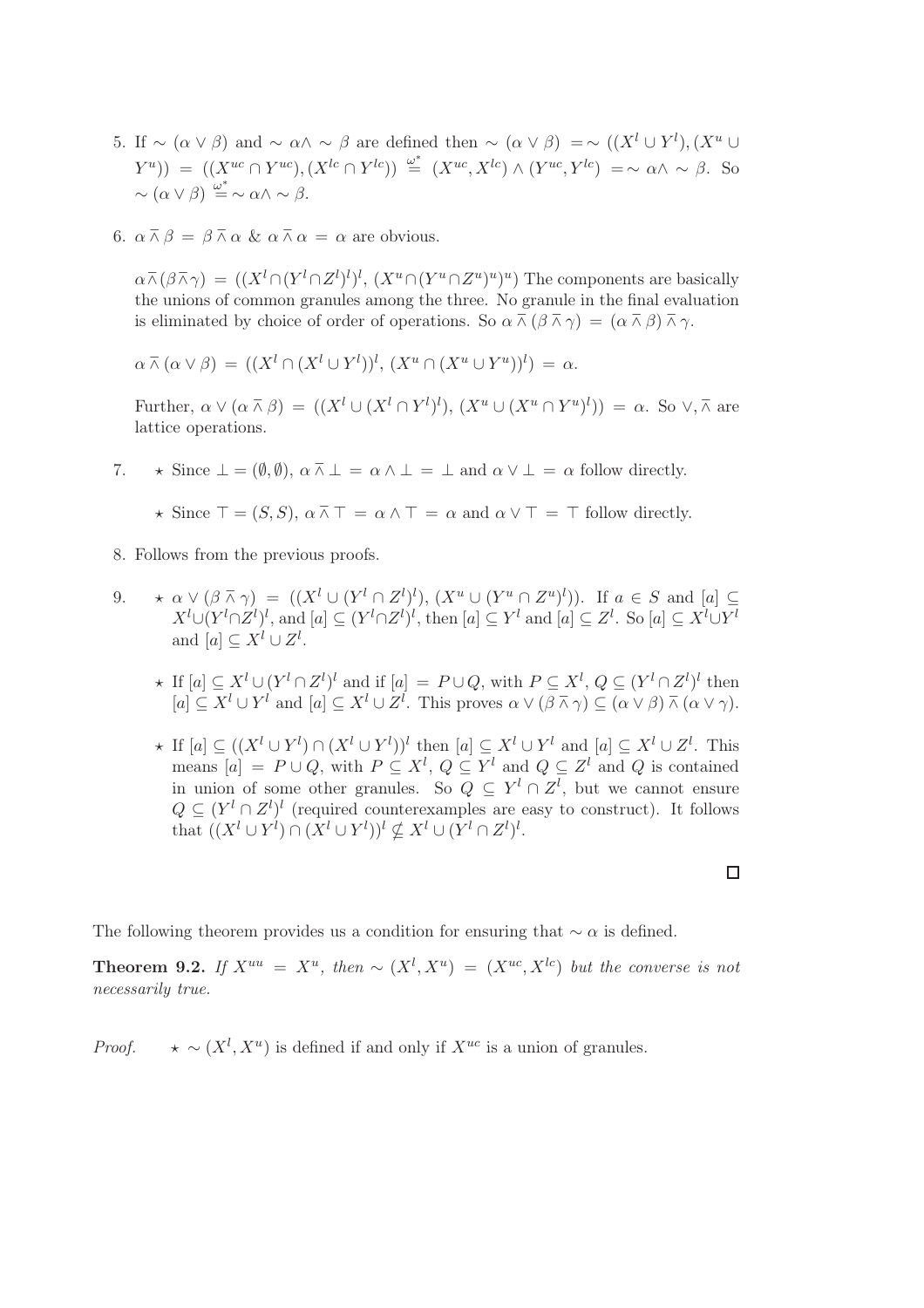$\star$  If  $X^{uu} = X^u$  then  $X^{uc}$  is a union of granules generated by some of the elements in  $X^{uc}$ , but the converse need not hold.

 $\Box$ 

 $\star$  So we have the result.

Let W be any quasi-order relation that approximates R, and let the granules  $[x]_w$ ,  $[x]_{wi}$ and  $l_w$ ,  $u_w$  be lower and upper approximations defined by analogy with the definitions of l, u. If  $R \subset W$ , then  $(\forall x \in S) [x] \subseteq [x]_w$  and we have the following scenario  $(A, B \in$  $\wp(S)$ . We write  $A \parallel B$  for  $A \not\subset B$  &  $B \not\subset A$ ):

- ★ If  $A \subset B$  and  $A^u = B^u$ , then it is possible that  $A^{u_w} \subset B^{u_w}$ .
- ★ If  $A \subset B$  and  $A^l = B^l$ , then it is possible that  $A^{l_w} \subset B^{l_w}$ .
- ★ If  $A \subset B$  and  $A^{u_w} = B^{u_w}$ , then it is possible that  $A^u \subset B^u$ .
- ★ If  $A \subset B$  and  $A^{l_w} = B^{l_w}$ , then it is possible that  $A^l \subset B^l$ .
- $\star$  If  $A \parallel B$  and  $A^{l} = B^{l}$ , then it is possible that  $A^{l_{w}} \parallel B^{l_{w}}$ .
- $\star$  If  $A \parallel B$  and  $A^{l_w} = B^{l_w}$ , then it is possible that  $A^l \parallel B^l$ .
- $\star$  If  $A \parallel B$  and  $A^u = B^u$ , then it is possible that  $A^{u_w} \parallel B^{u_w}$ .
- $\star$  If  $A \parallel B$  and  $A^{u_w} = B^{u_w}$ , then it is possible that  $A^u \parallel B^u$ .
- $\star$  If  $A \subset B$ ,  $A^l = B^l$  and  $A^u = B^u$ , then it is possible that  $A^{u_w} \subset B^{u_w}$  &  $A^{l_w} \subset B^{l_w}$ .

The above properties mean that meaningful correspondences between vague partial algebras and Nelson algebras may be quite complex. Focusing on granular evolution alone, we can define

$$
(\forall x \in S) \varphi_o([x]) = \bigcup_{z \in [x]} [z]_w.
$$

$$
(\forall A \in \varphi(S)) \varphi(A^l) = \bigcup_{[x] \subseteq A^l} \varphi_o([x]).
$$

$$
(\forall A \in \varphi(S)) \varphi(A^u) = \bigcup_{[x] \subseteq A^u} \varphi_o([x]).
$$

 $\varphi(A^l \cup B^l) = \bigcup_{[x] \subseteq A^l \cup B^l}.$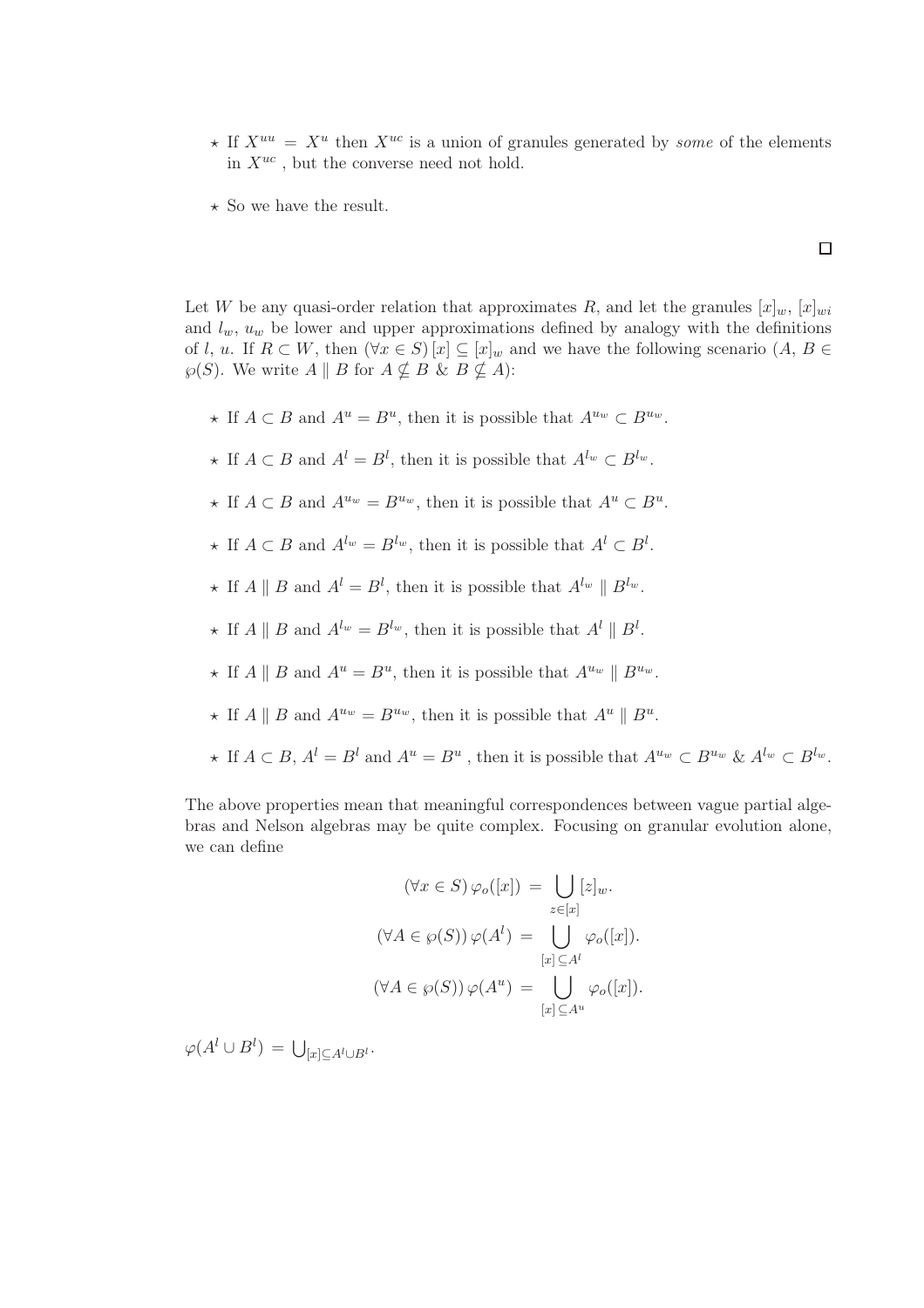If  $[x] \subseteq A^l \cup B^l$ 

 $\varphi$  can be naturally extended by components to a map  $\tau$  as per

$$
\tau(A^l, A^u) = (\varphi(A^l), \varphi(A^u)).
$$

**Prop 9.1.** If  $R \subseteq R_w$  and  $R_w$  is transitive, then

- $\star$  If  $z \in [x]$  and  $x \in [z]$ , then  $\varphi([z]) = \varphi([x])$ .  $\star$  If  $z \in [x]$ , then  $\varphi([z]) \subseteq \varphi([x])$ .  $\star$  $(\forall A \in \wp(S)) \, \varphi(A^l) = \ \Box$  $[x]\subseteq A^l$  $\varphi([x]) = \begin{pmatrix} \end{pmatrix}$  $[x]\subseteq A^l$
- *Proof.*  $\star z \in [x]$  yields Rzx. So if Raz, then Rax and it is clear that  $\varphi([z]) \subseteq \varphi([x])$ .  $Rbx \& Rzx \& Rxz$  implies  $R_wbz$ .
	- $\star$  This is the first part of the above.
	- $\star$  Follows from the above.

Definition 9.3. We will use the following abbreviations for handling different types of subsets of S:

$$
\Gamma_u(S) = \{A^u; A \in \wp(S)\}.
$$
\n(Uppers)  
\n
$$
\Gamma_{uw}(S) = \{A^{uw}; A \in \wp(S)\}.
$$
\n(v-Uppers)  
\n
$$
\Gamma(S) = \{B; (\exists A \in \wp(S)) B = A^l \text{ or } B = A^u\}.
$$
\n(lower definites)

Note that  $\delta_l(S)$  is the same as  $\Gamma(S)$  and similarly for  $\delta_{lw}(S)$ .

 $\tau$  has the following properties:

**Prop 9.2.** If  $R \subseteq R_w$  and  $R_w$  is transitive, then

$$
\tau(\bot) = \bot_w.
$$

$$
\tau(\top) = \top_w.
$$

$$
(\forall \alpha, \beta \in \mathfrak{R}(S)) \tau(\alpha \vee \beta) = \tau(\alpha) \vee \tau(\beta).
$$

$$
(\forall \alpha, \beta \in \mathfrak{R}(S)) \tau(\alpha \wedge \beta) \stackrel{\omega}{=} \tau(\alpha) \wedge \tau(\beta).
$$

 $\Box$ 

 $[x]_w$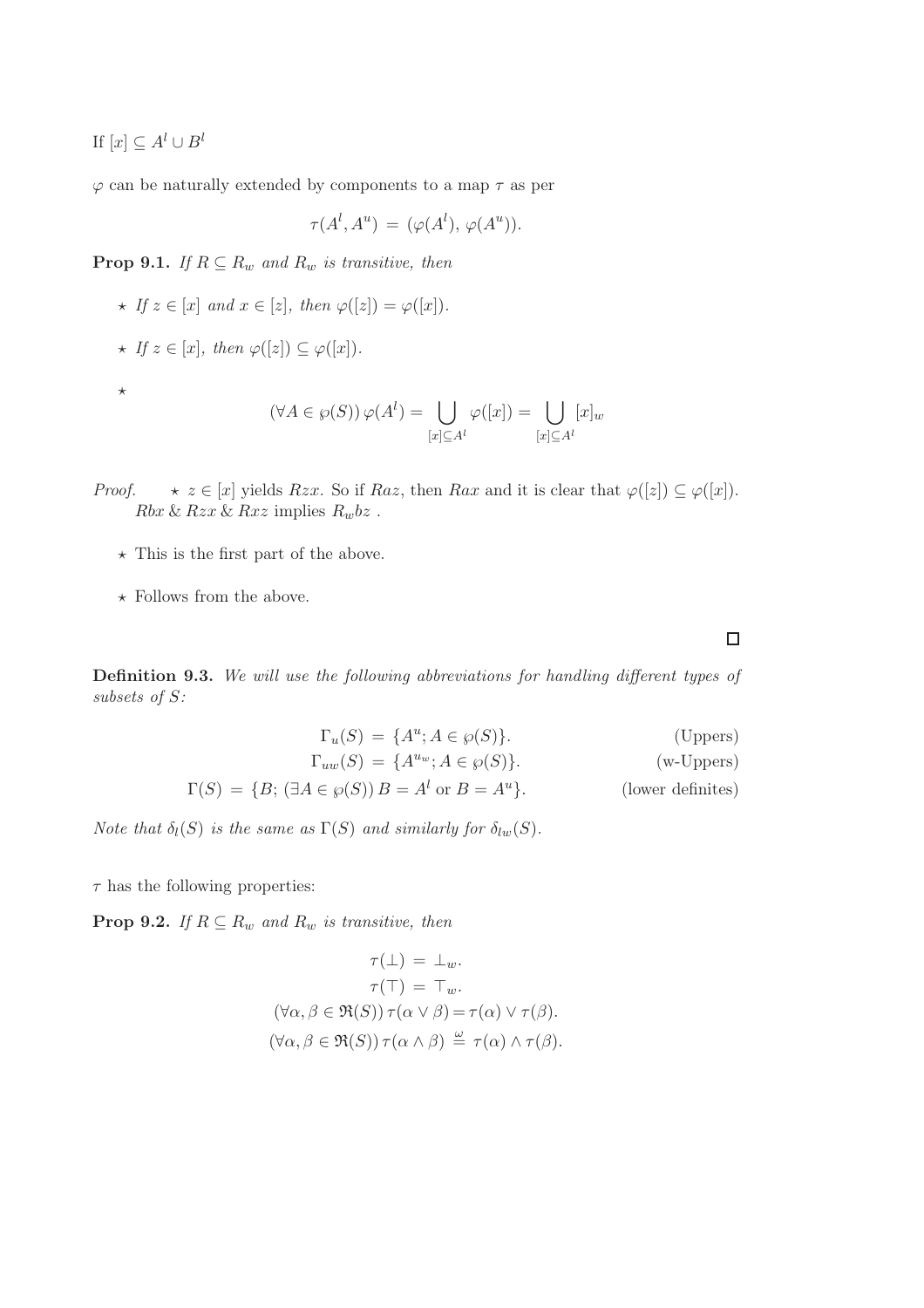Proof.

**Definition 9.4.** For each  $\alpha \in \mathfrak{R}_w(S)$ , the set of ordered pairs  $\tau^{\dashv}(\alpha)$  will be termed as a co-rough object of  $S$ , where

$$
\tau^{\dashv}(\alpha) = \{\beta \, ; \, \beta \in \Re(S) \, \& \, \tau(\beta) = \alpha\}.
$$

The collection of all co-rough objects will be denoted by  $\mathfrak{CR}(S)$ .

This permits us to define a variety of closely related semantics of PRAX when  $R \subseteq R_w$ and  $\mathcal{R}_w$  is transitive. These include:

- The map  $\tau : \mathfrak{R}_f(S) \longrightarrow \mathfrak{R}_w(S)$ .  $\mathfrak{R}_w(S)$  being a Nelson algebra over an algebraic lattice.
- $\mathfrak{R}_f(S) \cup \mathfrak{CR}(S)$  along with induced operations yields another semantics of PRAX.
- $\Re(S) \cup \Re_w(S)$  enriched with algebraic and dependency operations described in [12.](#page-66-0)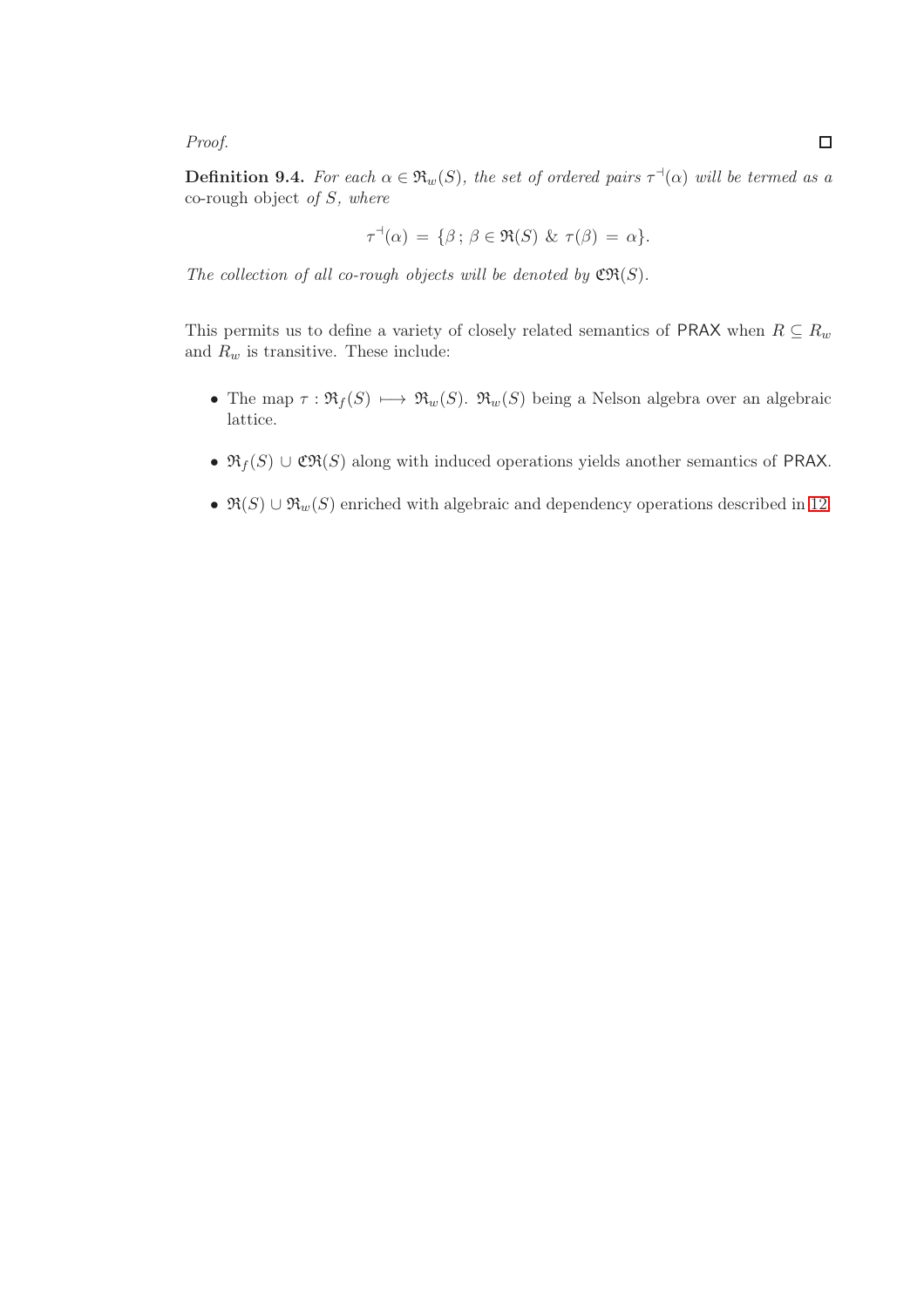# 10 Approximate Relations

If R is a binary relation on a set X, then we let  $R^o \stackrel{\partial}{=} R \cup \Delta_X$ . The weak transitive  $R \circ R \ldots \circ R$ 

closure of R will be denoted by  $R^{\#}$ . If  $R^{(i)}$  is the *i*-times composition i-times , then  $R^{\#} = \bigcup R^{(i)}$ . R is acyclic if and only if  $(\forall x) \neg R^{\#}xx$ . The relation R is defined by R ab if and only if Rab &  $\neg (R^{\#}ab \& R^{\#}ba)$ .

**Definition 10.1.** If R is a relation on a set S, then the relations  $R^{\lambda}$ ,  $R^{cyc}$  and  $R^h$  will be defined via

 $R^{\lambda}ab$  if and only if  $[b]_{R^o} \subset [a]_{R^o} \& [a]_{iR^o} \subset [b]_{iR^o}$  (10.1)

 $R^{cyc}ab$  if and only if  $R^{\#}ab \& R$  $(10.2)$ 

$$
Rhab if and only if  $R^{\lambda}ab \& R^{\lambda}ab.$  (10.3)
$$

In case of PRAX,  $R^{\circ} = R$ , so the definition of  $R^{\wedge}$  would involve neighborhoods of the form [a] and  $[a]_i$  alone.  $R^{\wedge} \subset R$  and  $R^{\wedge}$  is a partial order.

**Persistent Example 10.1.** In our example [1.1,](#page-8-0)  $R^{\#}ab$  happens when a is an ally of an ally of b. R $\lambda$ ab happens iff every ally of b is an ally of a and if a is ally of c, then b is an ally of  $c$  - this can happen, for example, when b is a Marxist feminist and a is a socialist feminist.  $R^{cyc}ab$  happens when a is an ally of an ally of b and b is an ally of an ally of a. R·ab happens whenever a is an ally of b, but b is not an ally of anybody who is an ally of a.

Theorem 10.1.  $R^h = \emptyset$ .

Proof.

$$
R^{h}ab \Leftrightarrow R^{\lambda}ab \& R^{h}ab
$$
  

$$
\Leftrightarrow \tau(R)ab \& (R \setminus \tau(R))ab
$$
  
But 
$$
\neg (\exists a)(R \setminus \tau(R))aa.
$$

 $\Box$ 

So  $R^h = \emptyset$ .

 $\Box$ 

Prop 10.1. All of the following hold in a PRAX S:

$$
R\hat{a}b \leftrightarrow (R\setminus \tau(R))ab \tag{10.4}
$$

$$
(\forall a, b) \neg (R \ ab \ \& \ R \ ba) \tag{10.5}
$$

$$
(\forall a, b, c)(R \ ab \ \& \ R \ bc \ \longrightarrow \ \neg R \ ac). \tag{10.6}
$$

51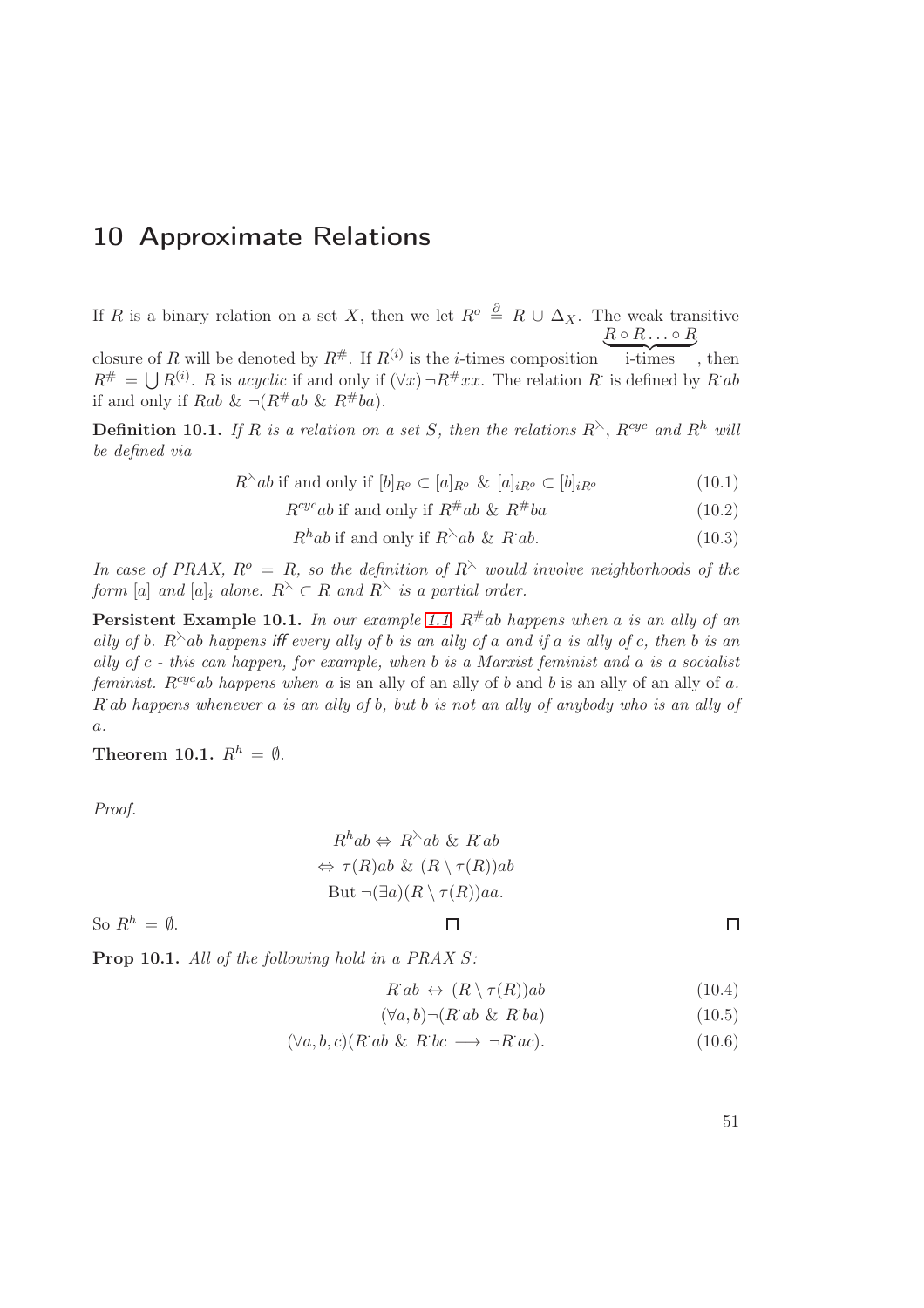Proof.  $\star$  R·ab  $\leftrightarrow$  Rab &  $\neg (R^{\#}ab R^{\#}ba)$ .

 $\star$  But  $\neg (R^{\#}ab R^{\#}ba)$  is possible only when both Rab and Rba hold.

 $\Box$ 

$$
\star \text{ So } R ab \leftrightarrow R ab \& \neg(\tau(R)ab) \leftrightarrow (R \setminus \tau(R))ab.
$$

$$
f_{\rm{max}}(x)
$$

## Theorem 10.2.

$$
R^{\#} = R^{\#} \setminus \tau(R) \tag{10.7}
$$

 $\Box$ 

 $\Box$ 

$$
R^{\#} = (R \setminus \tau(R))^{\#} \tag{10.8}
$$

$$
(R \setminus \tau(R))^\# \subseteq R^\# \setminus \tau(R). \tag{10.9}
$$

Proof. 1.

$$
R^{\#} ab \leftrightarrow R^{\#} ab \& \neg (R^{\#} \# ab \& R^{\#} \# ba)
$$
  

$$
\leftrightarrow R^{\#} ab \& \neg (R^{\#} ab \& R^{\#} ba)
$$
  

$$
\leftrightarrow R^{\#} ab \& \neg \tau(R) ab
$$
  

$$
\leftrightarrow (R^{\#} \setminus \tau(R)) ab.
$$

2.

$$
R^{\dagger}ab \leftrightarrow (R^{\dagger})^{\#}ab
$$

$$
\leftrightarrow (R \setminus \tau(R))^{\#}ab.
$$

3. Can be checked by a contradiction or a direct argument.

$$
f_{\rm{max}}
$$

We now look at possible properties that approximations of prototransitive relations may/should possess. If  $\lt$  is a strict partial order on S and R is a relation, then consider the conditions :

$$
(\forall a, b)(a < b \longrightarrow R^{\#}ab). \tag{PO1}
$$

$$
(\forall a, b)(a < b \longrightarrow \neg R^{\#}ba). \tag{PO2}
$$

$$
(\forall a, b)(R^{\lambda}ab \& R^{a}ab \longrightarrow a < b. \tag{PO3}
$$

If 
$$
a \equiv_R b
$$
, then  $a \equiv_< b$ . (PO4)

$$
(\forall a, b)(a < b \longrightarrow Rab).
$$
 (PO5)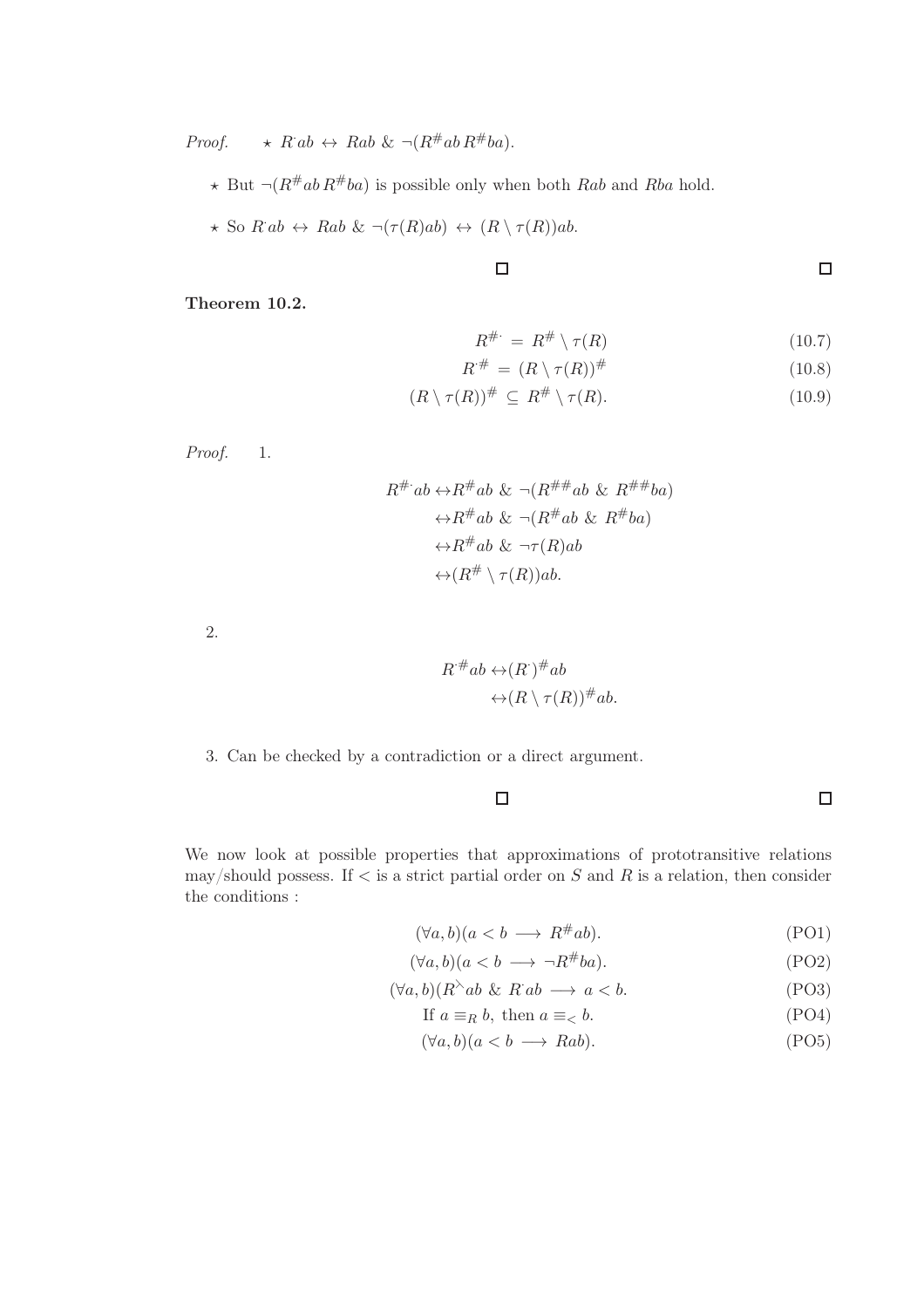As per  $[6]$ ,  $\lt$  is said to be a *partial order approximation* POA (resp. *weak partial order* approximation WPOA) of R if and only if  $PO1$ ,  $PO2$ ,  $PO3$ ,  $PO4$  (resp.  $PO1$ ,  $PO3$ , **PO4**) hold. A POA  $\lt$  is *inner approximation* IPOA of R if and only if **PO5** holds. **PO4** has a role beyond that of approximation and depends on both successor and predecessor neighborhoods.  $R^h$ ,  $R^{\infty}$  are IPOA, while  $R^{\#}, R^{\#}$  are POAs.

By a lean quasi order approximation  $\langle$  of R, we will mean a quasi order satisfying **PO1** and **PO2**. The corresponding sets of such approximations of R will be denoted by  $POA(R)$ ,  $WPOA(R)$ ,  $IPOA(R)$ ,  $IWPOA(R)$  and  $LQO(R)$ 

Theorem 10.3. For any  $A, B \in LQO(R)$ , we can define the operations  $\&, \vee, \top$ :

$$
(\forall x, y)(A \& B)xy \text{ if and only if } (\forall x, y)Axy \& Bxy.
$$

$$
(A \lor B) = (A \cup B)^{\#},
$$

$$
\top = R^{\#}.
$$

*Proof.*  $\star$  If Aab then  $R^+ab$  and if Bab then  $R^+ab$ .

- $\star$  But if  $(A \& B)ab$ , then both Aab and Bab.
- $\star$  So  $R^+ab$ .

Similarly it can be shown that  $A \vee B \in LQO(R)$ . It is always defined and contained within  $R^{\#}$  as it is the transitive completion of  $A \cup B$ .  $\top = R^{\#}$  as transitive closure is a closure operator.  $\Box$  $\Box$ 

**Theorem 10.4.** In a PRAX,  $R^{\#} \& R^{\#}xy \leftrightarrow (R \setminus \tau(R))^{\#}xy$ .

## 10.1 Granules of Derived Relations

The behavior of approximations and rough objects corresponding to derived relations is investigated in this section.

**Definition 10.2.** The relation  $R^{\#}$  will be termed the trans ortho-completion of R. The following granules will be associated with each  $x \in S$ :

$$
[x]_{ot} = \{y \, ; \, R^{\# \cdot} yx \}
$$
\n(10.10)

$$
[x]_{ot}^{i} = \{y \, ; \, R^{\# \cdot} xy \}
$$
\n(10.11)

$$
[x]_{ot}^{o} = \{y \, ; \, R^{\#} \, yx \, \& \, R^{\#} \, xy\}. \tag{10.12}
$$

Let the corresponding approximations be  $l_{ot}$ ,  $u_{ot}$  and so on.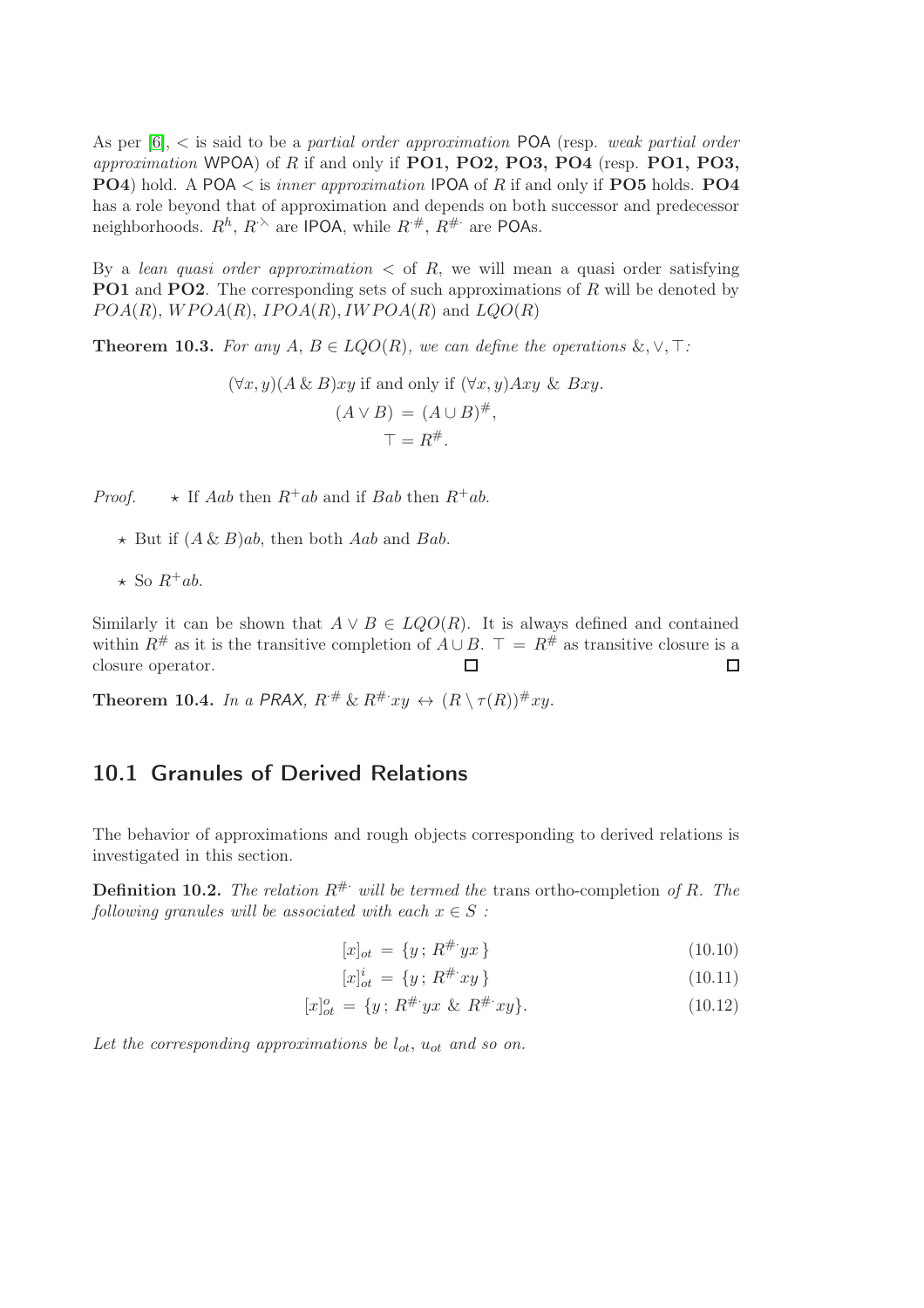Theorem 10.5. In a PRAX S,  $(\forall x \in S) [x]_{ot}^o = \{x\}.$ 

*Proof.*  $R^{\#}xy \& R^{\#}yx$  means that the pair  $(x, y)$  is in the transitive completion of R and not in  $\tau(R)$ . So  $y \in [x]_{ot}^o$  if and only if

(∃a, b) Rxa & Ray & (¬Rax ∨ ¬Rya) & (Ryb & Rbx) & (¬Rby ∨ ¬Rxb).

If we assume that  $x \neq y$ , then each of the possibilities leads to a contradiction as is shown below. In the context of the above statement:

## Case-1

- $\star$  Rxa & Ray &  $\neg Rax$  & Rya & Ryb & Rbx &  $\neg Rby$  & Rxb.
- $\star$  This yields  $R^{\#}xa \& R^{\#}bb \& R^{\#}ba \& R^{\#}ab.$
- $\star$  So,  $R^{\#}xb \& R^{\#}ya \& R^{\#}ax$  and we have contradicted our original assumption.

## Case-2

- $\star$  Rxa & Ray & Rax &  $\neg Rya$  & Ryb & Rbx & Rby &  $\neg Rxb$ .
- $\star$  This yields the contradiction  $R^{\#}ab$ .

#### Case-3

- $\star$  Rxa & Ray &  $\neg$ Rax & Rya & Ryb & Rbx & Rby &  $\neg$ Rxb.
- $\star$  This yields  $R#ba \& R#ab \& R#aa \& R#bb$  and  $R#yy \& R#xy \& R#yx \& Ruak R#xa$ .
- $\star$  But such a  $R^{\#}$  is not possible.

 $\Box$  $\Box$ Somewhat similarly the other cases can be seen to lead to contradictions.

By the symmetric center of a relation R, we will mean the set  $K_R = \bigcup e_i(\tau(R) \setminus \Delta_S)$ . basically the union of elements in either component of  $\tau(R)$  minus the diagonal relation on S.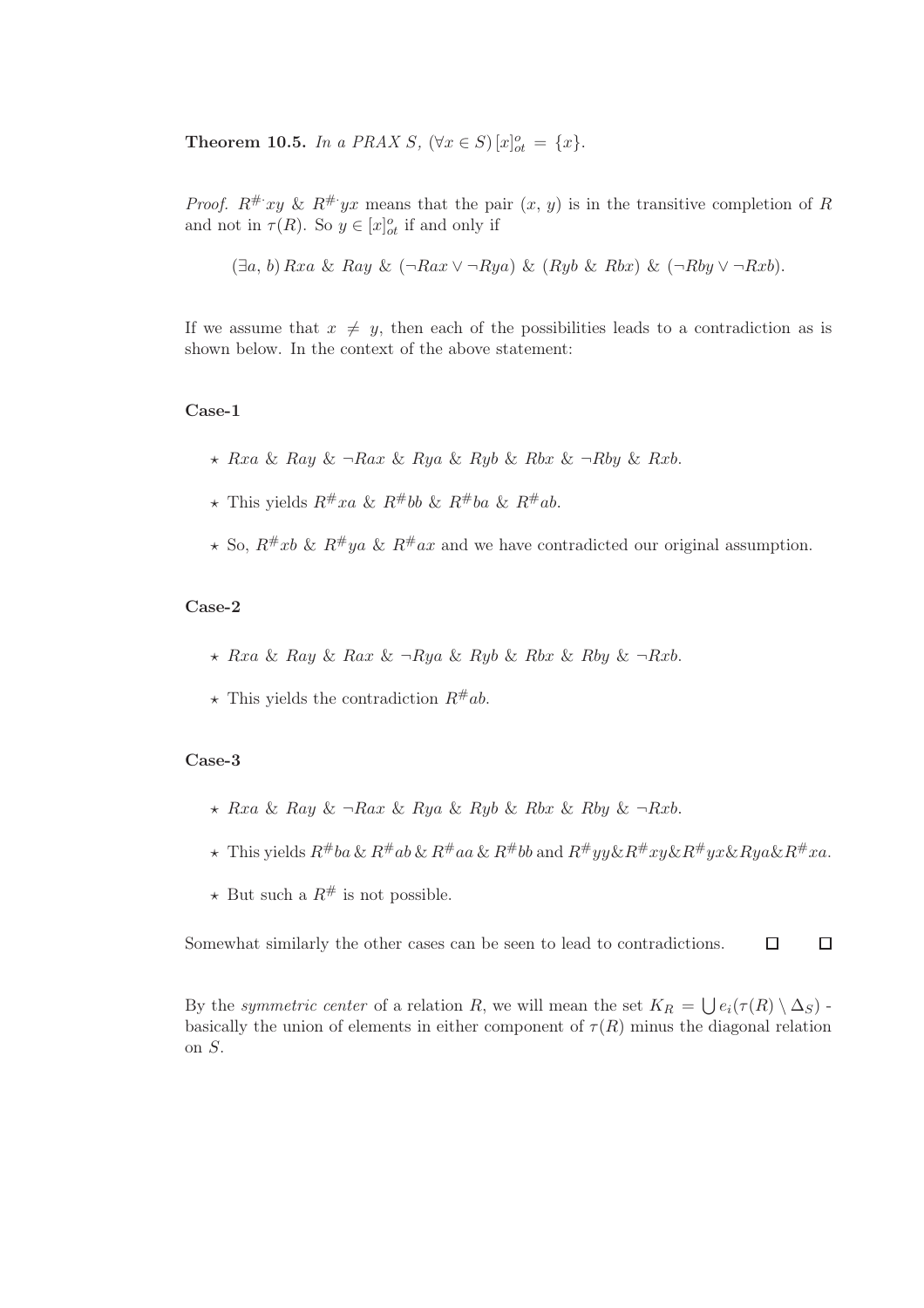**Prop 10.2.**  $(\forall x) [x] \triangle [x]_{ot} \neq \emptyset$  as

$$
x \notin K_R \longrightarrow [x] \subseteq [x]_{ot}
$$

$$
x \in K_R \longrightarrow [x] \nsubseteq [x]_{ot} \& \{x\} \subseteq [x] \cap [x]_{ot}.
$$

Proof.

$$
z \in [x]_{ot} \leftrightarrow R^{\#zx}
$$
  
\n
$$
\leftrightarrow R^{\#zx} \& \neg \tau(R)zx
$$
  
\n
$$
\leftrightarrow (Rzx \& \neg Rxz) \text{ or } (\neg Rzx \& \neg Rxz \& (R^{\#} \setminus R)zx).
$$

 $\mathcal{K}_R$  can be used to partially categorize subsets of  $S$  based on intersection.

**Prop 10.3.**  $(R \setminus \tau(R))$ <sup>#</sup>  $\cup \tau(R)$  is not necessarily a quasi order.

Proof.  $(x, y) \in (R \setminus \tau(R))^\# \cup \tau(R)$  and  $(x, y) \notin \tau(R)$  and  $x \in K_R$  &  $y \notin K_R$  and  $\exists z \in K_R \& z \neq x \& Rzx$  do not disallow  $Rzy$ . So  $(R \setminus \tau(R)) \# \cup \tau(R)$  is not necessarily a quasi-order. We leave the missing part to the reader.  $\Box$  $\Box$ 

**Prop 10.4.**  $((R \setminus \tau(R))^\# \cup \tau(R))^\# = R^\#$ .

*Proof.* Clearly  $R \subseteq ((R \setminus \tau(R))^\# \cup \tau(R))^\#$  and it can be directly checked that if  $a \in$  $((R \setminus \tau(R))^\# \cup \tau(R))^\# \setminus R$  then  $a \in R^\# \setminus R$  and conversely.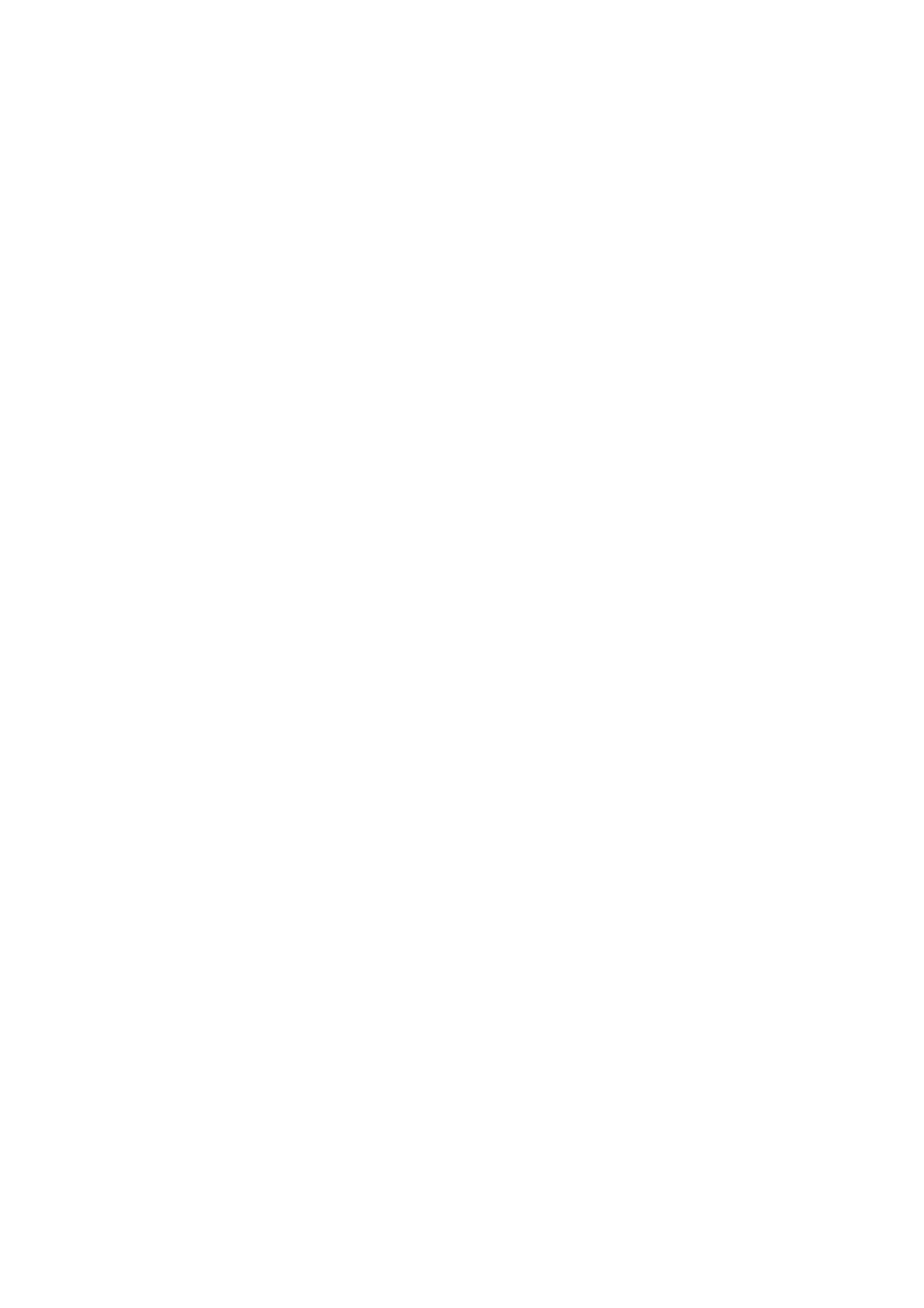# 11 Transitive Completion and Approximate **Semantics**

The interaction of the rough approximations in a PRAX and the rough approximations in the transitive completion can be expected to follow some order. The definite or rough objects most closely related to the difference of lower approximations and those related to the difference of upper approximations can be expected to be related in a nice way. We show that this *nice way* is not really a *rough way*. But the results proved remain relevant for the formulation of semantics that involves that of the transitive completion as in [\[7,](#page-86-1) [8\]](#page-86-2). A rough theoretical alternative is possible by simply starting from sets of the form  $A^* = (A^l \setminus A^{l_\#}) \cup (A^{u_\#} \setminus A^u)$  and taking their lower  $(l_\#)$  and upper  $(u_\#)$ approximations - the resulting structure would be a partial algebra derived from a Nelson algebra over an algebraic lattice ( [\[2\]](#page-86-3)).

**Prop 11.1.** For an arbitrary proto-transitive reflexive relation R on a set S, (we use  $\#$ subscripts for neighborhoods, approximation operators and rough equalities of the weak transitive completion) all of the following hold:

$$
(\forall x \in S) [x]_R \subseteq [x]_{R^{\#}} \qquad (\text{Nbd})
$$

$$
(\forall A \subseteq S) A^l \subseteq A^{l_{\#}} \& A^u \subseteq A^{u_{\#}} \tag{App}
$$

$$
(\forall A \subseteq S)(\forall B \in [A]_{\approx}) (\forall C \in [A]_{\approx_{\#}}) B^{l} \subseteq C^{l_{\#}} \& B^{u} \subseteq C^{u_{\#}} \tag{REq}
$$

The reverse inclusions are false in general in the second assertion in a specific way. Note that the last condition induces a more general partial order  $\preceq$  over  $\wp(\wp(S))$  via  $A \preceq B$  if and only if  $(\forall C \in A)(\forall E \in B) C^l \subseteq E^{l_{\#}} \& C^u \subseteq E^{u_{\#}}$ .

Proof. The first of these is direct. For simplicity, we will denote the successor neighborhoods of x by  $[x]$  and  $[x]_{\#}$  respectively. We look at the possibility tracking in the first part of the second assertion.

- $\star$  If  $z \in A^{l_{\#}}$  then  $z \in A^{l}$  as  $[x]_{\#} \subseteq A$  implies  $[x] \subseteq A$ .
- $\star$  If  $z \in A^l$  then  $(\exists x)$   $z \in [x] \subseteq A^l$ .
- ★ For this  $x, z \in [x]_{\#}$ , but it is possible that  $[x]_{\#} \subseteq A$  or  $[x]_{\#} \nsubseteq A$ .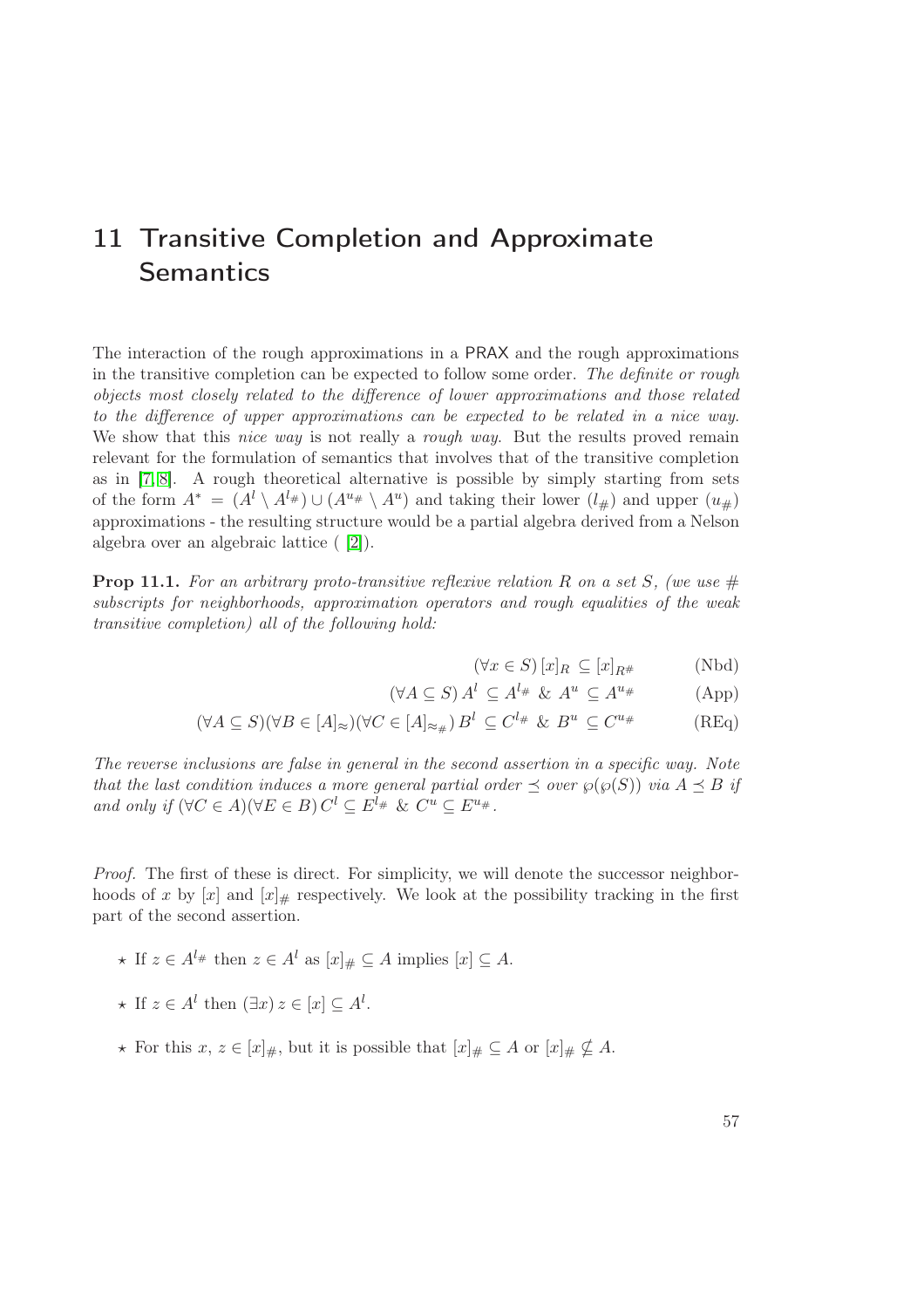- ★ If  $[x]_{\#} \nsubseteq A$ , and  $(\exists b \notin A) R_{\#}ax \& Rab \& Rbx$  then we have a contradiction as Rbx means  $b \in [x]$ .
- ★ If  $[x]_# \nsubseteq A$ , and  $(\exists b \in A) R_{#} ax \& Rab \& Rbx$  all we need is a  $c \notin A \& Rcb$  that is compatible with  $R_{\#}cx$  and  $A^{l} \nsubseteq A^{l_{\#}}$ .

 $\Box$ 

**Definition 11.1.** By the l-scedastic approximation  $\hat{l}$  and the u-scedastic approximation  $\hat{u}$  of a subset  $A \subseteq S$  we will mean the following approximations:

$$
A^{\hat{l}} = (A^l \setminus A^{l_{\#}})^l, \ \ A^{\hat{u}} = (A^{u_{\#}} \setminus A^u)^{u_{\#}}.
$$

The above cross difference approximation is the best possible from closeness to properties of rough approximations.

**Theorem 11.1.** For an arbitrary subset  $A \subseteq S$  of a PRAX S, the following statements and diagram of inclusion  $(\rightarrow)$  hold:

- $A^{l} \#^{l} = A^{l} \# = A^{l} \#^{l} = A^{l} \#^{l} \#^{l}$
- $\star$  If  $A^u \subset A^{u_{\#}}$  then  $A^{uu_{\#}} \subset A^{u_{\#}u_{\#}}$ .



Figure 11.1: Relation Between Approximate Approximations

Proof. It is clear that 
$$
A^l \subseteq A^u \subseteq A^{u_{\#}}
$$
. So  $A^l \nsubseteq A^{u_{\#}} \setminus A^u$ .  
\n $x \in (A^l \setminus A^{l_{\#}})^l \Rightarrow (\exists y) [y]_{\#} \nsubseteq A \& x \in [y] \subset A \& x \in [y]_{\#}$   
\n $\Rightarrow x \in A^{u_{\#}} \& x \in A^u$   
\n $\Rightarrow x \notin A^{u_{\#}} \setminus A^u$ .  
\nBut  $[y]_{\#} \subset A^{u_{\#}} (\exists z) z \in A^{u_{\#}} \& z \notin A^u \& z \in [y]_{\#}$ .  
\nSo  $[y]_{\#} \subset (A^{u_{\#}} \setminus A^u)^{u_{\#}}$  and it is possible that  $[y]_{\#} \nsubseteq (A^{u_{\#}} \setminus A^u)^u$ .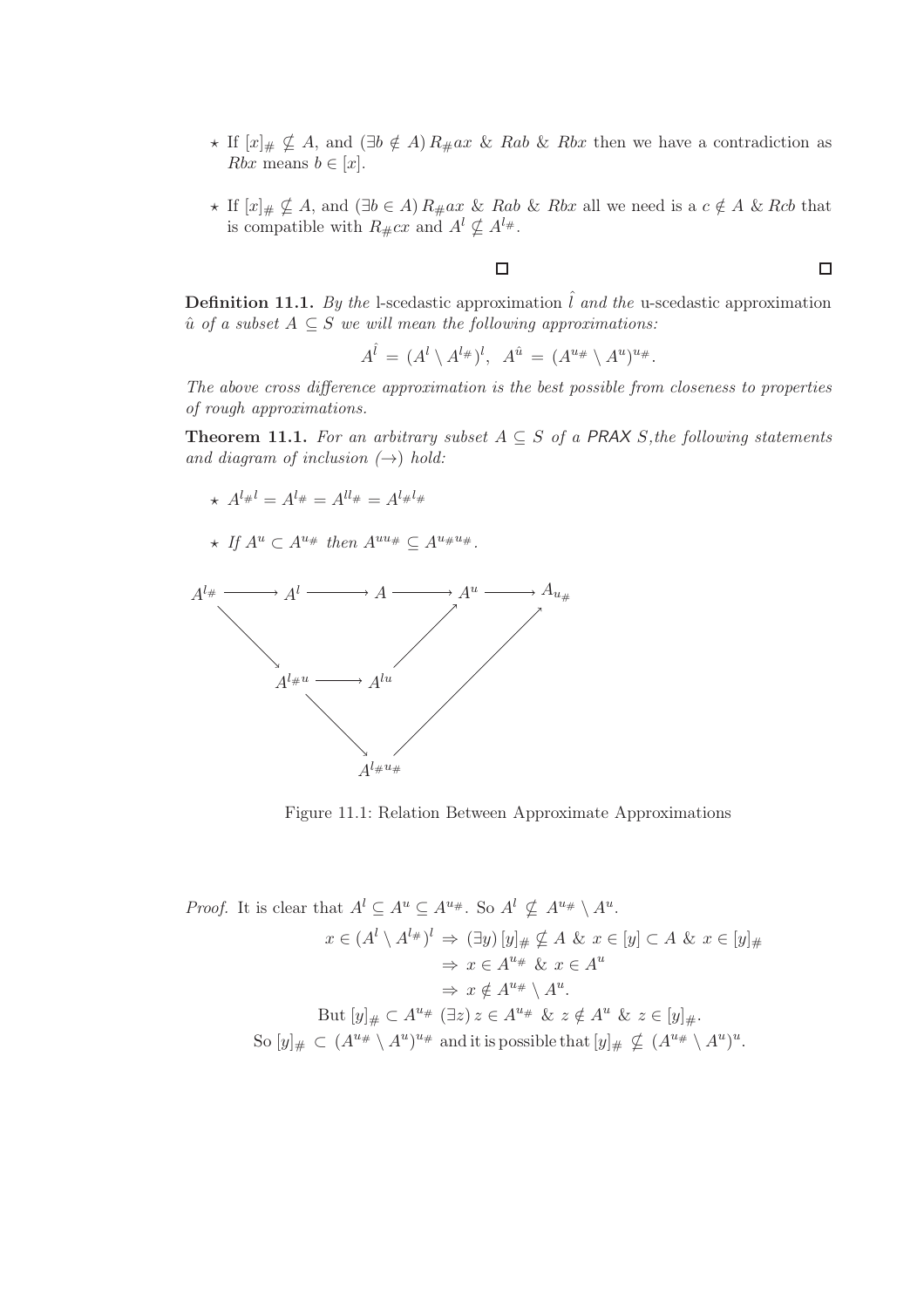Theorem 11.2. For an arbitrary subset  $A \subseteq S$  of a PRAX S,

$$
(Al \setminus Al#)l \nsubseteq (Au# \setminus Au)u# \longrightarrow Au# = Au.
$$
  

$$
Au# \neq Au \longrightarrow Al \setminus Al#)l \subseteq (Au# \setminus Au)u#.
$$

*Proof.* • Let  $S = \{a, b, c, e, f\}$  and

- let  $R$  be the transitive completion satisfying  $Rab$ ,  $Rbc$ ,  $Ref$ .
- If  $B = \{a, b\}, B^{\hat{i}} = B$ ,
- but  $B^{u_{\#}} = \{a, b, c\} = B^{u}$ .
- So  $B^{\hat{u}} = \emptyset$ .
- The second part follows from the proof of the above proposition under the restriction in the premise.

 $\Box$ 

Theorem 11.3. Key properties of the scedastic approximations follow:

- 1.  $(\forall B \in \wp(S))(B^{\hat{i}} = B \rightarrow B^{\hat{u}} = B).$
- 2.  $(\forall B \in \wp(S))(B^{\hat{u}} = B \rightarrow B^{\hat{l}} = B).$
- 3.  $(\forall B \in \wp(S)) B^{l\hat{l}} = B^{\hat{l}}$ .
- $\psi_+$ .  $(\forall B \in \wp(S)) B^{\hat{u}\hat{u}} \neq B^{\hat{u}}$ .
- 5. It is possible that  $(\exists B \in \wp(S) B^{\hat{u}\hat{u}} \subset B^{\hat{u}})$ .
- Proof. 1. The counter example in the proof of the above theorem works for this statement.
	- 2.  $x \in B \leftrightarrow x \in (B^{u_{\#}} \setminus B^{u})^{u_{\#}} \leftrightarrow (\exists y \in B^{u_{\#}})(\exists z \in B^{u_{\#}} \setminus B^{u}) x, z \in [y]_{\#} \& z \in$  $B^{u_{\#}}$  &  $z \notin B^{u}$ . But this situation requires that elements of the form z be related to x and so we should have  $B^{u_{\#}} = B^u$ .
	- 3.  $B^{i\hat{l}} = (B^{i\hat{l}} \setminus B^{i\hat{l}\#})^l = ((B^l \setminus B^{l\#})^l \setminus \emptyset)^l = B^{\hat{l}}$ . The missing step is of proving  $(B^l \setminus B^{l_\#})^{ll_\#} = \emptyset.$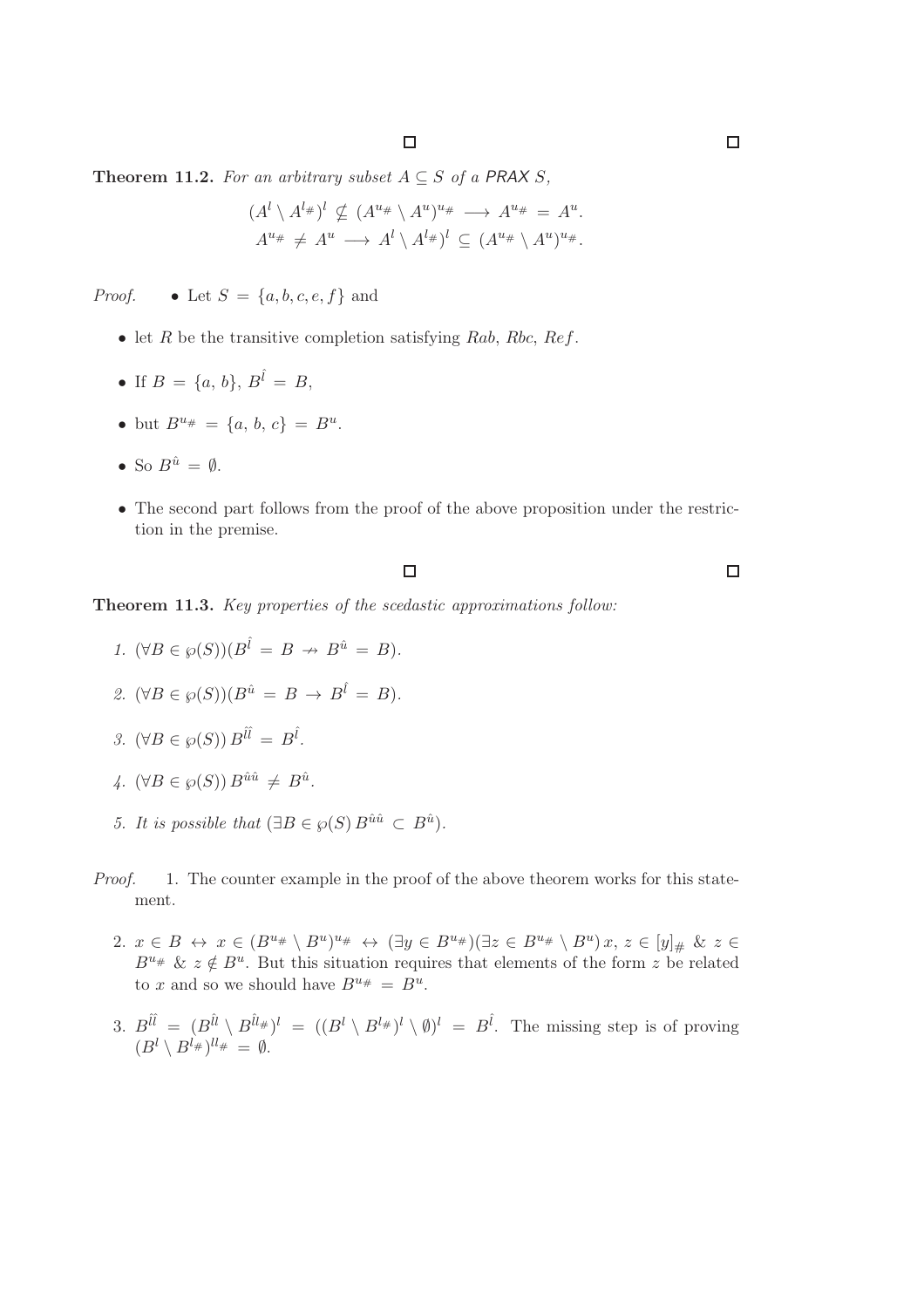4-5 We prove the last two assertions together. We provide a counterexample and also show the essential pattern of deviation.

Let  $S = \{a, b, c, e, f\}$  and R be a reflexive relation s.t. Rab, Rbc, Ref.

If 
$$
A = \{a, e\}
$$
, then  $A^{u_{\#}} = \{a, b, c, e\}$  and  $A^{u} = \{a, b, e\}$ .

Therefore  $A^{\hat{u}} = \{c\} \& A^{\hat{u}\hat{u}} = \emptyset \& A^{\hat{u}\hat{u}} \subset A^{\hat{u}}$ .

In general if B is some subset, then  $x \in B^{\hat{u}} = (A^{u_{\#}} \setminus A^{u})^{u_{\#}} \Rightarrow (\exists y \in A^{u_{\#}} \setminus A^{u_{\#}})$  $A^{u_{\#}})(\exists z) y \in [z]_{\#} \& y \notin A^{u} \& y \notin A \& z \in A \& y \notin [z] \& y \in [x]_{\#}.$ 

 $\Box$ 

An interesting problem can be given A for which  $A^{u_{\#}} \neq A^{u}$ , when does there exist a B such that

$$
B^{l} = (A^{l} \setminus A^{l_{\#}})^{l} = A^{\hat{l}} \& B^{u} = (A^{u_{\#}} \setminus A^{u})^{u_{\#}} = A^{\hat{u}}?
$$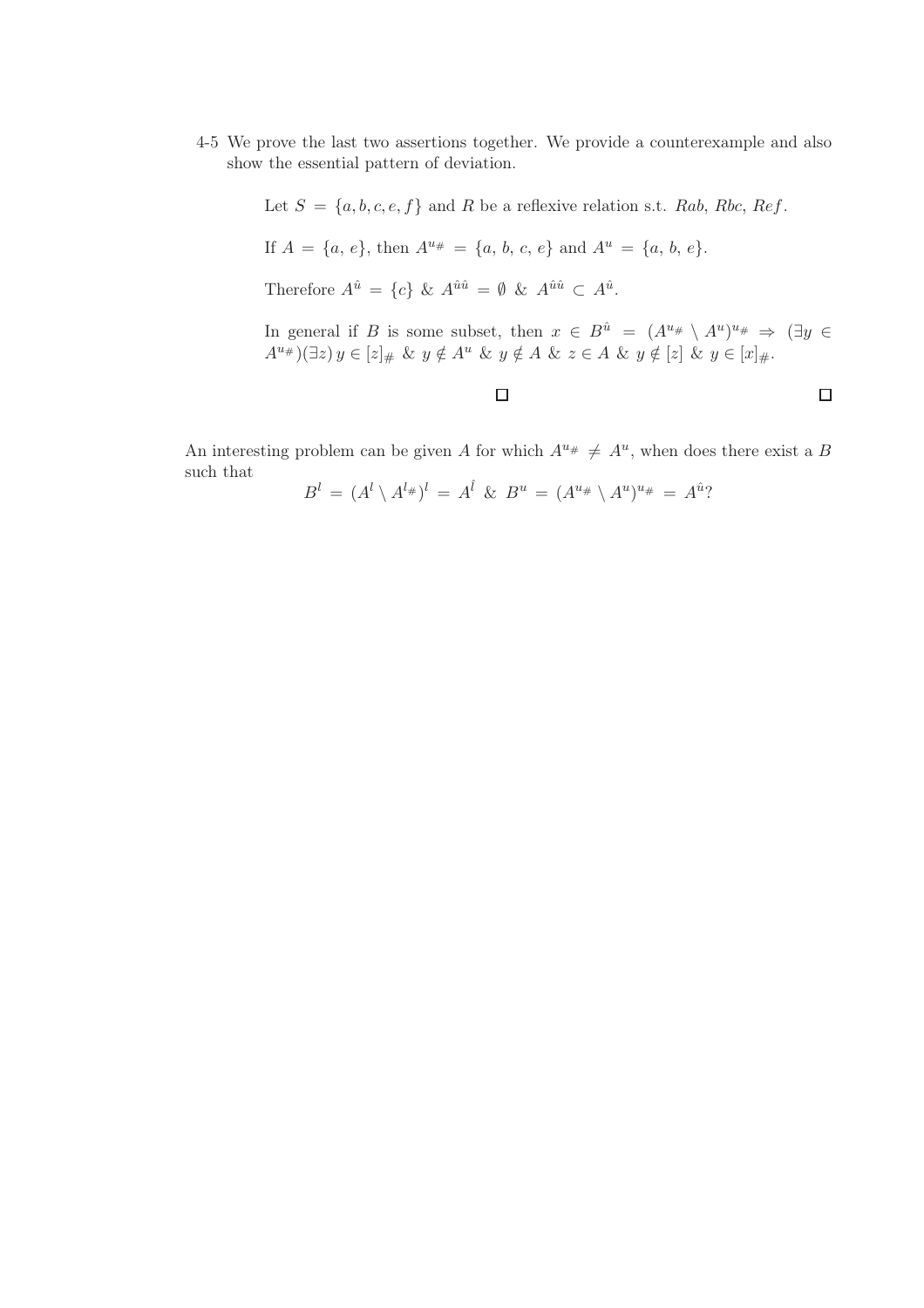# <span id="page-66-0"></span>12 Rough Dependence

In this chapter, we introduce a concept of *rough dependence* in general rough set theory. By the term *rough dependence*, we intend to capture the relation between two objects (crisp or rough) that have some representable rough objects in common. There is no process for similarity with the concept mutual exclusivity of probability theory and in rough sets we are actually handling evolution without regard to temporality. We would like to eventually analyze the extent to which ontology of not-necessarily-rough origin can be integrated in a seamless way. But in this monograph we will introduce basic concepts, compare them with probabilistic concepts and look at the semantic value of introduced functions and predicates.

Overall the following problems are basic and relevant for use in semantics:

- $\star$  Which concepts of rough dependence provide for an adequate semantics of rough objects in the PRAX context?
- $\star$  More generally how does this relation vary over other RSTs?
- $\star$  Characterize the connection between granularity and rough dependence?

By relation based RST we mean rough theories originating from generalized approximation spaces of the form  $U = \langle U, R \rangle$ , with U being a set and R being any binary relation on  $U$ . If instead of a relation we start from a cover of the set, then we will refer to the rough theory as a cover based RST.

**Definition 12.1.** The  $\tau \nu$ -infimal degree of dependence  $\beta_{i\tau \nu}$  of A on B will be defined as

$$
\beta_{i\tau\nu}(A, B) = \inf_{\nu(S)} \oplus \{C : C \in \tau(S) \& \mathbf{PC}A \& \mathbf{PC}B\}.
$$

Here the infimum means the largest  $\nu(S)$  element contained in the aggregation.

The  $\tau \nu$ -supremal degree of dependence  $\beta_{s\tau \nu}$  of A on B will be defined as

$$
\beta_{s\tau\nu}(A, B) = \sup_{\nu(S)} \oplus \{C : C \in \tau(S) \& \mathbf{PC}A \& \mathbf{PC}B\}.
$$

Here the supremum means the least  $\nu(S)$  element containing the sets.

The definition extends to RYS [\[5\]](#page-86-4) in a natural way.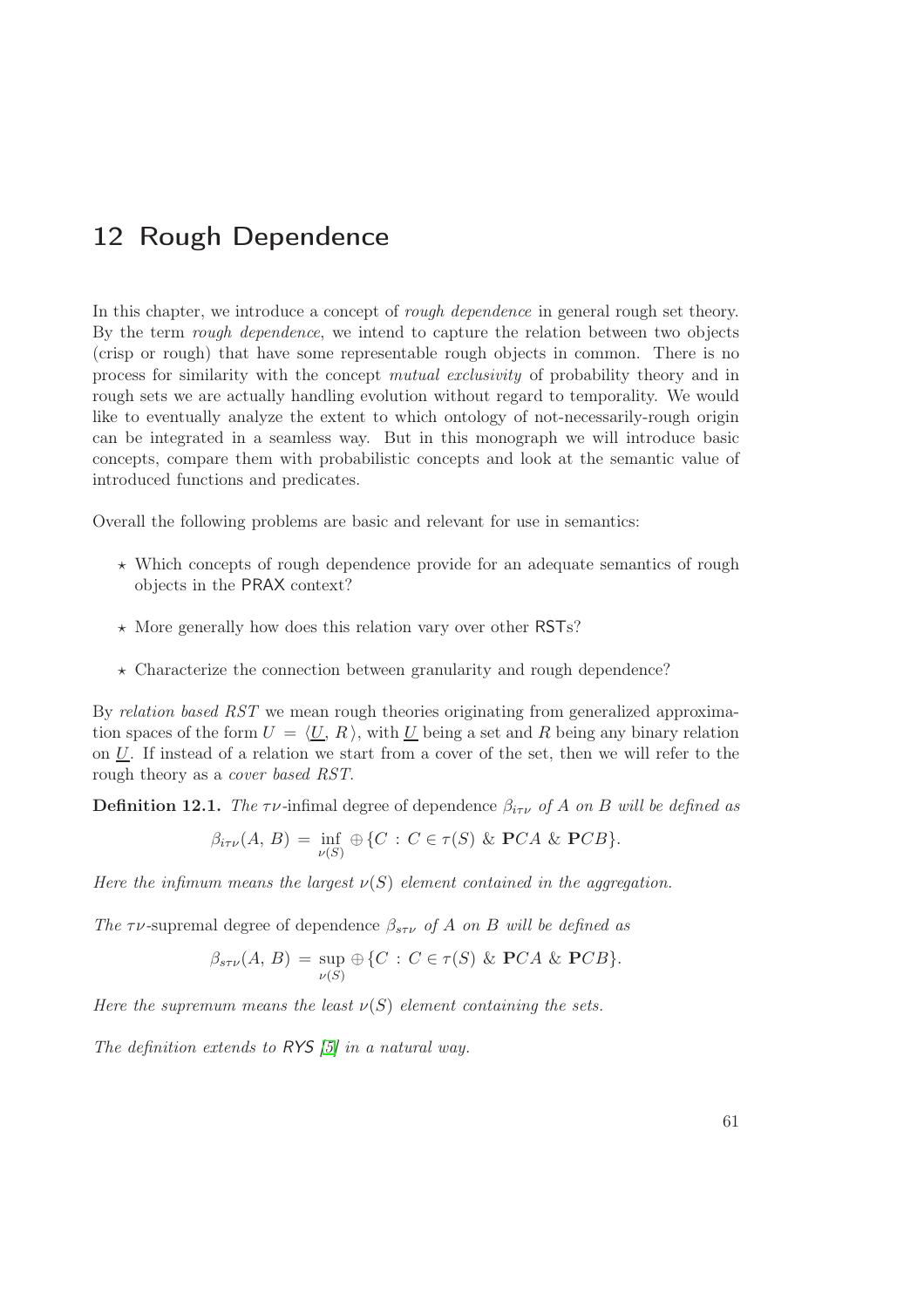Note that all of the definitions do not use real-valued rough measures and the cardinality of sets in accord with one of the principles of avoiding contamination. The ideas of dependence are more closely related to certain semantic operations in classical RST. But these were never seen to be of much interest. The connections with probability theories has been part of a number of papers including [\[12,](#page-87-0)[13,](#page-87-1)[35](#page-88-2)[–37\]](#page-88-3), however neither dependence nor independence have received sufficient attention. This is the case with other papers on entropy. It should be noted that the idea of independence in statistics is seen in relation to probabilistic approaches, but dependence has largely not been given much importance in applications.

The positive region of a set X is  $X^l$ , while the negative region is  $X^{uc}$  – this region is independent from  $x$  in the sense of attributes being distinct, but not in the sense of derivability or inference by way of rules. When we talk of dependence or independence of a set relative another, then a basic question would be about possible balance between the two meta principles of independence in the rough theory and the relation to the granular concepts of independence.

**Definition 12.2.** Two elements  $x, y$  in a RBRST or CBRST S will be said to be PNindependent  $I_{PN}(xy)$  if and only if

$$
x^l \subseteq y^{uc} \& y^l \subseteq x^{uc}.
$$

Two elements x, y in a RBRST or CBRST S will be said to be PN-dependent  $\varsigma_{PN}(xy)$ if and only if

$$
x^l \nsubseteq y^{uc} \& y^l \nsubseteq x^{uc}.
$$

Theorem 12.1. Over the RYS corresponding to classical RST, we have the following properties of dependence degrees when  $\tau(S) = \mathcal{G}(S)$  - the granulation of S and  $\nu(S)$  =  $\delta_l(S)$  - the set of lower definite elements. We omit the subscripts  $\tau \nu$  and braces in  $\beta_{i\tau\nu}(x, y)$  in the following:

- 1.  $\beta_i xy = x^l \cap y^l = \beta_s xy$  (subscripts i, s on  $\beta$  can therefore be omitted).
- 2.  $\beta xx = x^l$ .
- 3.  $\beta xy = \beta yx$ .
- 4.  $\beta(\beta xy)x = \beta xy$ .
- 5.  $\mathbf{P}(\beta xy)(\beta x(y \oplus z)).$
- 6.  $(\mathbf{P}y^l z \longrightarrow \mathbf{P}(\beta xy)(\beta xz)).$
- 7.  $\beta xy = \beta x^l y^l = \beta xy^l$ .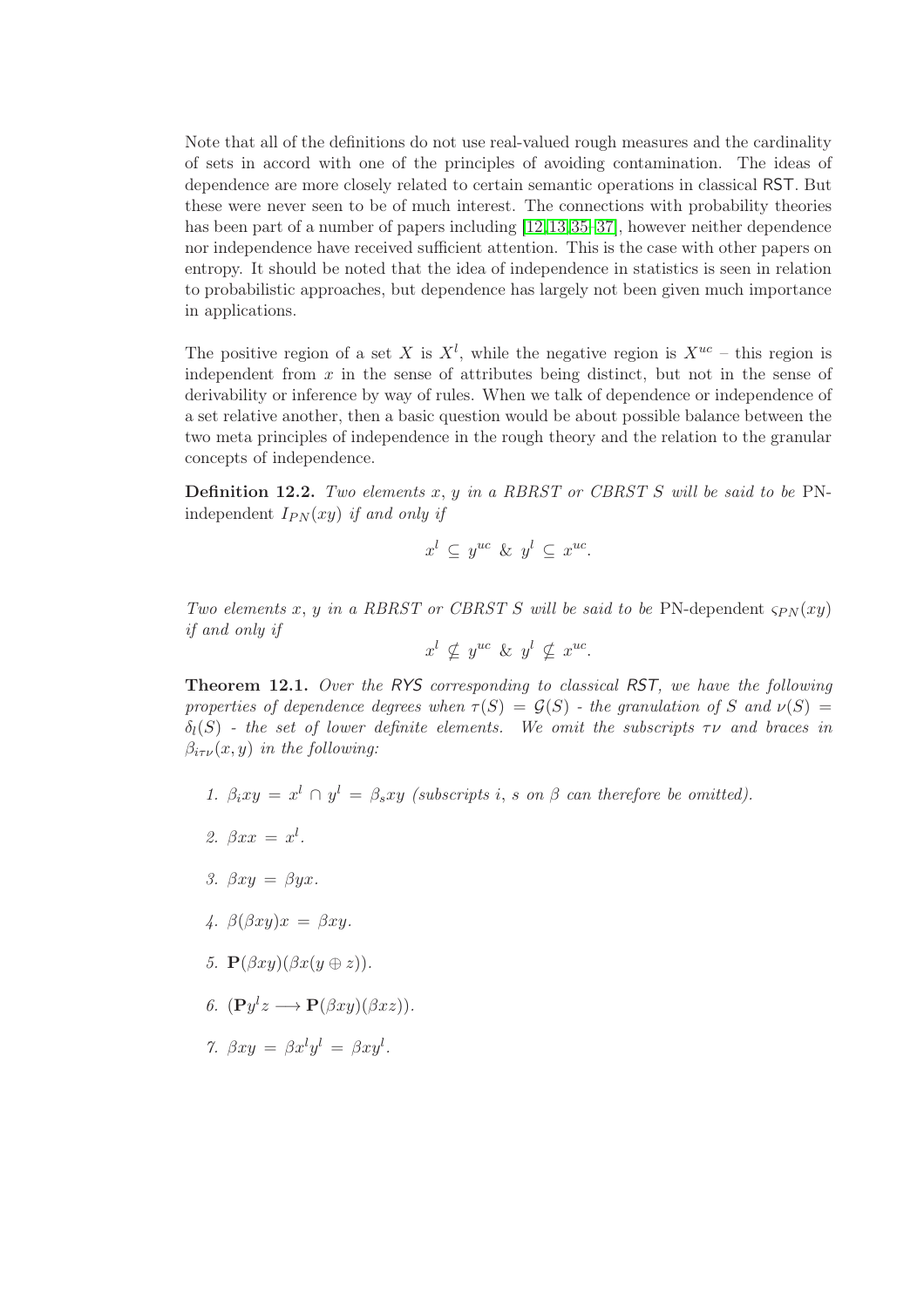- 8.  $\beta 0x = 0$ ;  $\beta x1 = x^l$ .
- 9.  $(\mathbf{P} xy \longrightarrow \beta xy = x^l).$

We prove this in the next chapter.

Theorem 12.2. For classical RST, a semantics over the classical semantic domain can be formulated with no reference to lower and upper approximation operators using the operations  $\cap$ , c,  $\beta$  on the power-set of S, S being an approximation space.

*Proof.* We have already shown that l is representable in terms of  $\beta$ . So the the result follows.  $\Box$ 

## 12.1 Dependence in PRAX

When we set  $\nu(S) = \delta_l(S)$  and  $\tau(S) = \mathcal{G}(S)$  - the successor neighborhood granulation, then the situation in PRAX contexts is similar, but we cannot define  $u$  from  $l$  and complementation. However when we set  $\nu(S) = \delta_u(S)$ , then the situation is very different.

<span id="page-68-0"></span>**Theorem 12.3.** Over the RYS corresponding to PRAX with  $P = \subseteq$ ,  $\oplus = \cup$  and  $\odot = \cap$ , we have the following properties of dependence degrees when  $\tau(S) = S$  - the granulation of S and  $\nu(S) = \delta_l(S)$  - the set of lower definite elements. In fact this holds in any reflexive RBRST. We omit the subscripts  $\tau \nu$  and braces in  $\beta_{i\tau \nu}(x, y)$  in the following:

- 1.  $\beta_i xy = x^l \cap y^l = \beta_s xy$  (subscripts i, s on  $\beta$  can therefore be omitted).
- 2.  $\beta xx = x^l$ ;  $\beta xy = \beta yx$ .
- 3.  $(x \odot y = 0 \rightarrow \beta_i xy = 0)$ , but the converse is false.
- 4.  $\beta(\beta xy)x = \beta xy$ .
- 5.  $\mathbf{P}(\beta xy)(\beta x(y \oplus z)).$
- 6.  $(\mathbf{P}y^l z \longrightarrow \mathbf{P}(\beta xy)(\beta xz)).$
- 7.  $\beta xy = \beta x^l y^l = \beta xy^l$ .
- 8.  $\beta 0x = 0$ ;  $\beta x1 = x^l$ .
- 9.  $(\mathbf{P} xy \longrightarrow \beta xy = x^l).$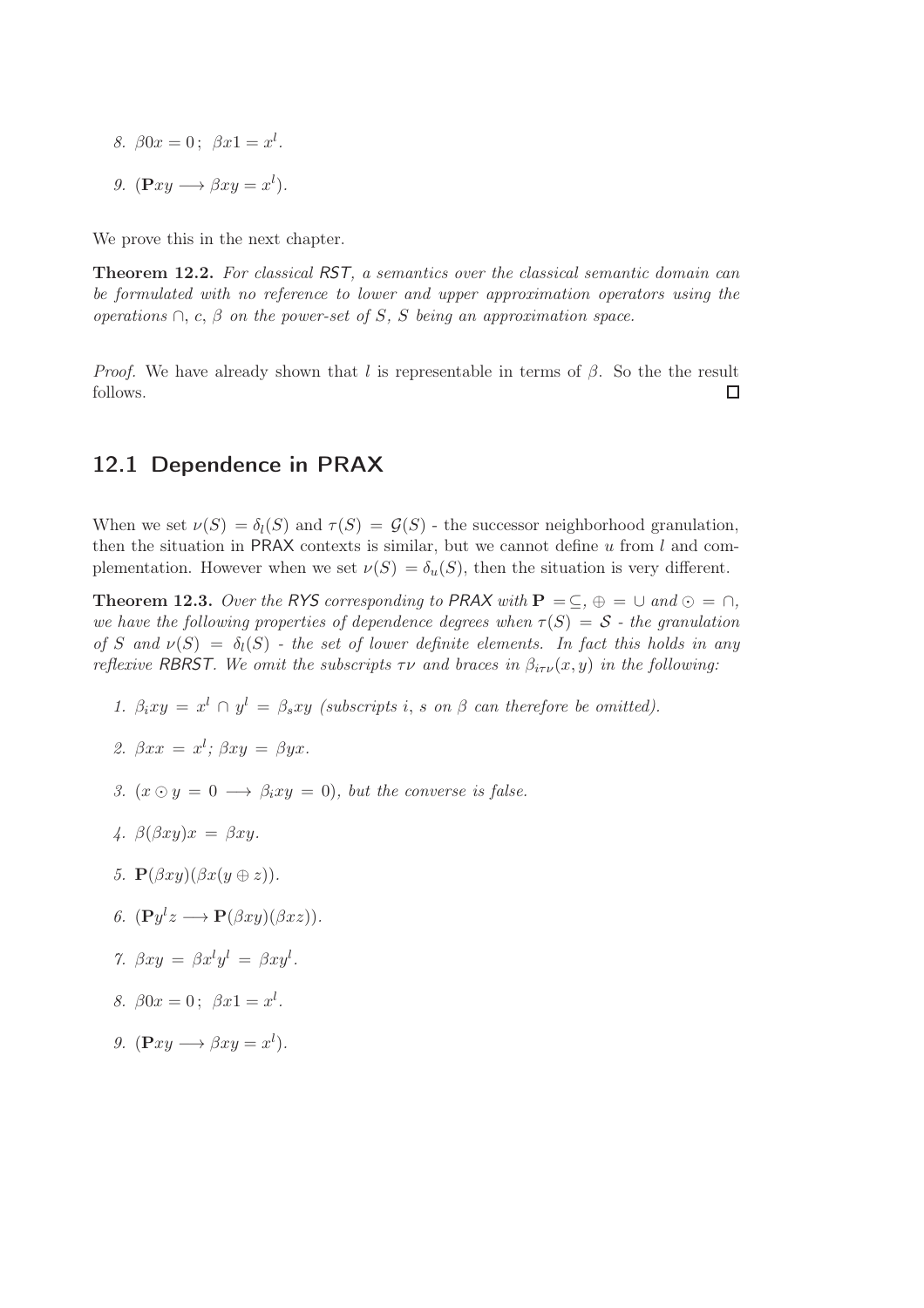- *Proof.* 1.  $\beta_i xy$  is the union of the collection of successor neighborhoods generated by elements x and y that are included in both of them. So  $\beta_i xy = x^l \cap y^l = \beta_s xy$ .
	- 2.  $\beta xx = x^l$ ;  $\beta xy = \beta yx$ . is obvious
	- 3. If  $(x \odot y = 0$ , then x and y have no elements in common and cannot have common successor neighborhoods. If  $\beta_i x y = 0$ , then x, y have no common successor neighborhoods, but can still have common elements. So the statement follows.
	- 4.  $\beta xy \subseteq x^l \subseteq x$  by the first statement. So  $\beta(\beta xy)x = \beta xy$ .
	- 5.  $\mathbf{P}(\beta xy)(\beta x(y \oplus z))$  follows by monotonicity.
	- 6. If  $\mathbf{P}y^l z$  is the same thing as  $y^l \subseteq z$ .  $\beta xy = x^l \cap y^l$  and  $\beta xz = x^l \cap z^l$  by the first statement. So we have  $(\mathbf{P}y^l z \longrightarrow \mathbf{P}(\beta xy)(\beta xz)).$
	- 7.  $\beta xy = \beta x^{l}y^{l} = \beta xy^{l}$  holds because l is an idempotent operation in a PRAX [\[1\]](#page-86-5).
	- 8. Rest of the statements are obvious.

### $\Box$

 $\Box$ 

Even though the properties are similar for reflexive RBRST when  $\nu(S) = \delta_l(S)$  and  $\tau(S) = \mathcal{G}(S)$ , there are key differences that can be characterized in terms of special sets.

- $\beta xy = z$  if and only if  $(\forall a \in z)(\exists b \in z) \land a \in [z] \subseteq x \cap y$ .
- So we can select a minimal  $K_z \subseteq z$  satisfying  $(\forall a \in z)(\exists b \in K_z)$   $a \in [b] \subseteq x$  and  $(\forall e \in K_z) [e] \subseteq x \cap y$ . Minimality being with respect to the inclusion order.
- Let  $\mathcal{P}_z$  be the collection of all such  $K_z$  and let  $\mathcal{B}_z$  be the subcollection of  $\mathcal{P}_z$ satisfying the condition: if  $K \in \mathcal{B}_z$  then  $(\forall a \in K)(\forall b \in [a])(\exists J \in \mathcal{B}_z) b \in J$ .  $\mathcal{P}_z$ will be called the local basis and  $\mathcal{B}_z$ , the local super basis of z.

**Prop 12.1.** For classical RST  $(\forall z)$   $\mathcal{B}_z = \mathcal{P}_z$  and conversely.

**Theorem 12.4.** In the context of [12.3,](#page-68-0) if we set  $\nu(S) = \delta_u(S)$  and  $\tau(S)$  is as before, then we have (by  $\beta xy$ , we mean  $\beta_i xy$ )

- 1.  $\mathbf{P}(\beta xy)(\beta_{i\delta_i(S)}xy),$
- 2.  $\mathbf{P}(\beta xx)(x^{l}); \beta xy = \beta yx.$
- 3.  $(x \odot y = 0 \rightarrow \beta_i xy = 0)$ , but the converse is false.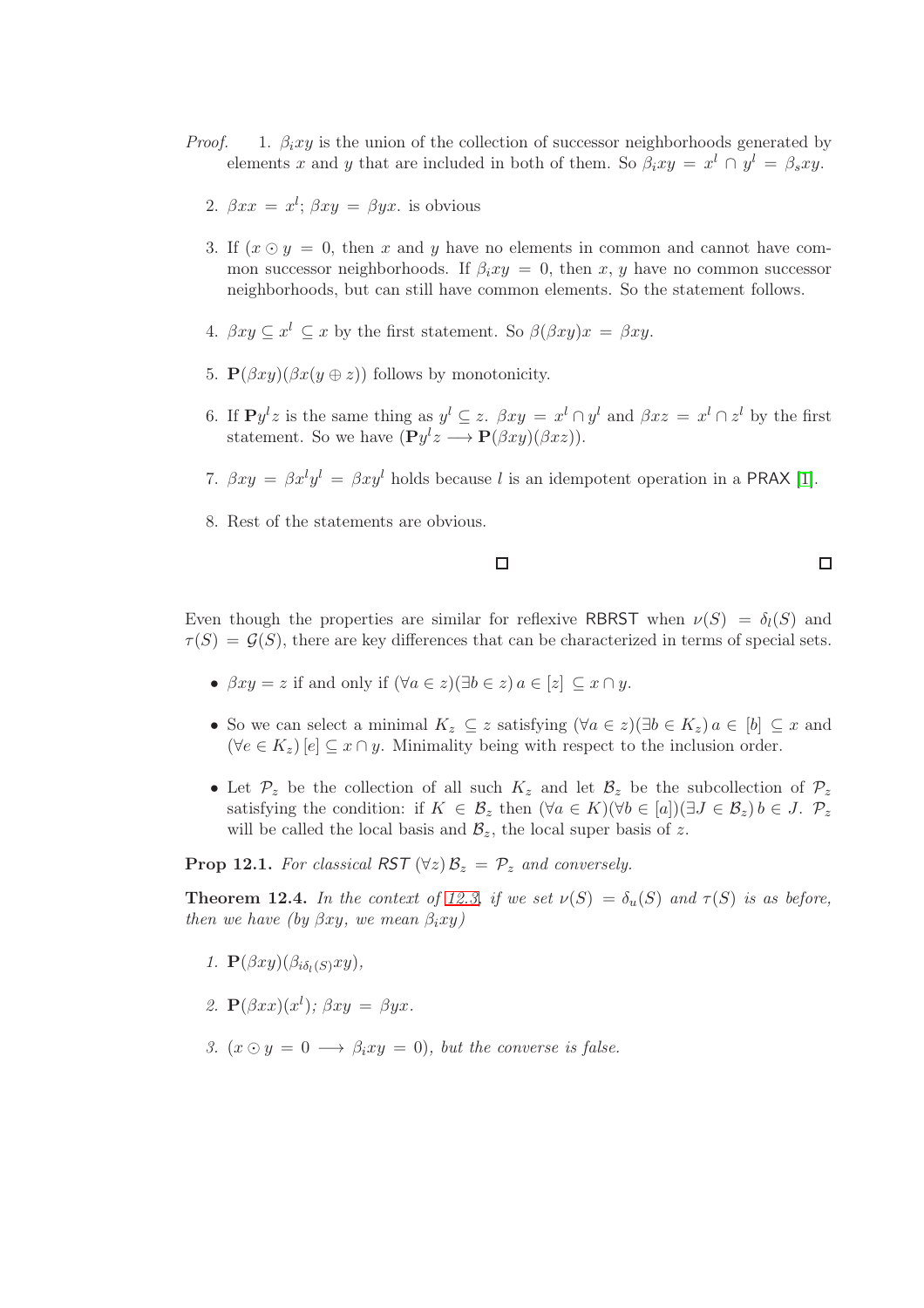- 4.  $\beta(\beta xy)x = \beta xy$ .
- 5.  $\mathbf{P}(\beta xy)(\beta x(y \oplus z)).$
- 6.  $(\mathbf{P}y^l z \longrightarrow \mathbf{P}(\beta xy)(\beta xz)).$
- 7.  $\beta xy = \beta x^l y^l$ ;  $\mathbf{P}(\beta xy^l)(\beta x^u y^u)$ .
- 8.  $\beta 0x = 0; \ \mathbf{P}(\beta x1)(x^{l}).$
- 9.  $(\mathbf{P} xy \longrightarrow \mathbf{P}(\beta zx)(\beta zy))$

10. 
$$
(\beta xy)^l = \beta xy.
$$

- *Proof.* 1. By definition  $\beta_{i\tau\nu}(A, B) = \inf_{\nu(S)} \oplus \{C : C \in \tau(S) \& PCA \& PCB\}$ , so  $\beta xy$  is the greatest upper definite set contained in the union of common successor neighborhoods included in x and y. So it is necessarily a subset of  $x^l \nightharpoonup y^l$ . In a **PRAX**, u is not idempotent and in general  $x^u \subseteq x^{uu}$  ([1]). So  $\mathbf{P}(\beta xy)(\beta_{i\delta_i(S)}xy)$ .
	- 2. The statements  $\mathbf{P}(\beta xx)(x^l)$  and  $\beta xy = \beta yx$  follow from the above.
	- 3. The proof is similar to that of third statement of [12.3.](#page-68-0)
	- 4. In constructing  $\beta(\beta xy)x$  from  $\beta xy$ , we are not searching for upper definite subsets strictly contained in the latter. So the property follows.
	- 5.  $\mathbf{P}(\beta xy)(\beta x(y \oplus z))$  follows by monotonicity.
	- 6. Obvious from previous statements.
	- 7. Note that  $\beta x^u y^u$  is a subset of  $x^u \cap y^u$  and in general contains  $\beta xy$ .
	- 8. Is a special case of the first statement. 0 is the empty set and 1 is the top.
	- 9. Follows by monotonicity.
	- 10. Upper definite subsets are necessarily lower definite, so  $(\beta xy)^l = \beta xy$ .

 $\Box$ 

 $\Box$ 

The main properties of PN-dependence is as below: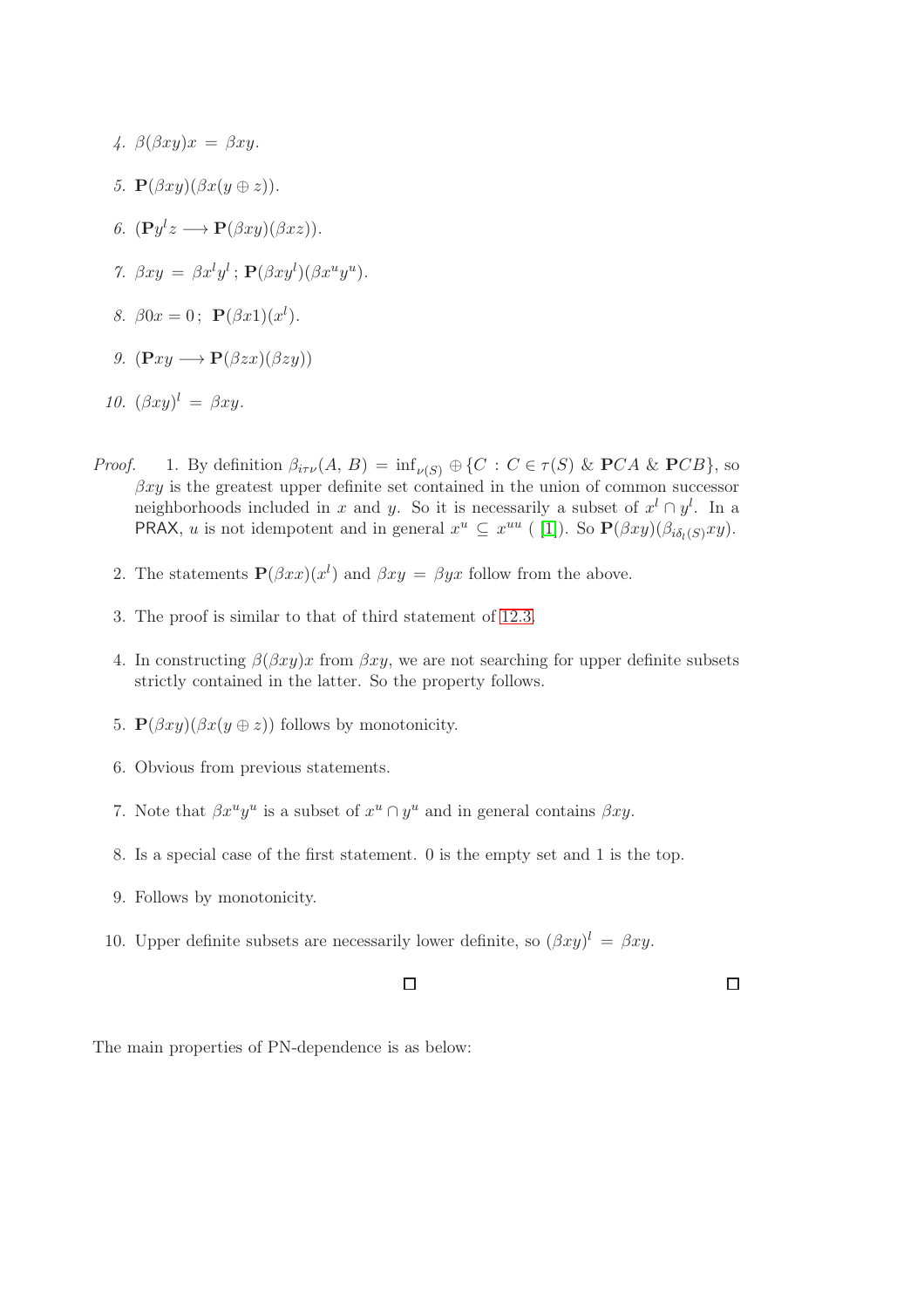**Theorem 12.5.** In the context of [12.3,](#page-68-0) all of the following hold (we drop the subscript 'PN' in  $\varsigma_{PN}$ ):

- 1. ςxx.
- 2.  $(\varsigma xy \leftrightarrow \varsigma yx)$ .
- 3. In general,  $\zeta xy \& \zeta zy$  does not imply  $\zeta xz$ . But  $\neg \zeta xz$  is more likely if we assume a bit of frequentism.
- 4. In general,  $\varsigma xy \rightarrow \varsigma x^u y^u$  and  $\varsigma x^u y^u \rightarrow \varsigma xy$ .
- 5.  $(x \cdot y = 0 \rightarrow \neg \varsigma xy).$
- 6.  $(\mathbf{P} xy \rightarrow \varsigma xy)$ .

**Theorem 12.6.** In the context of [12.3,](#page-68-0) if  $\beta xy \neq 0$  then  $\gamma xy$ , but the converse need not hold. In classical RST, the converse holds as well.

*Proof.* If  $\beta xy \neq 0$ , then it follows that  $x^l \cap y^l \neq \emptyset$  under the assumptions. If we assume  $x^{l} \subseteq y^{uc} \lor y^{l} \subseteq x^{uc}$ , then in each of the three cases we have a contradiction. So the first part of the result follows.

In the classical case, if  $x^l \subseteq y^{uc}$  is not empty, then it should be a union of successor neighborhoods and similarly for  $y^l \subseteq x^{uc}$ . These two parts should necessarily be common to  $x^l$  and  $y^l$ . So the converse holds for classical RST. The proof does not work for PRAX and we know why it does not succeed. $\Box$  $\Box$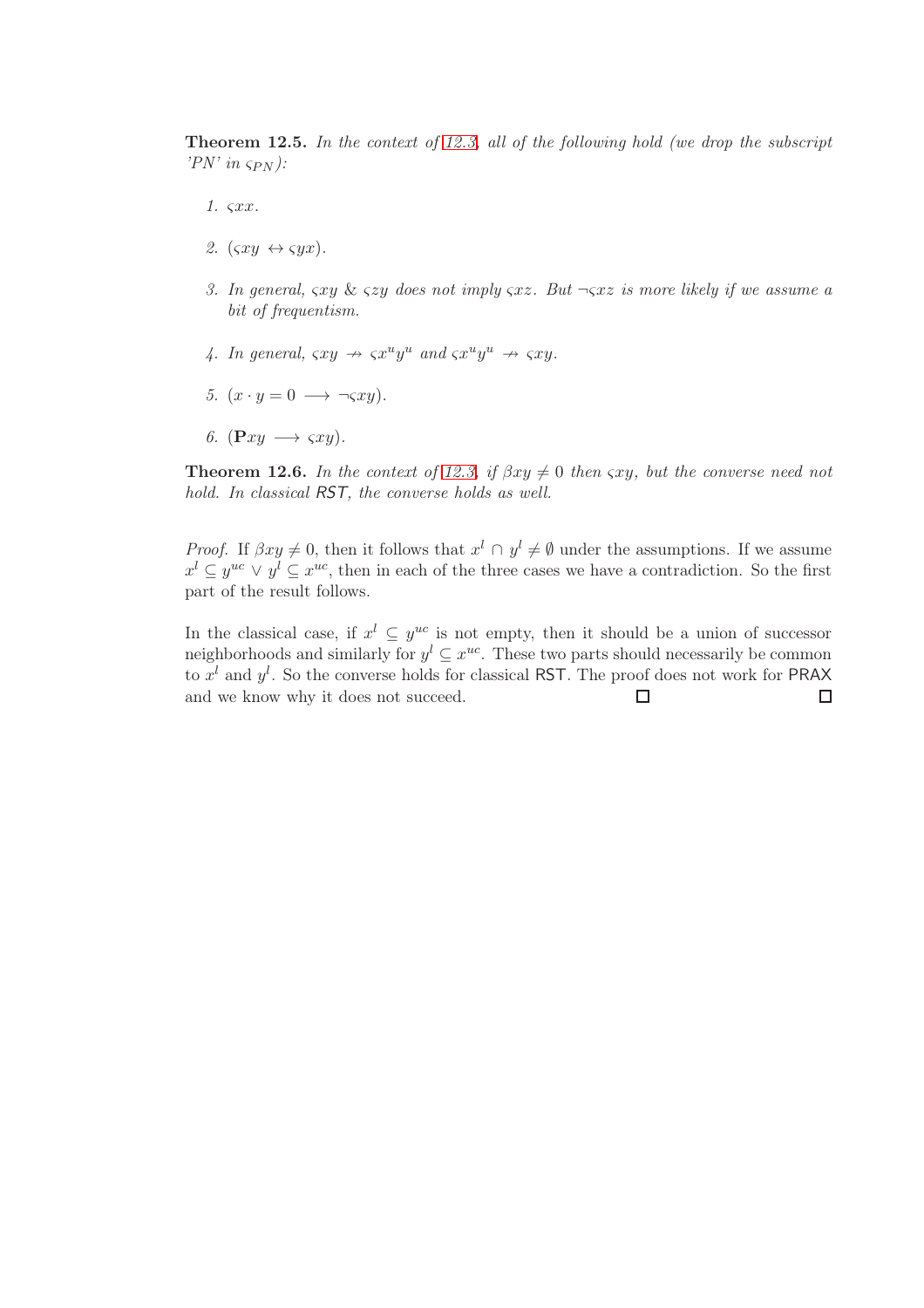## 13 Comparison with Dependence in Probabilistic **Theories**

Probability measures may not exist in the first place over any given collection of sets, so even CBRST is necessarily more general and the idea of mutual exclusivity is not the correct concept corresponding to rough dependence. The basic idea of probabilistic dependence is oriented because occurrence of an event can be favorable or unfavorable for another event. In standard versions of rough set theory this has no corresponding concept. The concept of dependence in probability is rarely considered in the literature. The version in [\[11\]](#page-87-0) uses a not-so intuitive valuation but is nevertheless useful. We abstract the subjective aspect of the valuation for comparison.

Among the different understandings of probabilistic causation, frequentism ( [\[38\]](#page-88-0)) and the tendency to omit necessary conditions are particularly problematic in various soft computing situations. In avoiding real-valued rough measures, we are committing to avoid the excesses of frequentism in rough sets.

If  $(X, \mathcal{S}, p)$  is a probability space with X being a set, S being a  $\sigma$ -algebra over X and p being a probability function (we can use a collection of probability functions and handle more complex notions of dependence in 'probability structures', but these add little to the comparison), then the most natural dependence function  $\delta: S^2 \longrightarrow \Re$  is defined by

$$
\partial(x, y) = p(x \cap y) - p(x) \cdot p(y)
$$

This function satisfies a number of properties that can be used to characterize dependence. In the subjective probability domain where p takes value in a bounded partially ordered partial semi-ring or your favorite partially ordered algebra, we will need to replace  $\delta$  with a pair of predicates. So orientation of dependence seems to be fundamental in general forms of probability theory as well.

Two events  $x, y \in X$  are mutually exclusive if and only if  $x \cap y \neq \emptyset$ . This concept can be extended to countable sets of events in a natural way. Also it is worthwhile to modify the concept of mutual exclusivity as in following definition:

**Definition 13.1.** Two events  $x, y$  will be said to be weakly mutually exclusive (WME) if and only if

$$
x \cap y \neq z \& p(z) = 0.
$$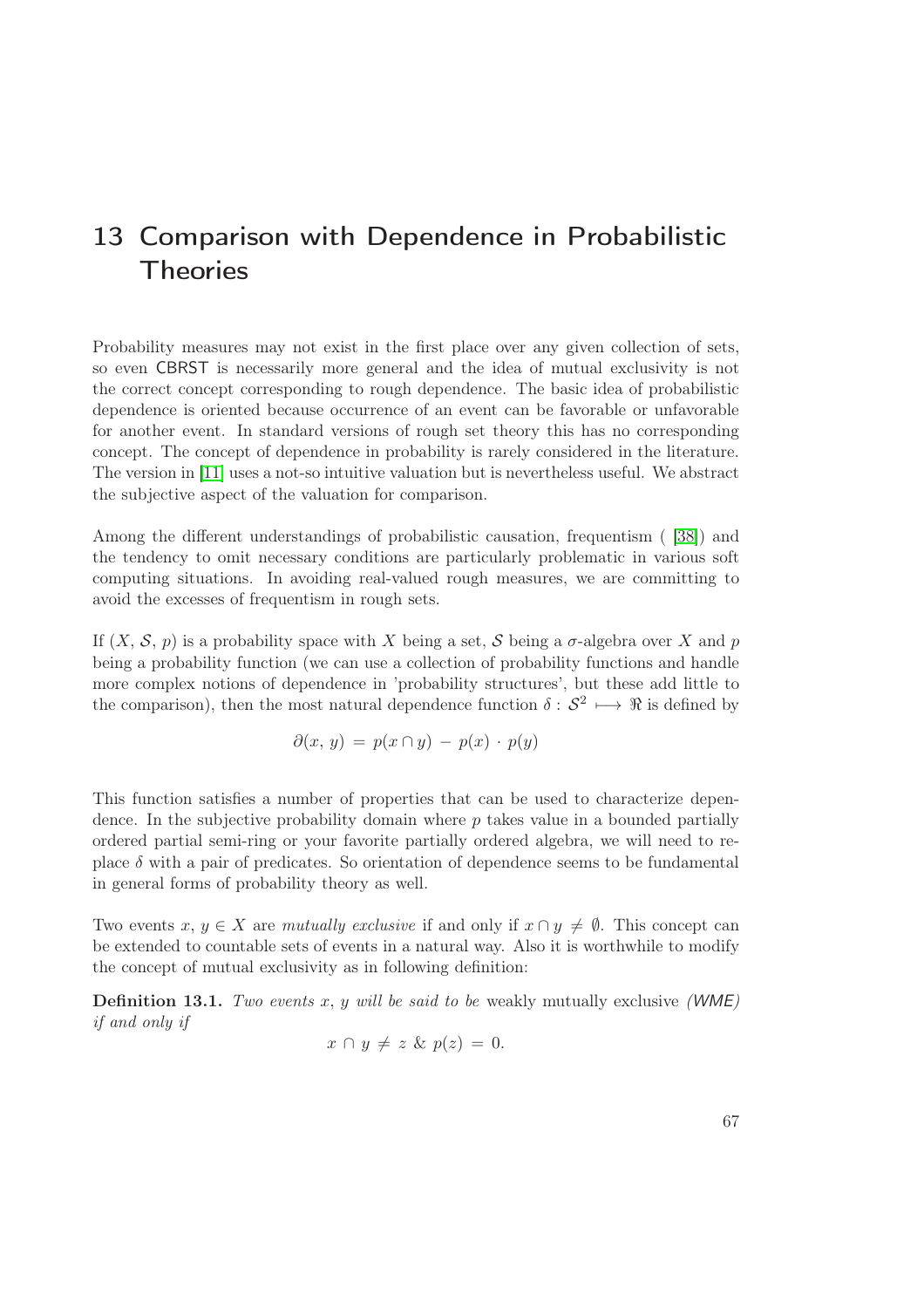Most results of probability theory involving mutual exclusivity continue to hold with the weaker assumption of WME and importantly is a better (though artificial) concept for comparison with the situation for rough sets.

Definition 13.2. In the above context, let

- $\pi x y$  if and only if  $p(x) \cdot p(y) < p(x \cap y)$
- $\sigma xy$  if and only if  $p(x \cap y) < p(x) \cdot p(y)$

Prop 13.1. All of the following hold in a probability space:

- $\pi x y^c \leftrightarrow \sigma y x^c$
- $\pi xy \leftrightarrow \pi y x$
- $(x \cap y \neq \emptyset \longrightarrow (\pi x a \& \pi y a \longrightarrow \pi (x \cup y) a))$
- $(x \cap y \neq \emptyset \longrightarrow (\sigma x a \& \sigma y a \longrightarrow \sigma (x \cup y) a))$
- $(\emptyset \neq x \subseteq y \longrightarrow \pi x y)$
- $(x \cap y = \emptyset \longrightarrow \sigma xy)$

Instead of using the the function  $\partial(x, y)$ , we can use the relations  $\pi$ ,  $\sigma$ , as the former lacks a comparable contamination-free counterpart in rough set theory and also has peculiar properties like  $\partial(x, x) \in [0, 1/4]$ .

**Prop 13.2.** In the probability space above  $0 \le \partial(x, x) \le 0.25$ ,  $-0.25 \le \partial(x, x^c) \le 0$  and x, y are independent implies  $\partial(x, y) = 0$ , but not conversely.

*Proof.* The proof of the inequalities follow by a simple application of real analysis.  $\Box$   $\Box$ 

So it follows that the interpretation of the function  $\partial(x, y)$  as in [\[11\]](#page-87-0) is actually incomplete. It combines certainty of the event with dependence.

Even though we can speak of positive, negative and neutral regions corresponding to an arbitrary subset A of a RBRST or CBRST S, natural ideas of dependence do not correspond to the scenario in probability space. In fact,

**Theorem 13.1.** Predicates having properties identical with those of  $\pi$  and  $\sigma$  cannot be defined in the context of [12.3.](#page-68-0)

Proof of this and more general results will appear separately.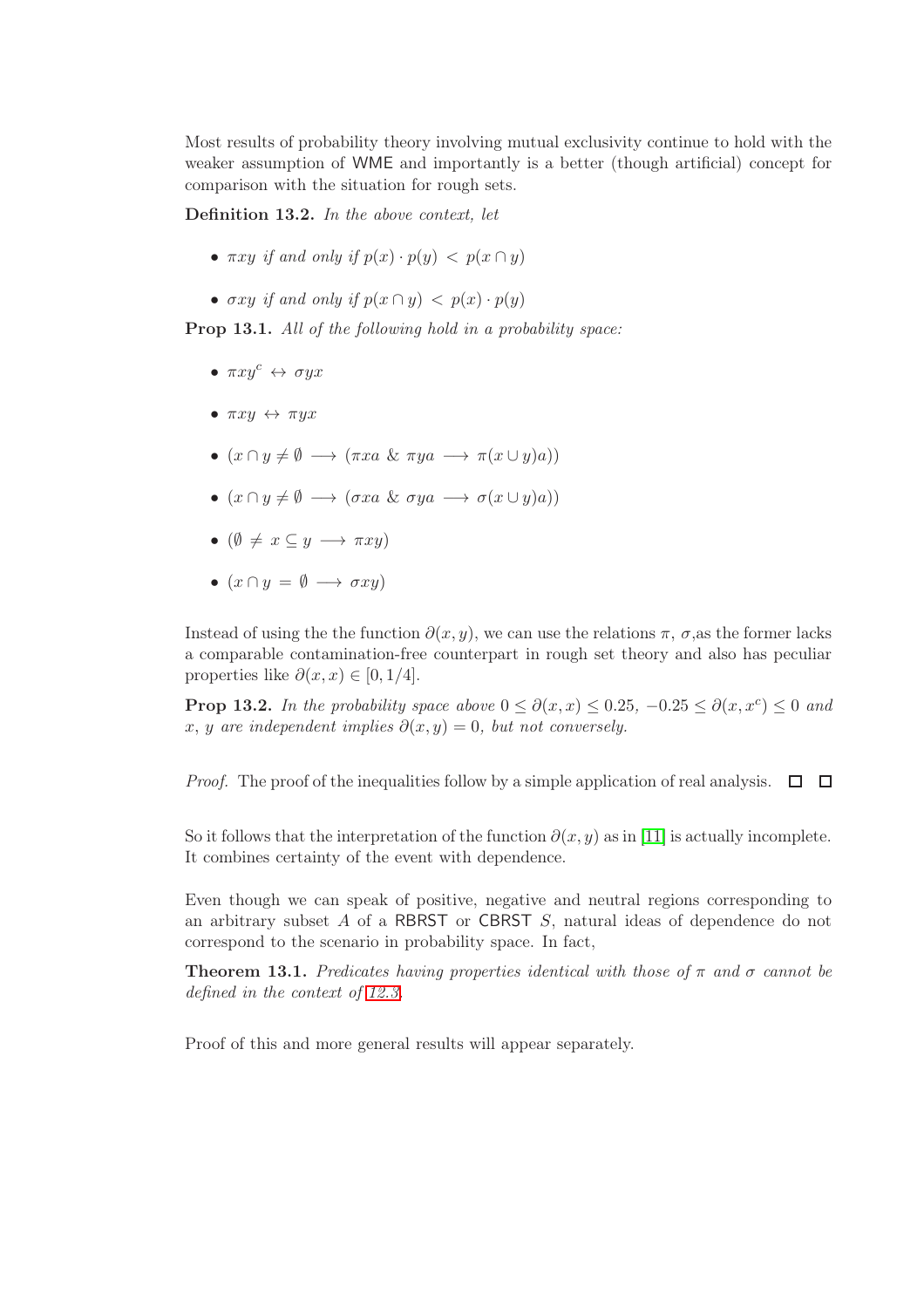# 14 Dependency Semantics of PRAX

We develop dependency based semantics in at least two ways. The *internalization based* semantics is essentially about adjoining predicates to the Nelson algebra corresponding to  $\mathfrak{R}_w(S)$ . The cumulation based semantics is essentially about cumulating both the semantics of  $\mathfrak{R}(S)$ , adjusting operations and adjoining predicates. We use broader dependency based predicates in this case, but the value of the method is in fusion of the methodologies.

The central blocks of development of the cumulation based dependency semantics are the following:

- $\star$  Take  $\Re(S) \cup \Re_w(S)$  as the universal set of the intended partial/total algebraic system.
- $\star$  Use a one point completion of  $\tau$  to distinguish between elements of  $\mathfrak{R}_w(S) \setminus \mathfrak{R}(S)$ and those in  $\mathfrak{R}(S)$ .
- $\star$  Extend the idea of operational dependency to pairs of sets.
- $\star$  Extend operations of aggregation, commonality and dual suitably.
- $\star$  Interpretation and meaning of semantic dependence?

The first step is obvious, but involves elimination of other potential sets arising from the properties of the map  $\tau$ .

### One Point Completion

Because we have  $R \subseteq R_w$  and  $R_w$  is transitive, so

Prop 14.1.

$$
\alpha \in \mathfrak{R}(S) \cap \mathfrak{R}_w(S)
$$
 if and only if  $\tau(\alpha) = \alpha$ .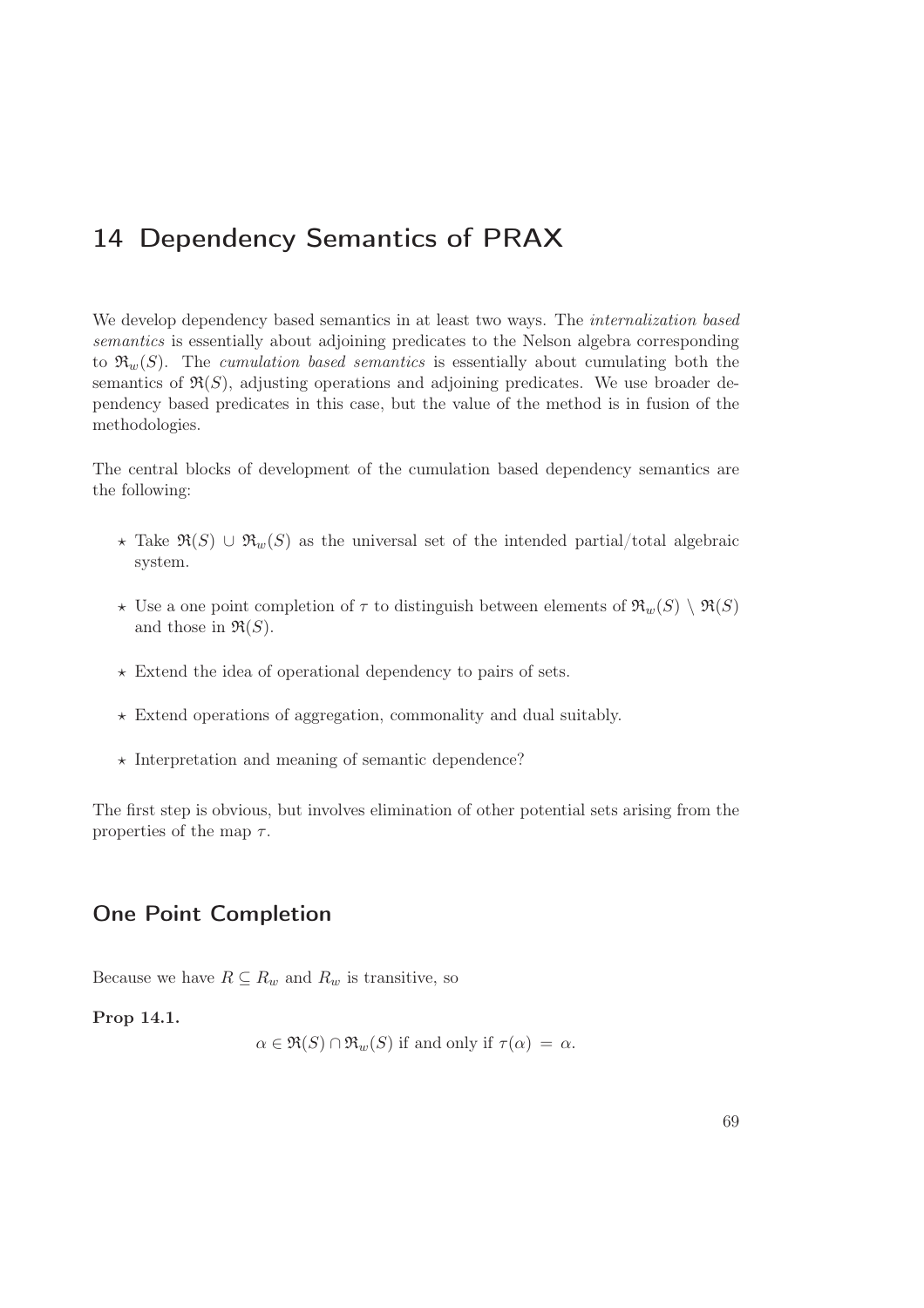We adjoin an element 0 to  $\Re(S) \cup \Re_w(S)$  to form  $\Re^*(S)$  and extend  $\tau$  (interpreted as a partial operation) to  $\bar{\tau}$  as follows:

$$
\overline{\tau}(\alpha) = \begin{cases} \tau(\alpha) & \text{if } \alpha \in \Re(S), \\ 0 & \text{if } \alpha \notin \Re(S). \end{cases}
$$

Note that this operation suffices to distinguish between elements common to  $\mathfrak{R}(S)$  and  $\mathfrak{R}_w(S)$ , and those exclusively in  $\mathfrak{R}(S)$  and not in  $\mathfrak{R}_w(S)$ .

### Dependency on Pairs

We have the option of considering all dependency relative the Nelson algebra or  $\mathfrak{R}(S)$ . First we consider everything relative the former -so that we may be able to avoid the references to the latter.

**Definition 14.1.** By the paired infimal degree of dependence  $\beta^+_{i\tau_1\tau_2\nu_1\nu_2}$  of  $\alpha$  on  $\beta$  will be defined as

 $(\beta_{i\tau_1\nu_1}(e_1\alpha, e_1\beta), \beta_{i\tau_2\nu_2}(e_2\alpha, e_2\beta)).$ 

Here the infimums involved are the largest  $\nu_1(S)$  and  $\nu_2(S)$  elements contained in the aggregation and the  $e_i\alpha$  is the j-th component of  $\alpha$ .

We will however be interested in the following well defined specialization with  $\tau_1(S)$  =  $\tau_2(S) = \mathcal{G}_w(S), \nu_1 = \delta_{lw}(S)$  and  $\nu_2 = \Gamma_{uw}(S)$  in all that follows. When we need to specialize the dependencies between a element in  $\Re(S)$  and its image in  $\Re_w(S)$ , we can define:

**Definition 14.2.** Under the above assumptions, by the relative semantic dependence  $\rho(\alpha)$  of  $\alpha \in \mathfrak{R}(S)$ , we will mean

$$
\varrho(\alpha) = \beta_i^+(\alpha, \tau(\alpha)).
$$

The idea of relative semantic dependence refers to elements in  $\mathfrak{R}(S)$  and it can be reinterpreted as a relation on  $\mathfrak{R}_w(S)$ .

### Internalization Based Semantics

**Definition 14.3.** A relation  $\Upsilon$  on  $\mathfrak{R}_w(S)$  will be said to be a relsem-relation if and only if

$$
\Upsilon \tau(\alpha) \gamma \leftrightarrow (\exists \beta \in \tau^{\dashv} \tau(\alpha)) \gamma = \varrho(\beta).
$$

Note that,  $\tau(\alpha) = \tau(\beta)$  by definition of  $\tau^{\dashv}$ .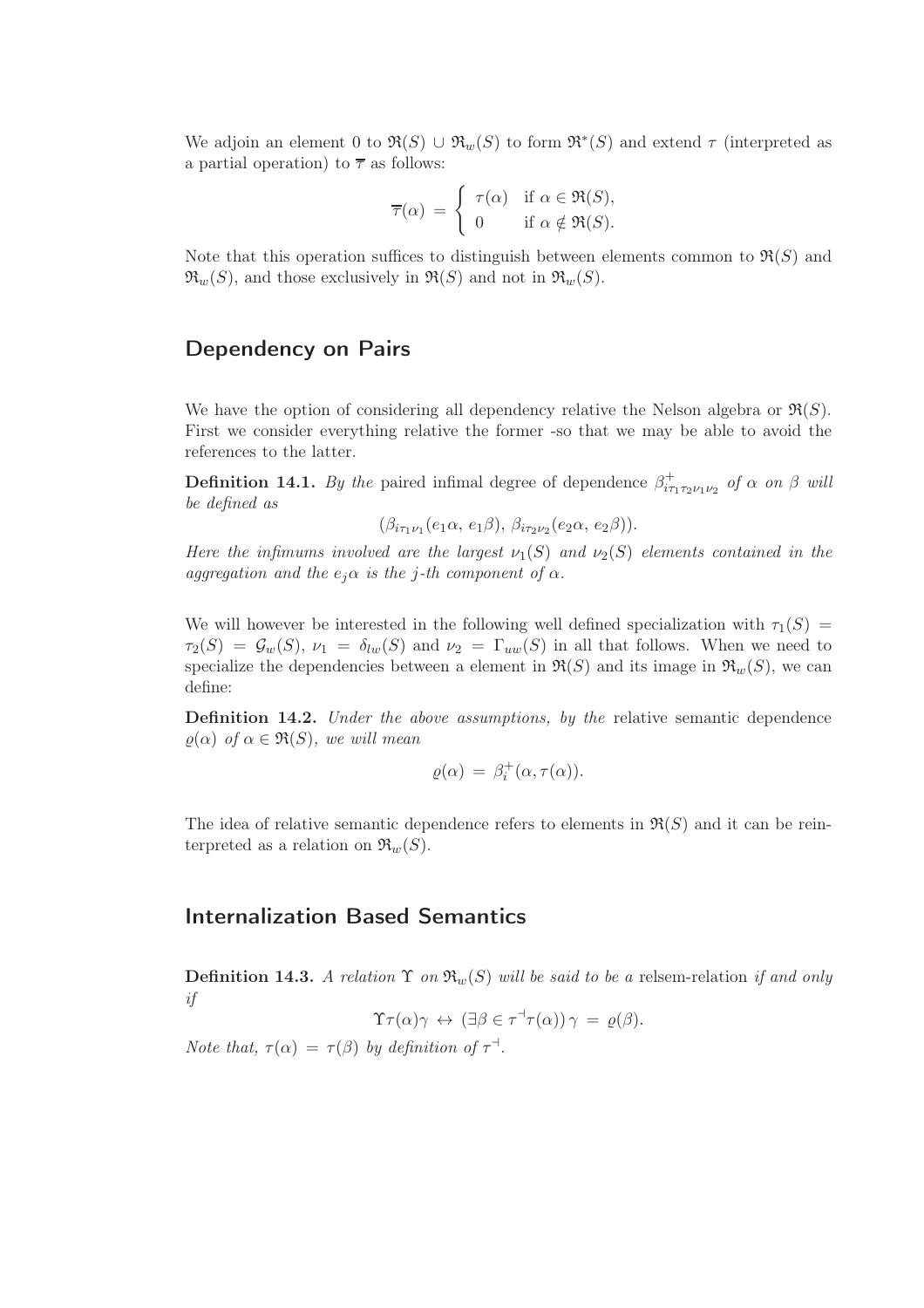Through the above definitions we have arrived at the following internalized approximate definition:

**Definition 14.4.** By an Approximate Proto Vague Semantics of a PRAX S we will mean an algebraic system of the form

$$
\mathfrak{P}(S) = \langle \mathfrak{R}_w(S), \Upsilon \vee, \wedge, c, \bot, \top \rangle,
$$

with  $\langle \mathfrak{R}_w(S), \vee_w, \wedge_w, c, \perp, \perp \rangle$  being a Nelson algebra over an algebraic lattice and  $\Upsilon$  being as above.

Theorem 14.1. Υ has the following properties:

$$
\alpha = \tau(\alpha) \longrightarrow \Upsilon \alpha \alpha.
$$

$$
\Upsilon \alpha \gamma \longrightarrow \gamma \wedge_w \alpha = \gamma.
$$

$$
\Upsilon \alpha \gamma \& \Upsilon \gamma \alpha \longrightarrow \alpha = \gamma.
$$

$$
\Upsilon \perp \perp \& \Upsilon \top \top.
$$

$$
\Upsilon \alpha \gamma \& \Upsilon \beta \gamma \longrightarrow \Upsilon(\alpha \vee_w \beta) \gamma.
$$

Proof.  $\star$  If  $\alpha = \tau(\alpha)$ , then  $\alpha = \varrho(\alpha) = \beta_i^+(\alpha, \tau(\alpha))$ . So  $\Upsilon \alpha \alpha$ .

- $\star$  If  $\Upsilon \alpha \gamma$ , then it follows from the definition of  $\beta_i^+$ , that the components of gamma are respectively included in those of  $\alpha$ . So  $\gamma \wedge \alpha = \gamma$ .
- $\star$  Follows from the previous.

 $\sigma$ 

- $\star$  Proof is easy.
- **★** From the premise we have  $(\exists \mu \in \tau^{\dagger} \tau(\alpha))$   $\gamma = \varrho(\mu)$  and  $(\exists \nu \in \tau^{\dagger} \tau(\beta))$   $\gamma = \varrho(\nu)$ . This yields  $(\exists \lambda \in \tau^{\neg} \tau(\alpha \vee_w \beta))$   $\gamma = \varrho(\lambda)$  as can be checked from the components.

 $\Box$ 

 $\Box$ 

 $\Upsilon_{\tau(\alpha)} = {\gamma; \Upsilon_{\tau(\alpha)}\gamma}$  is the approximate reflection of the set of  $\tau$ -equivalent elements in  $\mathfrak{R}(S)$  identified by their dependence degree. In the approximate semantics we do not completely lose track of aggregation and commonality as the above theorem shows.

**Definition 14.5.** By the  $\varrho/\sigma$ -semantic dependences  $\varrho(\alpha)$ ,  $\sigma(\alpha)$  of  $\alpha \in \mathfrak{R}(S)$ , we mean

$$
\varrho(\alpha) = \beta_i^+(\alpha, \tau(\alpha)) \text{ and}
$$

$$
(\alpha) = \beta_i^+(\alpha, ((\varphi(e_1\alpha) \setminus e_1\alpha)^l, (\varphi(e_2\alpha) \setminus e_1\alpha)^u))
$$

respectively. Such relations are optional in the internalization process.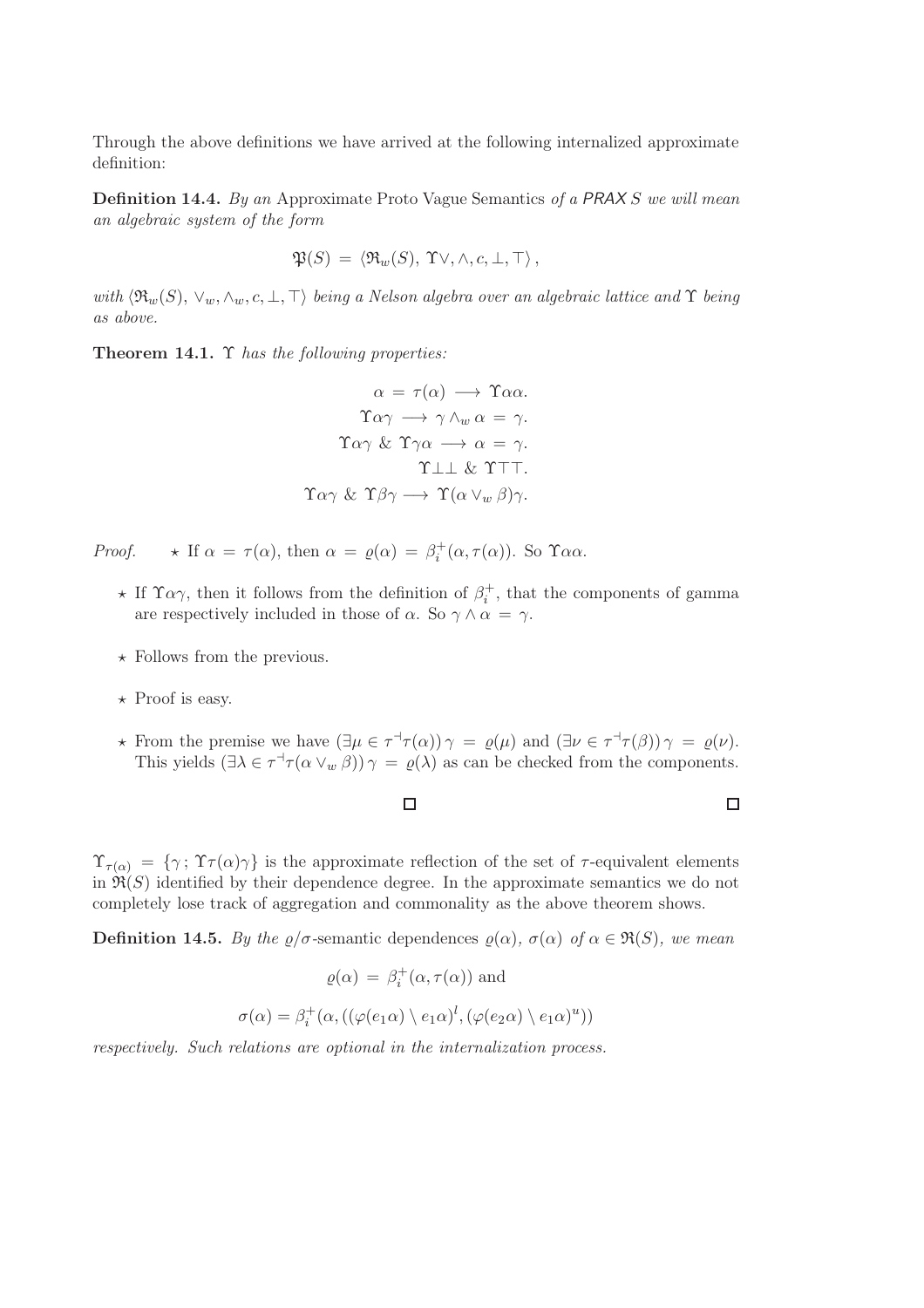For a falls-down semantics, the natural candidates include the ones corresponding to largest equivalence or the largest semi-transitive contained in R. We reserve the latter for a separate paper. For the former, the general technique (using  $\sigma(\alpha)$ ) extends to PRAX as follows:

**Definition 14.6.**  $\rightarrow$  *Define a map*  $\int$  from set of neighborhoods to l-definite elements via

$$
\int ([x]_o) = \cup_{y \in [x]_o}[y]
$$

and extend it to images of  $l_0$ ,  $u_0$  via,

$$
\oint (A^{l_o}) = \cup_{[y]_o \subseteq A^{l_o}} \int ([y]_o).
$$

 $\star$  Extend this to a map  $\ltimes : \mathfrak{R}_o(S) \mapsto \mathfrak{R}(S)$  via

$$
\ltimes(\alpha)=(\oint(e_1\alpha),\oint(e_2\alpha)).
$$

 $\star$  Define a predicate  $\Pi$  on  $\mathfrak{R}_o(S)$  as per

$$
\Pi \alpha \nu \leftrightarrow (\exists \gamma \in \kappa^{\dashv} \kappa (\alpha)) \beta_i^+(\alpha, \gamma) = \nu.
$$

Let  $\Pi_{\alpha} = {\nu; \Pi \alpha \nu}.$ 

 $\star$  By a Direct Falls Down semantics of PRAX, we will mean an algebraic system of the form

$$
\mathfrak{I}(S) = \langle \mathfrak{R}_{o}(S), \Pi, \vee, \wedge, c, \bot, \top \rangle ,
$$

with  $\langle \mathfrak{R}_{o}(S), \vee_{o}, \wedge_{o}, \rightarrow, c, \perp, \top \rangle$  being a semi-simple Nelson algebra [\[39\]](#page-89-0).

 $\star$  The falls down semantics determines a cover  $\mathfrak{I}^*(S) = {\Pi_\alpha; \alpha \in \mathfrak{R}_o(S)}$ 

Theorem 14.2. In the above context, all of the following hold:

- $\star$  Παα.
- $\star$  (Παμ & Πμα  $\longrightarrow$  α = μ).
- $\star$  (Παγ  $\longrightarrow$   $\gamma \subseteq \alpha$ ). The converse is false.
- $\star \alpha \neq \bot \& \Pi \alpha \gamma \& \Pi \alpha \mu \rightarrow \beta_i^+(\gamma, \mu) \neq \bot.$
- $\star \mu \in \Pi_{\alpha} \& \mu \subseteq \nu \subseteq \alpha \longrightarrow \nu \in \Pi_{\alpha}.$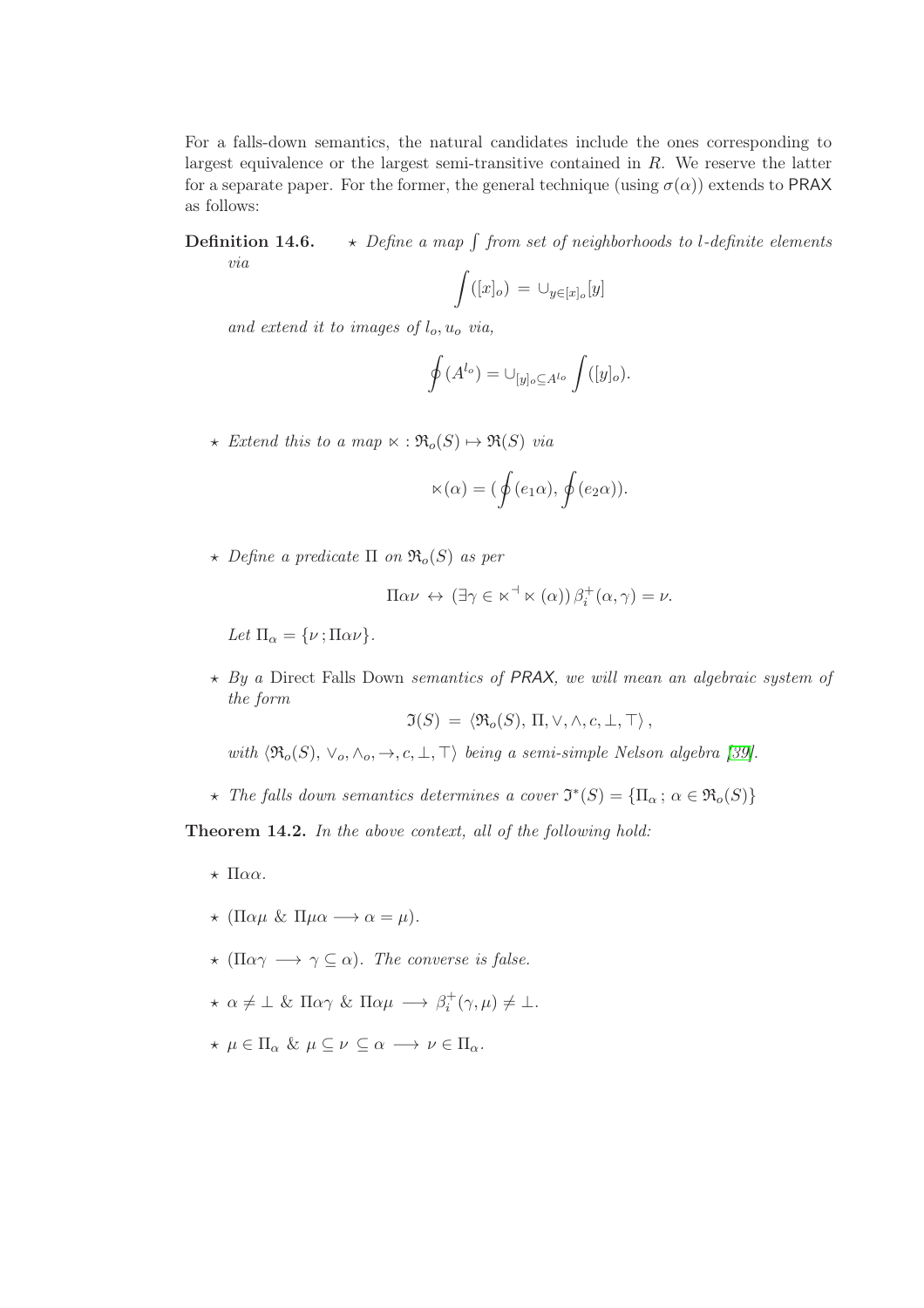### Cumulation Based Semantics

The idea of cumulation is correctly a way of enhancing our original semantics based on proto-vagueness algebras with the Nelson algebraic semantics and the operational dependence. We define it for a central problem relating to the underlying semantic domains and

Definition 14.7. By a cumulative proto-vague algebra we will mean a partial algebra of the form

$$
\mathfrak{C}(S) = \langle \mathfrak{R}^*(S), \overline{tau}, \oplus, \odot, \otimes, \dagger, \bot, \top \rangle.
$$

#### Problem:

When can the cumulation based semantics be deduced from (that is the extra operations can be defined from the original ones) within a full proto-vagueness algebra?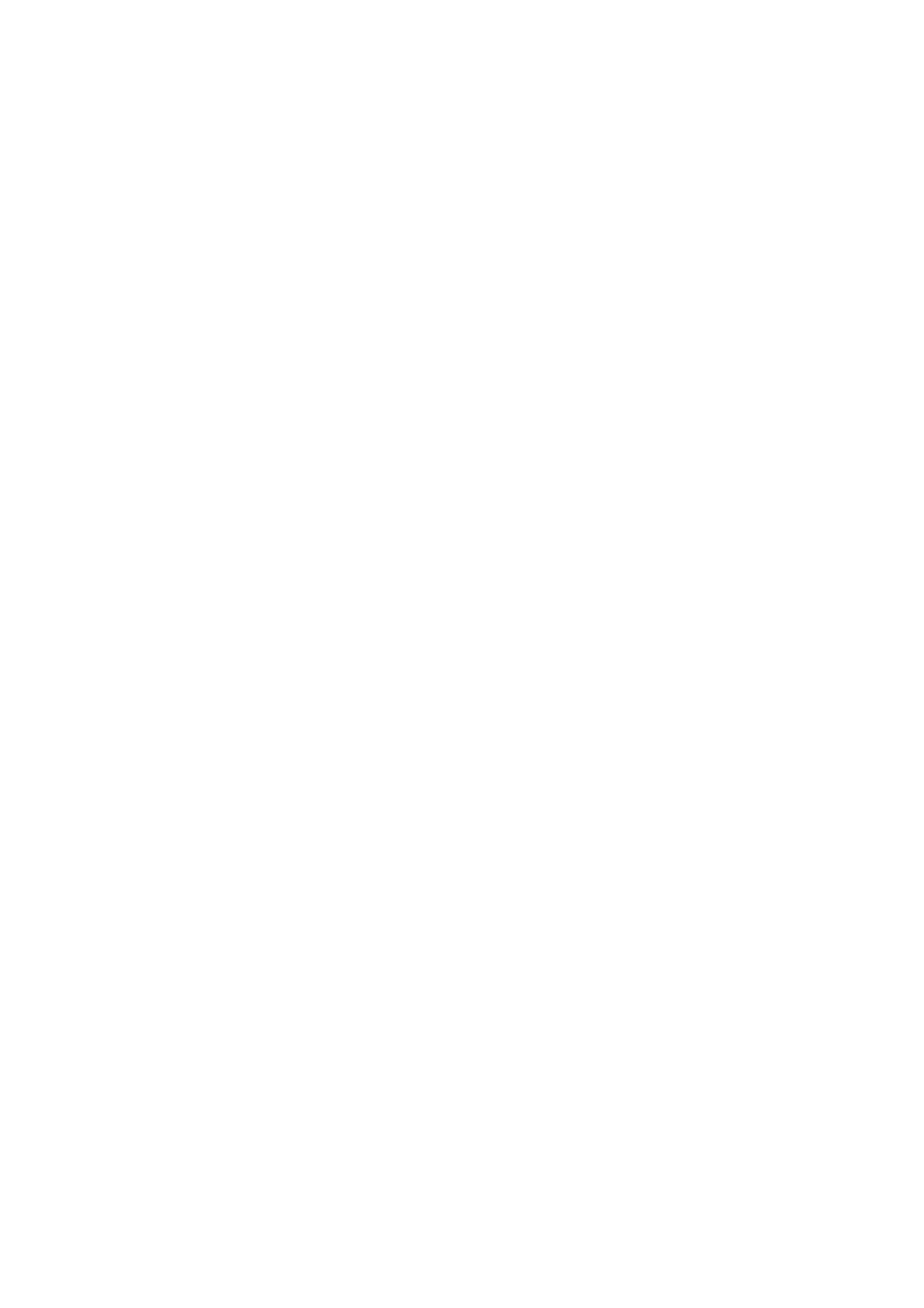# 15 Geometry of Granular Knowledge Interpretation

In this chapter we provide a brief overview of knowledge interpretation in the PRAX contexts in the light of the results on representation of rough objects. For details of the knowledge interpretation of rough sets, the reader is referred to [\[35,](#page-88-1) [40,](#page-89-1) [41\]](#page-89-2). By an extension of those considerations any proto-transitive relation corresponds to knowledge. Here we will be concerned with representation of knowledge and that in turn depends on our choice of semantic domain - the most natural is the one corresponding to the rough objects. But we know that representation is involved.

Any knowledge, however involved, may be seen as a collection of concepts with admissible operations of reasoning defined on them. Knowledges associated PRAX have various peculiarities corresponding to the semantic evolution of rough objects in it. To start with, the semantic domains of representation properly contain the semantic domains of interpretation. Not surprisingly, it is because the rough objects corresponding to  $l, u$ cannot be represented perfectly in terms of objects from  $\delta_{lu}(S)$  alone. In the nongranular perspective too, this representation aspect should matter - "should", because it is matter of choice during generalization from the classical case in the non granular approach.

The natural rough semantic domains of l, u is Meta-R, while that of  $l_0$ ,  $u_0$  is  $\mathfrak{O}$  (say, corresponding rough objects of  $\tau(R)$ ). These can be seen as separate domains or as parts of a minimal containing domain that permits enough expression. As we have seen knowledge is correctly representable in terms of atomic concepts of knowledge at semantic domains placed between Meta-C and Meta-R and not at the latter. So the characterization of possible semantic domains and their mutual ordering - leading to their geometry is of interest.

The following will be assumed to be part of the interpretation:

- $\star$  Two types of rough objects corresponding to Meta-R and  $\mathfrak{O}$  and their natural correspondence correspond to concepts or weakenings thereof. A concept relative one semantic domain need not be one of the other.
- $\star$  A granule of the rough semantic domain  $\mathcal O$  is necessarily a concept of  $\mathcal O$ , but a granule of Meta-R may not be a concept of  $\mathcal O$  or Meta-R.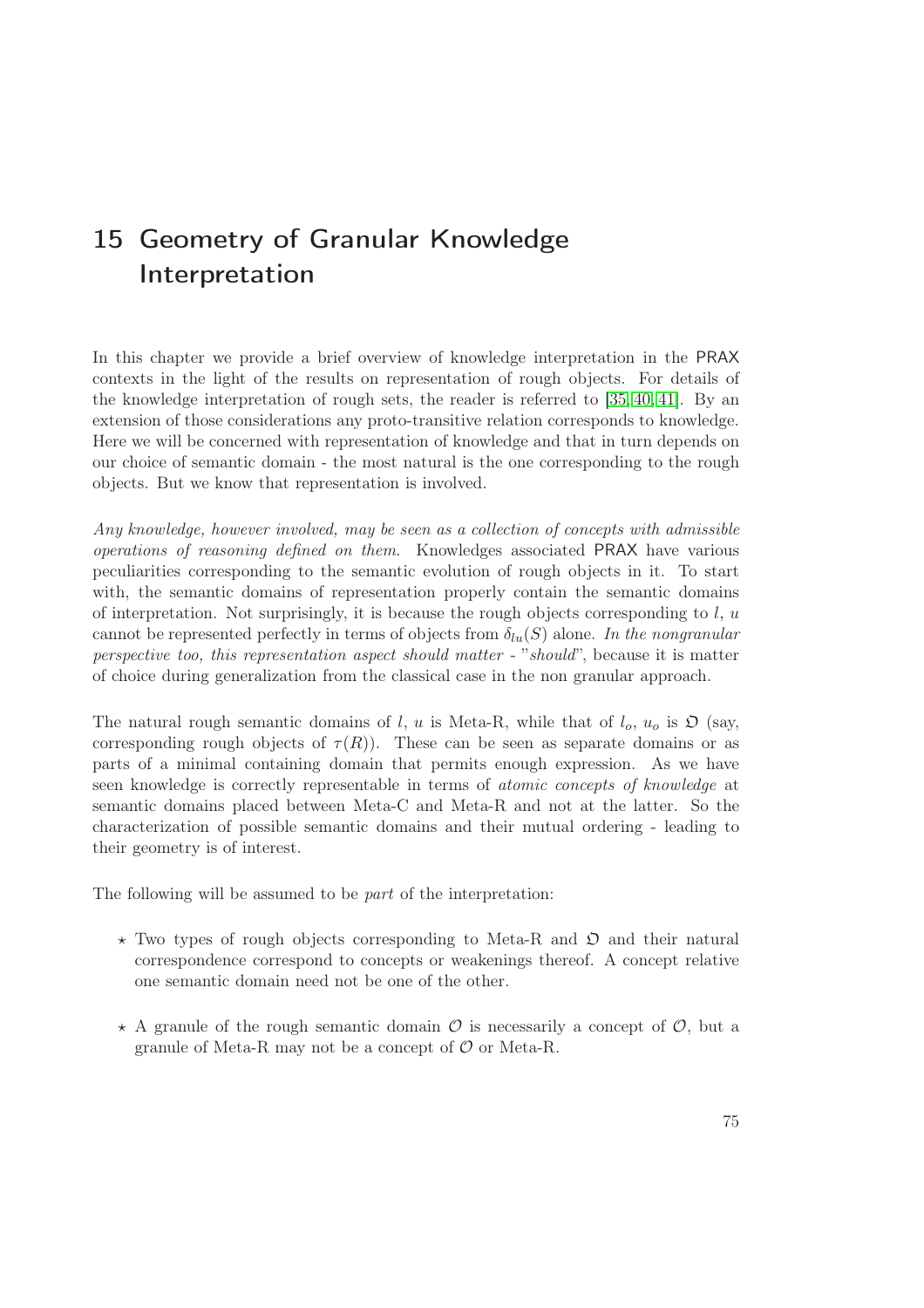- $\star$  Critical points are not necessarily concepts of either semantic domain.
- $\star$  Critical points and the representation of rough objects require the rough semantic domains to be extended.

The above obviously assumes that a PRAX S has at least two kinds of knowledge associated (in relation to the Pawlak-sense interpretation). To make the interpretations precise, we will indicate them by  $\mathcal{I}_1(S)$  and  $\mathcal{I}_0(S)$  respectively (corresponding to the approximations to l, u and  $l_o$ ,  $u_o$  respectively). The pair  $(\mathcal{I}_1(S), \mathcal{I}_o(S))$  will also be referred to as the generalized KI.

**Definition 15.1.** Given two PRAX  $S = \langle S, R \rangle$ ,  $V = \langle S, Q \rangle$ , S will be said to be ocoarser than V if and only if  $\mathcal{I}_o(S)$  is coarser than  $\mathcal{I}_o(V)$  in Pawlak-sense (that is  $\tau(R) \subseteq \tau(Q)$ ). Conversely, V will be said to be a o-refinement of S.

S will be said to be p-coarser than V if and only if  $\mathcal{I}_1(S)$  is coarser than  $\mathcal{I}_1(V)$  in the sense  $R \subseteq Q$ . Conversely, V will be said to be a p-refinement of S.

An extended concept of positive regions is defined next.

**Definition 15.2.** If  $S_1 = \langle S, Q \rangle$  and  $S_2 = \langle S, P \rangle$  are two PRAX such that  $Q \subset R$ , then by the granular positive region of Q with respect to R is given by  $gPOS_R(Q) = \{[x]_Q^{l_R}$ :  $x \in \underline{S}$ , where  $[x]_Q^{l_R}$  is the lower approximation (relative R) of the Q-related elements of x. Using this we can define the granular extent of dependence of knowledge encoded by R on the knowledge encoded by Q by natural injections :  $gPOS_R(Q) \longrightarrow \mathcal{G}_R$ .

Lower critical points can be naturally interpreted as preconcepts that are definitely included in the discourse, while upper critical points are preconcepts that include most of the discourse. The problem with this interpretation is that it's representation requires a semantic domain at which critical points of different kinds can be found. A key requirement for such a domain would be the feasibility of rough counting procedures like IPC [\[5\]](#page-86-0). We will refer to a semantic domain that has critical points of different types as basic objects as a Meta-RC.

The following possible axioms of granular knowledge that also figure in [\[40\]](#page-89-1) (due to the the present author), get into difficulties with the present approach and even when we restrict attention to  $\mathcal{I}_1(S)$ :

- 1. Individual granules are atomic units of knowledge.
- 2. Maximal collections of granules subject to a concept of mutual independence are admissible concepts of knowledge.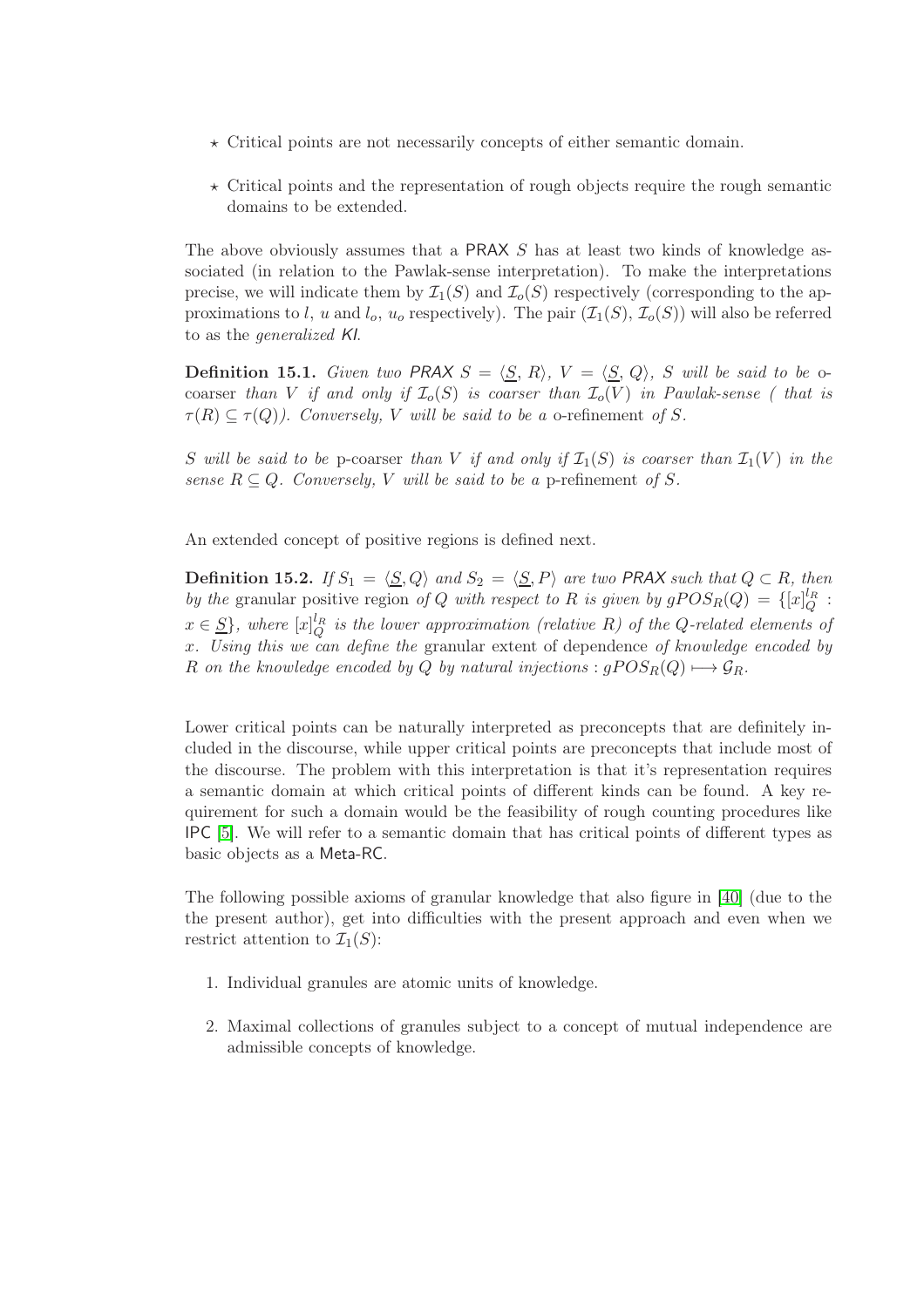3. Parts common to subcollections of maximal collections of granules are also knowledge.

The first axiom holds in weakened form as the granulation  $\mathcal G$  for  $\mathcal I_1(S)$  is only lower definite and affects the other. The possibility of other nice granulations being possible for the PRAX case appears to be possible at the cost of other nice properties. So we can conclude that in proper KR happens at semantic domains like Meta-RC where critical points of different types are perceived. Further at Meta-R, rough objects may correspond to knowledge or conjectures - if we require the concept of proof to be an ontological concept or beliefs. The scenario can be made more complex with associations of  $\mathfrak D$ knowledges.

From a non-granular perspective, in Meta-R rough objects must correspond to knowledge with some of them lacking a proper evolution - there is no problem here. Even if we permit  $\mathfrak D$  objects, then in the perspective we would be able to speak of two kinds of closely associated knowledges.

The connections with non-monotonic reasoning and the approximate Nelson algebra semantics developed in this monograph suggest further enhancements to the above. These will be explored separately.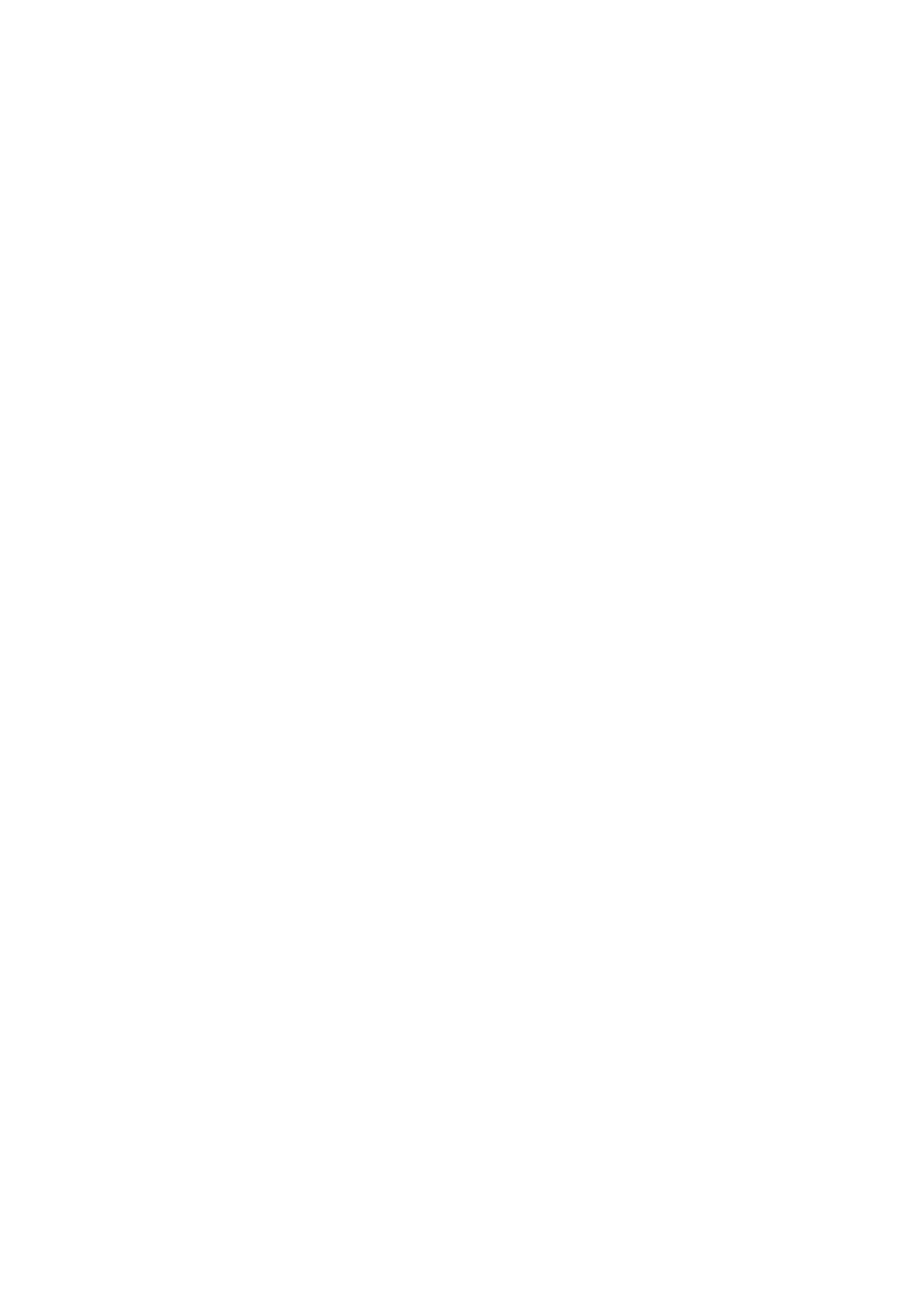## Further Directions and Remarks

In this research we have developed the basic theory of rough sets over proto transitive relations, characterized the nature of rough objects and possible approximations, and have developed two different algebraic semantics for the same. Some of the work constitute a continuation of earlier work by the present author. Important connections between approximations and operators of generalized operators of non-monotonic reasoning have also been established in the monograph. This opens the door for many new kinds of semantic connections that we hope to consider in future. Various examples at the level of real-life applications are also outlined in the monograph. Concepts have been illustrated through a persistent example. Knowledge interpretation in PRAX contexts have also ben outlined.

In continuation of earlier work by the present author [\[2\]](#page-86-1) on semantic consequences of the relation between protransitivity and its approximations is developed in detail. The theory of rough dependence from the knowledge perspective is also specialized to PRAX and extended for the purposes of the semantics in this monograph. Connections with probabilistic dependence is shown to be lacking any reasonable basis and we once again unsettle unbridled frequentism in rough set theory. The relation of the developed theory with entropy is strongly motivated by the knowledge interpretation [\[1,](#page-86-2) [40\]](#page-89-1) and will be part of future work.

The first algebraic semantics was seen to be inadequate in not being particularly elegant and requiring additional predicates for a reasonable abstract representation theorem. This was one reason for restricting derivations involving rough objects of  $\tau(R)$ . The internalization of a semantics of PRAX objects in Nelson algebras through ideas of rough dependence is shown to lead to a beautiful semantics. Further formulations of associated logics will be part of a future paper. The technique can be extended to define approximate semantics in various other rough set-theoretical contexts.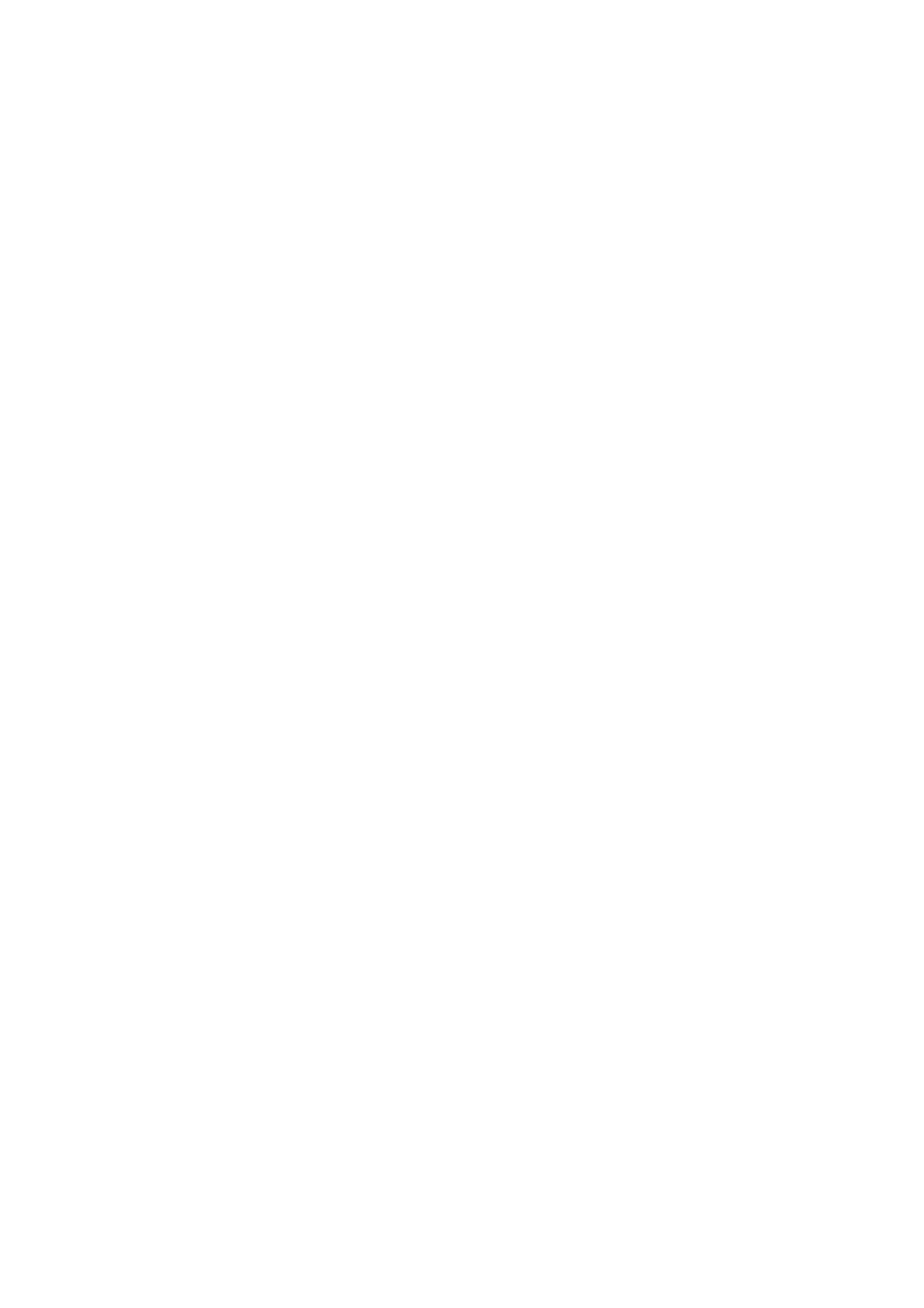## <span id="page-86-2"></span>Bibliography

- <span id="page-86-1"></span>[1] Mani, A.: Dialectics of Knowledge Representation in a Granular Rough Set Theory. In: http://arxiv.org/abs/1212.6519 . Refereed Conference Paper: ICLA'2013, Inst. Math. Sci. Chennai. (2013) 1–12
- [2] Mani, A.: Approximation Dialectics of Proto-Transitive Rough Sets. In: Proceedings of ICFUA'2013. LNCS, Springer Verlag (In Press) (Dec 2013) 10 pp
- [3] Mani, A.: Ontology, Rough Y-Systems and Dependence. International J of Computer Science and Appl. (Technomath Foundation) In Press (2014) 1–23 Special Issue of IJCSA on Computational Intelligence.
- <span id="page-86-0"></span>[4] Mani, A.: Choice Inclusive General Rough Semantics. Information Sciences 181(6) (2011) 1097–1115
- [5] Mani, A.: Dialectics of Counting and the Mathematics of Vagueness. Transactions on Rough Sets XV(LNCS 7255) (2012) 122–180
- [6] Janicki, R.: Approximation of Arbitrary Binary Relations by Partial Orders: Classical and Rough Set Models. Transactions on Rough Sets XIII(LNCS 6499) (2011) 17–38
- [7] Jarvinen, J., Radeleczki, S.: Representation of Nelson Algebras by Rough Sets Determined by Quasi-orders. Algebra Universalis 66 (2011) 163–179
- [8] Jarvinen, J., Pagliani, P., Radeleczki, S.: Information completeness in Nelson algebras of rough sets induced by quasiorders. Studia Logica (2012) 1–20
- [9] Mani, A.: Axiomatic Approach to Granular Correspondences. In Li, T., et al., eds.: Proceedings of RSKT'2012, LNAI 7414. Volume LNAI 7414., Springer-Verlag (2012) 482–487
- [10] Mani, A.: Contamination-Free Measures and Algebraic Operations. In Pal, N., et al., eds.: Fuzzy Systems (FUZZ), 2013 IEEE International Conference on Fuzzy Systems, Hyderabad, India. Volume F-1438. (2013) 1–8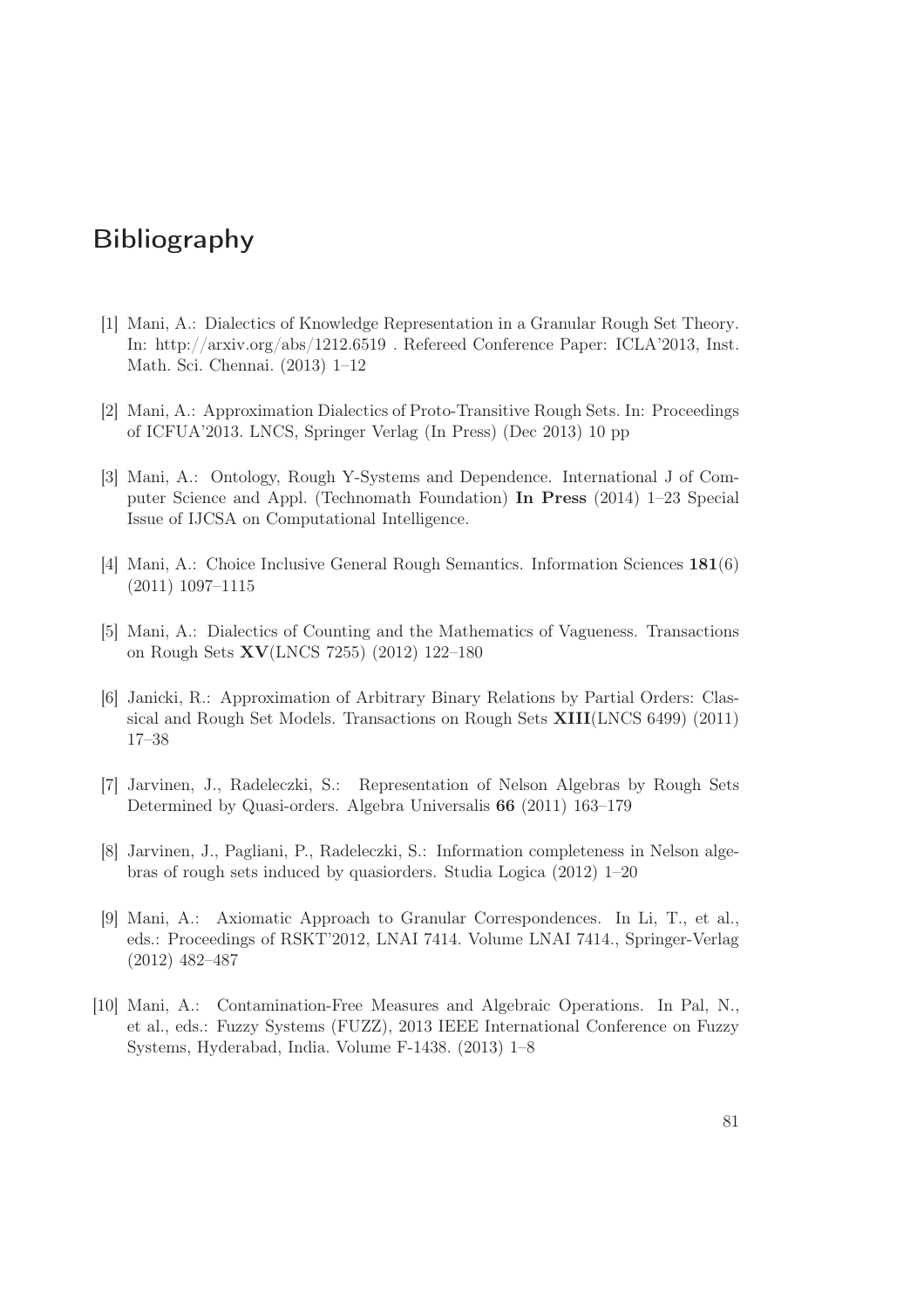- <span id="page-87-0"></span>[11] Dimitrov, B.: Some Obreshkov Measures of Dependence and their Use. Comptes Rendus Acad Bulg. Sci. 63(1) (2010) 5–18
- [12] Pawlak, Z.: Decision Tables and Decision Spaces. In: Proc. 6th International Conf. on Soft Computing and Distributed Processing (SCDP'2002). (June 24–25 2002)
- [13] Slezak, D.: Rough Sets and Bayes Factor. In Peters, J.F., Skowron, A., eds.: Transactions on Rough Sets III. LNCS 3400. Springer Verlag (2006) 202–229
- [14] Greco, S., Pawlak, Z., Slowinski, R.: Can Bayesian Measures be Useful for Rough Set Decision Making? Engg. Appl. of AI 17 (2004) 345–361
- [15] Yao, Y.: Probabilistic Approach to Roaugh Sets. Expert Systems 20(5) (2003) 287–297
- [16] Bianucci, D., Cattaneo, G., Ciucci, D.: Entropies and Co-Entropies of Coverings with Application to Incomplete Information Systems. Fundamenta Informaticae 75 (2007) 77–105
- [17] Chajda, I., Haviar, M.: Induced Pseudo Orders. Acta Univ. Palack. Olomou 30(1) (1991) 9–16
- [18] Burmeister, P.: A Model-Theoretic Oriented Approach to Partial Algebras. Akademie-Verlag (1986, 2002)
- [19] Ljapin, E.S.: Partial Algebras and Their Applications. Academic, Kluwer (1996)
- [20] Moore, E.F., Shannon, C.E.: Reliable Circuits Using Less Reliable Relays-I, II. Bell Systems Technical Journal (1956) 191–208, 281–297
- [21] Shannon, C.E.: A Mathematical Theory of Communication. Bell Systems Technical Journal 27 (1948) 379–423, 623–656
- [22] Zadeh, L.A.: Fuzzy sets and information granularity. In Gupta, N., et al., eds.: Advances in Fuzzy Set Theory and Applications. North Holland, Amsterdam (1979) 3–18
- [23] Yao, Y.: Information granulation and rough set approximation. Int. J. of Intelligent Systems 16 (2001) 87–104
- [24] Lin, T.Y.: Granular Computing -1: The Concept of Granulation and its Formal Model. Int. J. Granular Computing, Rough Sets and Int Systems 1(1) (2009) 21–42
- [25] Mani, A.: Meaning, Choice and Similarity Based Rough Set Theory. Internat. Conf.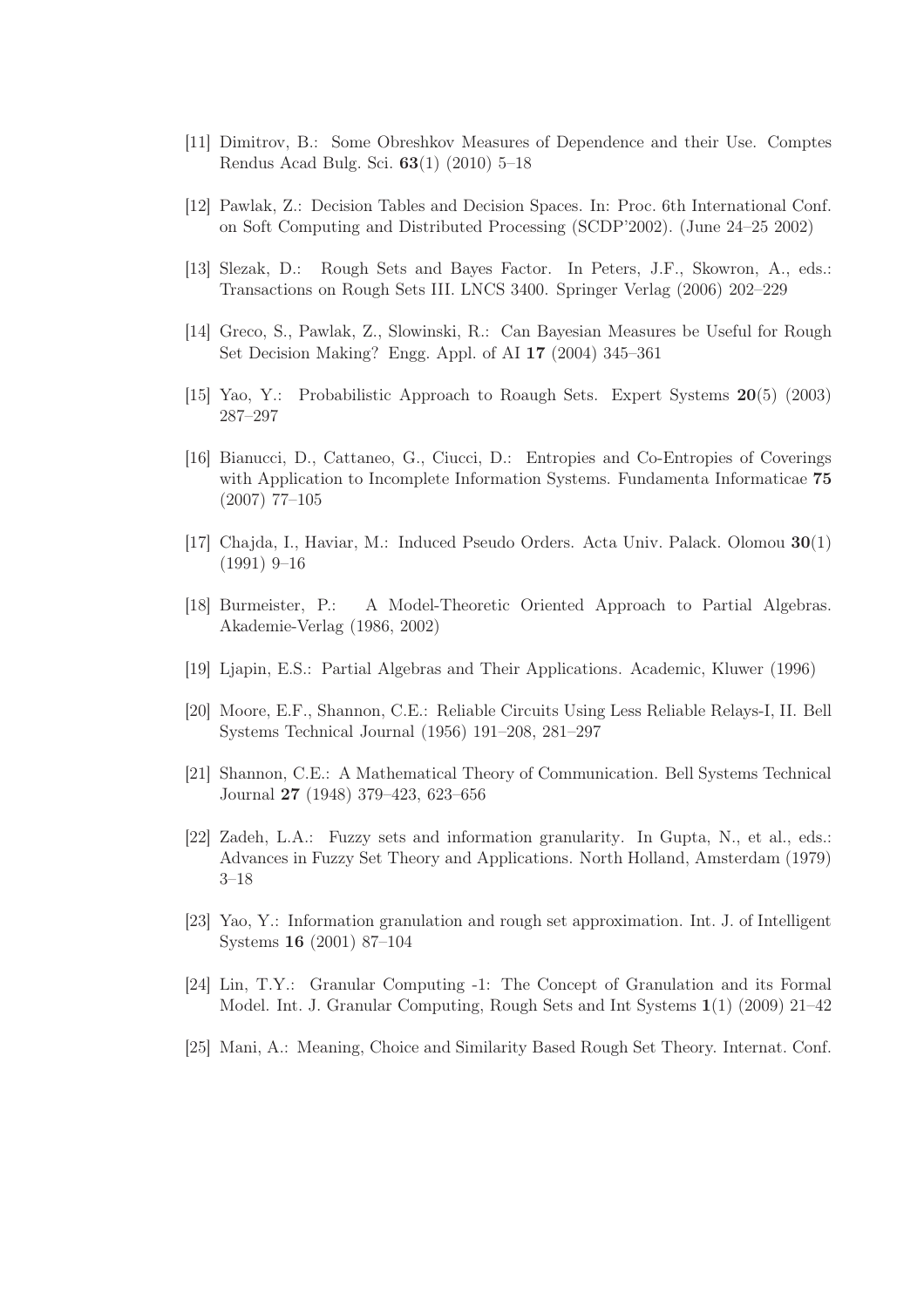Logic and Appl., Jan'2009 Chennai;(Refereed), http://arxiv.org/abs/0905.1352 (2009) 1–12

- [26] Wasilewski, P., Slezak, D.: Foundations of Rough Sets from Vagueness Perspective. In Hassanien, A., et al., eds.: Rough Computing: Theories, Technologies and Applications. Information Science Reference. IGI, Global (2008) 1–37
- [27] Slezak, D., Wasilewski, P.: Granular Sets Foundations and Case Study of Tolerance Spaces. In An, A., Stefanowski, J., Ramanna, S., Butz, C.J., Pedrycz, W., Wang, G., eds.: RSFDGrC 2007, LNCS. Volume 4482. Springer (2007) 435–442
- [28] Mani, A.: Algebraic Semantics of Similarity-Based Bitten Rough Set Theory. Fundamenta Informaticae 97(1-2) (2009) 177–197
- [29] Keet, C.M.: A Formal Theory of Granules Phd Thesis. PhD thesis, Fac of Comp.Sci., Free University of Bozen (2008)
- [30] Cattaneo, G., Ciucci, D.: Lattices with Interior and Closure Operators and Abstract Approximation Spaces. In Peters, J.F., et al., eds.: Transactions on Rough Sets X, LNCS 5656. Springer (2009) 67–116
- [31] Ciucci, D.: Approximation Algebra and Framework. Fundamenta Informaticae 94 (2009) 147–161
- [32] Jarvinen, J.: Lattice Theory for Rough Sets. In Peters, J.F., et al., eds.: Transactions on Rough Sets VI. Volume LNCS 4374. Springer Verlag (2007) 400–498
- [33] Makinson, D. In: General Patterns in Nonmonotonic Reasoning. Volume 3. Oxford University Press (1994) 35–110
- <span id="page-88-1"></span>[34] Makinson, D.: Bridges between Classical and Nonmonotonic Logic. Logic Journal of the IGPL 11 (2003) 69–96
- [35] Pawlak, Z.: Rough Sets: Theoretical Aspects of Reasoning About Data. Kluwer Academic Publishers, Dodrecht (1991)
- [36] Pawlak, Z.: Some Issues in Rough Sets. In Skowron, A., Peters, J.F., eds.: Transactions on Rough Sets- I. Volume 3100. Springer Verlag (2004) 1–58
- <span id="page-88-0"></span>[37] Yao, Y.: Probabilistic Rough Set Approximations. Internat. J. Appr. Reasoning 49 (2008) 255–271
- [38] Hajek, A.: Fifteen Arguments Against Hypothetical Frequentism. Erkenntnis 211 70 (2009) 211–235